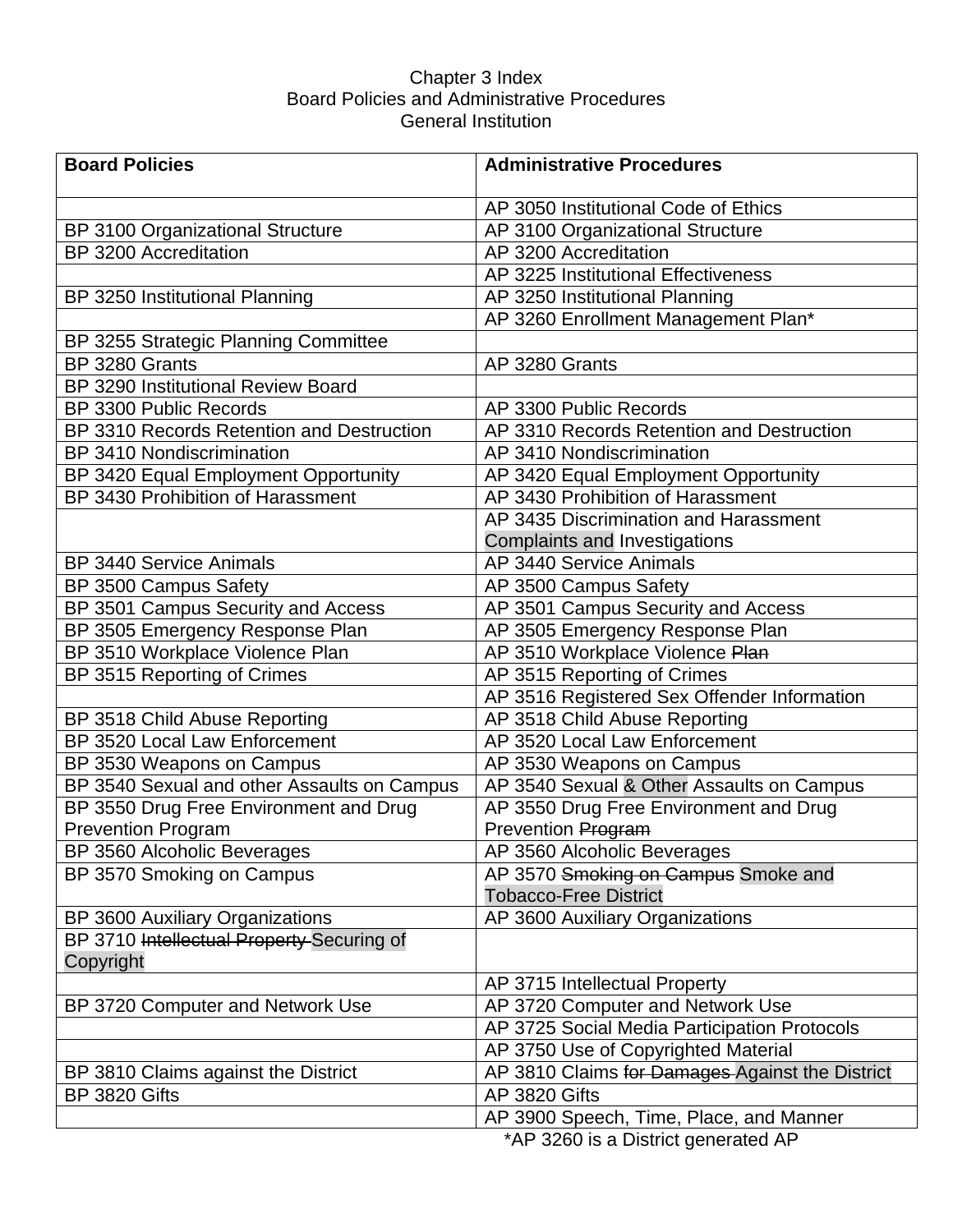### **IMPERIAL COMMUNITY COLLEGE DISTRICT AP 3050 Institutional Code of Ethics**

Reference:

ACCJC Accreditation Standard III.A.13 (formerly III.A.1.d)

All employees of Imperial Valley College embrace a code of conduct in which we recognize the value and dignity of each individual within the framework of the campus community.

We strive to:

- Respect the opinions, values, and traditions of others
- Be responsible for our own behavior
- Be honest, open, and trustworthy
- Be fair and equitable in our treatment of others
- Promote democratic principles, good citizenship, and the standards of academic freedom
- Perform our duties and responsibilities with integrity and professionalism
- As appropriate, use effective teaching practices and teach our students with rigor and compassion
- As appropriate, maintain confidentially, objectivity, and impartiality in all evaluative activities involving students and colleagues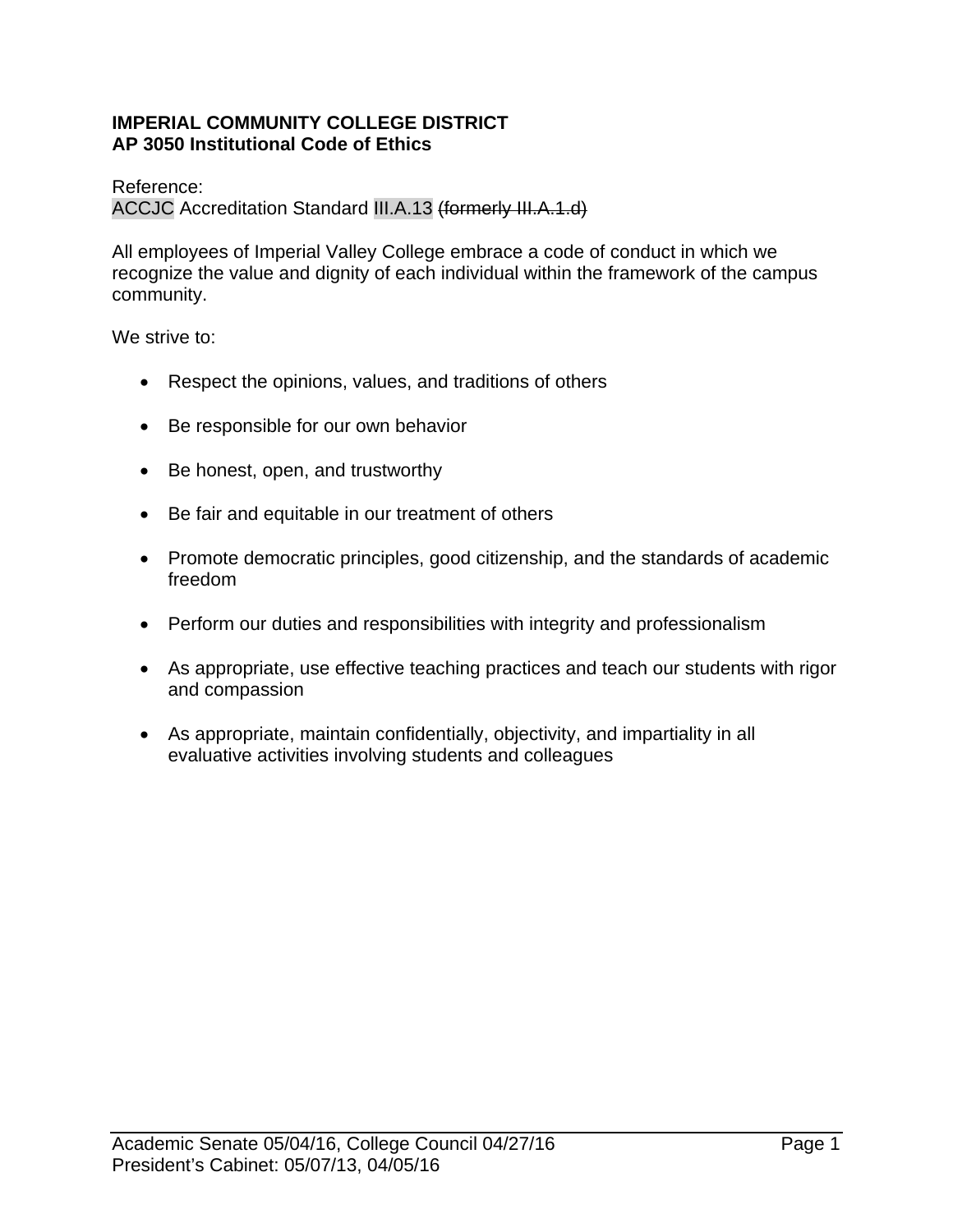### **IMPERIAL COMMUNITY COLLEGE DISTRICT AP 3100 Organizational Structure**

Reference: Education Code Section 72400; Title 5, Section 53200

The District's organizational structure shall be:

# PLEASE SEE NEXT PAGES FOR ORGANIZATIONAL CHARTS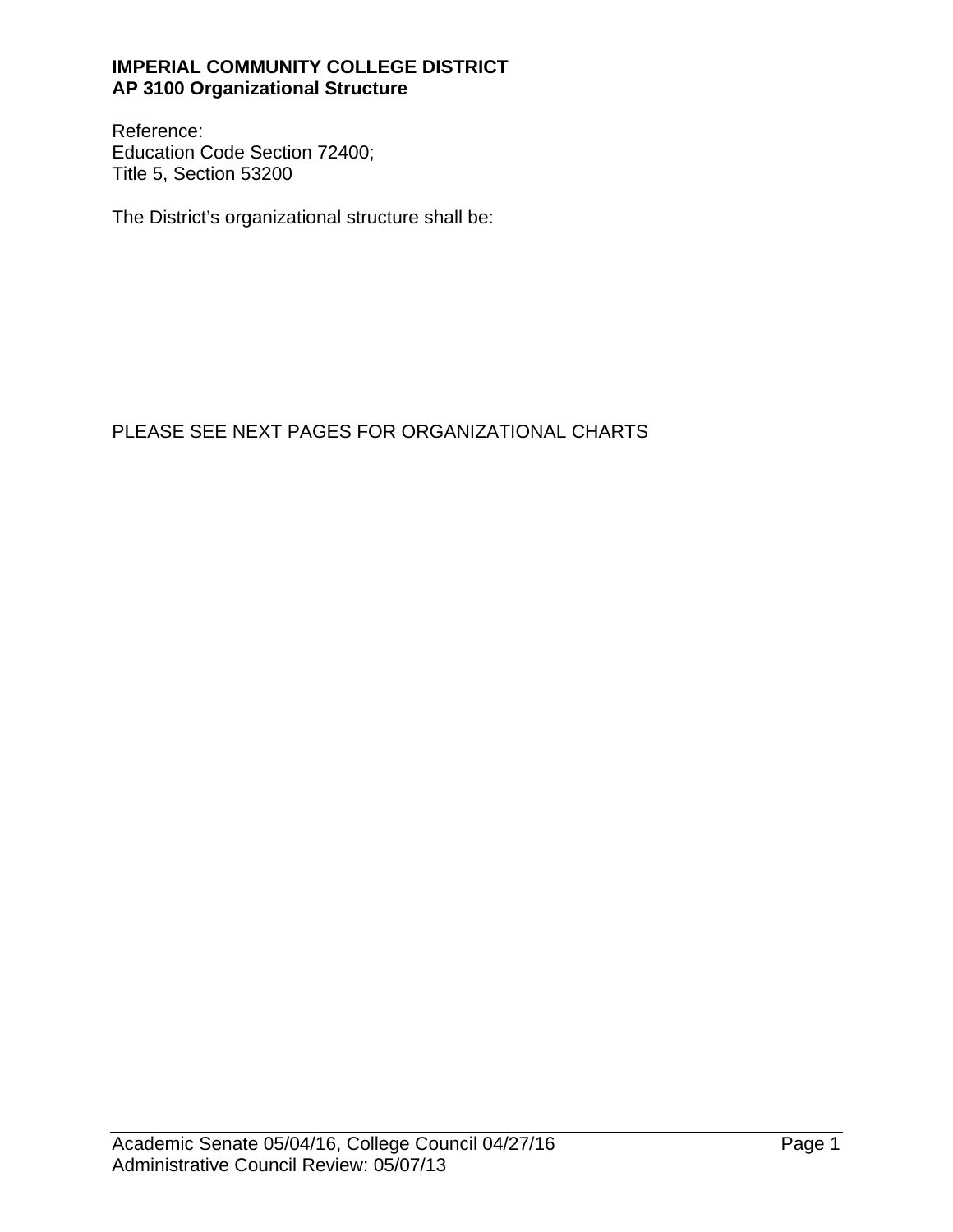2012 – 2013 Organizational Chart

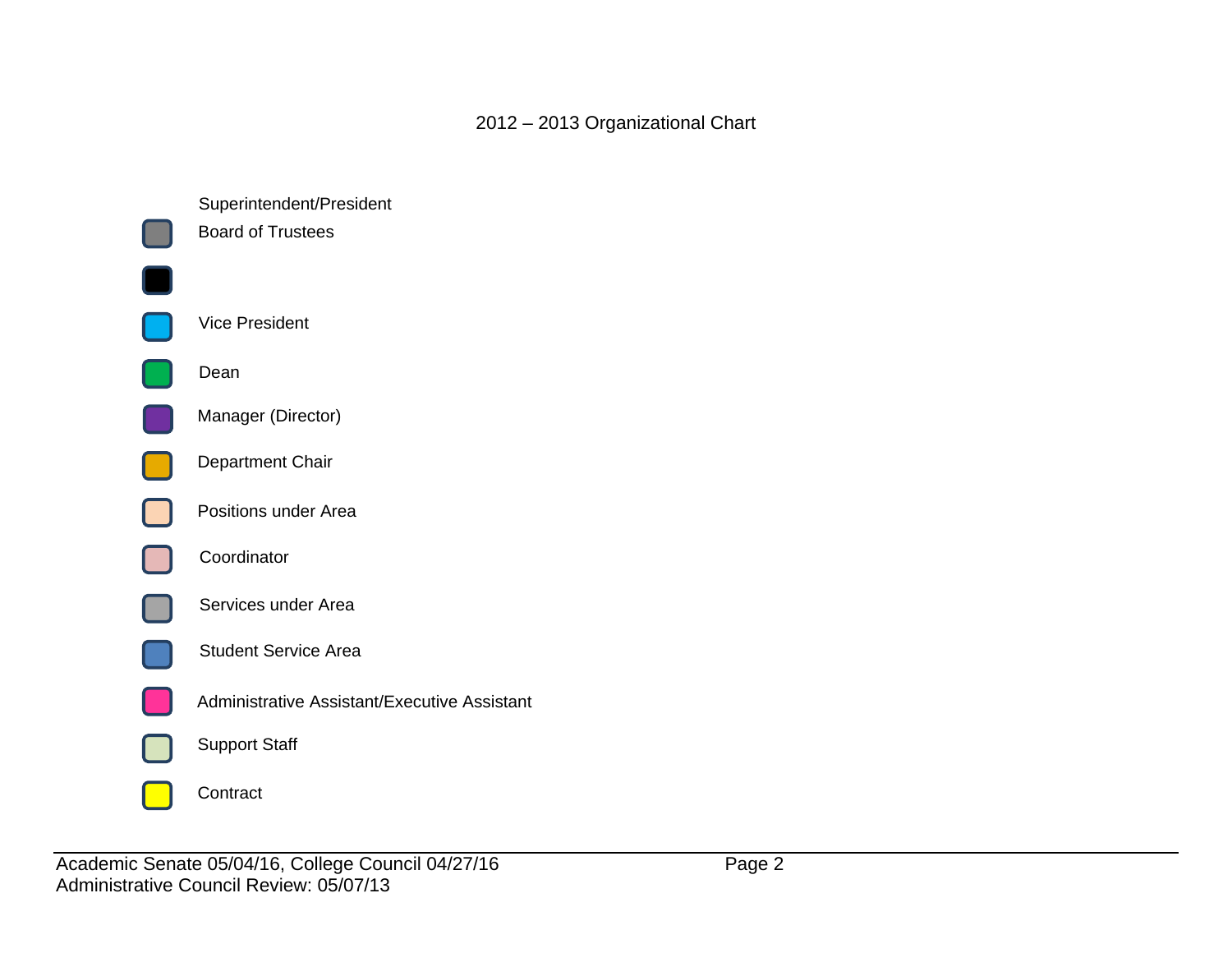

Academic Senate 05/04/16, College Council 04/27/16 Page 3 Administrative Council Review: 05/07/13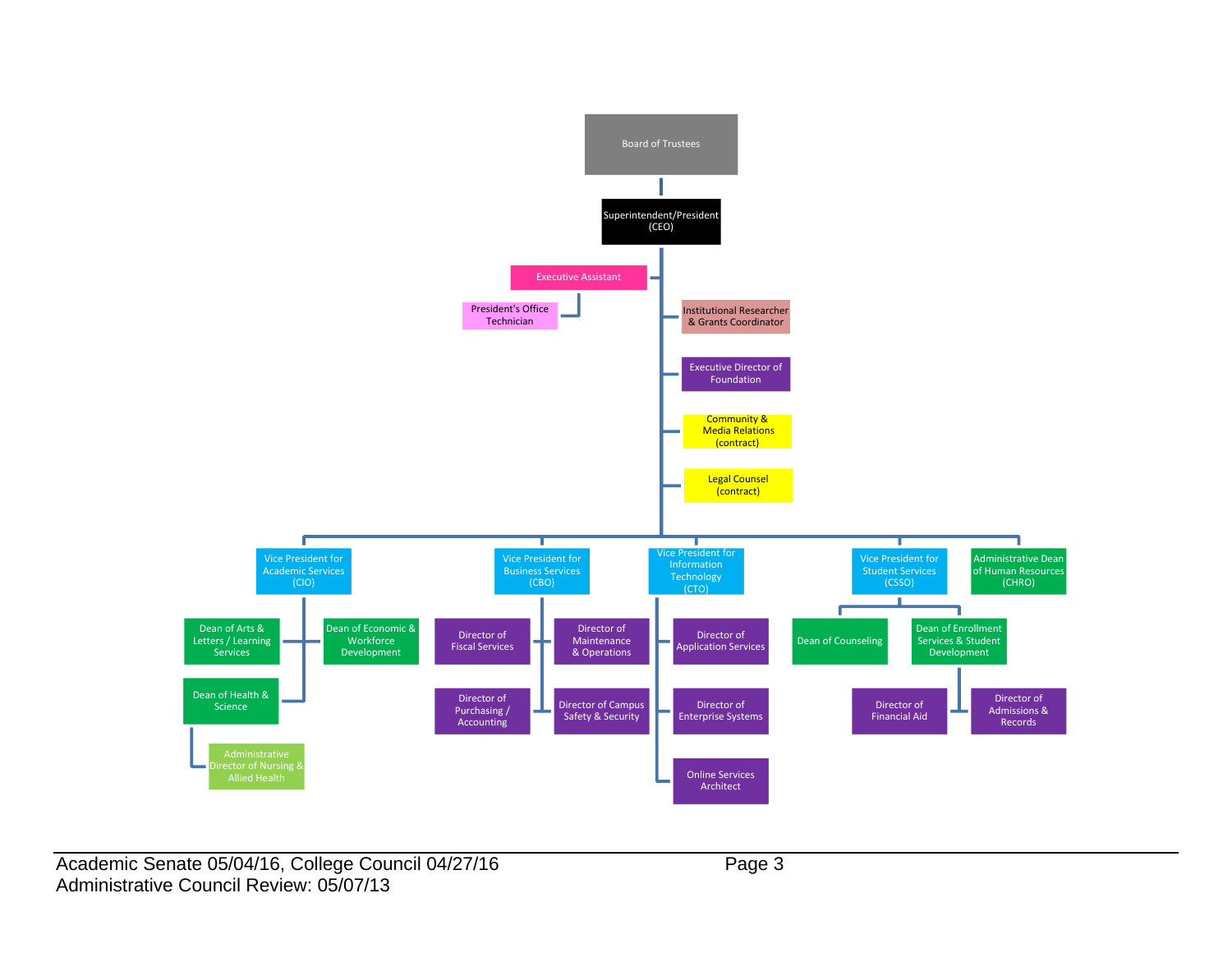

Academic Senate 05/04/16, College Council 04/27/16 Page 4 Administrative Council Review: 05/07/13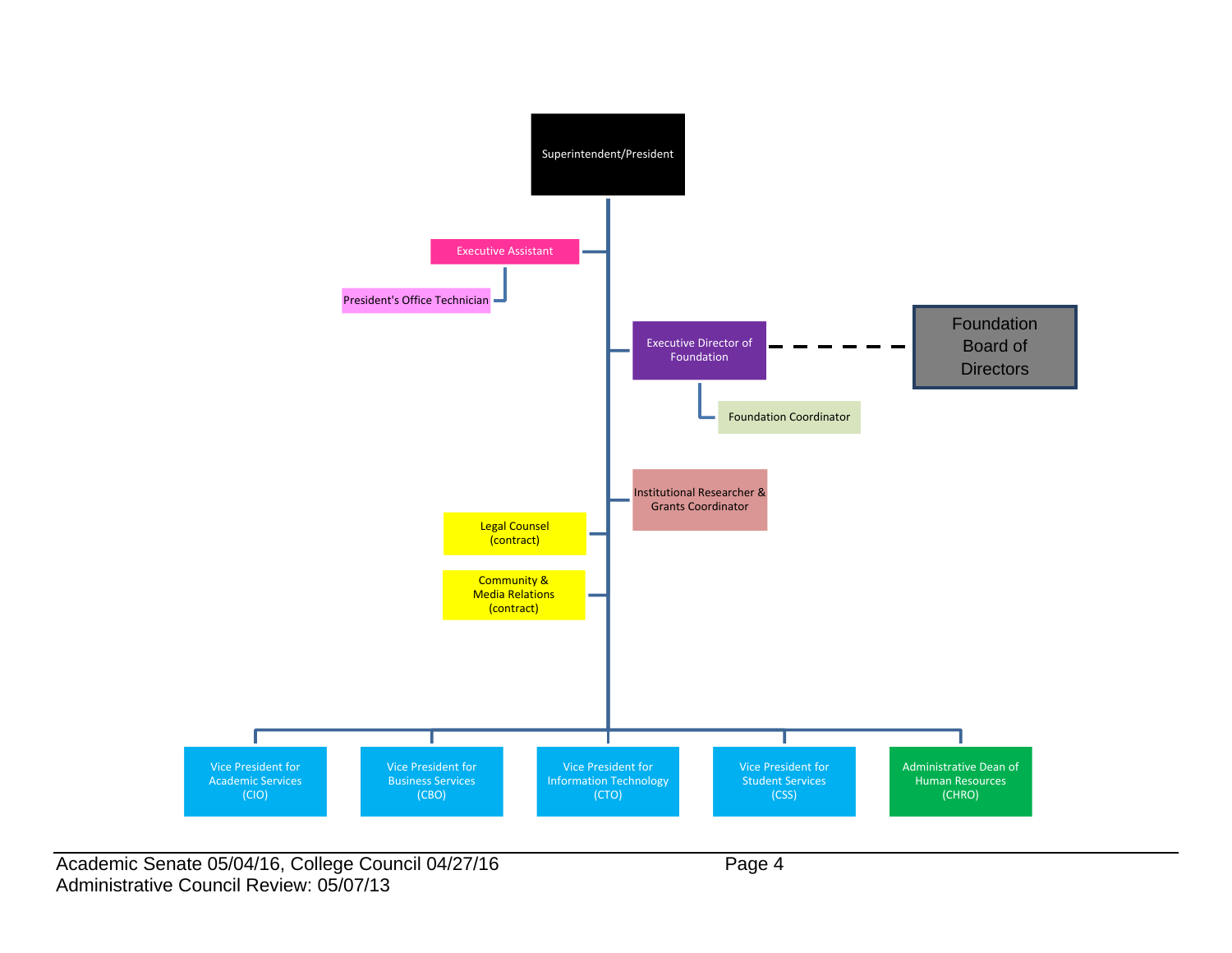

Academic Senate 05/04/16, College Council 04/27/16 Page 5 Administrative Council Review: 05/07/13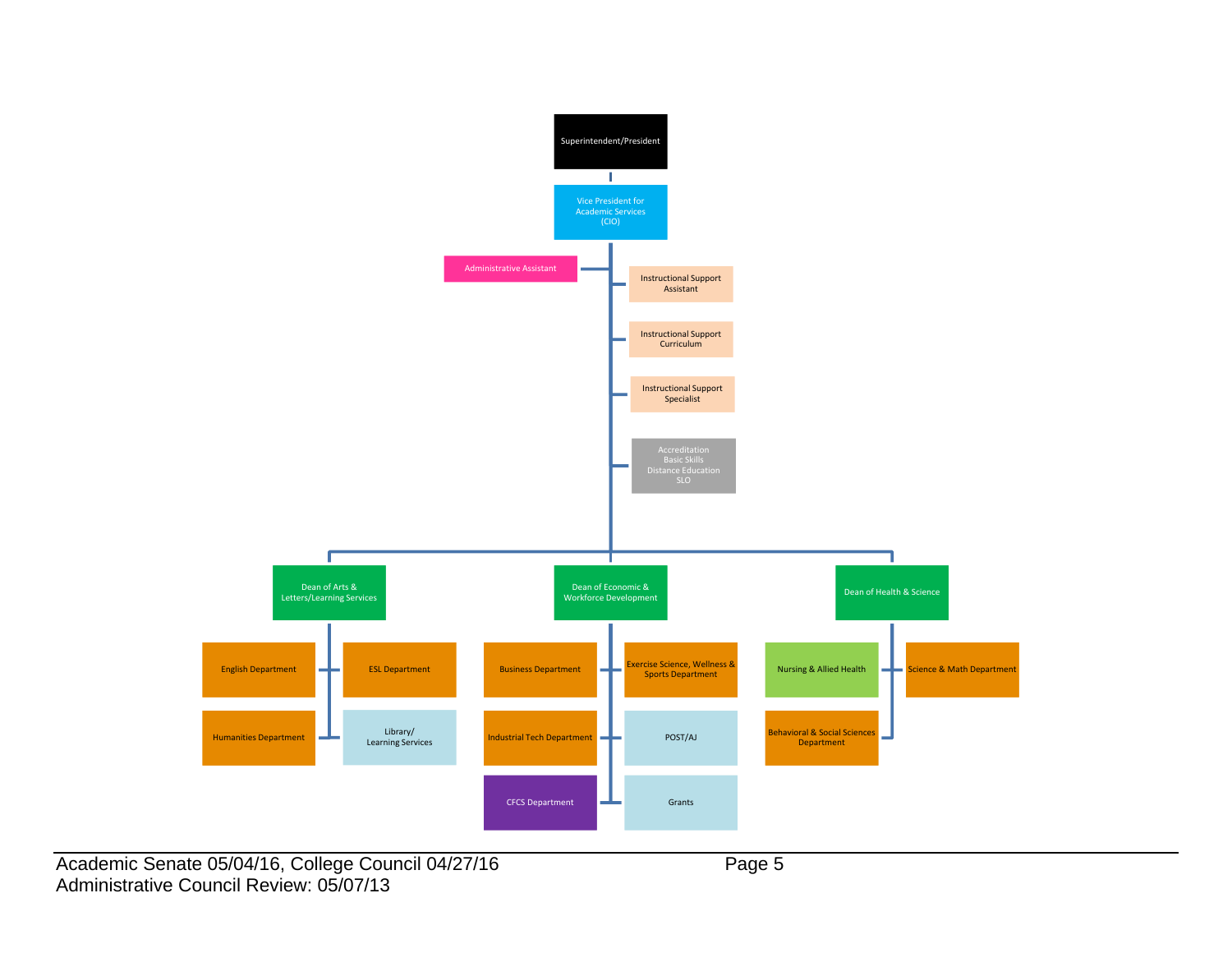

Academic Senate 05/04/16, College Council 04/27/16 Page 6 Administrative Council Review: 05/07/13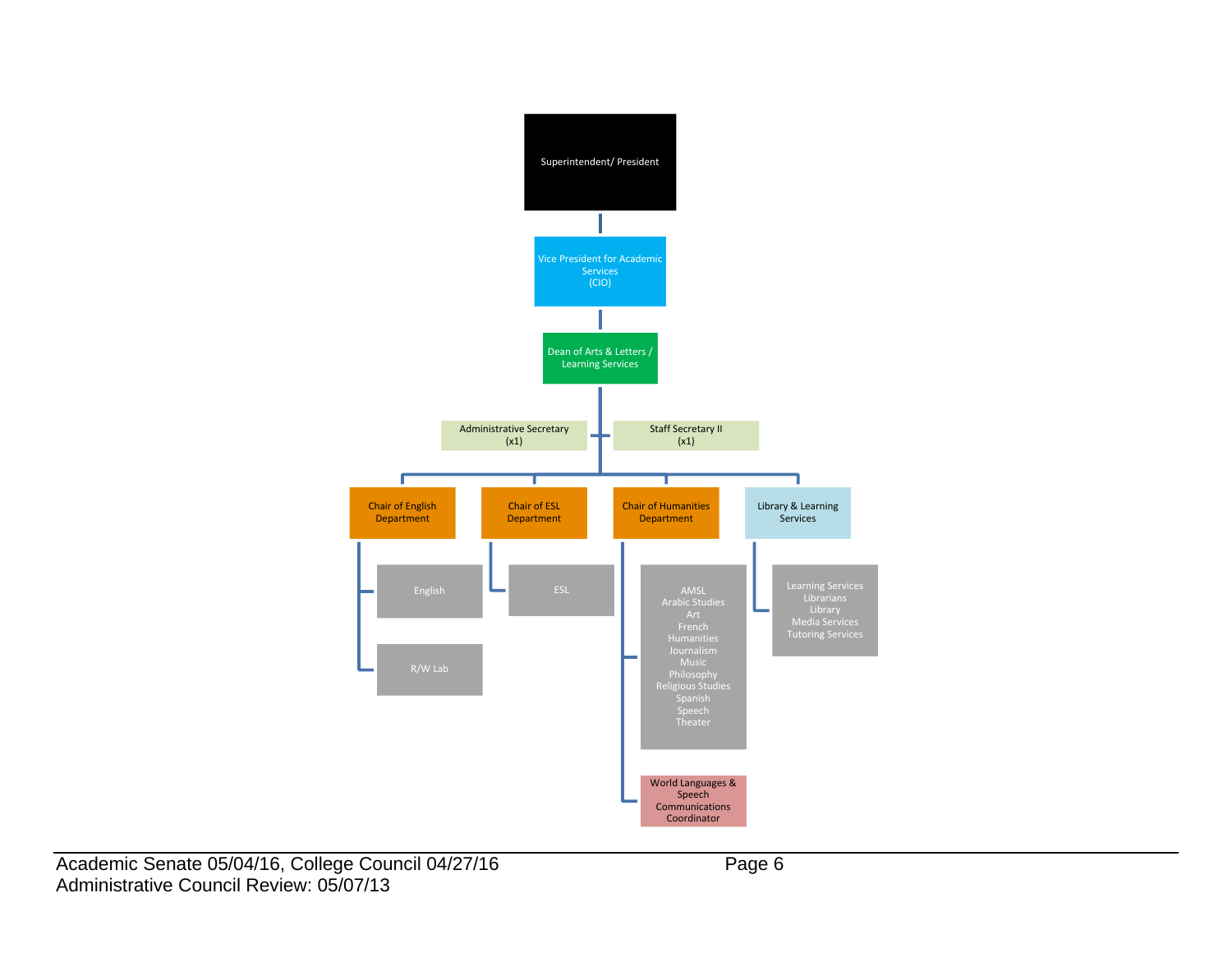

Academic Senate 05/04/16, College Council 04/27/16 Page 7 Administrative Council Review: 05/07/13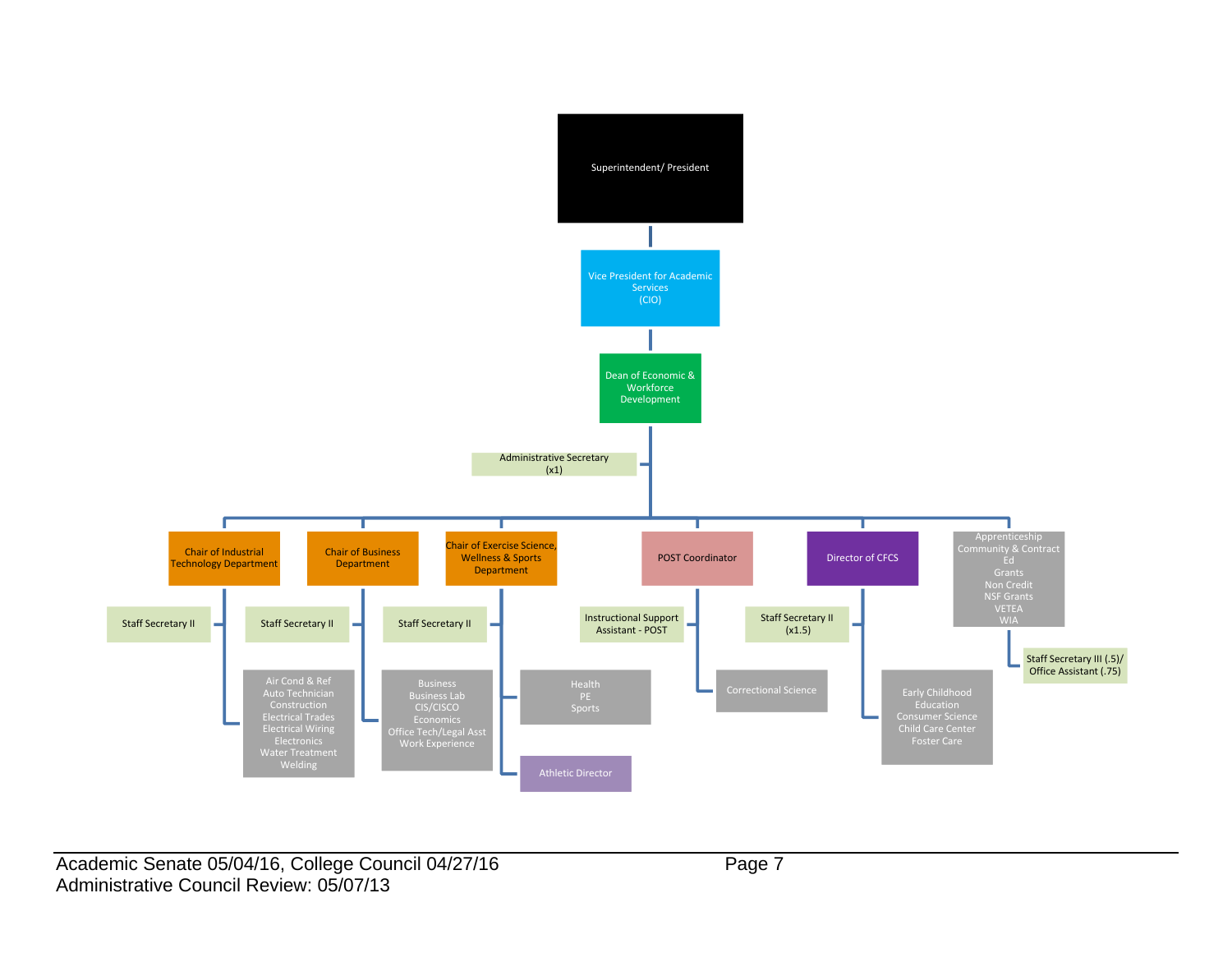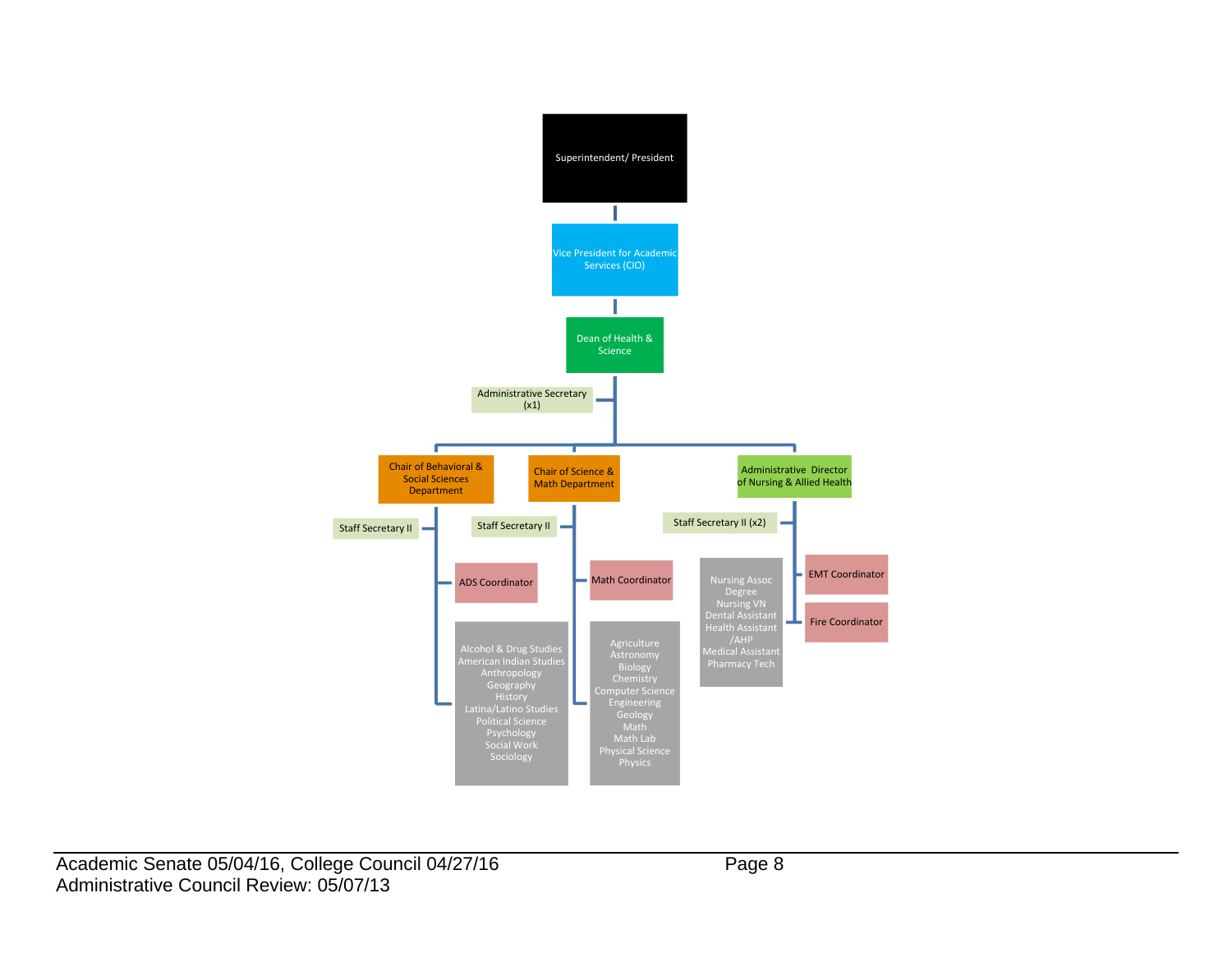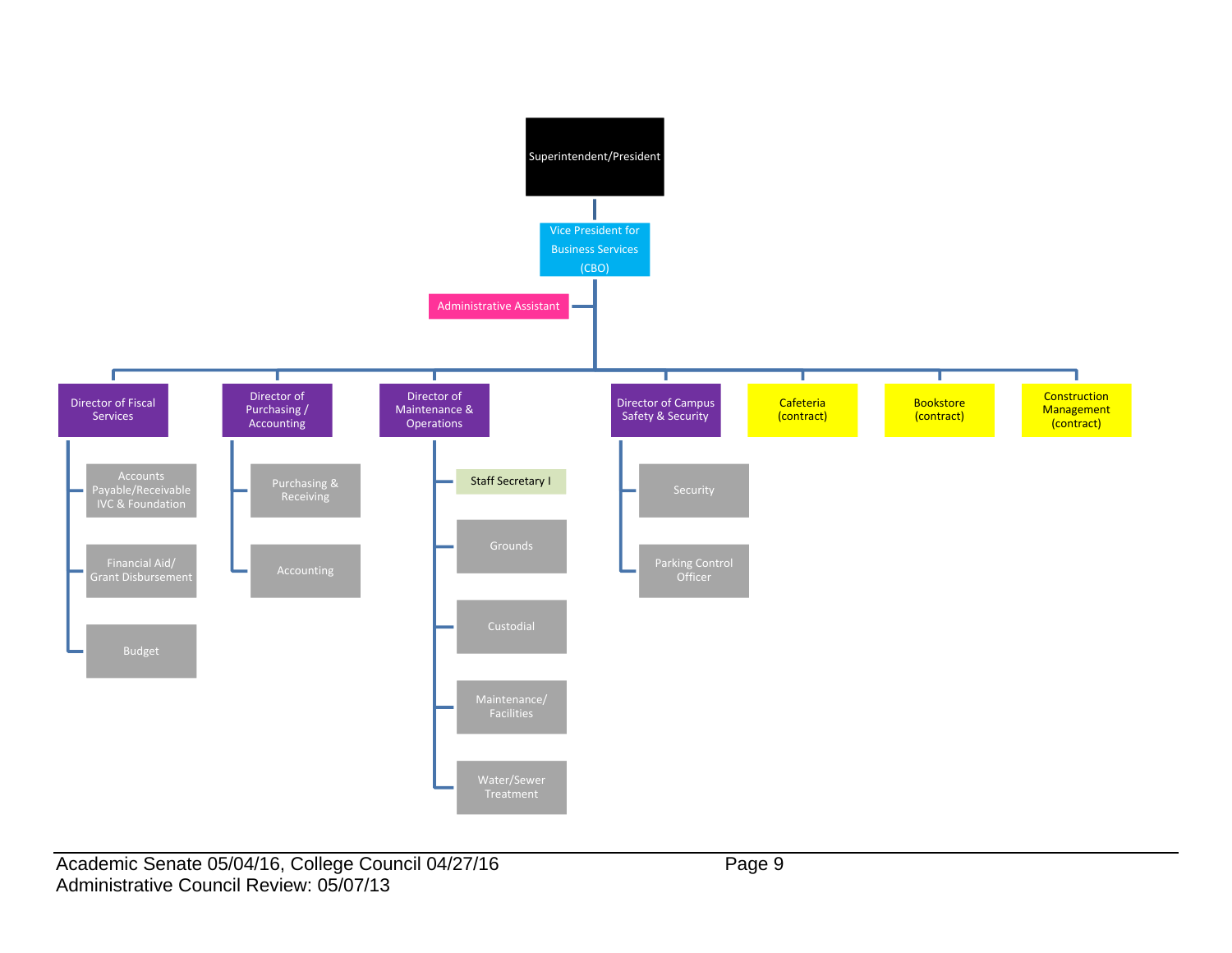

Academic Senate 05/04/16, College Council 04/27/16 Page 10 Administrative Council Review: 05/07/13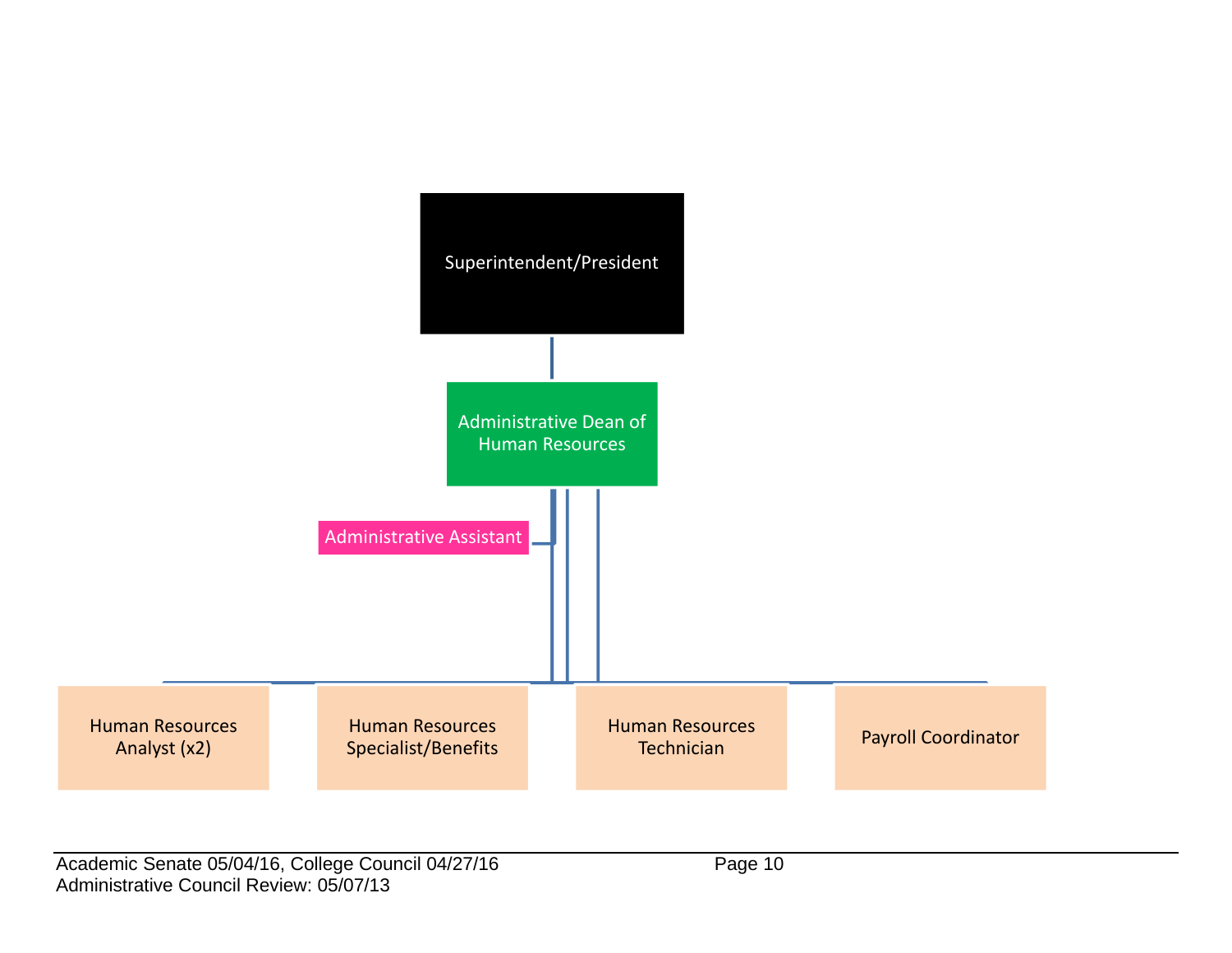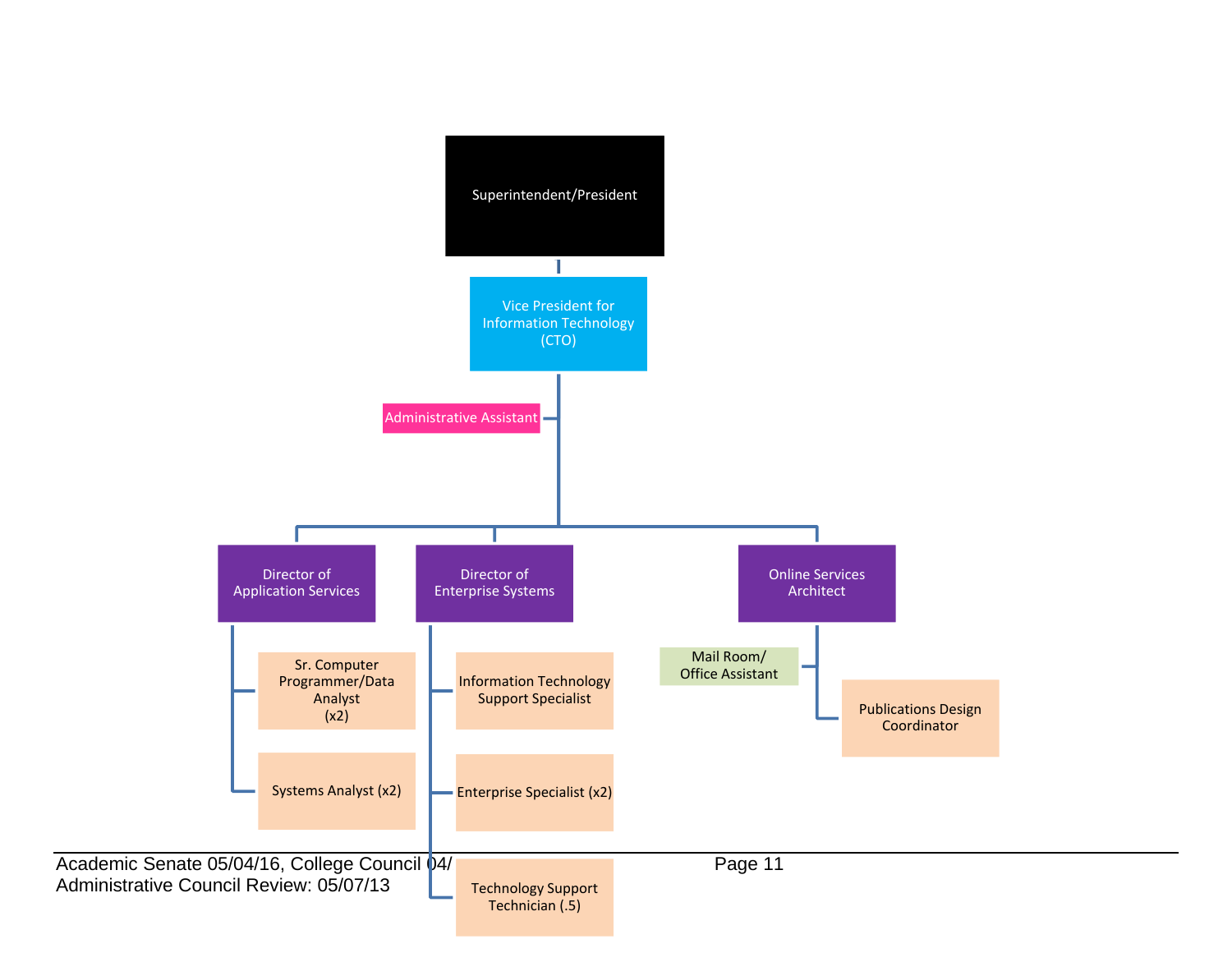

Academic Senate 05/04/16, College Council 04/27/16 Page 12 Administrative Council Review: 05/07/13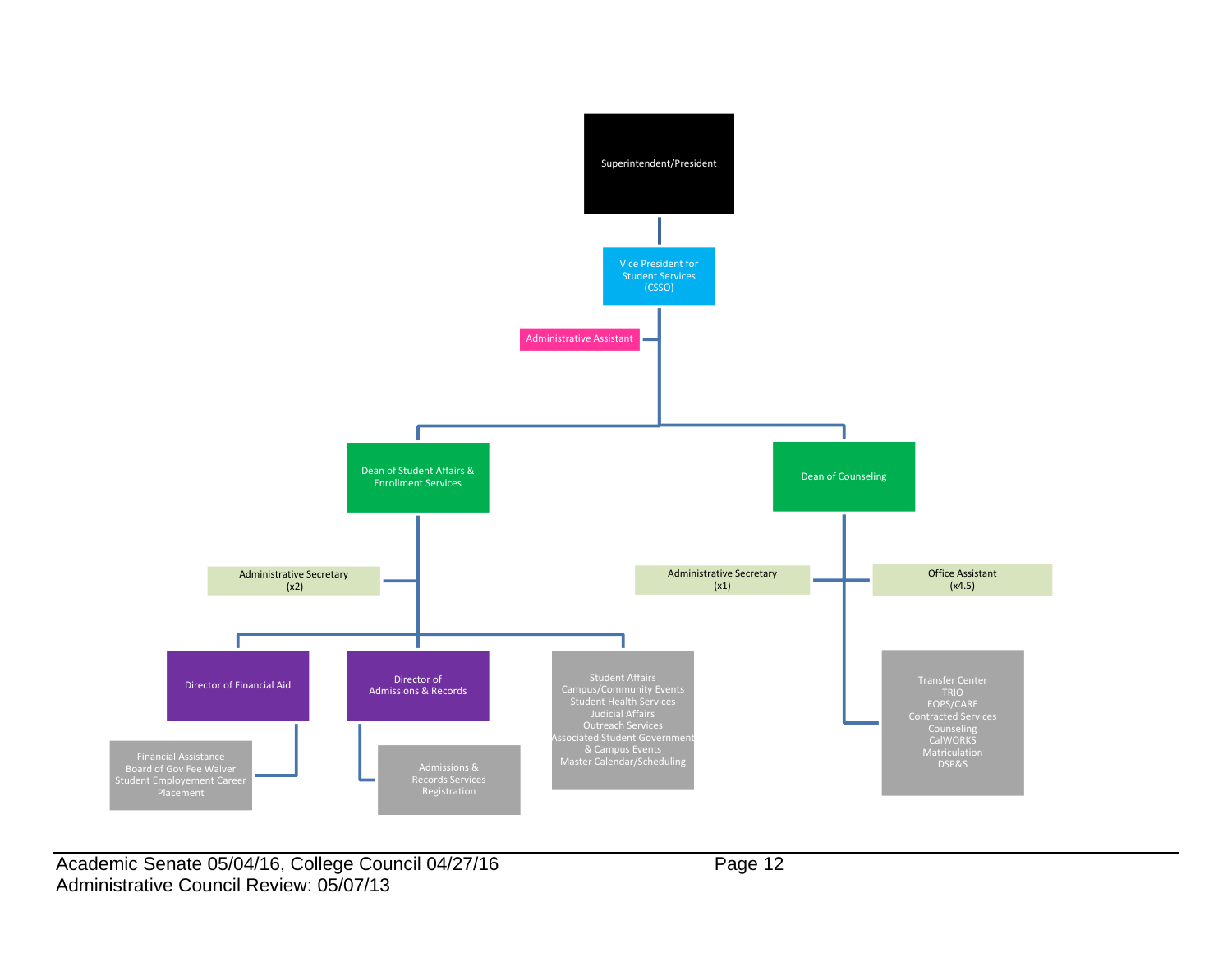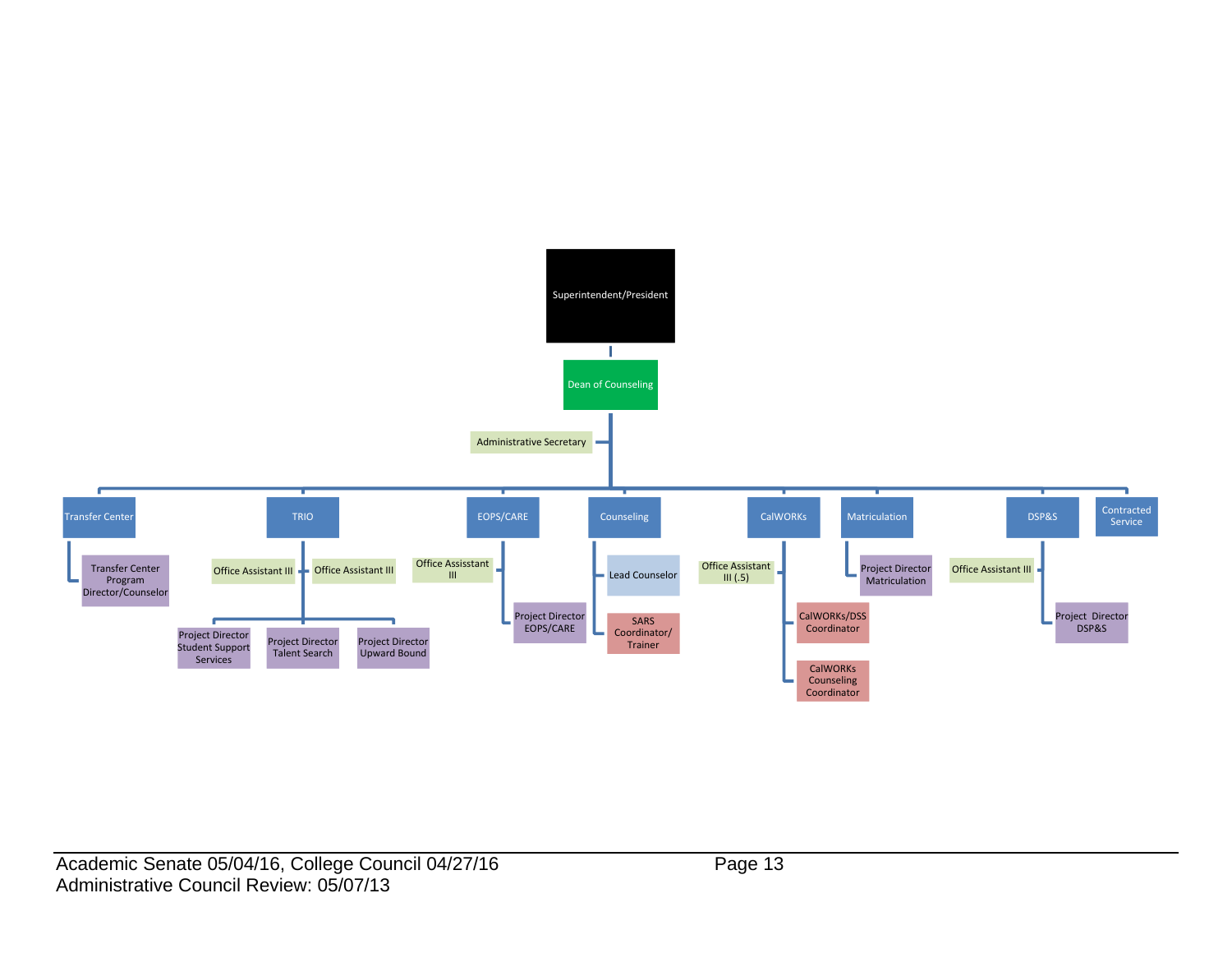

Academic Senate 05/04/16, College Council 04/27/16 Page 14 Administrative Council Review: 05/07/13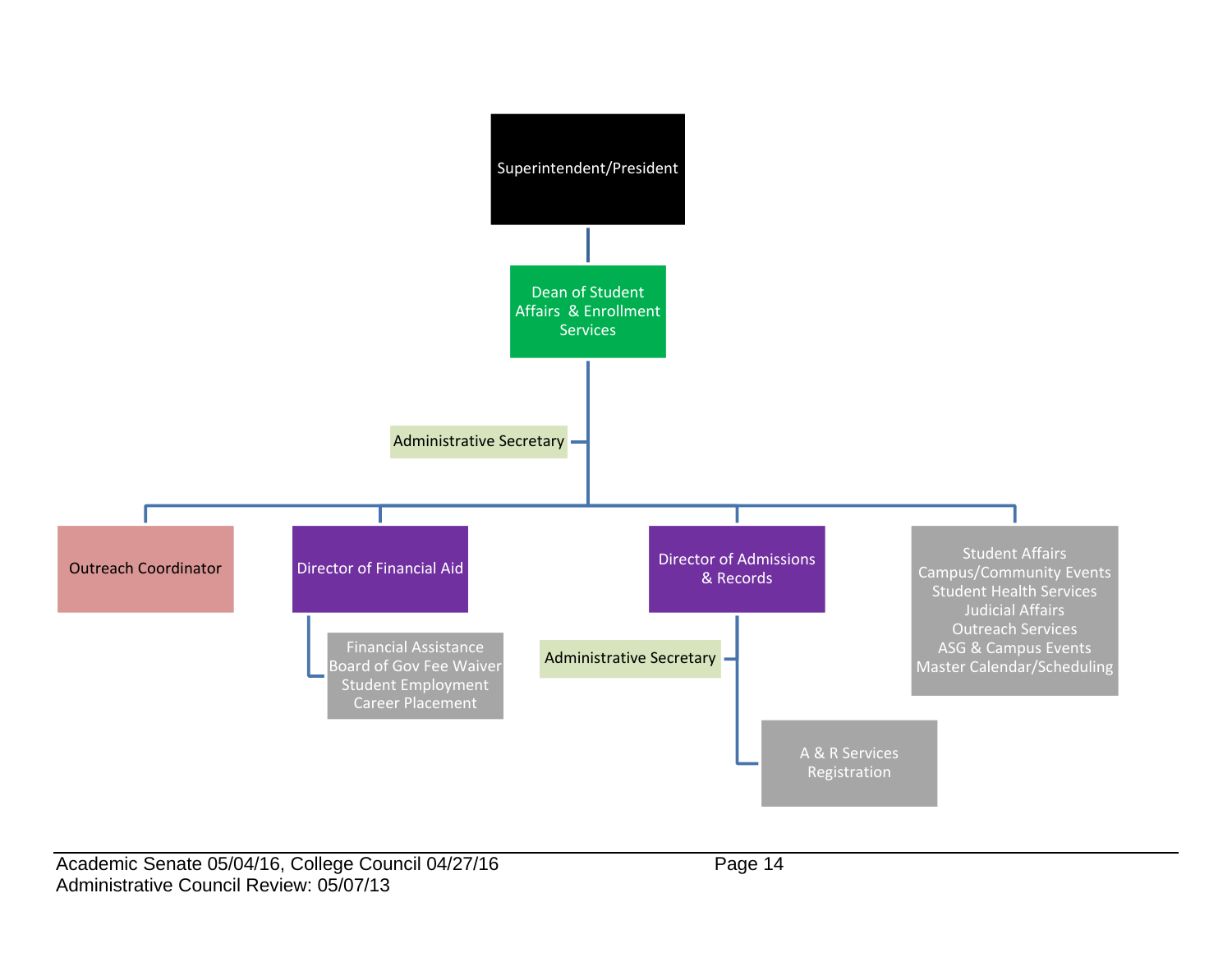### **IMPERIAL COMMUNITY COLLEGE DISTRICT AP 3200 Accreditation**

Reference: ACCJC Accreditation Eligibility Requirement 20 21 ACCJC Accreditation Standards I.C.12 and 13 (formerly IV.B.1.i) Title 5 Section 51016

Imperial Valley College is accredited by the Accrediting Commission for Community and Junior Colleges of the Western Association of Schools and Colleges. This Organization is recognized by the Commission on Postsecondary Accreditation and the U.S. Department of Education and approved by the California State Department of Education Office of Private Post-Secondary Education for training veterans and other eligible persons under the provisions of the GI Bill. The College is also accredited by offers programs of study affiliated with or approved by the American Welding Society, California Association of Alcohol and Drug Educators, California Board of Registered Nursing, California Board of Vocational Nurse and Psychiatric Examiners, Commission on Peace Officers Standards and Training, California State Department of Education, National Academy of Early Childhood Programs, California State Fire Marshall and the State Board of Fire Services, and the Commission on Accreditation of Allied Health Education Programs and the Committee on Accreditation of Educational Programs for the Emergency Medical Services Professions.

Accreditation Institutional Self-Evaluation Study

- 1. The Superintendent/President designates an administrator to carry out the process. The CEO begins the accreditation self-evaluation process with communication to the campus community, including students, the governing board, and the community at large and explains broadly what the college is about to undertake. The CEO's advocacy for accreditation helps the college establish a positive view of the accreditation process.
- 2. As an ACCJC member institution, the college must have an Accreditation Liaison Officer (ALO). The ALO assists the CEO in addressing accreditation matters and serves as the second contact person for ACCJC staff. The CIO is identified as the college's ALO.
- 3. Under the supervision of the CIO/ALO, the Continuous Accreditation Readiness Team (CART) has oversight of the college's continuous evaluation functions. CART is responsible for organizing and coordinating the self-evaluation process, ensuring that appropriate progress is made, and preparing the Institutional Self-Evaluation Report. The committee is also responsible for organizing and coordinating the Annual Report, follow-up reports, Midterm Reports, and substantive change proposals. In addition, the committee ensures that evidence in support of the selfevaluation is shared within the institution and that relevant internal stakeholders who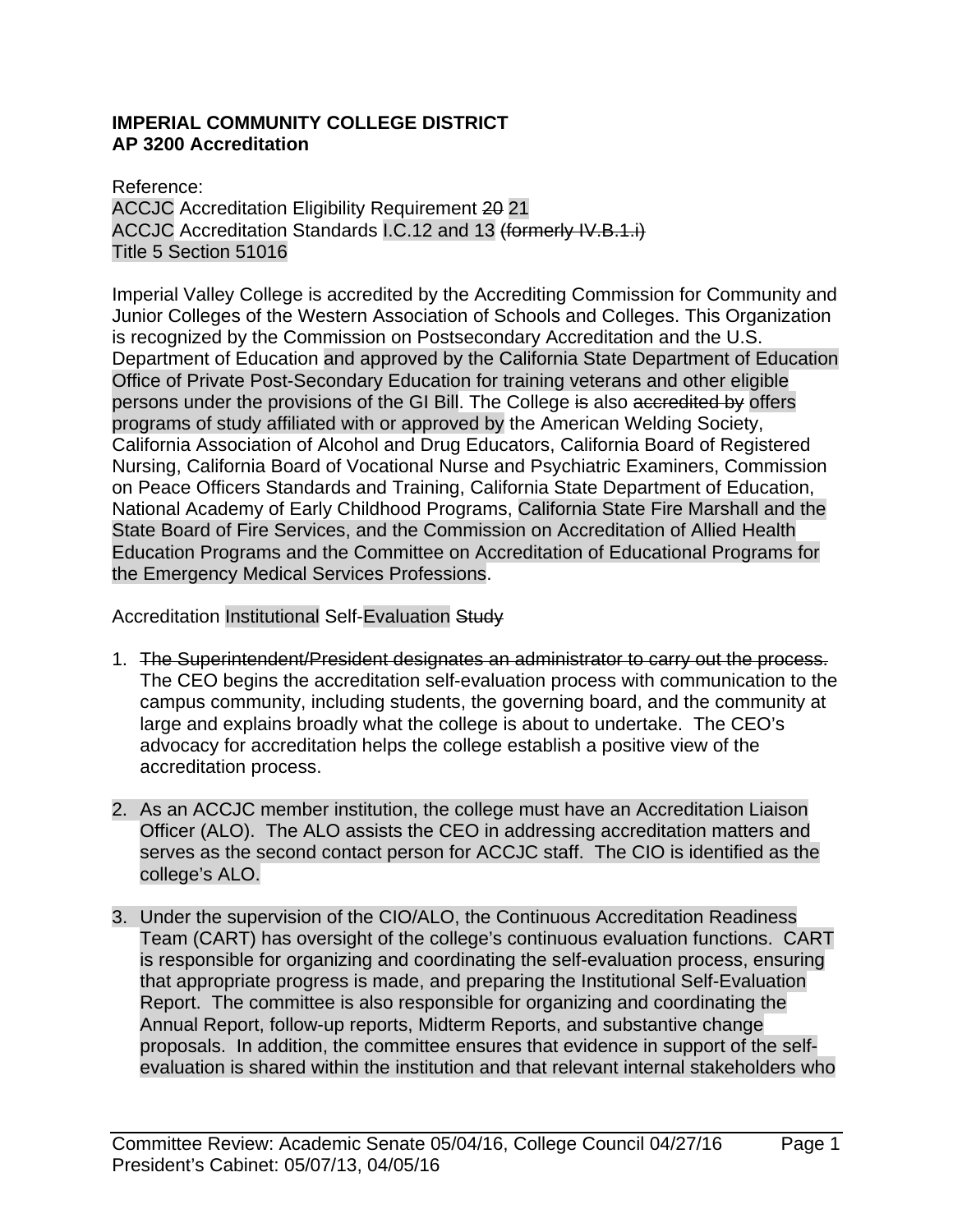have knowledge of data and who can contribute to the analysis of data and evidence, are involved in the process as appropriate.

- 4. CART is composed of members of:
	- President's Cabinet (CEO, CBO, CIO, CSSO, CHRO)
	- Administrative Council (management staffing including administrative deans and directors, and classified managers)
	- Instructional Council
	- Student Services Council
	- Institutional Researcher
	- SLO Coordinator
	- Distance Education Coordinator
	- Faculty
	- Staff
	- Members of the Community

In addition, the Academic Senate President, CTA President, CSEA President, CMCA Chair, and Associated Student Government President, or representatives appointed by each, shall serve on CART. The ALO shall appoint the chair or cochairs of the CART. The designated administrator serves as chair of the Accreditation Steering Committee and selects members to serve on the committee. The administrator may appoint a co-chair of the committee. The Accreditation Steering Committee is composed of the following:

Board members

Administrators (who may serve as chairs or co-chairs of the committees established for each standard; see item 2)

Representatives of the following groups:

Academic Senate

CTA

CSEA

Associated Student Government

**CMCA** 

**Faculty** 

Staff

Institutional Researcher Instructional Media Designer

Members of the community

5. A committee is formed for each accreditation standard. President's Cabinet Members shall chair the accreditation standard committees as follows:

Standard 1 – CSSO Standard 2 – CIO Standard 3 – CBO and CHRO Standard 4 - CEO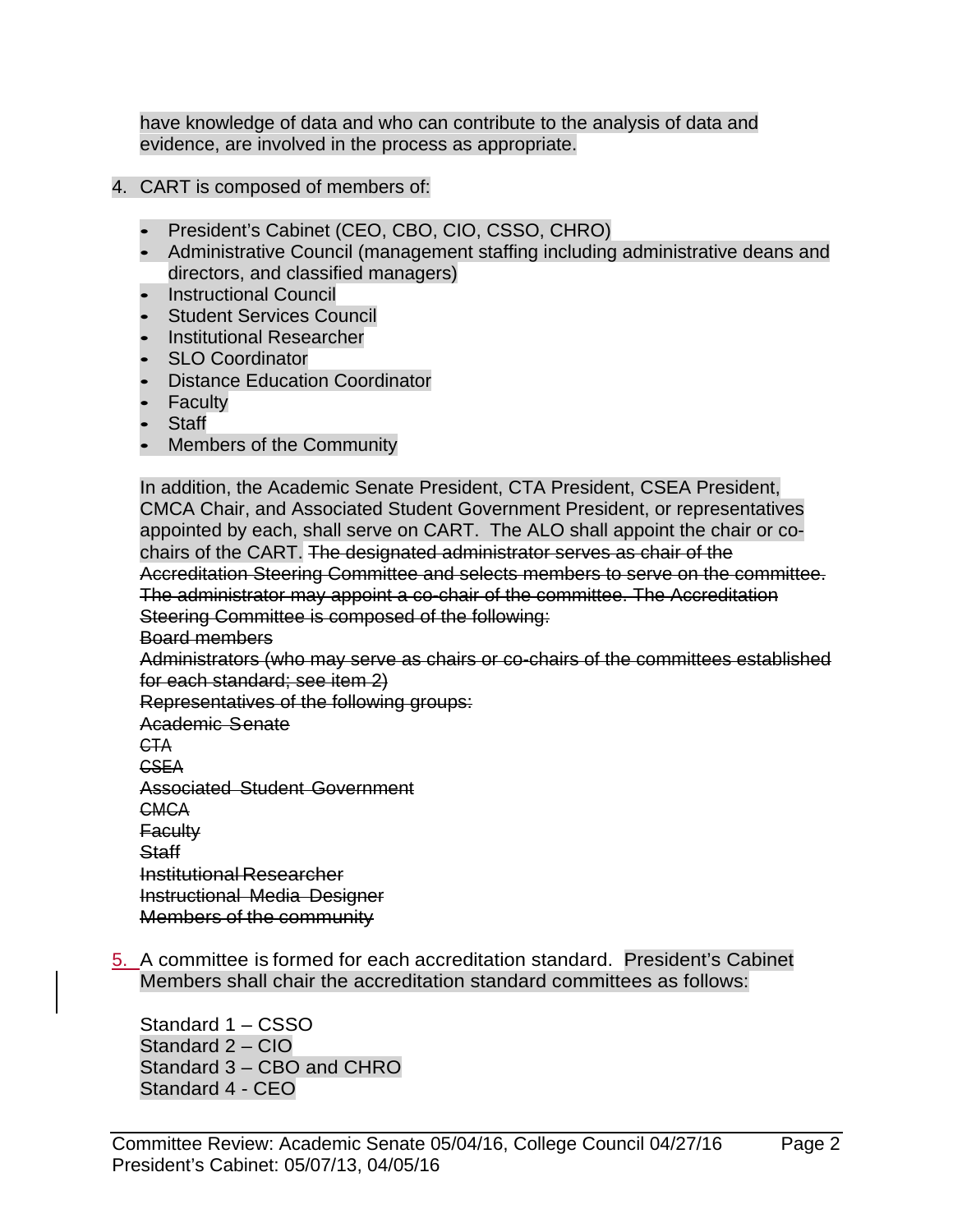The committees is chaired by an administrator or may be co-chaired by an the administrator and faculty member. At least one Academic Senator, appointed by the Academic Senate, shall actively participate on each standard's committee. Faculty and staff shall be recruited to serve on the standard committees.

- 5.6. The CART Accreditation Steering Committee holds regular meetings throughout the self-evaluation study development process. The committee discusses and makes decisions regarding the approach/design of the self-study self-evaluation; recruitment of subcommittees such as the committee to handle the logistics of the accreditation team visit, among others; formation of inquiring/writing teams and editing teams; dissemination of information to the college community; collection of evidence; circulation of the draft self-study selfevaluation to all staff and all campus groups for discussion and revision; and review of self-study self-evaluation drafts.
- 6.7. The CART Accreditation Steering Committee informs the college community on the progress of the self-study self-evaluation through updates via regular campus emails and meetings of the Academic Senate, Administrative Council, President's Cabinet Executive Council, College Council, and the Board of Trustees.
- 7.8. Drafts of the self-study self-evaluation are posted to the college website, circulated to all staff and all campus groups for discussion and revision via meetings of the CART, Academic Senate, College Council.
- 8.9. Following approval of the self-study self-evaluation by all campus participatory governance groups, the final self-study self-evaluation is published for adoption by the Board of Trustees. After adoption by the Board, the self-study self-evaluation is mailed to the Accreditation Visiting Team and the ACCJC.
- 9.10. The CEO's Office handles the logistics of the accreditation team visit. The arrangements for the team typically include: lodging, meals, local transportation while on site, and clerical, computer and technical assistance during the site visit. In addition, the CEO's Office will assist the team during the visit to collect, as needed, additional information and materials, locate campus members for team interviews, and in general, serve as the communication link between the college and the team.
- 10.11. The visit team's exit report will be presented to the campus community via campus forum. Academic Senate representative(s) will attend the accrediting team's exit report. The chair of each standard's committee shall be present at the accrediting team's exit report.
- 11.12. In accordance with item 20 of the Eligibility Requirements for Accreditation, Imperial Valley College publishes the following in its General Catalog: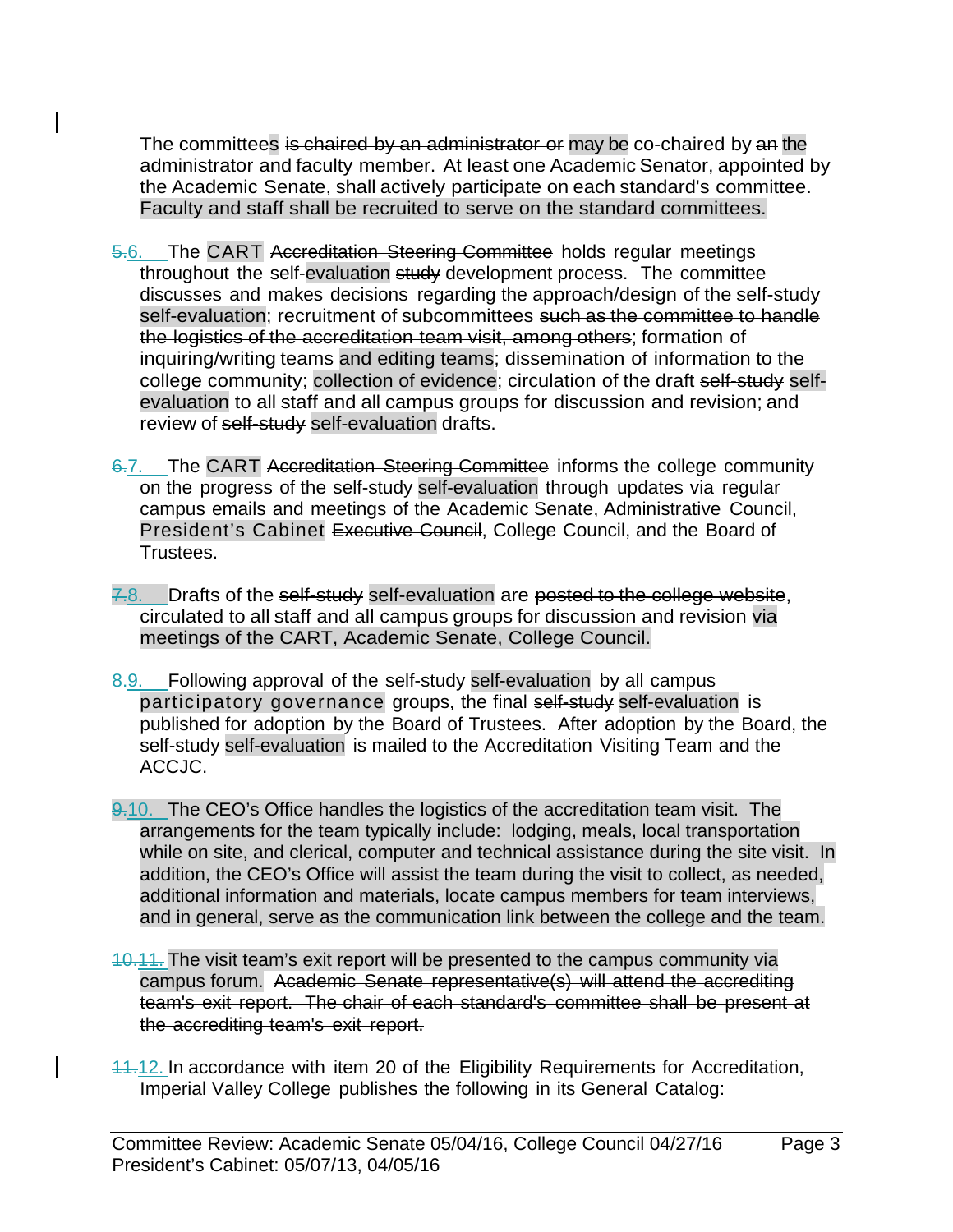### General Information

- Official name, address(es), telephone number(s), and Web site address
- Educational mission
- Course, program, and degree offerings
- Academic calendar and program length
- Academic freedom statement
- Available student financial aid
- Available learning resources
- Names and degrees of administrators and faculty
- Names of Governing Board Members

# Requirements

- Admissions requirements
- Student fees and other obligations
- Degree, certificates, graduation and transfer requirements

### Major Policies Affecting Students

- Academic regulations, including academic honesty
- Nondiscrimination policy
- Acceptance of transfer credits policy
- Grievance and complaint procedures
- Sexual harassment policy
- Refund of Fees refund policy
- Other items relative to attending and withdrawing

# Locations of Publications Where Other Policies May be Found

Up-to-date and precise public information is also published in the class schedule on the College Web site. Students and the community are also kept informed of special projects and building programs through the visioning process and local print and media organizations.

The governing board provides assurance that the institution adheres to all eligibility requirements and accreditation standards and policies of the ACCJC. The college describes accredited status itself in identical terms to all its accrediting agencies, communicates any changes in its accredited status, and agrees to disclose information required by the ACCJC to carry out its accrediting responsibilities.

See BP 3200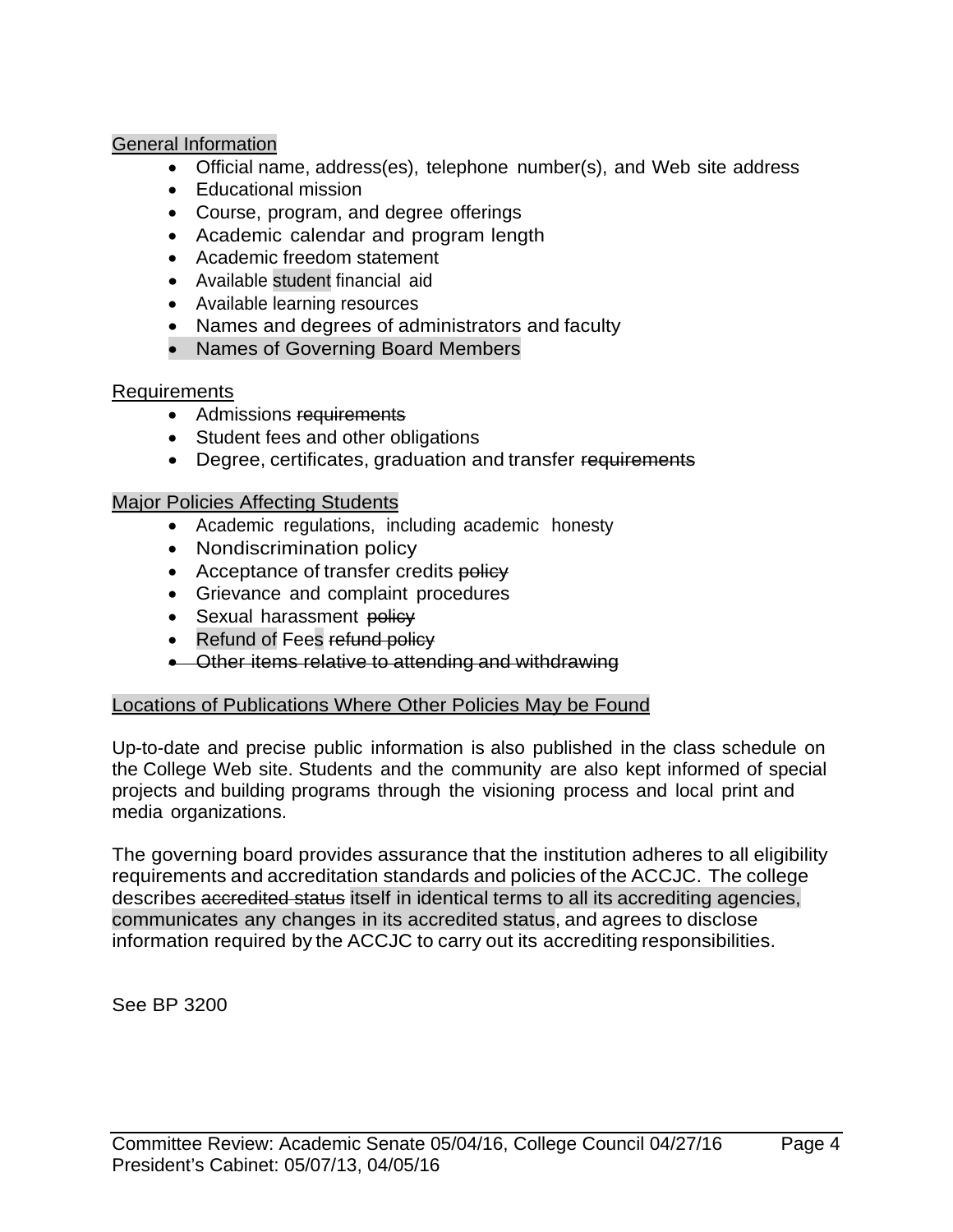### **IMPERIAL COMMUNITY COLLEGE DISTRICT AP 3225 Institutional Effectiveness**

References: Education Code Sections 78210 et seq. and 84754.6; ACCJC Accreditation Standards I.B.5 – 9

The District shall develop, adopt, and publicly post goals that addresses all of the following:

(1) accreditation status;

(2) fiscal viability;

(3) student performance and outcomes; and

(4) programmatic compliance with state and federal guidelines.

The goals should be challenging and quantifiable, address achievement gaps for underrepresented populations, and align the educational attainment of California's adult population to the workforce and economic needs of the state.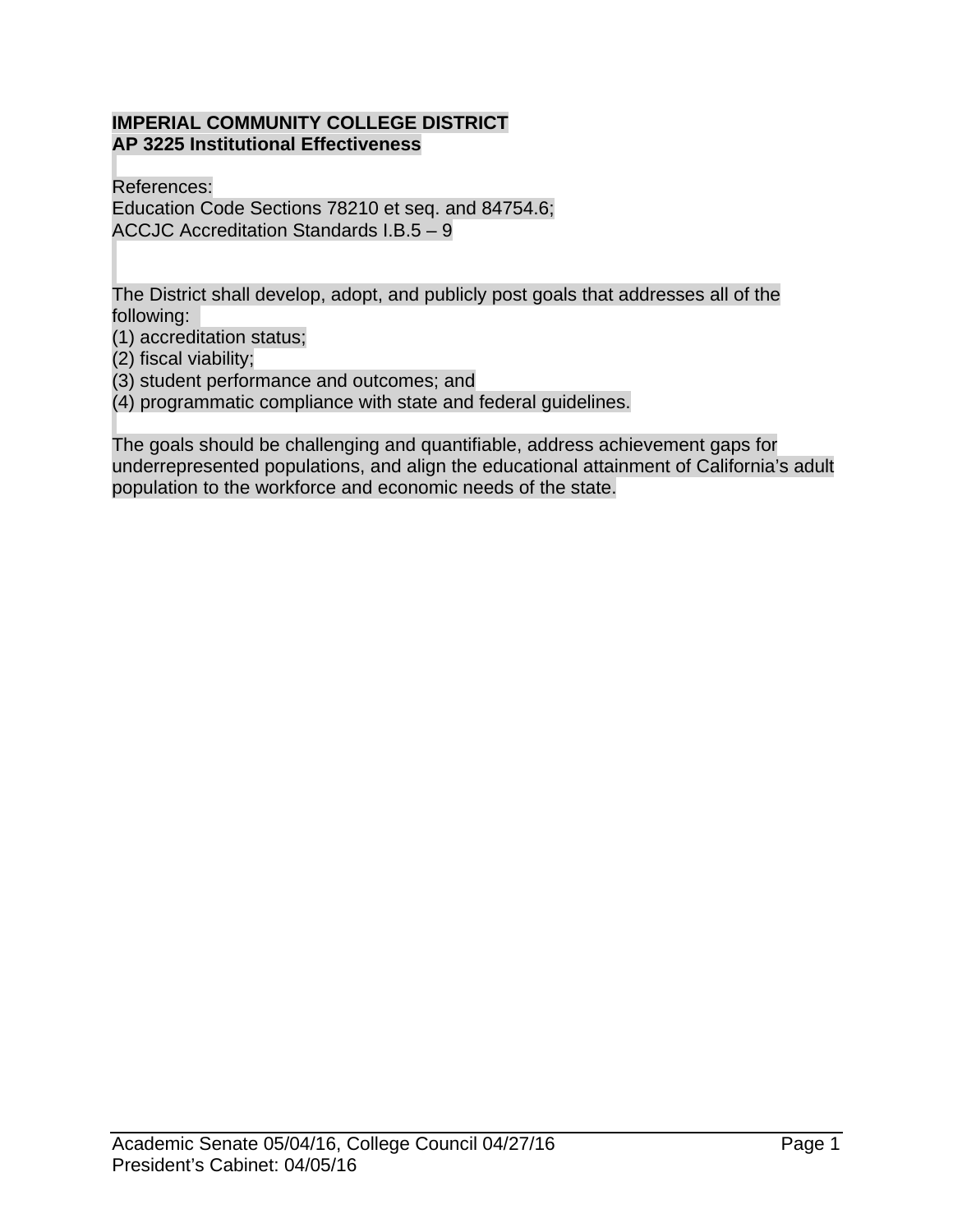# **IMPERIAL COMMUNITY COLLEGE DISTRICT AP 3250 Institutional Planning**

Reference:

ACCJC Accreditation Standard I.B.9, III.B.4, III.C.2, III.D.2, IV.B.3, and IV.D.5; (formerly  $H(B)$ 

Title 5, Sections 51008, 51010, 51027, 53003, 54220, 55080, 55190, 55510, and 56270 et seq.

# Institutional Planning and Evaluation

In addition to the self-study process for reaffirmation of accreditation, Imperial Valley College conducts a major program review and planning process every three years, and the results are published in the Program Review and Planning documents. The planning cycle begins with a visioning process in the community, and institutional goals are based on this broad based outreach effort. All members of the college community participate in this process, which documents intended improvements through stated institutional goals and objectives. Resource allocation is tied to the Program Review and Planning process. All areas of the college community assess progress toward achieving the stated goals and objectives through an annual assessment process. A sample timeline of the program review and planning process is provided below: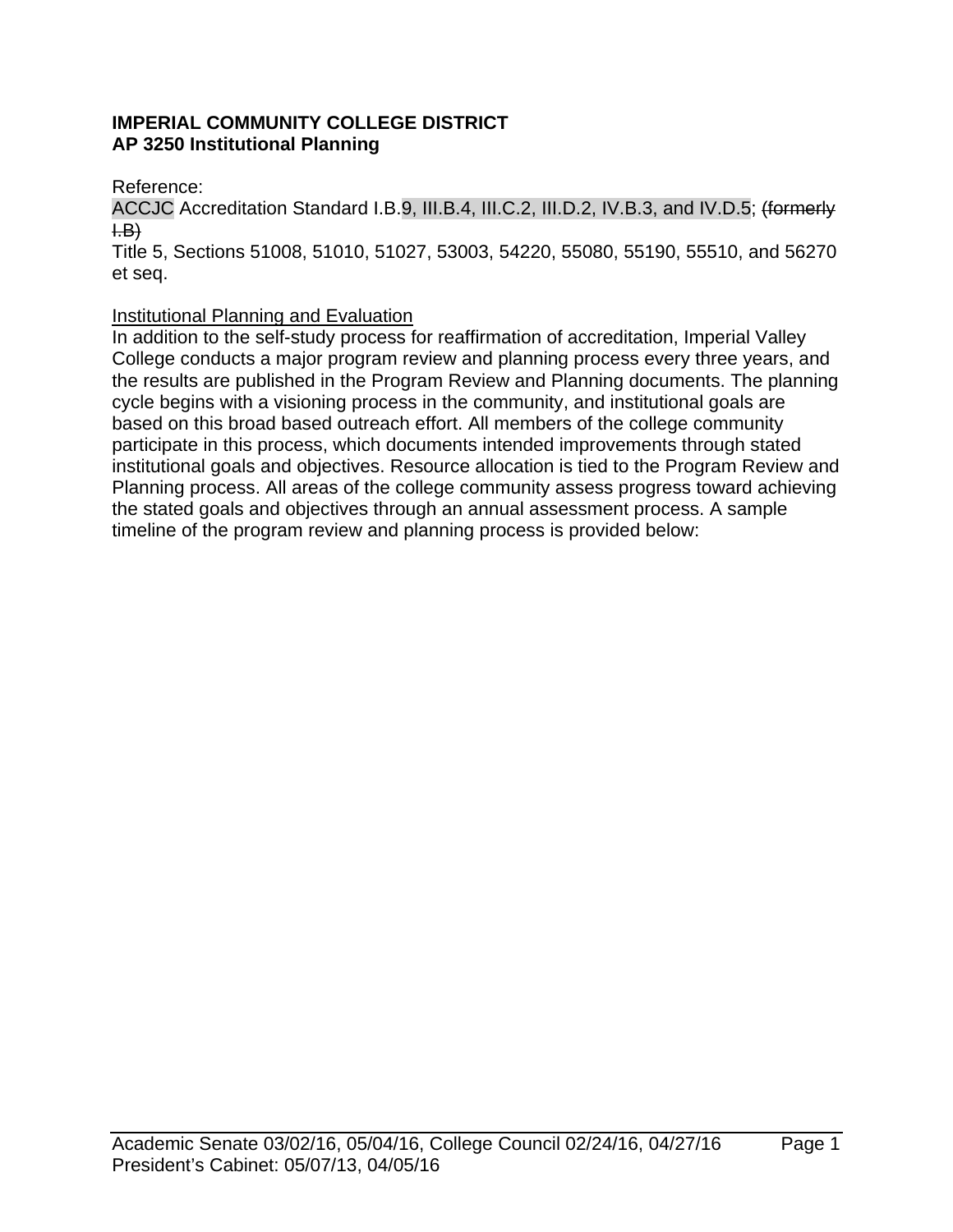### IMPERIAL VALLEY COLLEGE PROGRAM REVIEW AND PLANNING TIMELINE

| Action to be taken                                                                                                                                             | <b>Responsible Party</b> | Time of Action                     |
|----------------------------------------------------------------------------------------------------------------------------------------------------------------|--------------------------|------------------------------------|
|                                                                                                                                                                |                          |                                    |
| Begin process to define<br>vision through focus groups:<br>Internal<br>External                                                                                | <b>CEO</b>               | October-November<br>February-March |
| Organize Stakeholder's<br>Summit to determine major<br>and minor issues from focus<br>groups                                                                   | <b>CEO</b>               | March-April                        |
| Organize vision Task Force<br>to develop vision statements<br>and institutional goals from<br>issues defined by the focus<br>groups at Stakeholder's<br>Summit | <b>CEO</b>               | May-June                           |
| Plan, develop, and complete<br>the Program Review<br><b>Planning Committee</b><br>Process using institutional<br>goals developed by the task<br>force          | <b>CSSO</b>              | September-December                 |
| Coordinate the summary of<br>the Program Review and<br>Planning documents and<br>develop the institutional<br>Master Plan                                      | <b>CSSO</b>              | January-February                   |
| <b>Evaluate Program Review</b><br>and Planning self-studies for<br>budget development<br>recommendation                                                        | <b>CBO</b>               | February-March                     |
| <b>Review Accreditation</b><br>Recommendations, if any, in<br>relationship to institutional<br>goals                                                           | <b>CIO</b>               | March                              |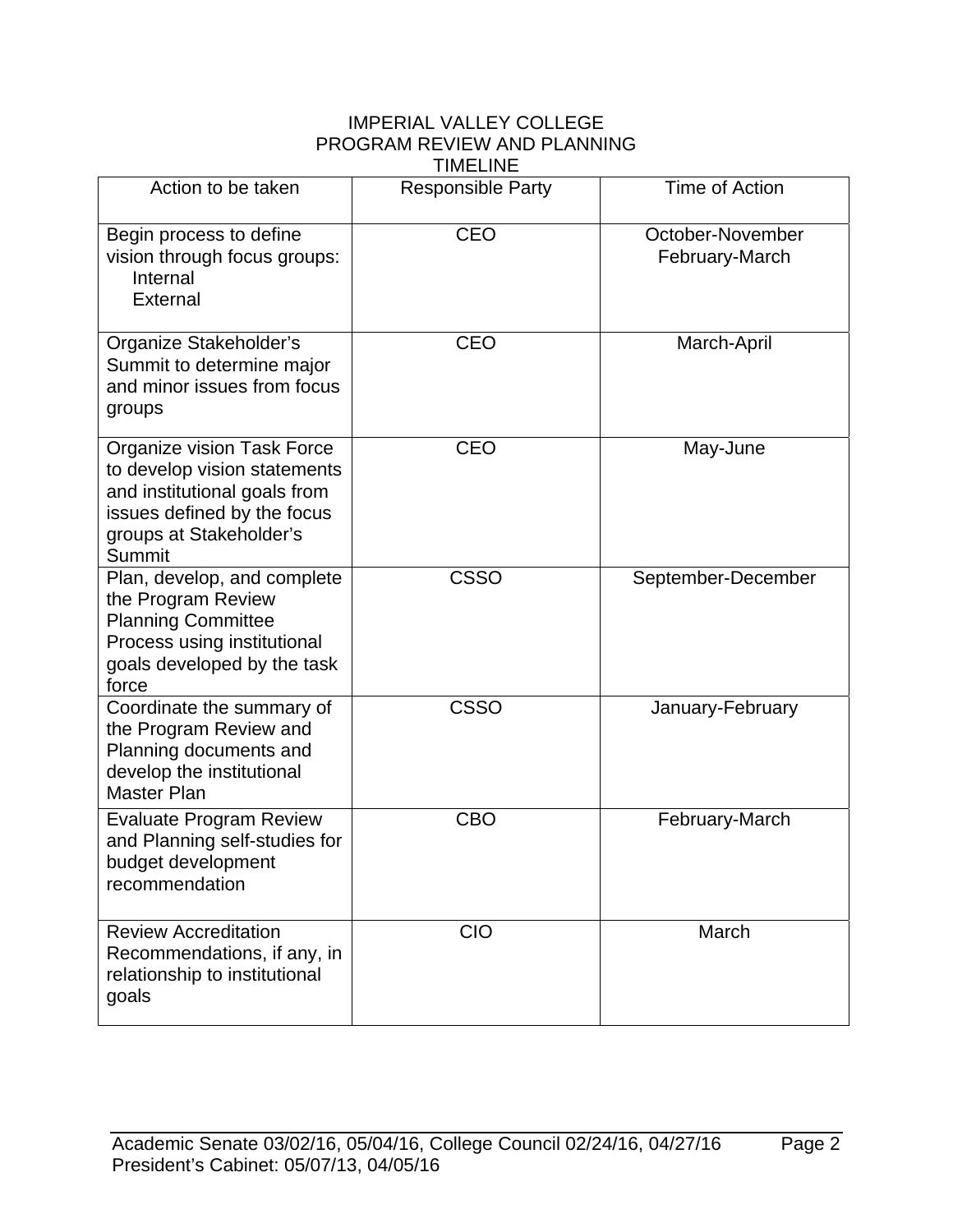| Develop, review, and<br>compile budgets                               | <b>CBO</b> | February-April |
|-----------------------------------------------------------------------|------------|----------------|
| <b>Evaluate Tentative Budget</b>                                      | <b>CBO</b> | May            |
| <b>Present Tentative Budget to</b><br>Governing Board for<br>approval | <b>CBO</b> | May            |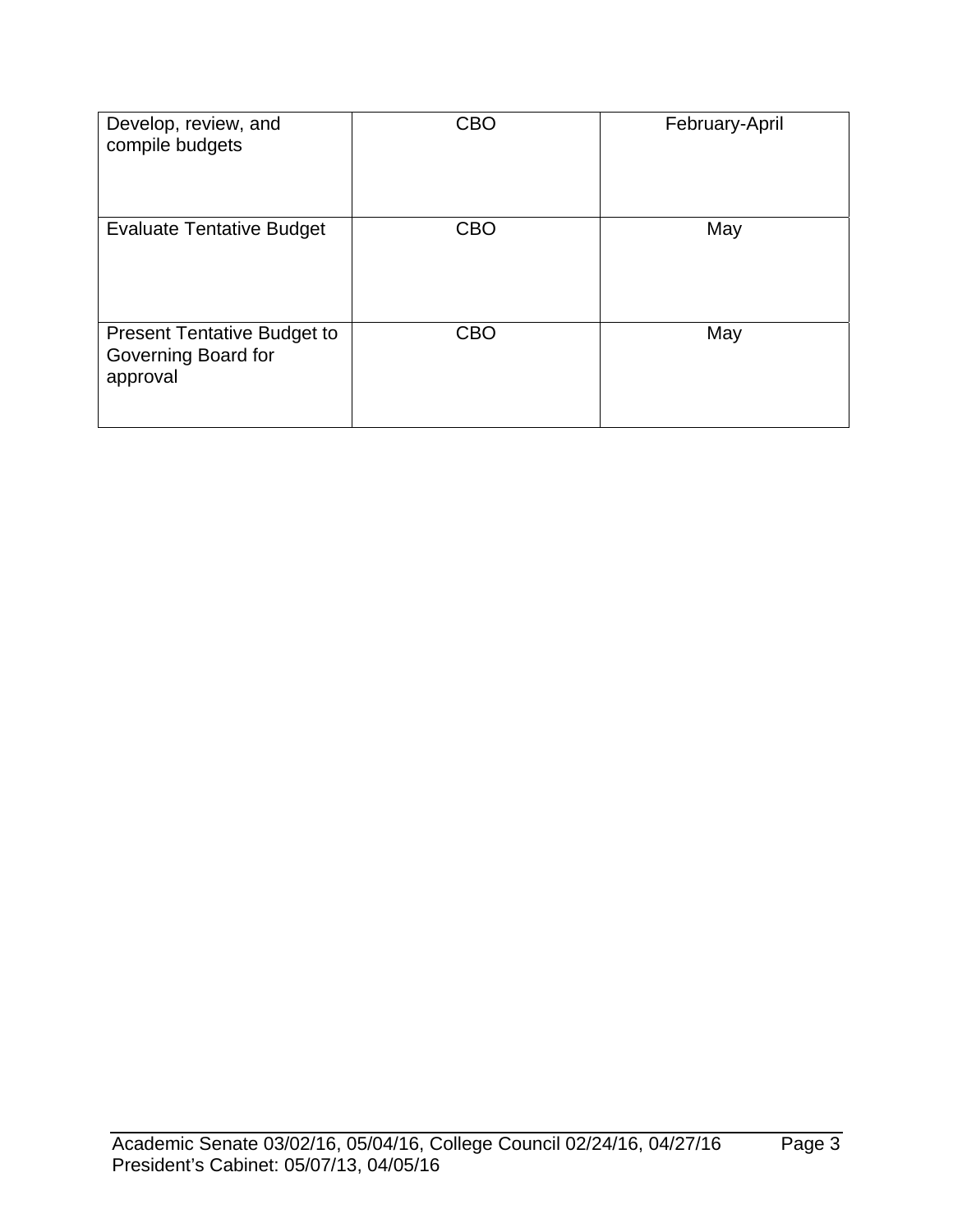### **IMPERIAL COMMUNITY COLLEGE DISTRICT AP 3260 Enrollment Management Plan**

# **Purpose**

The purpose of the Imperial Valley College Enrollment Management Plan is to create a holistic approach to enrollment management, including recruitment, access to enrollment and retention of students. The plan relies on student needs based on educational plans and enrollment pattern data within the constraints of financial, physical and human resources. The plan upholds the college's mission to provide educational opportunities for a diverse student population

# **Process**

The Enrollment Management Plan is an ongoing process that involves multiple departments that collaborate to provide education in career technical, basic skills, and transfer curriculum with robust student support leading to success.

# **Procedure**

# **Administrative Responsibilities:**

# **Chief Executive Officer (CEO) and President's Cabinet**

1. The Director of Institutional Research in collaboration with the Human Resources Department calculates the Faculty Obligation Number (FON) based on the State formula and collaborates with the CIO, CSSO, and CBO to establish the college's FON internal target based on the student needs, faculty resource needs, state funding, categorical funding, student support programs, collective bargaining contracts, reassigned time, college mission and community needs.

# **Chief Business Officer (CBO)**

- 1. Identifies the FTES and budget targets based on set State parameters (FTES Cap, Growth Factor) and college budgetary constraints.
- 2. In collaboration with the CIO and CSSO, will determine college FTES growth parameters.
- 3. The recommended FTES growth factor will be reviewed by the President's Cabinet and approved by the CEO.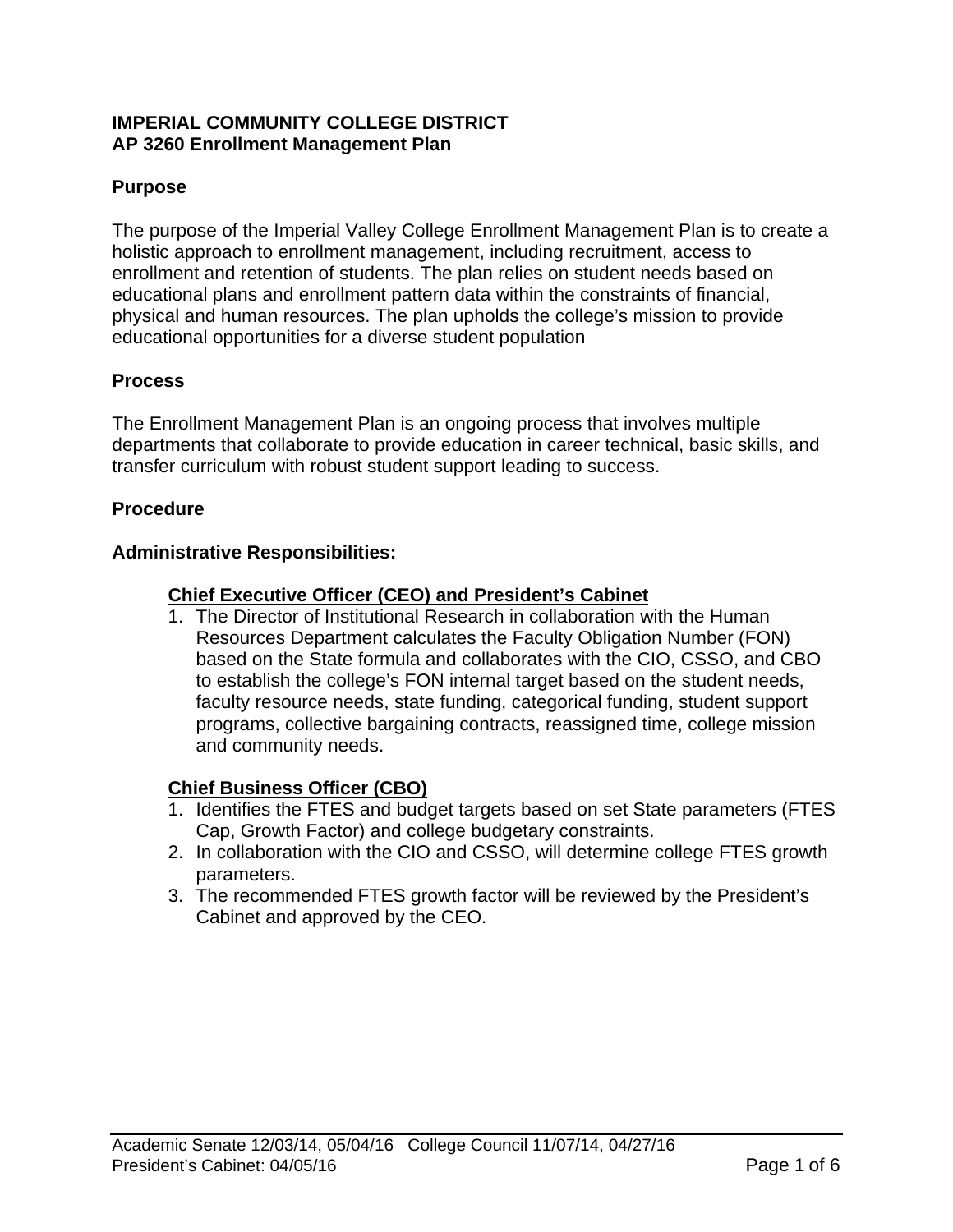# **Chief Student Services Officer (CSSO)**

- 1. Establishes collaborative processes to determine student need based on education plans, assessment findings, advisement data and research as outlined in the Student Success and Services Program (SSSP) Plan.
- 2. Approves the SSSP Plan.
- 3. Meets with the CIO prior to each schedule development period to conduct an analysis of need and the college's ability to meet student demand.

# **Chief Instructional Officer (CIO)**

- 1. Collaborates with the Instructional Council and other academic personnel to develop a schedule based on CBO and Student Services recommendations and other college data.
- 2. Facilitates the schedule development to create a balanced schedule (day, evening, alternative delivery) within the constraints of faculty, facility and budget resources.
- 3. Monitors the development of the schedule and registration processes, adjusting the schedule to align with set FTES/efficiency/budget parameters on an ongoing basis during the registration period.

# **Chief Human Resources Officer (CHRO)**

1. Collaborates with the CIO and CSSO in the recruitment for human resources in order to implement the targeted Enrollment Management Plan as defined when appropriate.

# **Enrollment Management and Schedule Development Timeline:**

- 1. On or before the final business day of February of each year
	- a. The CIO, CBO and CSSO meet to evaluate and analyze data to determine if the current academic-year schedule met established targets for FTES, efficiency, curriculum, and budgetary constraints.
- 2. On or before the final business day of March of each year
	- a. After the release of the annual state budget, the President's Cabinet is responsible for reviewing the projected schedule for the coming academic year and requesting modification to the following fiscal year's schedule as/if needed; while also developing the enrollment management parameters for the following fiscal year including, but not limited to:
		- i) The overall core curriculum balance between basic skills, career technical and transfer curriculum.
		- ii) Budget targets based on state FTES allocations, state budget forecasts, anticipated state growth/decline targets, district budget projections, the fiftypercent law, and internal data.
		- iii) The FTES goals based on state FTES allocations, anticipated state growth/decline targets, the fifty-percent law, budget targets, and internal data.
		- iv) Marketing and retention strategies based on recommendations from participatory groups, internal data, and budget constraints.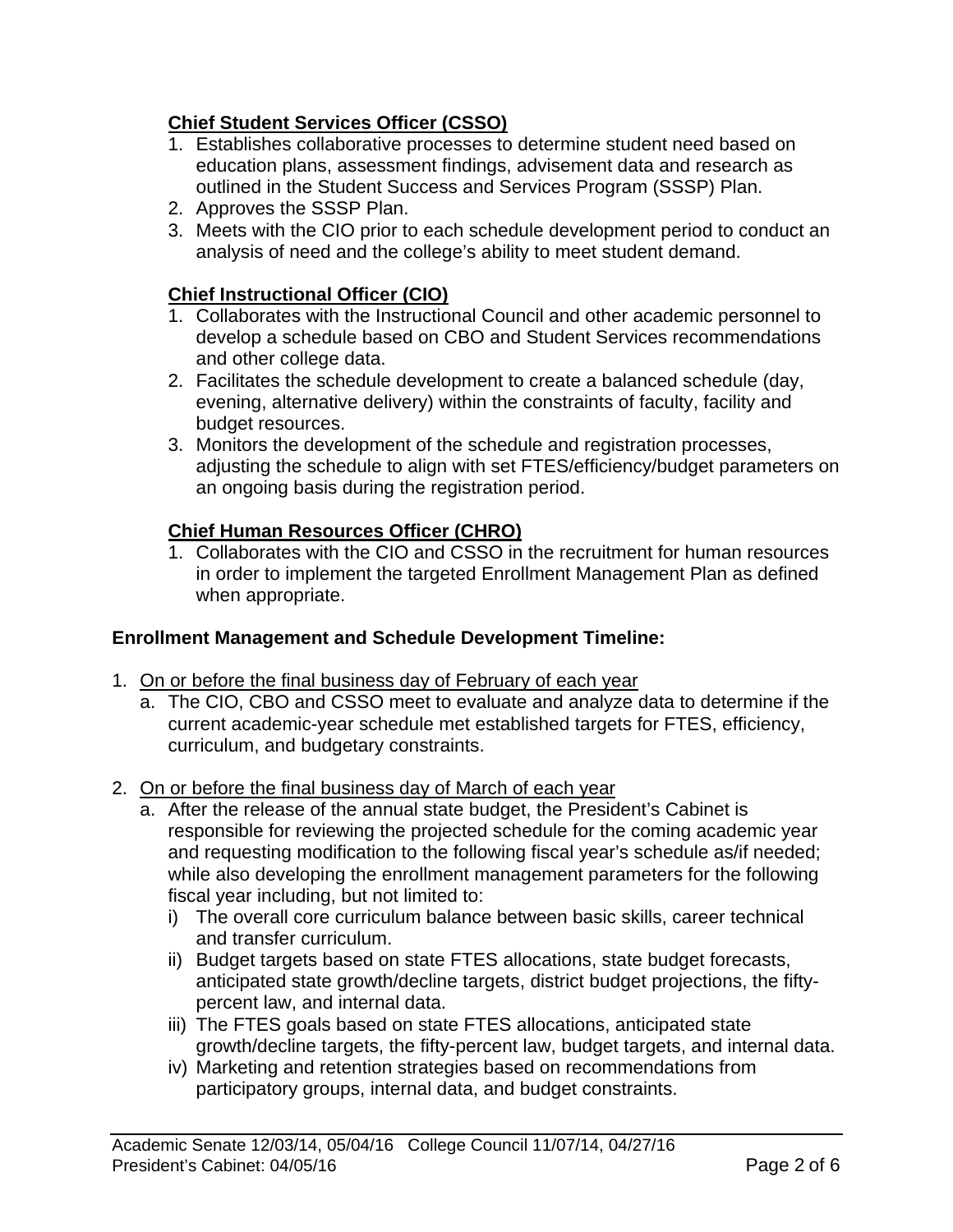- v) Adjustments may be made based on the Chancellor's Office Budget Workshop or Budget Analyst Reports.
- 3. On or before the final business day of April of each year
	- a. Final enrollment management parameters or targets developed for the year following the upcoming year, which shall be communicated to the campus after adoption by the President's Cabinet.
- 4. On or before the final business day of May of each year
	- a. The CSSO composes a list of course schedule recommendations based on education plans, assessment findings, advisement data, and research as outlined in the Student Services Act.
	- b. The report is forwarded, discussed, and validated with the CIO.
- 5. On or before the final business day of August of each year
	- a. The Enrollment Management Task Force, co-chaired by the CIO and CSSO, meets to review recommendations from Student Services and reach consensus on schedule parameters based on the recommendations, FTES targets, faculty and facility availability and budgetary constraints determined in number 1 above.
- 6. On or before the final business day of September of each year,
	- a. The CIO collaborates with the Instructional Council and other academic personnel to develop an annual schedule for the following year based on:
		- i) CBO's targets
		- ii) CSSO's recommendations
		- iii) Delivery balance, i.e. day, evening, alternative delivery mode
		- iv) Constraints of resources: faculty, facilities, and fiscal
		- v) Other college data
- 7. On or before the final business day of November of each year,
	- a. The projected schedule for the coming year shall have all Ffull-time faculty and Part-Time selections finalized; the only exceptions will be for unfilled faculty positions.
		- i) Unselected courses may be offered to full-time faculty at the discretion of the CIO.
		- ii) All courses not selected by full- time faculty will be considered as courses taught by part-time faculty or new faculty in order to complete the budget development process.
		- iii) The CIO retains the Right of Assignment to ensure courses offered meet student demand and other parameters/targets.
- 8. On or before the fourth (4<sup>th</sup>) week of each semester, the Enrollment Management Task Force conducts an evaluation and debriefing to review the efficiency and effectiveness of the Enrollment Management Process, make adjustments as needed, and communicate its findings to the Task Force co-chairs, CIO and CSSO.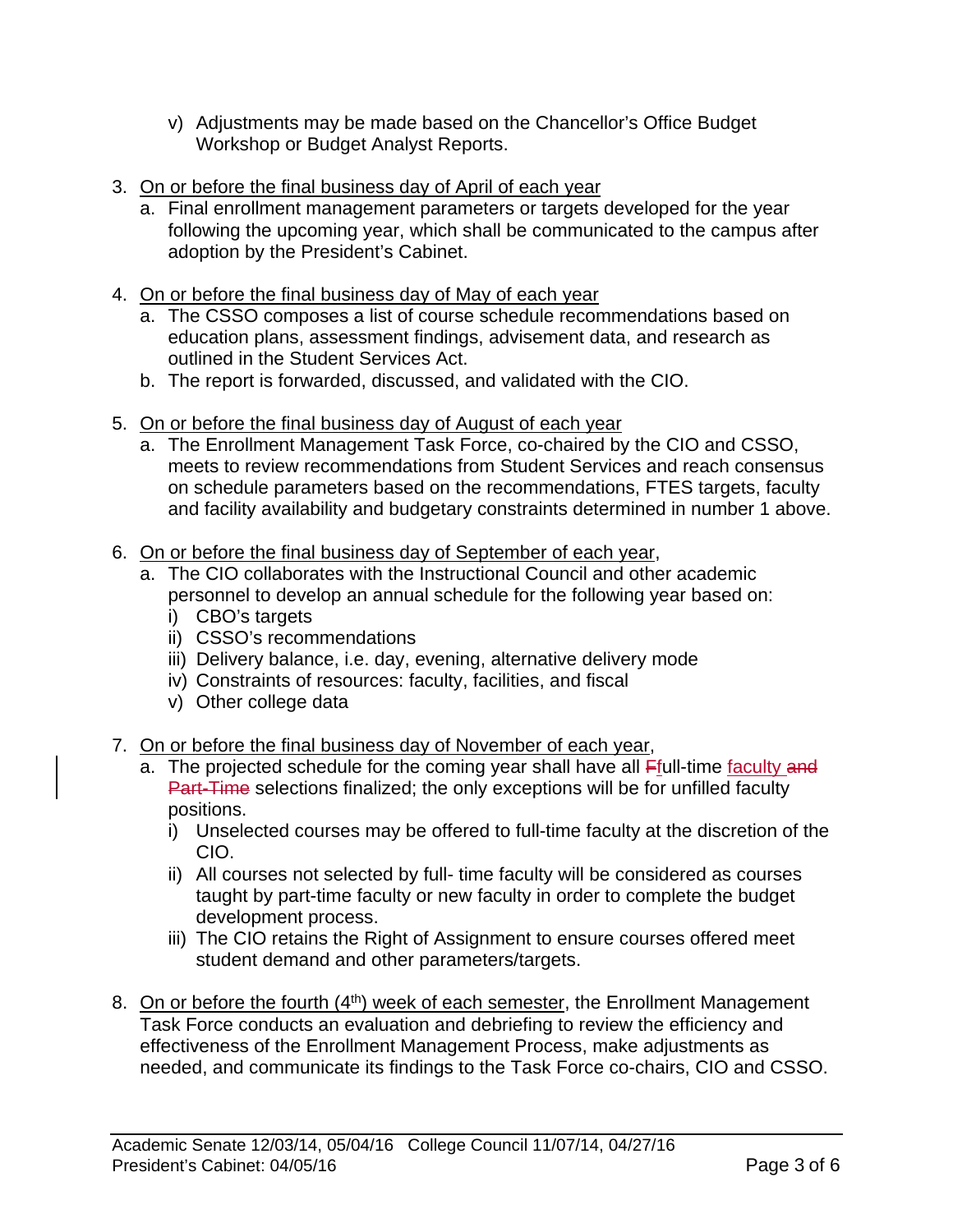- 9. On or before the 13<sup>th</sup> week of the semester, the following semester's schedule will be made public.
	- a. Based on student and institutional need, the fall, winter, spring and summer course schedule will be viewed as tentative and adjusted if necessary by the second month of each preceding term (September for Winter and Spring, March for Fall and Summer).
- 10. During each registration period, the CIO and CSSO jointly monitor the enrollment data and make adjustments to the schedule based on:
	- a. Student demand
	- b. Faculty and facilities availability
	- c. Budgetary constraints
- 11. During each registration period, enrollment and registration reports will be made available to the President's Cabinet, Instructional and Student Services Councils on a regular basis.

Being that the academic calendar is negotiated with the California Teachers Association (CTA) biannually, the timeline reflected in this AP is subject to change in the event the academic calendar is modified or approval is delayed.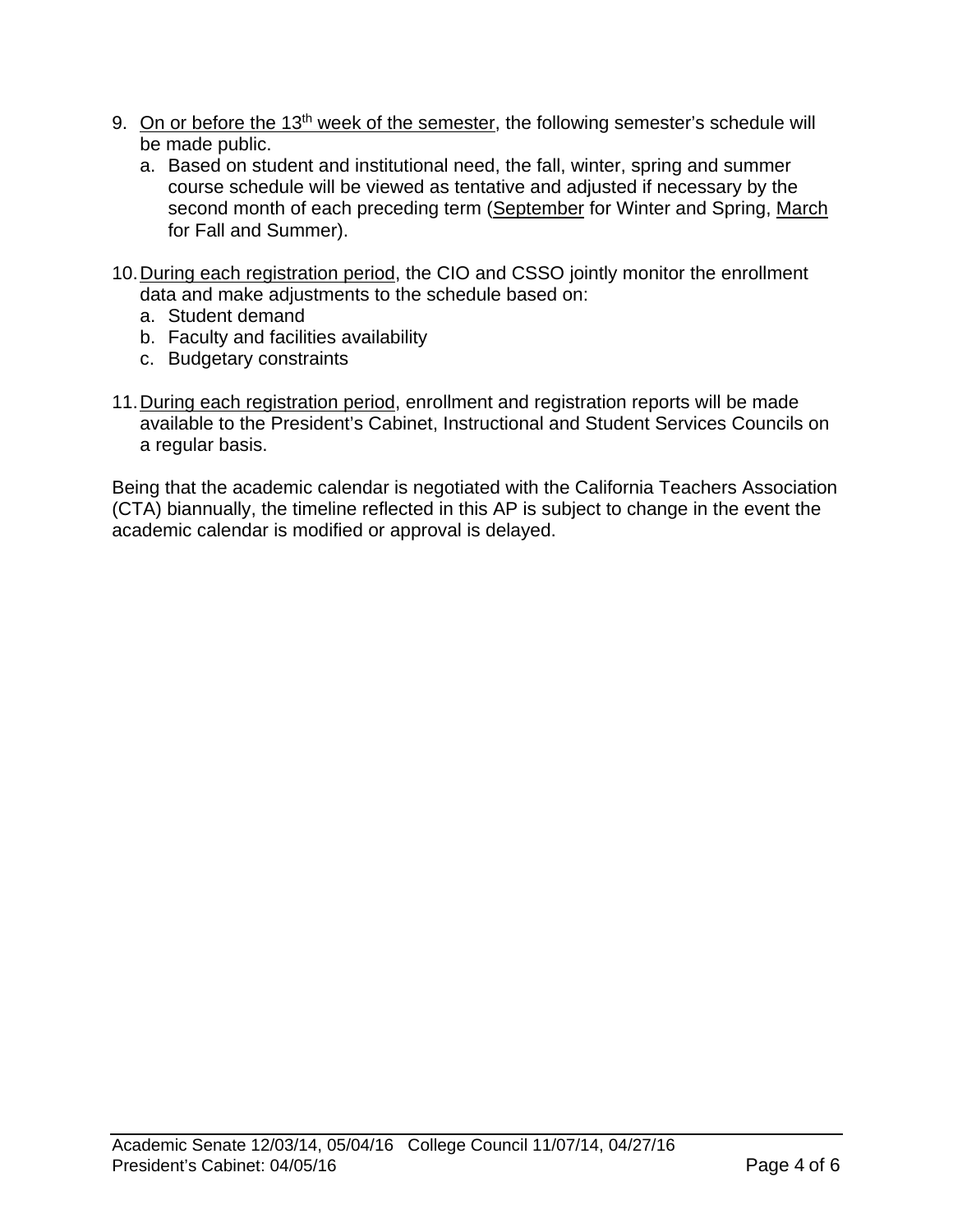# **IMPERIAL VALLEY COLLEGE**

### **ENROLLMENT MANAGEMENT PROCESS CYCLE**

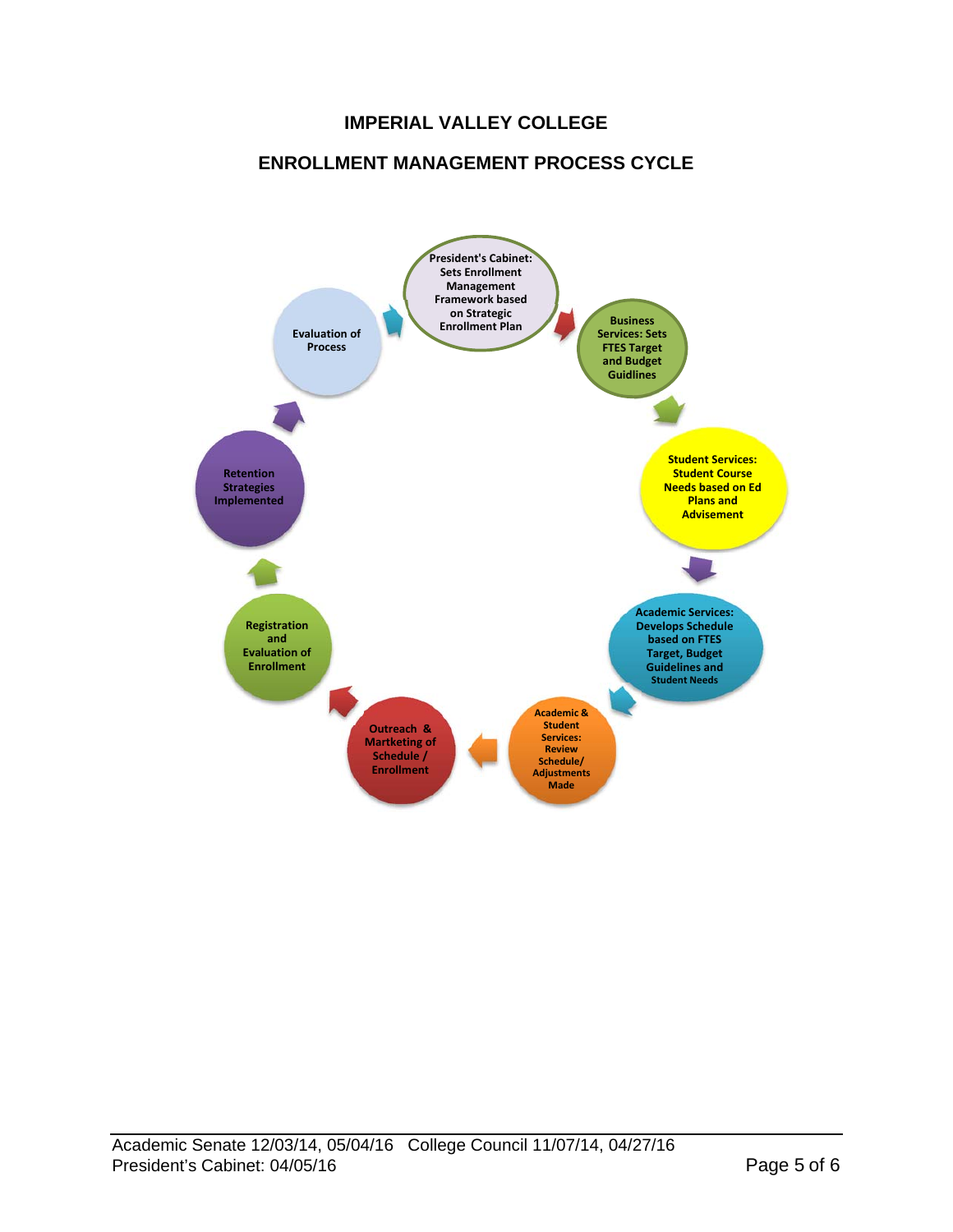#### **ENROLLMENT MANAGEMENT DEVELOPMENT TIME‐LINE ACADEMIC YEAR SCHEDULE DEVEOPMENT 2013‐14 ACTIVITIES**

February‐March: Business Office Sets FTES & Budget Parameters based on base year FTES target

April-May: Student Services develops makes schedule recommendations based on Assessment, Student Ed Plans and Advisement

August‐October: Academic Services develops annual schedule based on Student Services information, data and funding parameters

November‐December: Annual Schedule (Fall, Spring & Summer) Reviewed/ Adjusted

December‐January: Budget Developed based on projected schedule

(Prior to Each Term) Schedule Marketed

(Each Term) Retention Strategies implemented

Enrollment Management Process Evaluated End of Each Term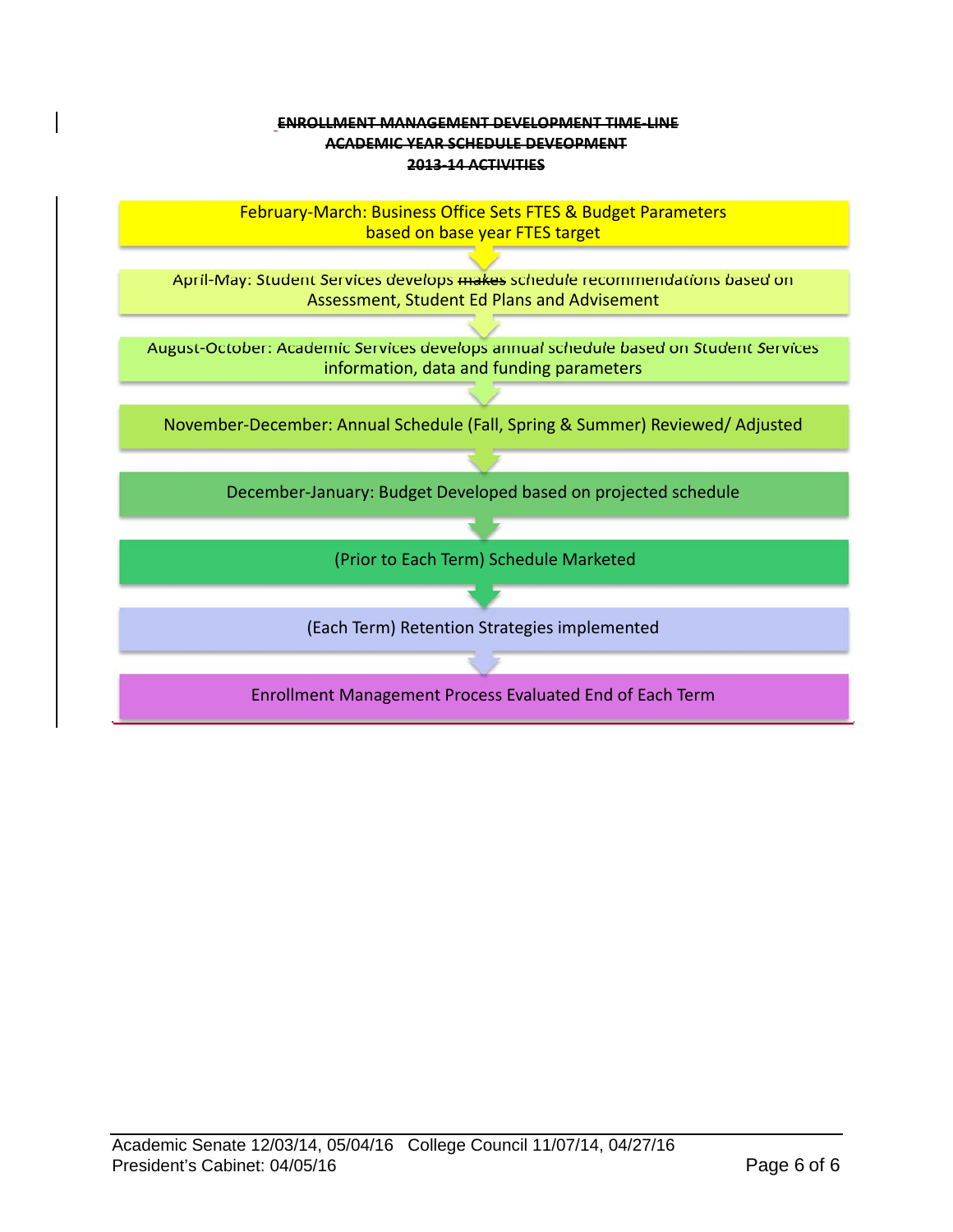### **IMPERIAL COMMUNITY COLLEGE DISTRICT AP 3280 Grants**

### Reference: Education Code Section 70902

One of the roles of the Imperial Community College District is to secure external funding to support institutional efforts to enhance the learning environment for students.

Funding opportunities include local, state, and federal funding in addition to the pursuit of private and public grants. This Procedure applies to competitive and non-competitive grants; categorical grant funding and block grant funding.

### Definition of Competitive Grants

Competitive grants provide funding for specific projects for a fixed period of time. Funding is awarded through a competitive process where the funding agency solicits applications from eligible organizations; applications are evaluated and funding awards are provided to applicants whose proposals best meet the criteria outlined in the grant announcement. It is important to note that funding is based on the merits of the application and recipients are not pre-determined.

### Definition of Non-Competitive Grants

Non-competitive grants typically identify activities and services to be provided that fall within a restricted scope of work in order to achieve the specific purposes of an established program. Applications/proposals are developed within definitive guidelines that are provided by the funding agency and funding is often automatically awarded in response to the application/proposal and can be based upon a formula. For Imperial Valley College, non-competitive grants are limited to applications/proposals that require IVC's Governing Board approval of application and acceptance of awarded funding.

### Roles and Responsibilities

Funding opportunities that are pursued by the College District will align with and support institutional plans and further the mission of the College District; in addition, those grants will have available appropriate College District resources to prepare a competitive application and to successfully implement the project if grant award is received. College District divisions will determine which funding opportunities to pursue. Timely application and processing of grant application is required to ensure thorough administrative review by all appropriate units.

- Assure timely application for and processing of grant applications and funds
- Identify required approvals (the District may wish to differentiate between processes for new grants versus continuing or renewing grants.)
- Establish criteria for grant applications, including the assurance that grants directly support the purposes of the District.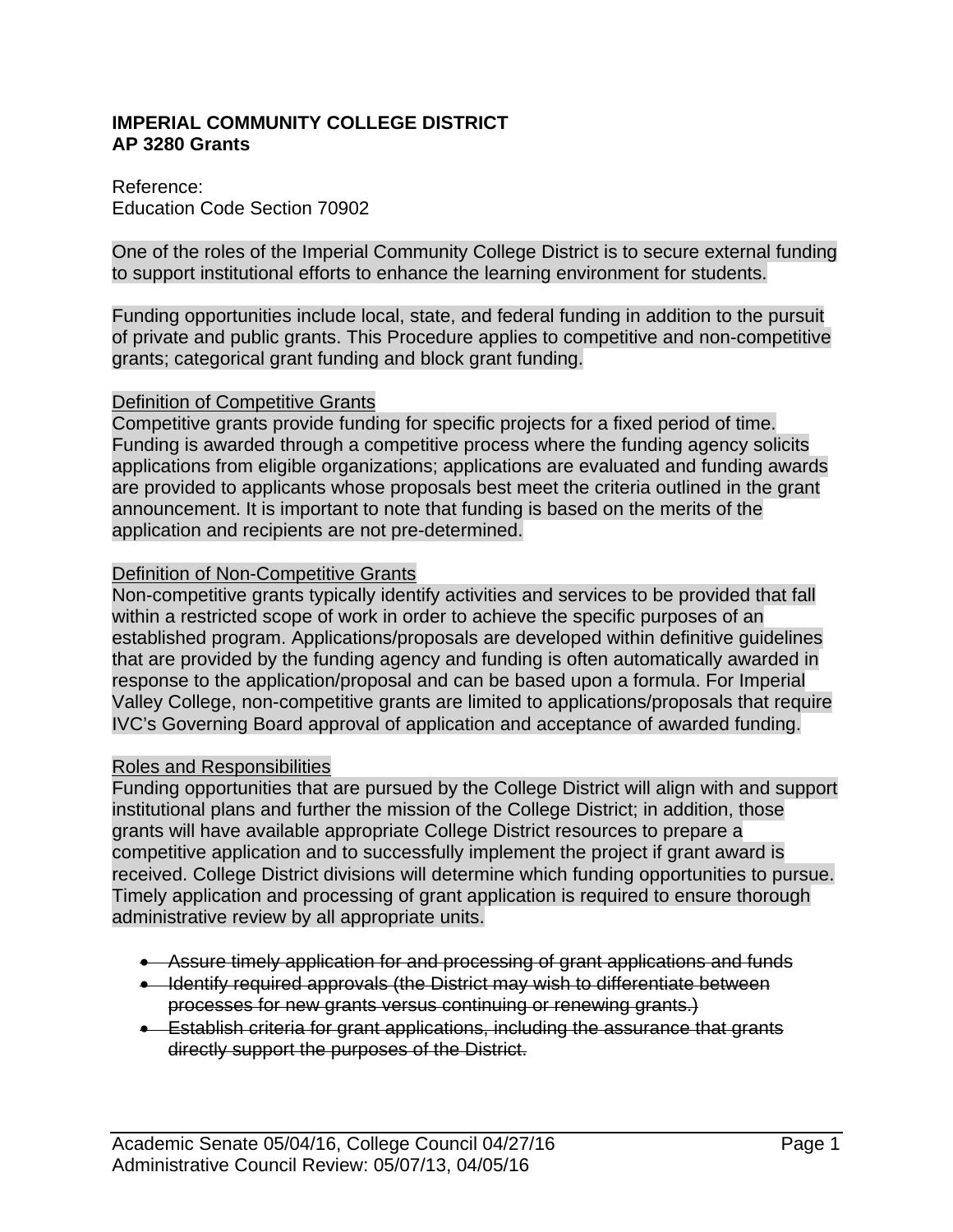# **IMPERIAL COMMUNITY COLLEGE DISTRICT AP 3300 Public Records**

Reference: Government Code Section 6250 et seq. Government Code Sections 6254 et seq. and 6275 et seq

Members of the public may request to inspect or copy public records. A request by a member of the public may be delivered by mail or in person to the President's Office.

Any request shall identify with reasonable specificity the records that are sought. If additional information is needed, the Executive Assistant to the Superintendent/President may request it be provided in writing.

Any request to inspect records shall be made sufficiently in advance of the date of inspection to allow staff members time to assemble the records and identify any records that may be exempt from disclosure.

Records that are exempt from disclosure under the Public Records Act or any other provision of law may not be inspected or copied by members of the public. Social security numbers must be redacted from records before they are disclosed to the public.

Members of the public shall be assisted in identifying records or information that may respond to their request. Assistance that will be provided includes: the information technology and physical location in which the records exist; practical suggestions for overcoming denial of access to the records or information; and the estimated date and time when the records will be made available.

Within ten days, *designate positions or office* the President's Office will determine whether or not the records can be produced and will communicate the determination to the member of the public requesting the record(s).

The most common exemptions for community colleges include:

- Student records (Education Code Section 76243)
- Preliminary drafts, notes, or interagency or intra-agency memoranda that are not retained by the public agency in the ordinary course of business, provided that the public interest in withholding the records clearly outweighs the public interest in disclosure. (Government Code Section 6254(a))
- Records pertaining to pending litigation …or to claims…until the pending litigation or claim has been finally adjudicated or otherwise settled. (Government Code Section 6254(b))
- Personnel, medical or similar files, the disclosure of which would constitute an unwarranted invasion of personal privacy (Government Code Section 6254(c))
- Test questions, scoring keys, and other examination data used to administer a licensing examination, examination for employment, or academic examination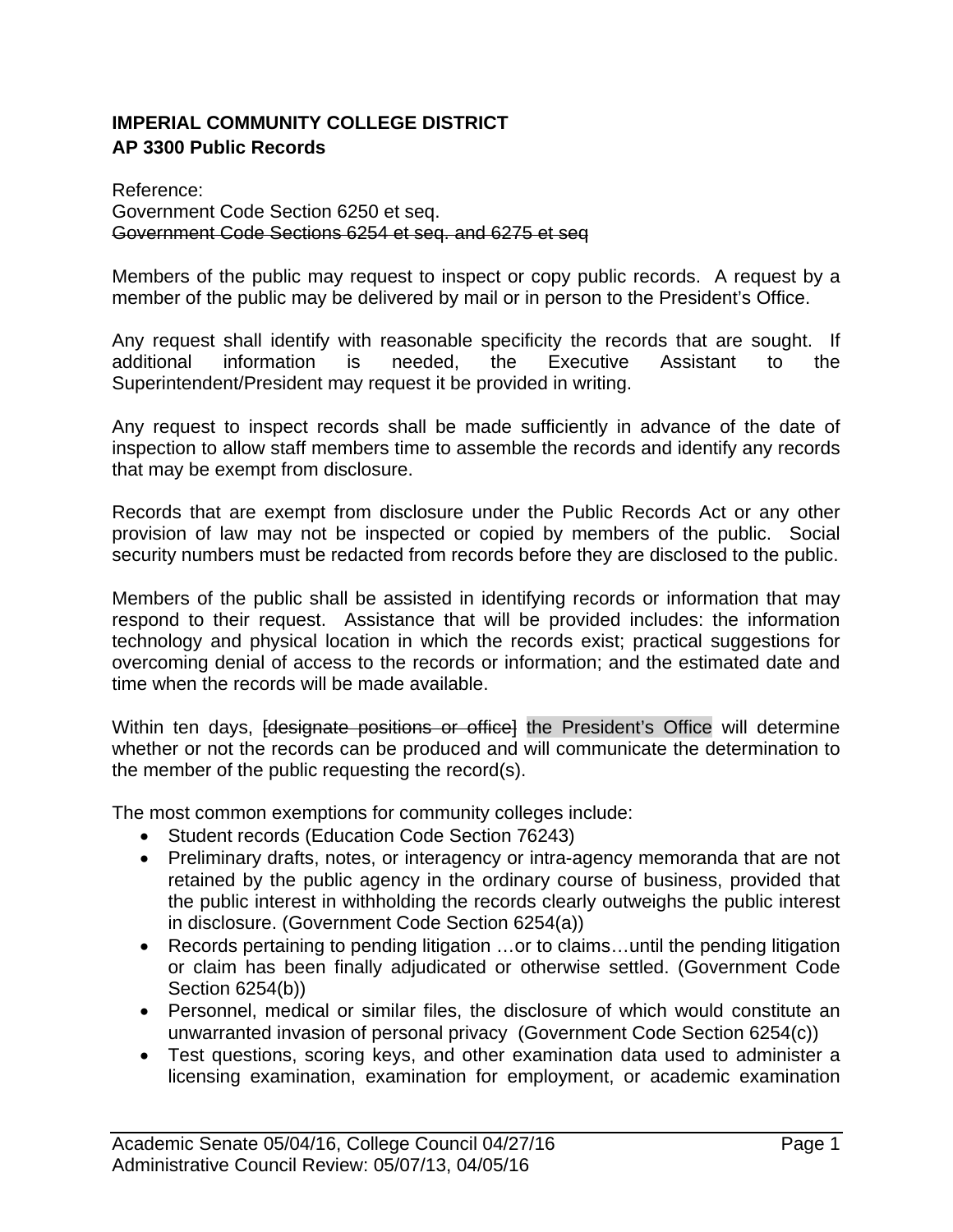[except for standardized tests provided for by Education Code Sections 99150 et seq.]. (Government Code Section 6254(g).)

- The contents of real estate appraisals or engineering or feasibility estimates and evaluations…relative to the acquisition of property, or to prospective public supply and construction contracts, until all of the property has been acquired or all of the contract agreement obtained. (Government Code Section 6254(h)).
- Internet posting of home address or telephone numbers of local elected officials (Government Code Section 6254.21)
- Home addresses and home telephone number of employees of a school district or county office of education (other than to an agent or family member of the employee, to an officer of another school district when necessary, to an employee organization, or to an agency or employee of a health benefit plan.) (Government Code Section 6254.3)
- Records regarding alternative investments (i.e. an investment in a private equity fund, venture fund, hedge fund, or absolute return fund; limited partnership, limited liability company or similar legal structure) involving public investment funds, unless already publicly released by the keeper of the information.
- Information security records, if disclosure of that record would reveal vulnerabilities to, or otherwise increase the potential for an attack on, the District's information technology system.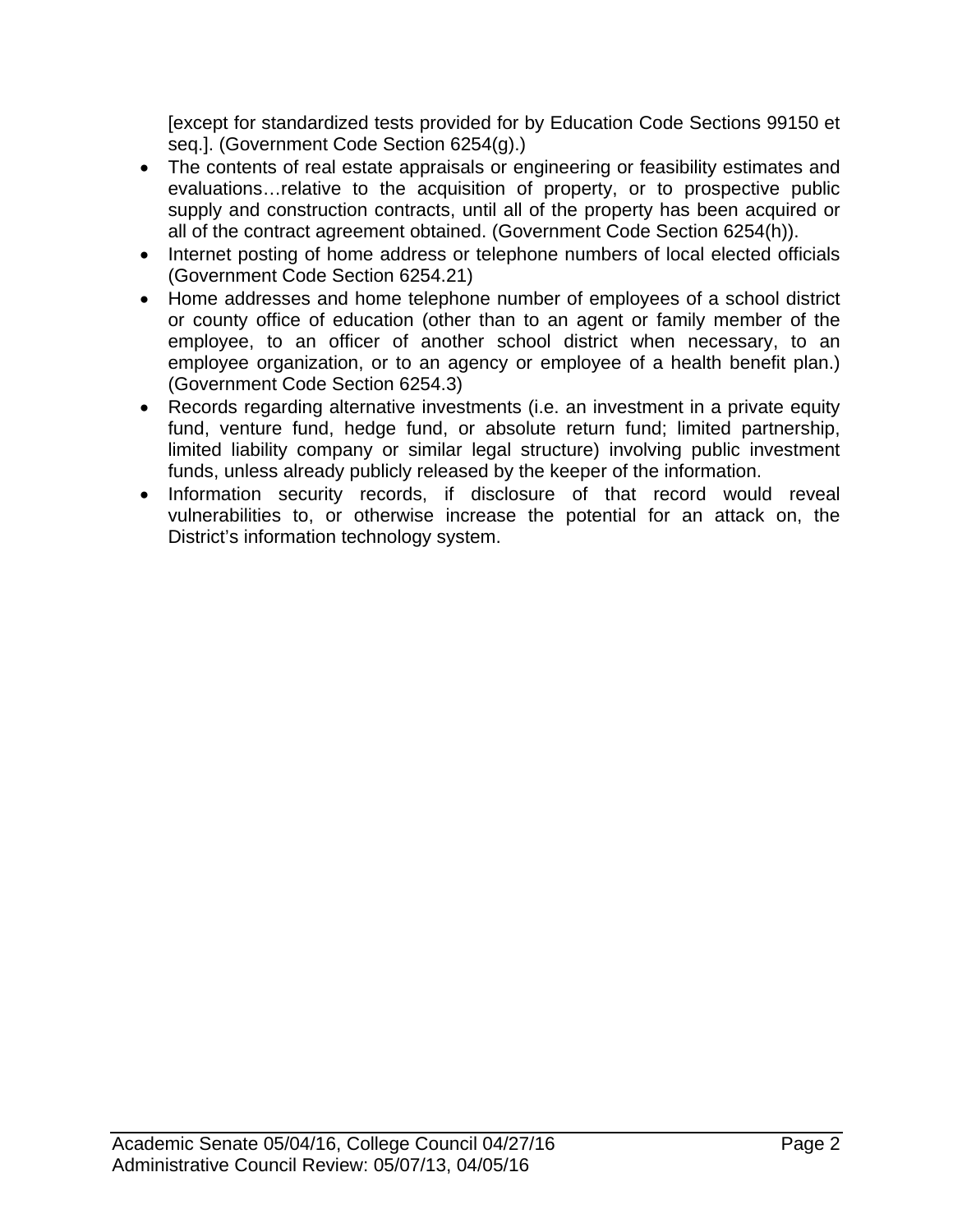# REQUEST FOR PUBLIC RECORDS President's Office

**Imperial Valley College, 380 E. Aten Road, Imperial, CA 92251 (760) 355-6219 fax: (760) 355-6461** 

**In most cases, except with respect to records that are exempt from disclosure, the President's Office staff will be able to immediately respond to requests for inspection OR be able to provide inspection on the same date of request. However, request for public records inspection and/or copying requiring staff time of 10 minutes and longer will require that a written request be submitted. If copies are required, the department has up to 10 days to provide the copies (which reasonably describes an identifiable record) or the inspection at the earliest opportunity consistent with the workload of that department's staff. In unusual cases (request is "voluminous," seeks records held off-site, or requires consultation with other agencies), the District may, upon written notice to the requesters, give itself an additional 14 days to respond (6253(c)). If records contain exempt and nonexempt material, the exempt portions may be deleted before copying (G.C. Section 6257). The Administrator of a department/division shall justify withholding any record in writing. Copies are provided at the cost of \$0.15 for each letter size copy and \$0.30 for each legal size copy. Upon receipt of this form, you will be notified of the reproduction cost.** 

| Date Requested:                                                                                                                                      |                                                                                                                      | Date Required:                              |  |                         |     |  |  |
|------------------------------------------------------------------------------------------------------------------------------------------------------|----------------------------------------------------------------------------------------------------------------------|---------------------------------------------|--|-------------------------|-----|--|--|
| Inspection:                                                                                                                                          |                                                                                                                      | Request Approved:<br><b>Request Denied:</b> |  | <b>Mailing Address:</b> |     |  |  |
| Copying only:                                                                                                                                        |                                                                                                                      | By:                                         |  | Phone                   | Fax |  |  |
| Inspection & copying:                                                                                                                                |                                                                                                                      | Administrator                               |  | Email                   |     |  |  |
|                                                                                                                                                      | Is this request related to litigation or pending litigation involving Imperial Valley College?<br>Yes<br>$No$ $\Box$ |                                             |  |                         |     |  |  |
| If yes, please provide the name(s) of the party(ies) involved:<br>[2015]<br>If yes, please provide the name(s) of the party(ies) involved:<br>[2022] |                                                                                                                      |                                             |  |                         |     |  |  |
| Description of public record (list each document, file, or record separately):                                                                       |                                                                                                                      |                                             |  |                         |     |  |  |
|                                                                                                                                                      |                                                                                                                      |                                             |  |                         |     |  |  |
|                                                                                                                                                      |                                                                                                                      |                                             |  |                         |     |  |  |
|                                                                                                                                                      |                                                                                                                      |                                             |  |                         |     |  |  |
|                                                                                                                                                      |                                                                                                                      |                                             |  |                         |     |  |  |
| Office Use Only:                                                                                                                                     |                                                                                                                      |                                             |  |                         |     |  |  |

| Date Completed: | Completed by: | Department/Division: | Total amount due:<br>мD |
|-----------------|---------------|----------------------|-------------------------|
|-----------------|---------------|----------------------|-------------------------|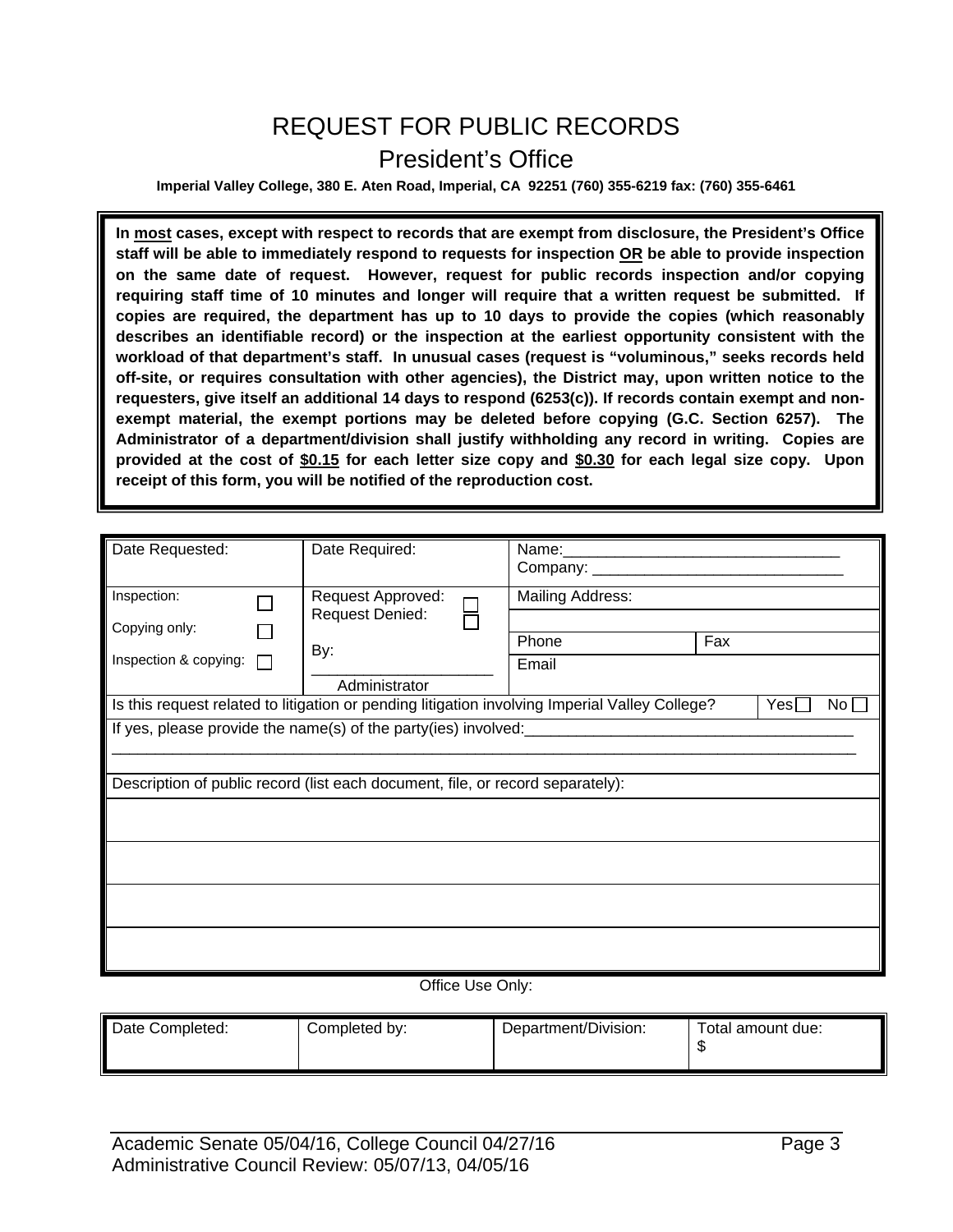# **IMPERIAL COMMUNITY COLLEGE DISTRICT AP 3310 Records Retention and Destruction**

References: Title 5 Sections 59020 et seq.; Federal Rules of Civil Procedure, Rules 16, 26, 33, 34, 37, and 45

"Records" means all records, maps, books, papers, data processing output, and documents of the District required by Title 5 to be retained, including but not limited to records created originally by computer and "electronically stored information" ("ESI"), as that term is defined by the Federal Rules of Civil Procedure.

The **[designate position]** CEO or Vice Presidents shall supervise the classification and destruction of records and ESI from their respective areas. The District must preserve ESI and ESI that is relevant to actual or potential litigation pursuant to the Federal Rules of Civil Procedure. The District shall comply with the Federal Rules of Civil Procedure and produce relevant ESI in the form in which it is ordinarily maintained or readily usable. An annual report shall be made to the Board of Trustees regarding the classification and destruction of records and ESI.

Records shall be classified as required by Title 5 and other applicable statutes, federal and state regulations.

Records shall annually be reviewed to determine whether they should be classified as Class 1 – Permanent, Class 2 – Optional, or Class 3 – Disposable (as defined in Title 5).

Class 3 – disposable records shall be maintained for the period required by applicable law or regulation, but in any event shall be retained for at least three college years after the year in which they were originally created.

Destruction is by any method that assures the record is permanently destroyed, e.g. shredding, burning, and pulping.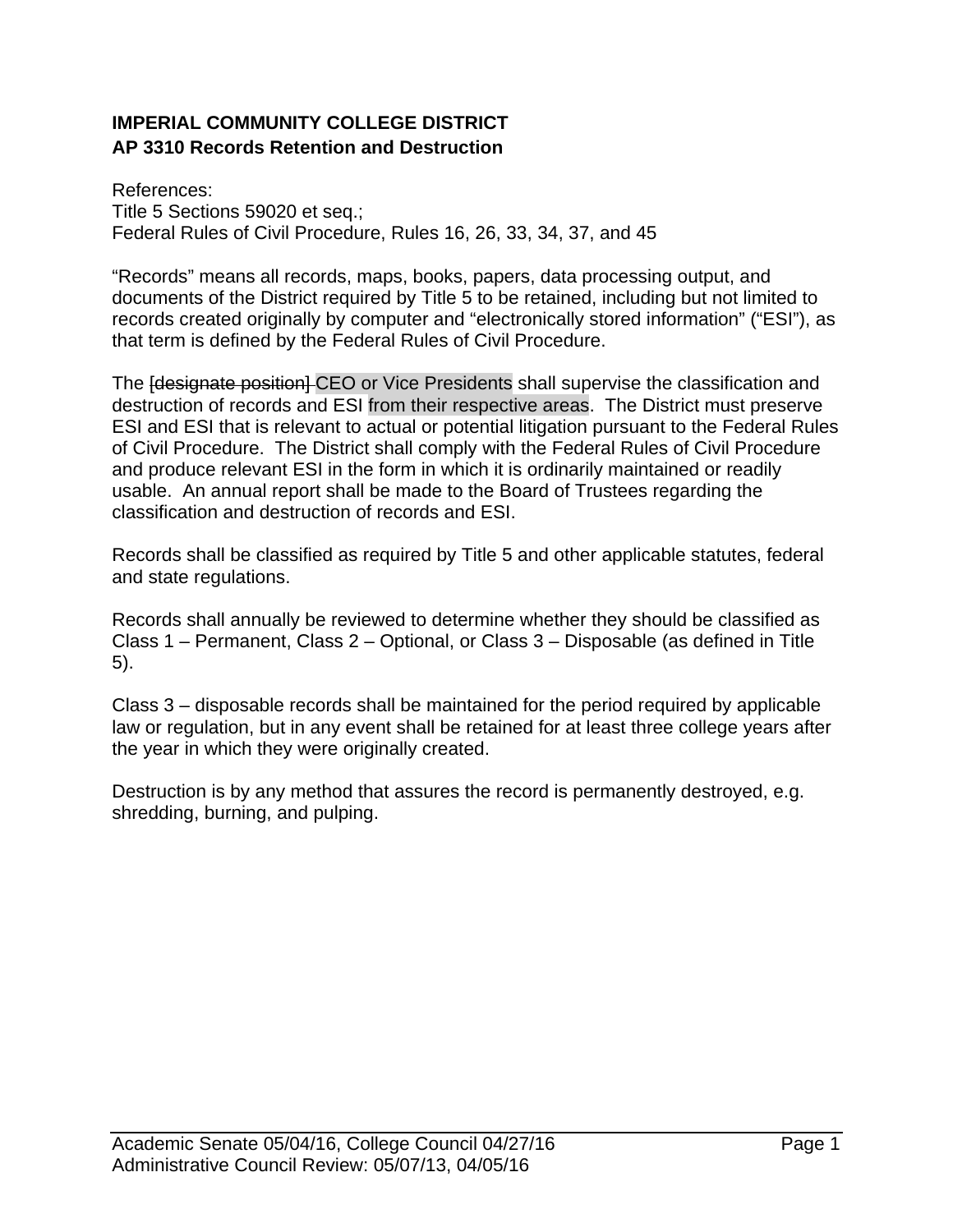# **IMPERIAL COMMUNITY COLLEGE DISTRICT AP 3410 Nondiscrimination**

Nondiscrimination References for Education Programs: Education Code Sections 66250 et seq.; 200 et seq.; 72010 et seq.; Title 5 Sections 59300 et seq., Penal Code Section 422.55 et seq.; ACCJC Accreditation Eligibility Requirement 20 and ACCJC Accreditation Standard Catalog Requirements *(formerly II.B.2.c)* Accreditation Standard 1.6

Nondiscrimination References for Employment: Education Code Sections 87100 et seq.; Title 5 Sections 53000 et seq.; Government Code Sections 11135 et seq. and 12940 et seq.

# **Education Programs**

The District shall provide access to its services, classes and programs without regard to, ethnic group identification, gender, gender identity, gender expression, genetic information, pregnancy, race, color, national origin, religion, age, sex, physical disability, mental disability, ancestry, sexual orientation, language, accent, citizenship status, transgender status, parental status, marital status, economic status, veteran status, medical condition, or on the basis of these perceived characteristics, or based on association with a person or group with one or more of these actual or perceived characteristics.national origin, religion, age, gender, gender identity, gender expression, race, color, medical condition, genetic information, ancestry, sexual orientation, marital status, physical or mental disability, or because he/she is perceived to have one or more of the foregoing characteristics, or based on association with a person or group with one or more of these actual or perceived characteristics.

All courses, including noncredit classes, shall be conducted without regard to the gender of the student enrolled in the classes. As defined in the Penal Code, "gender" means sex, and includes a person's gender identity and gender expression. "Gender expression" mean's a person's gender-related appearance and behavior whether or not stereotypically associated with the person's assigned sex at birth.

The District shall not prohibit any student from enrolling in any class or course on the basis of gender.

Academic staff, including but not limited to counselors, instructors and administrators shall not offer program guidance to students which differs on the basis of gender.

Insofar as practicable, the District shall offer opportunities for participation in athletics equally to male and female students.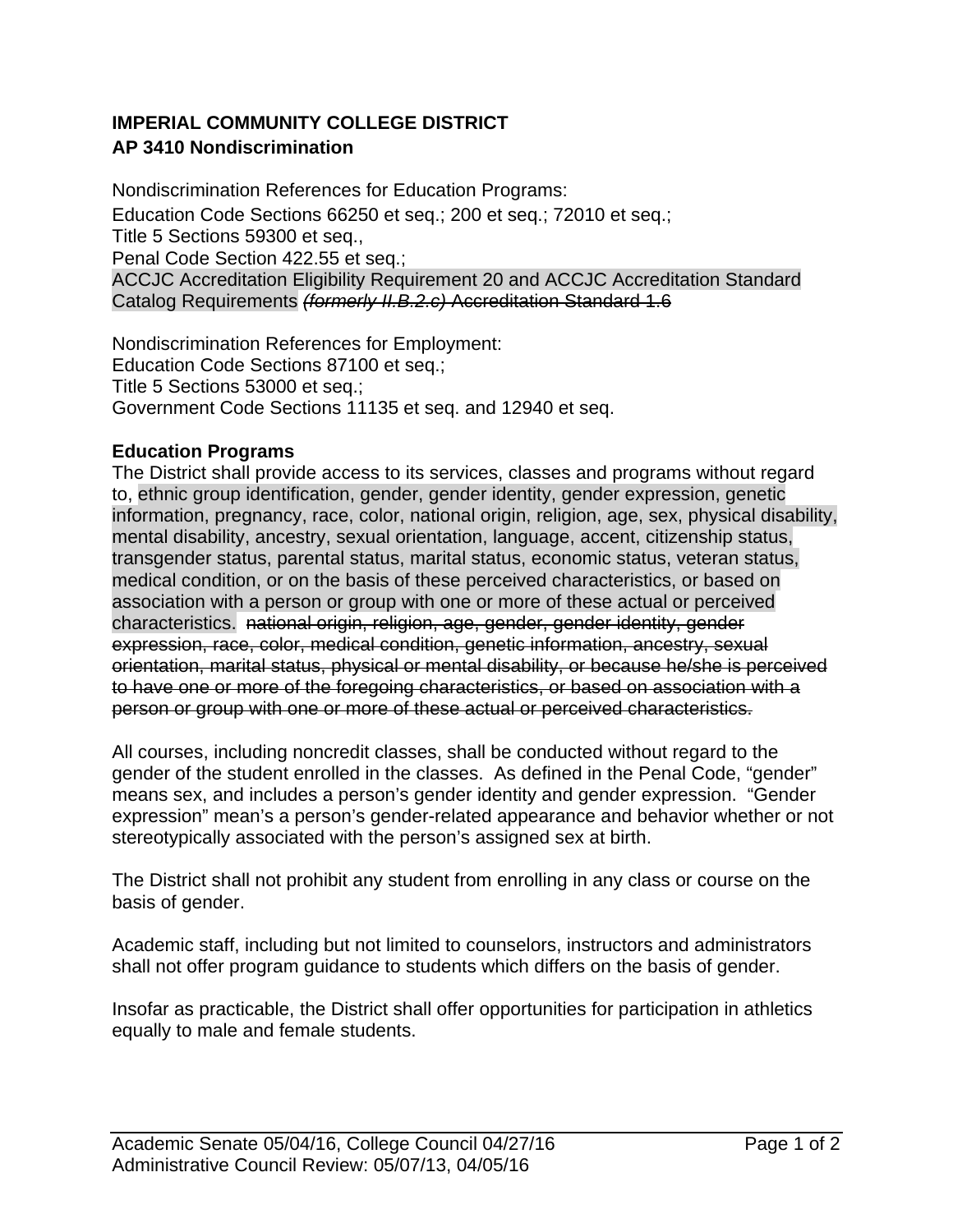### **Employment**

The District shall provide equal employment opportunities to all applicants and employees regardless of ethnic group identification, gender, gender identity, gender expression, genetic information, pregnancy, race, color, national origin, religion, age, sex, physical disability, mental disability, ancestry, sexual orientation, language, accent, citizenship status, transgender status, parental status, marital status, economic status, veteran status, medical condition, or on the basis of these perceived characteristics, or based on association with a person or group with one or more of these actual or perceived characteristics.race, religious creed, color, national origin, ancestry, physical disability, mental disability, medical condition, genetic information, marital status, sex, gender, gender identity, gender expression, age, sexual orientation, or status as a Vietnam-era veteran.

All employment decisions, including but not limited to hiring, retention, assignment, transfer, evaluation, dismissal, compensation, and advancement for all position classifications shall be based on job-related criteria as well as be responsive to the District's needs.

The District shall from time to time as necessary provide professional and staff development activities and training to promote understanding of diversity.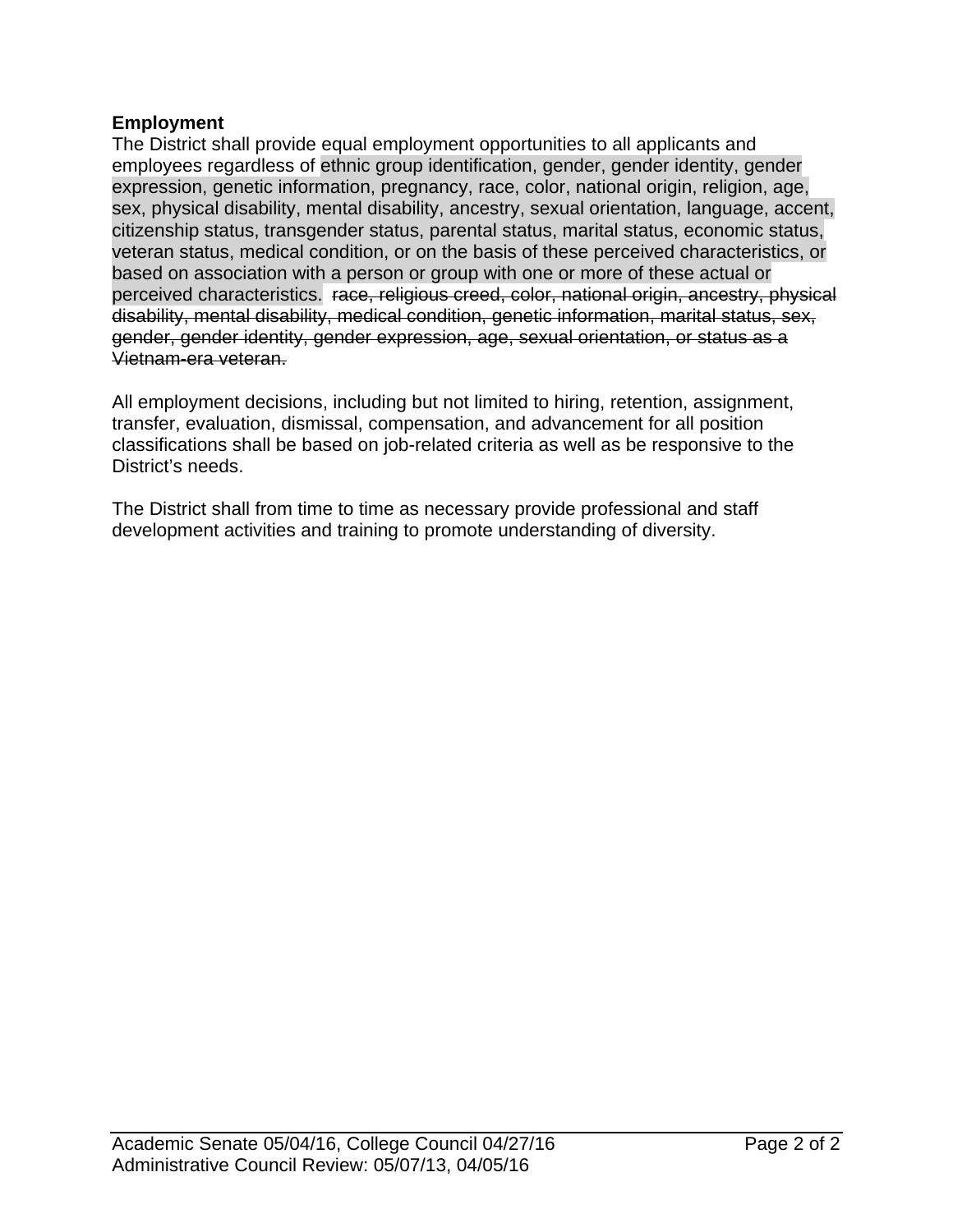# **IMPERIAL COMMUNITY COLLEGE DISTRICT AP 3420 Equal Employment Opportunity**

Reference: Education Code Section 87100 et seq.; Title 5, Section 53001 53000, et seq., and Section 59320 59300 et seq. ACCJC Accreditation Standard III.A.12

*The EEO plan should be a District-wide, written plan that implements the District's EEO Program, includes the definitions contained in Title 5 Section 53001 and addresses the following*:

- Submission of plans and revisions to the California Community Colleges Chancellor's Office for review and approval as required.
- The designation of the District employee or employees who have been delegated responsibility and authority for implementing the plan and assuring compliance with the requirements of this Procedure;
- The procedure for filing complaints and the person with whom such complaints are to be filed;
- A process for notifying all District employees of the provisions of the plan and the policy statement required;
- A process for ensuring that District employees who are to participate on screening or selection committees shall receive appropriate training on the requirements of the applicable Title 5 regulations and of state and federal nondiscrimination laws;
- A process for providing annual written notice to appropriate community-based and professional organizations concerning the District's plan and the need for assistance from such organizations in identifying qualified applicants for openings within the District;
- An analysis of the number of persons from "monitored groups", as defined by Title 5 Section 53001(i), who are employed in the District's work force and those who have applied for employment in each of the job categories listed below.
- An analysis of the degree to which monitored groups are underrepresented in comparison to the numbers of persons from such groups whom the California Community Colleges Chancellor's Office determines to be available and qualified to perform the work required for each such job category and whether or not the underrepresentation is significant;
- The steps the District will take to promote diversity in its work force;
- Methods for addressing any discrimination that is detected in the District's hiring practices, and;
- Additional steps to address any significant underrepresentation of monitored groups identified in the plan.

The Plan shall be a public record.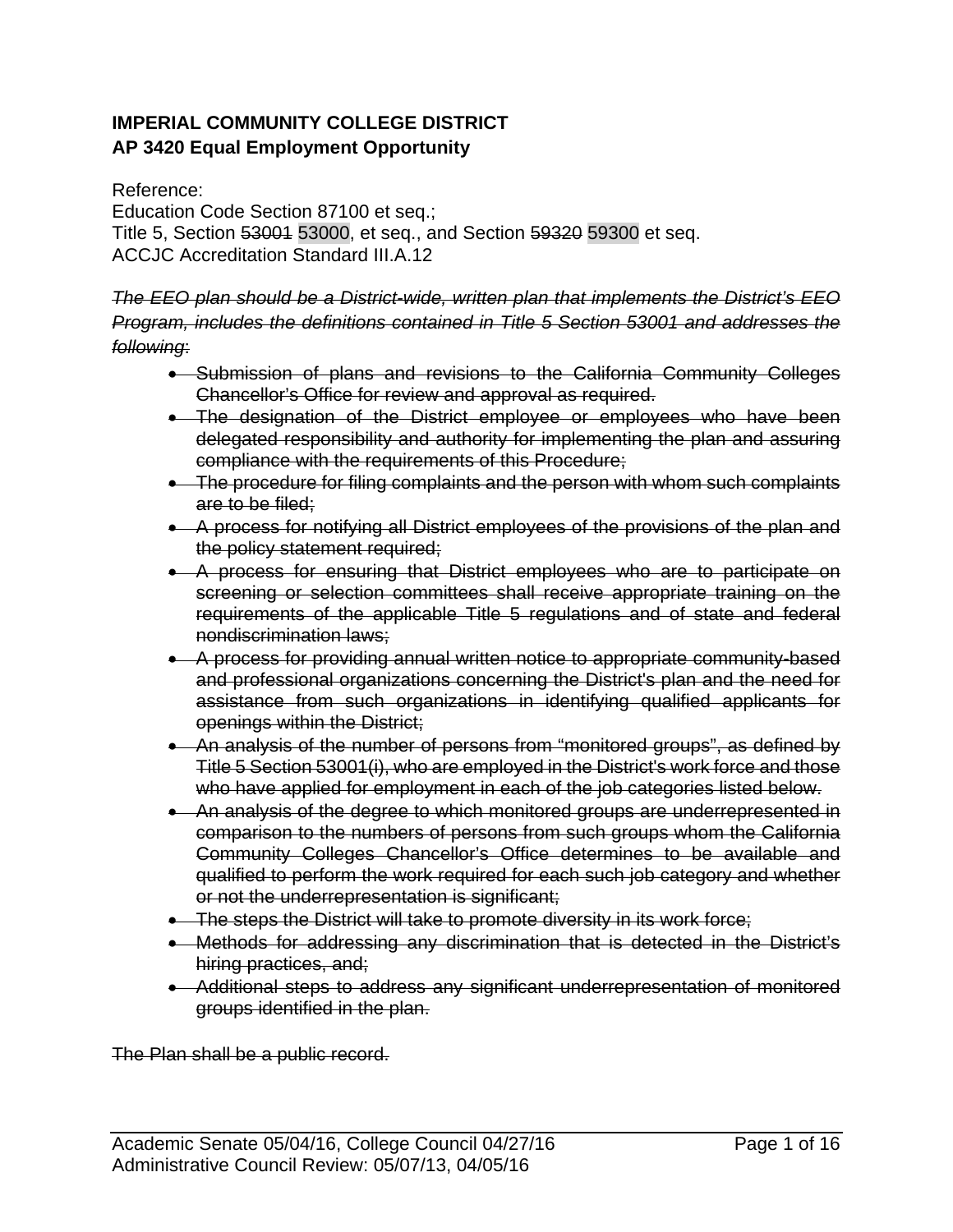The District shall make a continuous good faith effort to comply with the requirements of the Plan.

# **Annual Evaluation**

- An annual survey The District shall annually collect the demographic data of its employees and applicants for employment in order to evaluate progress in implementing the EEO Plan and to provide data needed for required analyses.
- An annual report to the State Chancellor's Office of the California Community Colleges of this demographic data. on the results of its annual survey of employees. The report shall identify each employee as belonging to one of the following seven job categories:
	- o executive/administrative/managerial
	- o faculty and other instructional staff
	- o professional non-faculty
	- o secretarial/clerical
	- o technical and paraprofessional
	- o skilled crafts; and
	- o service and maintenance.
- The opportunity for each employee to identify his/her gender, ethnicity and, if applicable, disability. This opportunity must allow for a person to designate multiple ethnic groups with which he/she identifies. However, the person may only be counted in one group for reporting purposes.
- Districts shall review the annually collected demographic data to determine if significant underrepresentation of a monitored group may be the result of non-job-related factors in the employment process. For the purposes of this subdivision, the phases of the employment process include but are not limited to recruitment, hiring, retention, and promotion. The information to be reviewed shall include, but need not be limited to:
- Longitudinal analysis of data regarding job applicants to identify whether over multiple job searches, a monitored group is disproportionately failing to move from the initial applicant pool, to the qualified applicant pool; and analysis of data regarding potential job applicants, to the extent provided by the State Chancellor, which may indicate significant underrepresentation of a monitored group.

# **EEO Advisory Committee**

- **•** That the District shall establish an EEO Advisory Committee; and
- That the advisory committee shall include a diverse membership whenever possible.

The advisory committee shall receive training in all of the following: applicable Title 5 regulations and of state and federal nondiscrimination laws; the educational benefits of workforce diversity, the identification and elimination of bias in hiring decisions; and the role of the advisory committee in carrying out of the District's EEO Plan.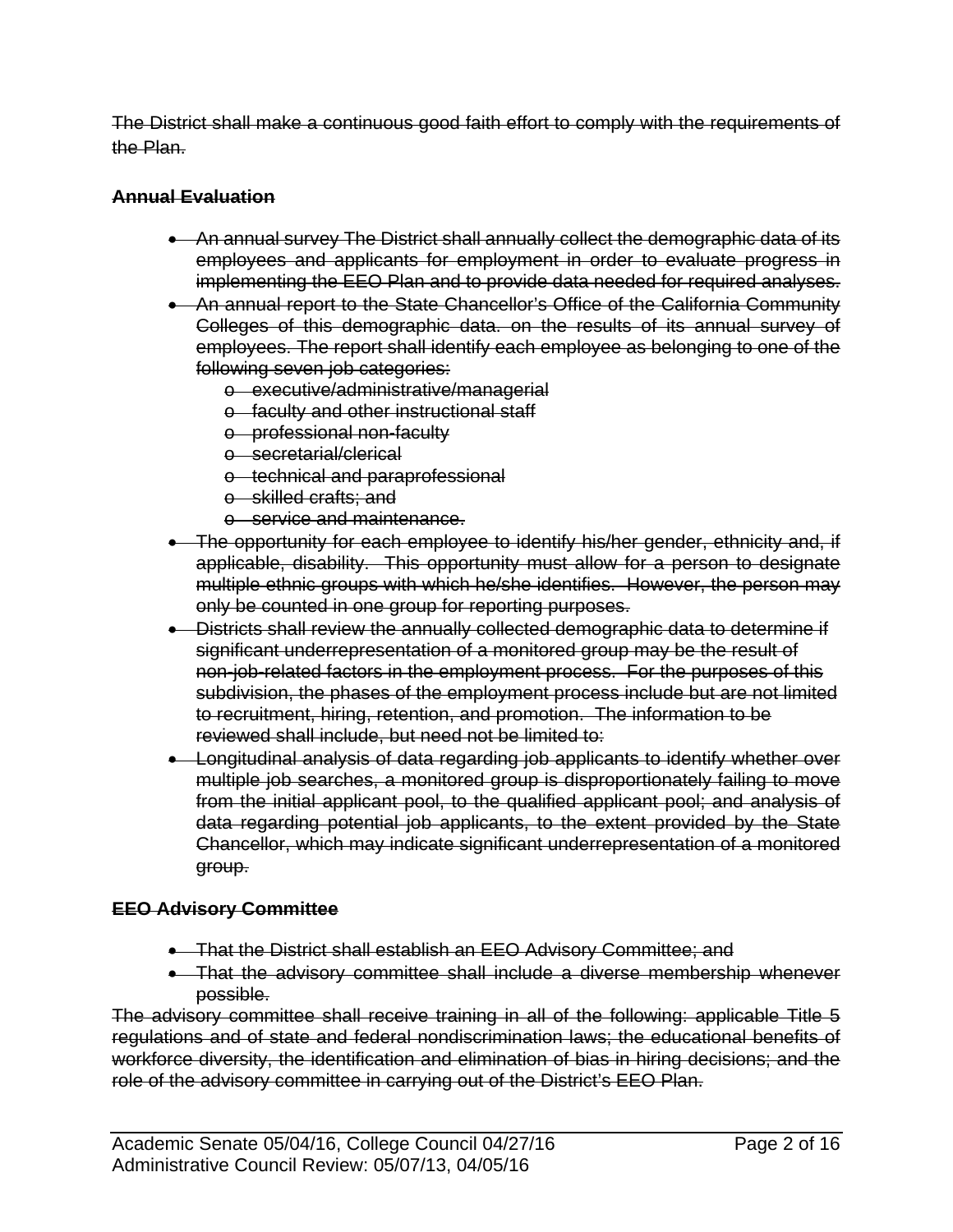The responsibilities of the Committee shall include but not be limited to the following:

- review and advise on recruitment efforts; job announcements, interview protocols, retention efforts and other aspects of the hiring, retention, and promotion processes that impact the District's ability to attract and retain a diverse faculty and staff;
- advise on implementing the District's obligation to hire faculty and administrators with a demonstrated sensitivity to, and understanding of, the diverse academic, socioeconomic, cultural, disability and ethnic backgrounds of community college students;
- promote communication with community groups and organizations for people with disabilities:
- promote hiring of faculty who have, themselves, graduated from a community college;
- develop communications among departments to foster understandings of the Plan:
- to advise the CEO regarding special training or staff development needs;
- **•** review the Plan and monitor its progress;
- **•** recommend changes needed in the Plan; and
- review and approve the annual written report to the *CEO,* the Board of Trustees, and the California Community Colleges State Chancellor's Office.

# **Employment Procedures**

**Job Analysis and Validation:** The [*designate position*] CHRO shall assure that a proper job analysis is performed for every job filled by the District to determine and validate the knowledge, skills, abilities and characteristics an employee must possess to perform the job satisfactorily.

A statement of bona fide essential functions and minimum qualifications shall be developed for all positions.

**Job Description:** Every job description shall provide a general statement of job duties and responsibilities.

Job specifications shall include functions and tasks; knowledge; skills; ability; and job related personal characteristics, including but not limited to sensitivity to and understanding of the diverse academic, socioeconomic, cultural, linguistic, disability, and ethnic backgrounds of community college students.

**Recruitment:** Recruitment must be conducted actively within and outside of the District work force.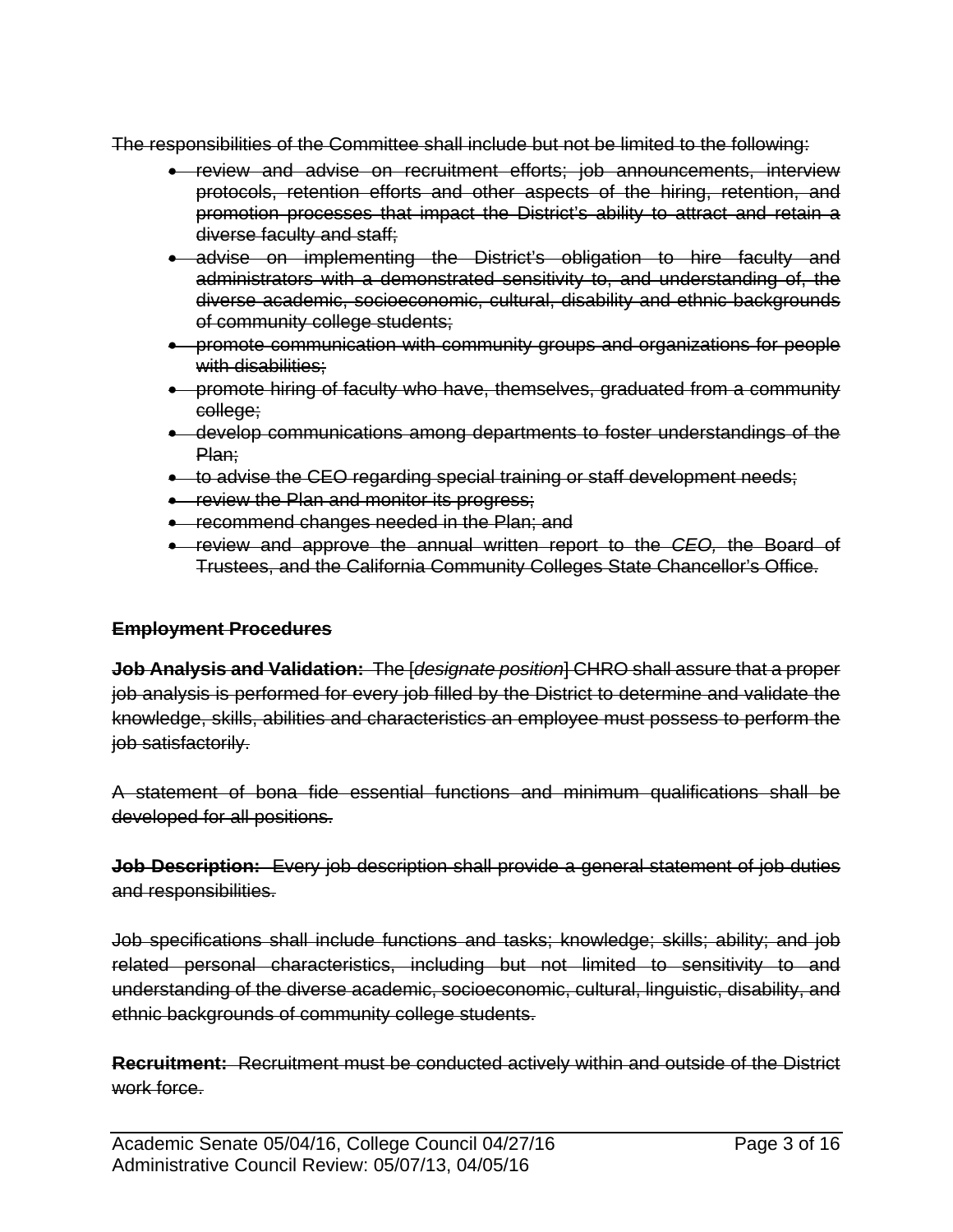Open recruitment is mandated for all new full-time and part-time positions, except under limited circumstances involving interim hires.

Recruitment must utilize outreach strategies designed to ensure that all qualified individuals, from all monitored groups, are provided the opportunity to seek employment with the District.

Recruitment for administrative and faculty positions (full and part-time) may include advertisement in appropriate professional journals, job registries and newspapers of general circulation; distribution of job announcements to the EEO Registry, K-12 districts, two and four year colleges, and graduate schools where appropriate candidates might be enrolled; recruitment at conferences, fairs, and professional meetings; notices to institutions and professional organizations. that primarily serve members of monitored groups that are underrepresented in the District.

Recruitment for classified positions shall include notice to all District personnel; notice to Employment Development Department; and advertising in area newspapers of general circulation.

**Applicant Pools:** The application for employment shall afford each applicant an opportunity to identify himself/herself voluntarily as to gender, ethnicity and, if applicable, his/her disability. This information shall be maintained in confidence and shall be used only for research, validation, monitoring, evaluation of the effectiveness of the Plan, or as authorized by law.

After the application deadline has passed, the initial applicant pool shall be recorded and reviewed by the CHRO or designee. analyzed to determine whether the projected representation has been achieved for monitored groups. If these projections have not been met, the District shall immediately determine whether the failure to meet the projected representation of monitored groups in the initial pool was due to discriminatory practices. If not, the hiring process may continue to the next level. If, however, the District determines that discriminatory practices caused the underrepresentation, the District *[may or shall*] immediately, and before the selection process continues, consult with legal counsel to determine what, if any, corrective action is required by law. All initial applications shall be screened to determine which candidates satisfy job specifications set forth in the job announcement. The group of candidates who meet the job specifications shall constitute the "qualified applicant pool."

 $\overline{a}$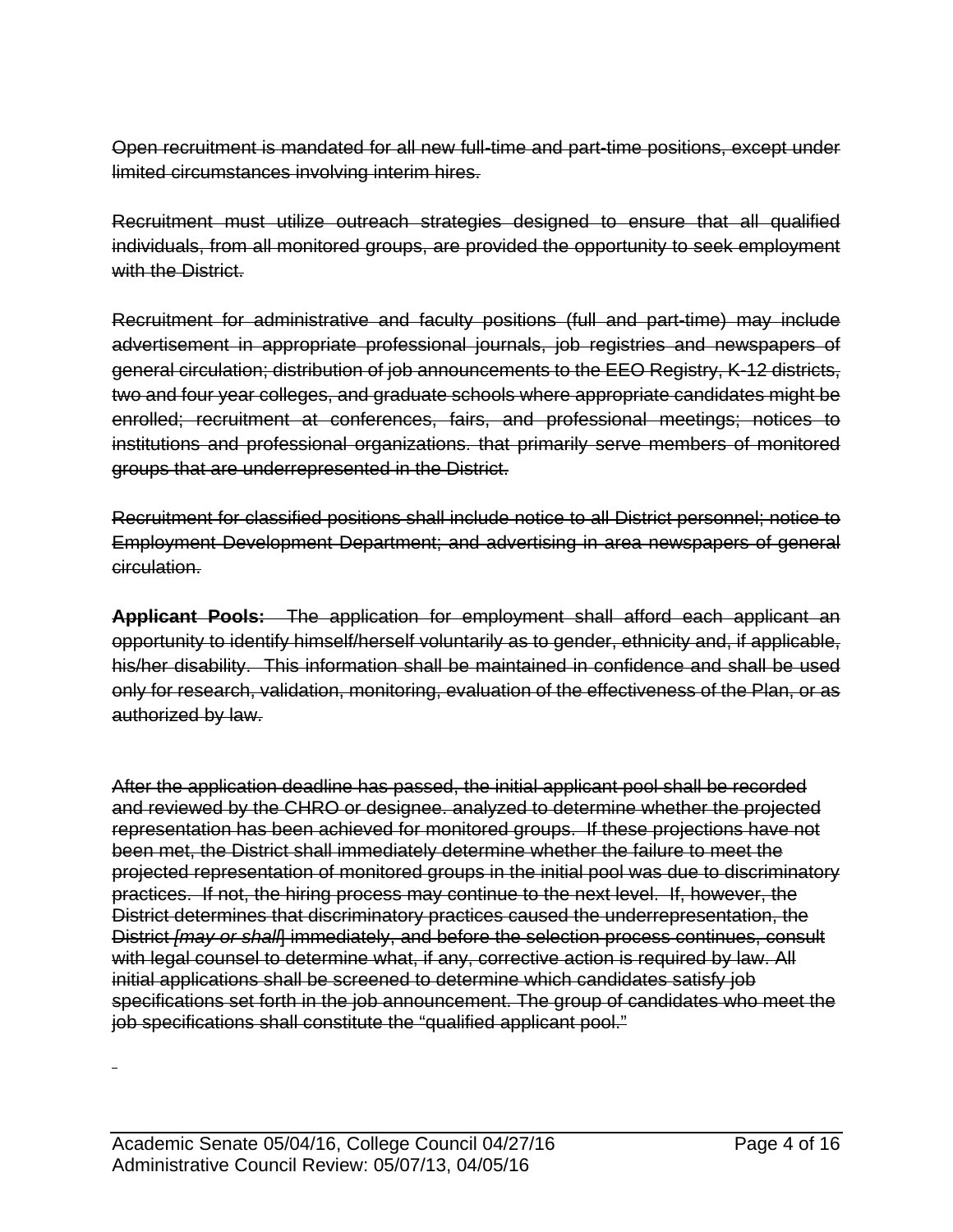Once the qualified pool is formed, the pool must again be analyzed. If the CHRO or designee finds that the composition of the qualified applicant pool may have been incluened by factors which are not job related, may this analysis reveals adverse impact against any monitored group, the District *[may or shall]* shall immediately, and before the selection process continues, consult with legal counsel to determine what, if any, corrective action is required by law.

Screening and Selection: Screening, selecting and interviewing candidates for all positions shall include thorough and fair procedures that are sensitive to issues of diversity. *Procedures to be used must address or include that*:

- Hiring procedures will be provided to the California Community Colleges State Chancellor's Office on request.
- All tests conform to generally applicable legal standards for uniformity.
- A reasonable number of candidates are identified for interview.
- Screening and selection committees are developed that are representative of the District community and campus; include administrators, faculty, and classified staff members; include a diverse membership when possible; do not include applicants or persons who have written letters of recommendation.
- Every screening and selection committee includes an individual trained to monitor conformance with EEO requirements. The *[designate position]* CHRO assures that the screening and selection process conforms to accepted principles and practices, including preparation of job related questions in advance; maintains records of screening checklists and rating scales, which shall be signed and kept on file; maintains notes for all interviews and record relevant factual reasons stating why a candidate was not hired or was not invited to interview; and monitors the hiring process for adverse impact.
- Selection shall be based solely on the stated job criteria.
- For faculty and administrative positions, candidates shall be required to demonstrate sensitivity to diversity in ways relevant to the specific position.

If the District determines that a particular monitored group is significantly underrepresented with respect to one or more job categories, the District shall take the following additional steps:

- **•** review its recruitment procedures;
- consult with counsel to determine whether there are other, additional measures that may be undertaken that are required and/or permitted by law;
- consider various other means of reducing the underrepresentation which do not involve taking monitored group status into account and implement any such techniques that are feasible;
- **If significant underrepresentation persists:**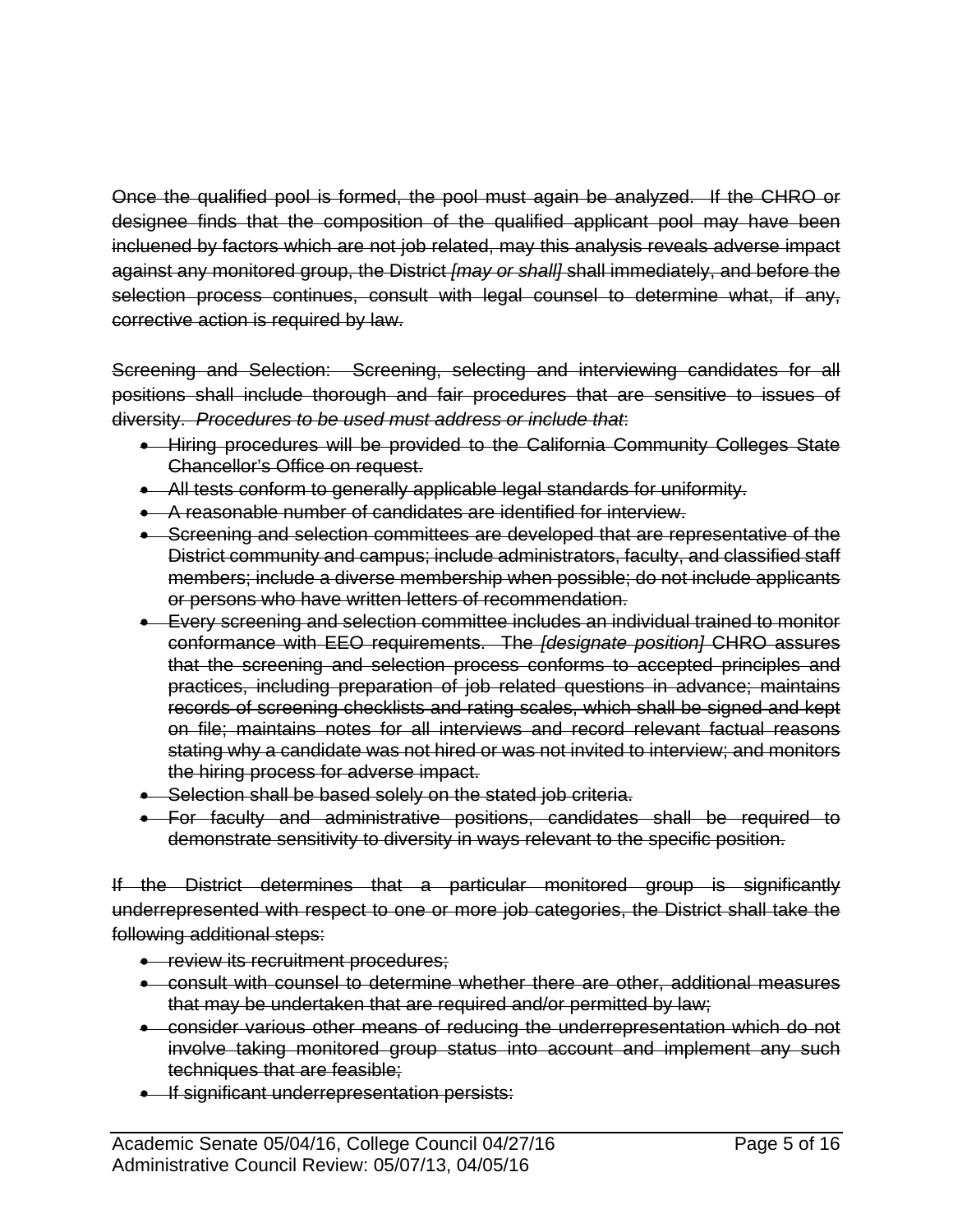- o monitor on an on-going basis;
- o review each locally-established job qualification to determine if it is job related and
- o consistent with business necessity;
- o discontinue the use of any non-job related local qualification; and
- o continue using job-related local qualifications only if no alternative standard is reasonably available; and
- o consider the implementation of additional measures designed to promote diversity.

### **Delegation of Authority**

- The designation of a single person the CHRO as the "EEO Officer" charged with overseeing the day-to-day implementation of the EEO Plan and programs.
- **•** Processes and responsibilities when the EEO Officer is named in a complaint or implicated by the allegations in a complaint, the CEO shall oversee the process.

### **Complaint Procedure**

The District must identify to the public and to the California Community Colleges Chancellor's Office an individual described in Title 5 as the "responsible District officer," responsible for receiving complaints. Informal charges of unlawful discrimination should be brought to the attention of the responsible District officer. The responsible District officer shall oversee the informal resolution process. The actual investigation of complaints may be assigned to other staff or to outside persons or organizations under contract. An outside investigator must be used when the responsible District officer is named in the complaint or implicated by the allegations in the complaint.

When a person brings charges of unlawful discrimination the officer must:

- Undertake efforts to resolve the charge informally;
- Advise the complainant that he/she need not participate in an informal resolution of the complaint;
- Notify the complainant of the procedures for filing a formal complaint;
- Notify the complainant that he/she may file a complaint with the Office of Civil Rights of the U.S. Department of Education.
- If the complainant, a student or an employee, files a formal complaint, the responsible District officer must also forward a copy of the complaint to the California Community Colleges Chancellor's Office.

A formal complaint not involving employment, must be processed if it is filed within one year of the date of the alleged unlawful discrimination or within one year of the date on which the complainant knew or should have known of the facts underlying the allegation.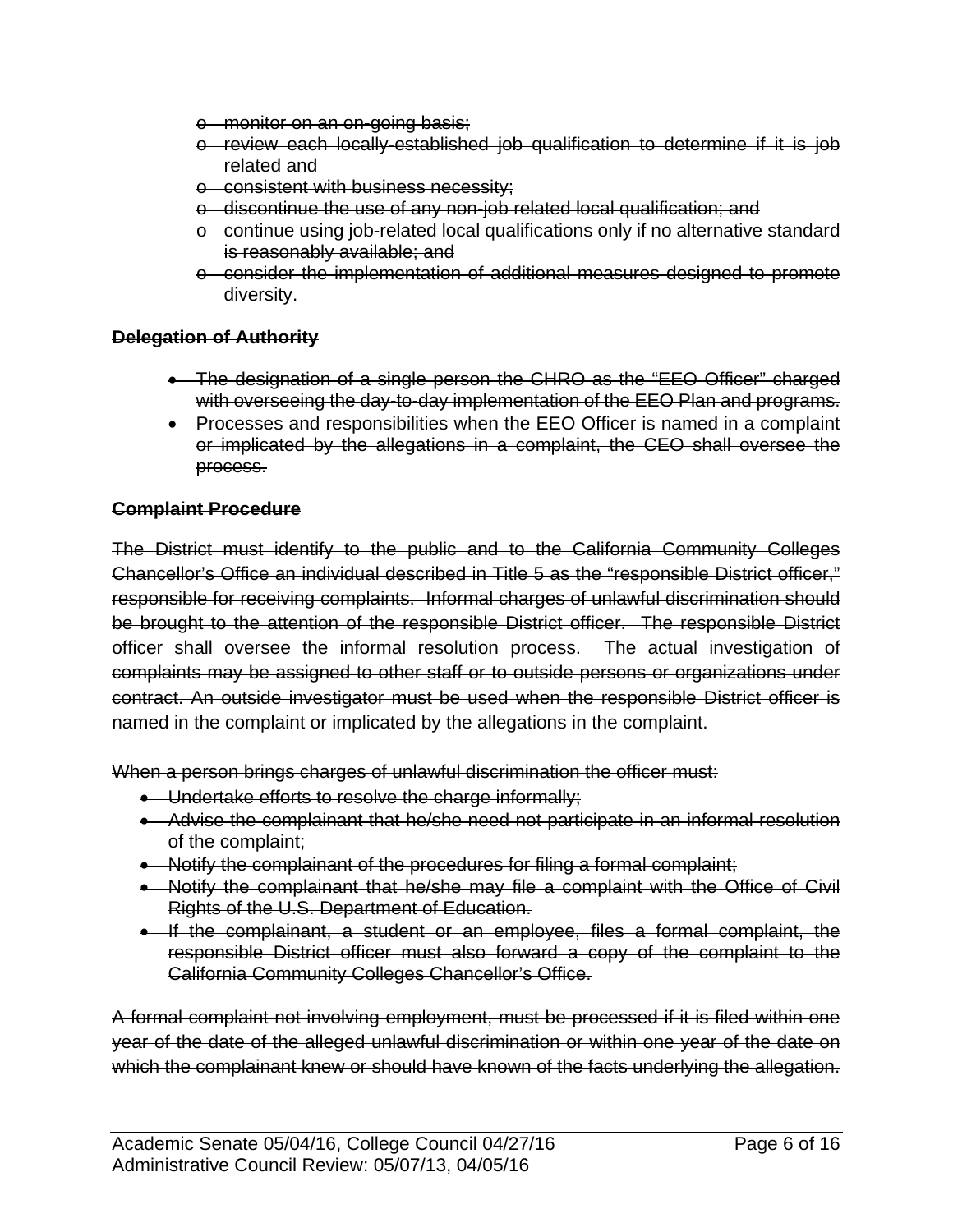A formal complaint alleging discrimination in employment must be filed within 180 days of the date of the alleged unlawful discrimination, unless the complainant first obtained knowledge of the facts of the alleged violation after the expiration of the initial 180 days.

The complaint must be filed by someone who alleges that he/she has personally suffered unlawful discrimination, or by someone who has learned about unlawful discrimination in his/her official capacity.

When a proper complaint is received, the District will begin an impartial fact-finding investigation, and notify the complainant and the California Community Colleges Chancellor's Office that it is doing so.

When the investigation is done, the results must be set forth in a written report. The written report must include a description of the circumstances giving rise to the complaint, a summary of the testimony of each witness, an analysis of any relevant data or other evidence collected during the investigation, a specific finding as to whether discrimination did or did not occur with respect to each allegation in the complaint, and any other appropriate information.

In any case that does not involve employment discrimination, the District must provide the California Community Colleges Chancellor's Office with a copy of the investigative report within ninety days from the date the District received the complaint. The District must also provide the complainant with a copy or summary of the investigative report within ninety days from the date the District received the complaint. The California Community Colleges Chancellor's Office and the complainant must also be provided with a written notice setting forth the determination of the CHRO as to whether discrimination did or did not occur with respect to each allegation in the complaint; a description of action taken, if any, to prevent similar problems from occurring in the future; the proposed resolution of the complaint; and notice of the complainant's right to appeal to the District's Governing Board and the California Community Colleges Chancellor's Office.

In any case that involves employment discrimination, the District must provide the complainant with a copy or summary of the report, and with written notice setting forth the determination of the CHRO as to whether discrimination did or did not occur with respect to each allegation in the complaint; a description of action taken, if any, to prevent similar problems from occurring in the future; the proposed resolution of the complaint; and the complainant's right to appeal to the District's Governing Board and to file a complaint with the Department of Fair Employment and Housing.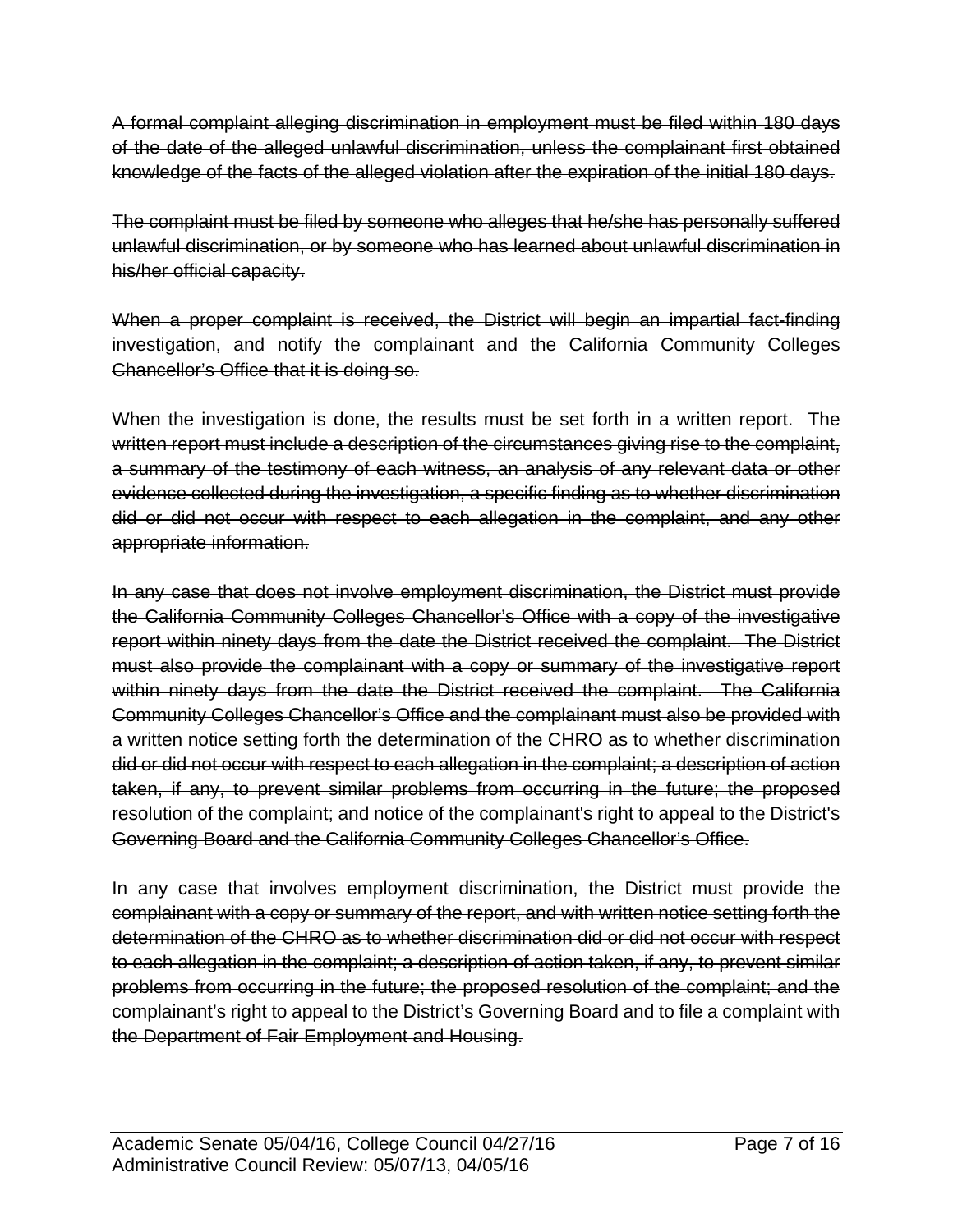If the complainant is not satisfied with the results of the administrative determination, the complainant must be given the opportunity to submit a written appeal to the governing board within fifteen days from the date of the notice of the administrative determination. The Board must review the original complaint, the investigative report, the administrative determination, and the appeal and must issue a final District decision within forty-five days of receiving the appeal.

In any case not involving employment discrimination, a copy of the final District decision must be promptly forwarded to the complainant and the California Community Colleges Chancellor's Office. The complainant must be notified of his/her right to appeal. In any case involving employment discrimination, a copy of the final District decision must be promptly forwarded to the complainant. The complainant must be notified of his/her to right to file a complaint with the Department of Fair Employment and Housing.

Where the Board does not act within forty-five days the administrative determination must be deemed approved and must become the final District decision. The District shall promptly notify the complainant and in cases not involving employment discrimination, the California Community Colleges Chancellor's Office, that the Board took no action and the administrative determination becomes the final District decision. In cases not involving employment discrimination, the complainant must be informed of his/her right to appeal the District's decision to the California Community Colleges Chancellor's Office. In cases involving employment discrimination, the complainant shall be notified of his/her right to file a complaint with the Department of Fair Employment and Housing.

In cases not involving employment discrimination, the complainant must be given the right to file a written appeal with the California Community Colleges Chancellor's Office within 30 days after the Board issues the final District decision, permits the administrative decision to become final or from the date that notice of the District's final decision was provided to the complainant pursuant to Section 59338(b) or (d), whichever is later.

The District should retain and make available the original complaint, and copies of the final decision or a statement indicating the date on which the administrative determination became final, the notice given to complainant, the complainant's appeal of the District's administrative determination, the investigative report and any other information the California Community Colleges Chancellor's Office may require.

# **Job Announcements**

All job announcements shall contain a statement in substantially the following form: The District is an equal opportunity employer. The policy of the District is to encourage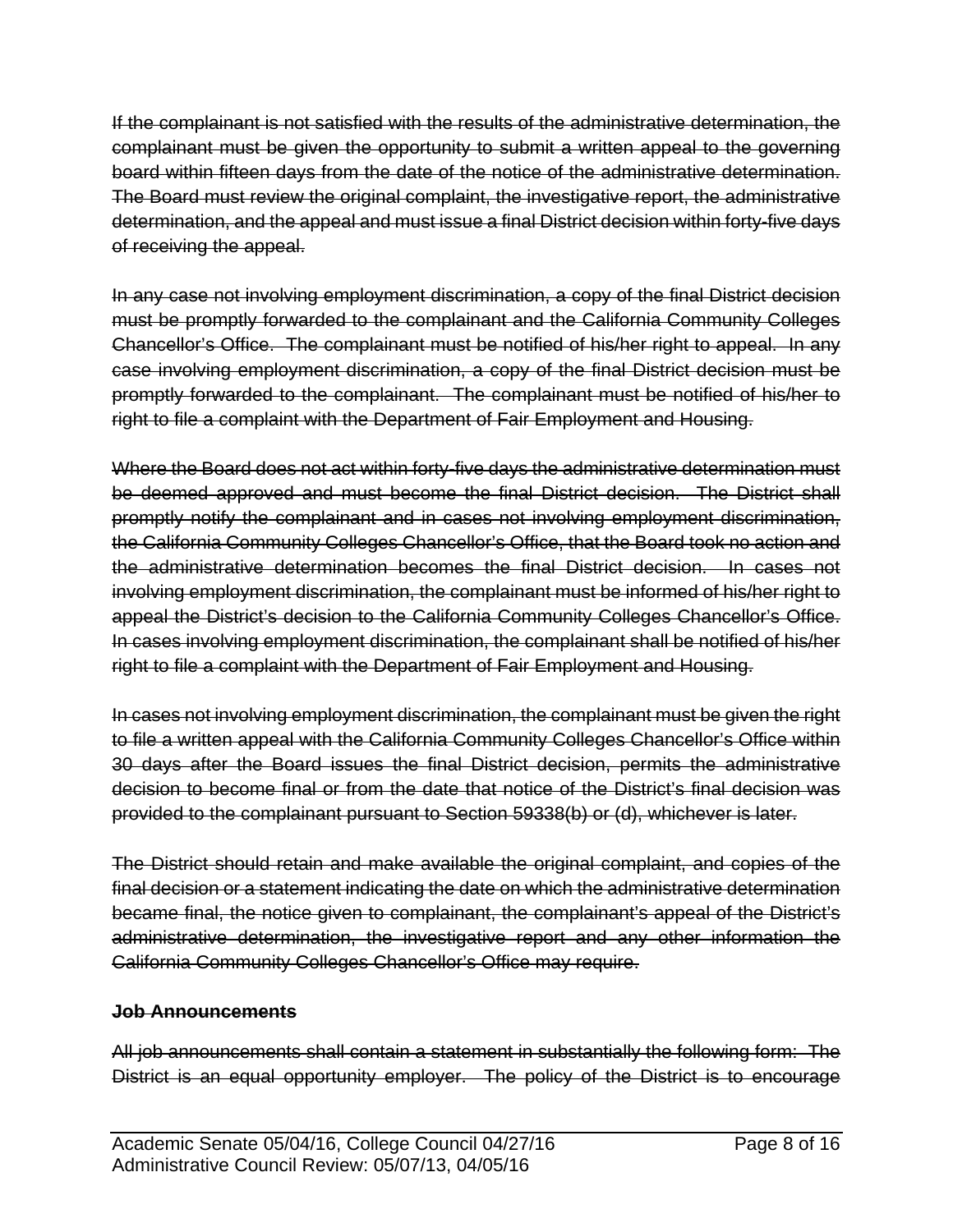applications from ethnic and racial minorities, women, persons with disabilities, and Vietnam-era veterans. No person shall be denied employment because of ethnicity or race, color, sex or gender, age, religion, marital status, disability, sexual orientation, national origin, medical conditions, status as a Vietnam-era veteran, ancestry, or political or organizational affiliation.

## **Dissemination and Revision of the Plan**

All managers and supervisors shall be given copies of the plan as revised from time to time and any guidelines for implementing the plan. Copies of the plan shall be provided to the Academic Senate and the exclusive representatives of any units of employees.

Statements of nondiscrimination shall be posted at locations where applications for employment are distributed.

Such plans shall be reviewed at least every three years and, if necessary, revised and submitted to the California Community Colleges Chancellor's Office within 90 days of the effective date of the revision or amendment(s). If the California Community Colleges Chancellor's Office determines that the District's policies are not in compliance with Title 5 Sections 59300 et seq., the California Community Colleges Chancellor's Office may require the District to modify its policies.

# Annual Evaluation

- The District shall annually collect the demographic data of its employees and applicants for employment in order to evaluate progress in implementing the EEO Plan and to provide data needed for required analyses.
- An annual report to the State Chancellor's Office of this demographic data. The report shall identify each employee as belonging to one of the following seven job categories:
	- o executive/administrative/managerial
	- o faculty and other instructional staff
	- o professional non-faculty
	- o secretarial/clerical
	- o technical and paraprofessional
	- o skilled crafts; and
	- o service and maintenance.
- The opportunity for each employee to identify his/her gender, ethnicity and, if applicable, disability. This opportunity must allow for a person to designate multiple ethnic groups with which he/she identifies. However, the person may only be counted in one group for reporting purposes.
- Districts shall review the annually collected demographic data to determine if significant underrepresentation of a monitored group may be the result of non-job-related factors in the employment process. For the purposes of this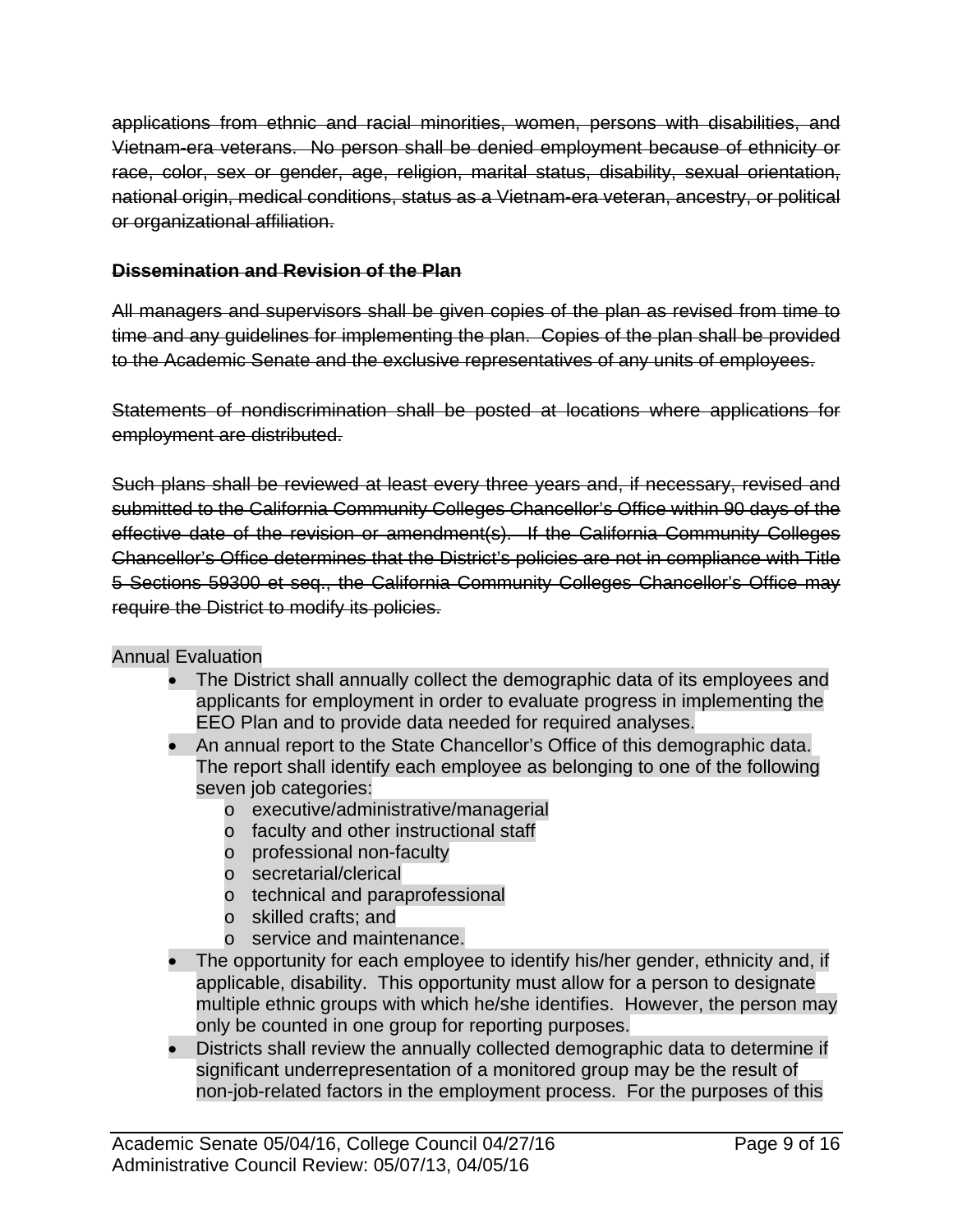subdivision, the phases of the employment process include but are not limited to recruitment, hiring, retention, and promotion. The information to be reviewed shall include, but need not be limited to:

longitudinal analysis of data regarding job applicants to identify whether over multiple job searches, a monitored group is disproportionately failing to move from the initial applicant pool, to the qualified applicant pool; and analysis of data regarding potential job applicants, to the extent provided by the State Chancellor, which may indicate significant underrepresentation of a monitored group.

# EEO Advisory Committee

- That the District shall establish an EEO Advisory Committee; and
- That the advisory committee shall include a diverse membership whenever possible.
- The advisory committee shall receive training in all of the following: applicable Title 5 regulations and of state and federal nondiscrimination laws; the educational benefits of workforce diversity, the identification and elimination of bias in hiring decisions; and the role of the advisory committee in carrying out of the District's EEO Plan.

The responsibilities of the Committee shall include but not be limited to the following:

- review and advise on recruitment efforts; job announcements, interview protocols, retention efforts and other aspects of the hiring, retention, and promotion processes that impact the District's ability to attract and retain a diverse faculty and staff;
- advise on implementing the District's obligation to hire faculty and administrators with a demonstrated sensitivity to, and understanding of, the diverse academic, socioeconomic, cultural, disability and ethnic backgrounds of community college students;
- promote communication with community groups and organizations for people with disabilities;
- promote hiring of faculty who have, themselves, graduated from a community college;
- develop communications among departments to foster understandings of the Plan;
- to advise the Superintendent/President (CEO) regarding special training or staff development needs;
- review the Plan and monitor its progress;
- recommend changes needed in the Plan; and
- review and approve the annual written report to the CEO, the Board of Trustees, and the State Chancellor's Office.

#### Employment Procedures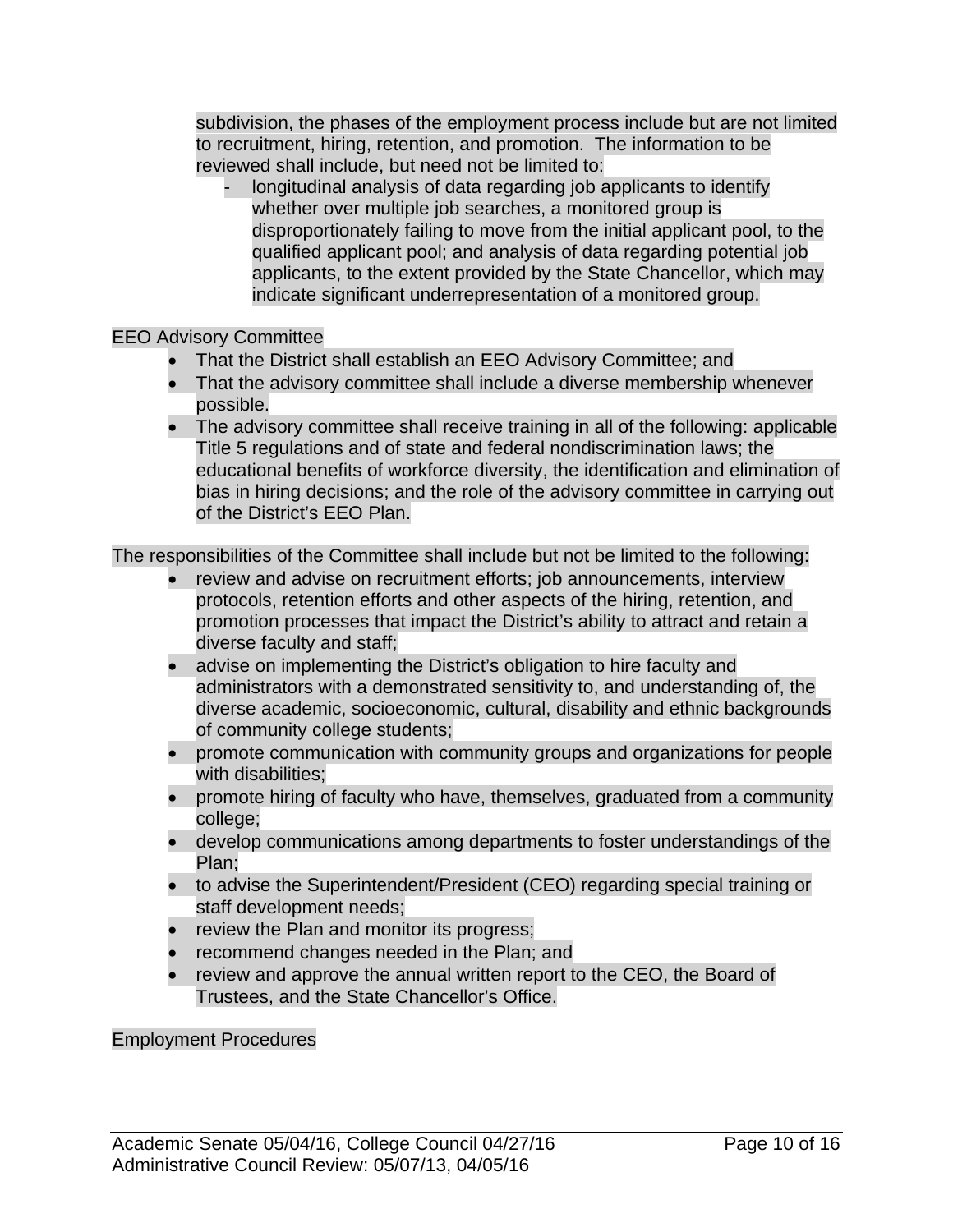Job Analysis and Validation: The Chief Human Resources Officer (CHRO) shall assure that a proper job analysis is performed for every job filled by the District to determine and validate the knowledge, skills, abilities and characteristics an employee must possess to perform the job satisfactorily.

A statement of bona fide essential functions and minimum qualifications shall be developed for all positions.

Job Description: Every job description shall provide a general statement of job duties and responsibilities.

Job specifications shall include functions and tasks; knowledge; skills; ability; and job related personal characteristics, including but not limited to sensitivity to and understanding of the diverse academic, socioeconomic, cultural, linguistic, disability, and ethnic backgrounds of community college students.

Recruitment: Recruitment must be conducted actively within and outside of the District work force.

Open recruitment is mandated for all new full-time and part-time positions, except under limited circumstances involving interim hires.

Recruitment must utilize outreach strategies designed to ensure that all qualified individuals are provided the opportunity to seek employment with the District.

Recruitment for administrative and faculty positions (full and part-time) may include advertisement in appropriate professional journals, job registries and newspapers of general circulation; distribution of job announcements to the EEO Registry, K-12 districts, two and four year colleges, and graduate schools where appropriate candidates might be enrolled; recruitment at conferences, fairs, and professional meetings; notices to institutions and professional organizations.

Recruitment for classified positions shall include notice to all District personnel; notice to Employment Development Department; and advertising in area newspapers of general circulation.

Applicant Pools: The application for employment shall afford each applicant an opportunity to identify himself/herself voluntarily as to gender, ethnicity and, if applicable, his/her disability. This information shall be maintained in confidence and shall be used only for research, validation, monitoring, evaluation of the effectiveness of the Plan, or as authorized by law.

After the application deadline has passed, the initial applicant pool shall be recorded and reviewed by the CHRO or designee. All initial applications shall be screened to determine which candidates satisfy job specifications set forth in the job announcement.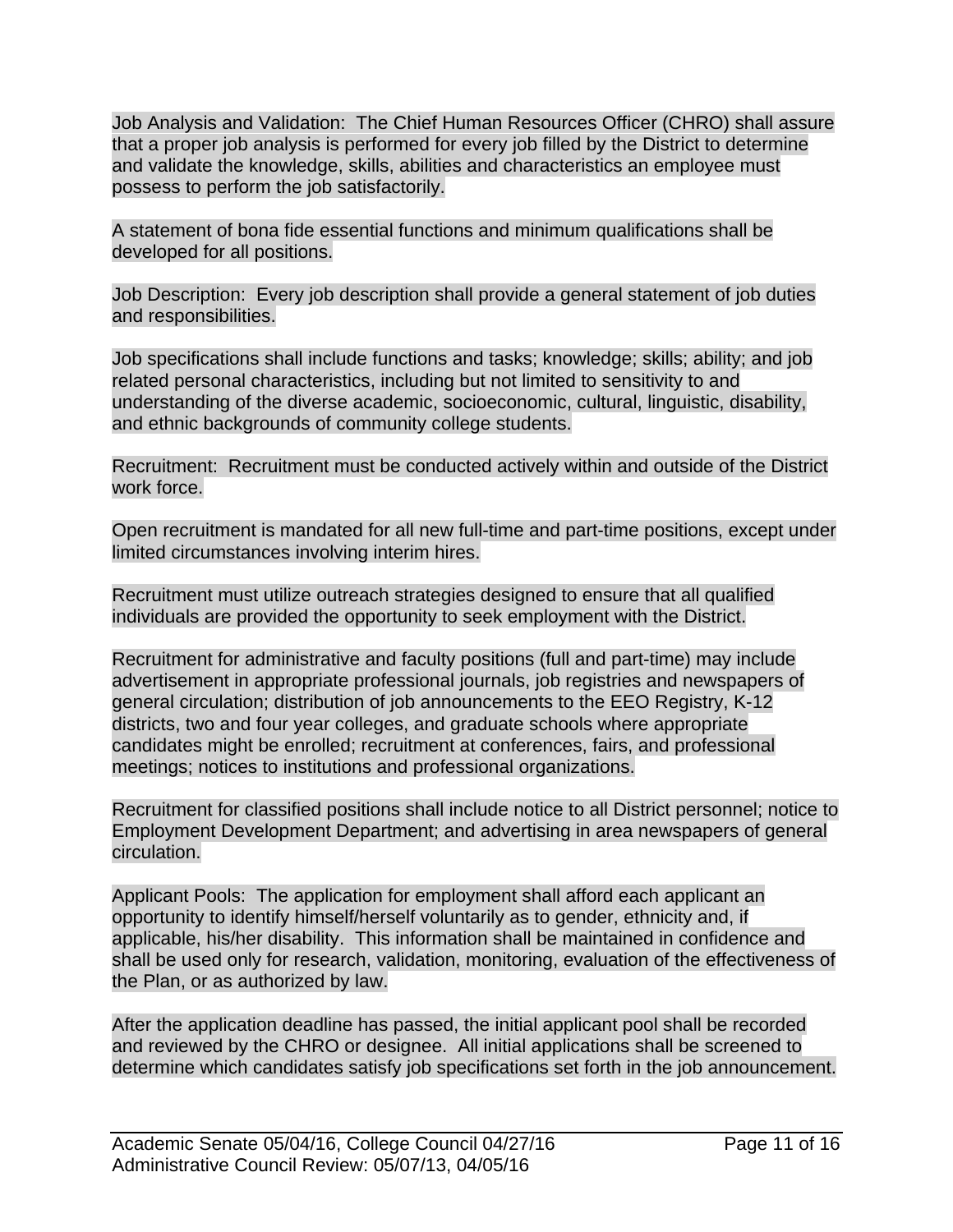The group of candidates who meet the job specifications shall constitute the "qualified applicant pool."

Once the qualified applicant pool is formed, the pool must again be analyzed. If the CHRO or designee finds that the composition of the qualified applicant pool may have been influenced by factors which are not job related, the District may immediately, and before the selection process continues, consult with legal counsel to determine what, if any, corrective action is required by law.

Screening and Selection: Screening, selecting and interviewing candidates for all positions shall include thorough and fair procedures that are sensitive to issues of diversity.

# NOTE: *Procedures to be used must address or include that*:

- Hiring procedures will be provided to the State Chancellor's Office on request.
- All tests conform to generally applicable legal standards for uniformity.
- A reasonable number of candidates are identified for interview.
- Screening and selection committees are developed that are representative of the District community and campus; include administrators, faculty, and classified staff members; include a diverse membership when possible; do not include applicants or persons who have written letters of recommendation.
- Every screening and selection committee includes an individual trained to monitor conformance with EEO requirements. The CHRO assures that the screening and selection process conforms to accepted principles and practices, including preparation of job related questions in advance; maintains records of screening checklists and rating scales, which shall be signed and kept on file; maintains notes for all interviews and record relevant factual reasons stating why a candidate was not hired or was not invited to interview; and monitors the hiring process for adverse impact.
- Selection shall be based solely on the stated job criteria.
- For faculty and administrative positions, candidates shall be required to demonstrate sensitivity to diversity in ways relevant to the specific position.

If the District determines that a particular monitored group is significantly underrepresented with respect to one or more job categories, the District shall take the following additional steps:

- review its recruitment procedures;
- consult with counsel to determine whether there are other, additional measures that may be undertaken that are required or permitted by law;
- consider various other means of reducing the underrepresentation which do not involve taking monitored group status into account and implement any such techniques that are feasible;

If significant underrepresentation persists:

 review each locally-established job qualification to determine if it is job related; and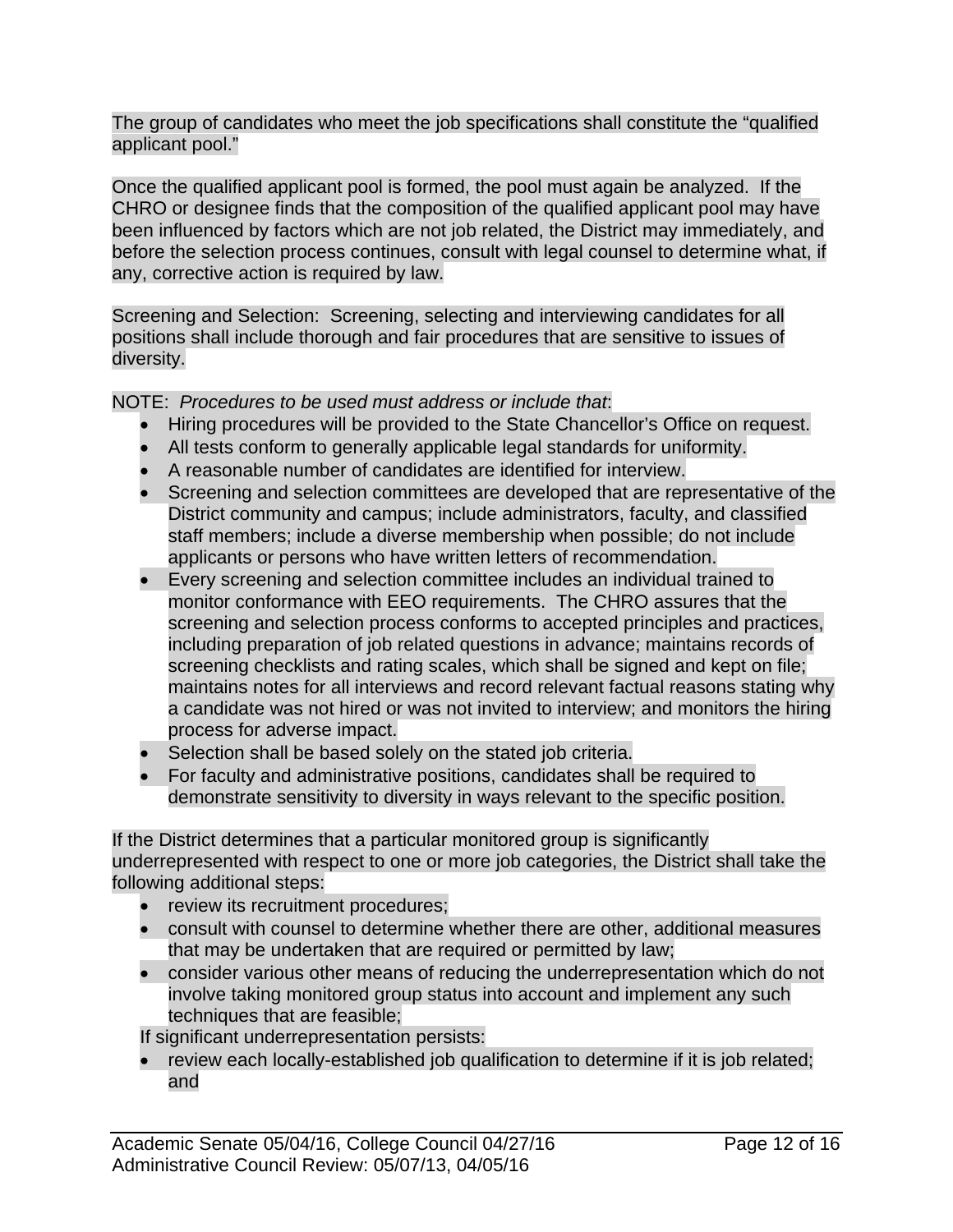- consistent with business necessity;
- discontinue the use of any non-job-related local qualification; and
- continue using job-related local qualifications only if no alternative standard is reasonably available; and
- consider the implementation of additional measures designed to promote diversity.

Delegation of Authority

- The designation of a single person as the "EEO Officer" charged with overseeing the day-to-day implementation of the EEO Plan and programs.
- Processes and responsibilities when the EEO Officer is named in a complaint or implicated by the allegations in a complaint.

### Complaint Procedure

The District must identify to the public and to the State Chancellor's Office an individual described in Title 5 as the "responsible District officer," responsible for receiving complaints. Informal charges of unlawful discrimination should be brought to the attention of the responsible District officer. The responsible District officer shall oversee the informal resolution process. The actual investigation of complaints may be assigned to other staff or to outside persons or organizations under contract. An outside investigator must be used when the responsible District officer is named in the complaint or implicated by the allegations in the complaint.

When a person brings charges of unlawful discrimination the officer must:

- Undertake efforts to resolve the charge informally;
- Advise the complainant that he/she need not participate in an informal resolution of the complaint;
- Notify the complainant of the procedures for filing a formal complaint;
- Notify the complainant that he/she may file a complaint with the Office of Civil Rights of the U.S. Department of Education.
- If the complainant, a student or an employee, files a formal complaint, the responsible District officer must also forward a copy of the complaint to the State Chancellor's Office.

A formal complaint not involving employment, must be processed if it is filed within one year of the date of the alleged unlawful discrimination or within one year of the date on which the complainant knew or should have known of the facts underlying the allegation.

A formal complaint alleging discrimination in employment must be filed within 180 days of the date of the alleged unlawful discrimination, unless the complainant first obtained knowledge of the facts of the alleged violation after the expiration of the initial 180 days.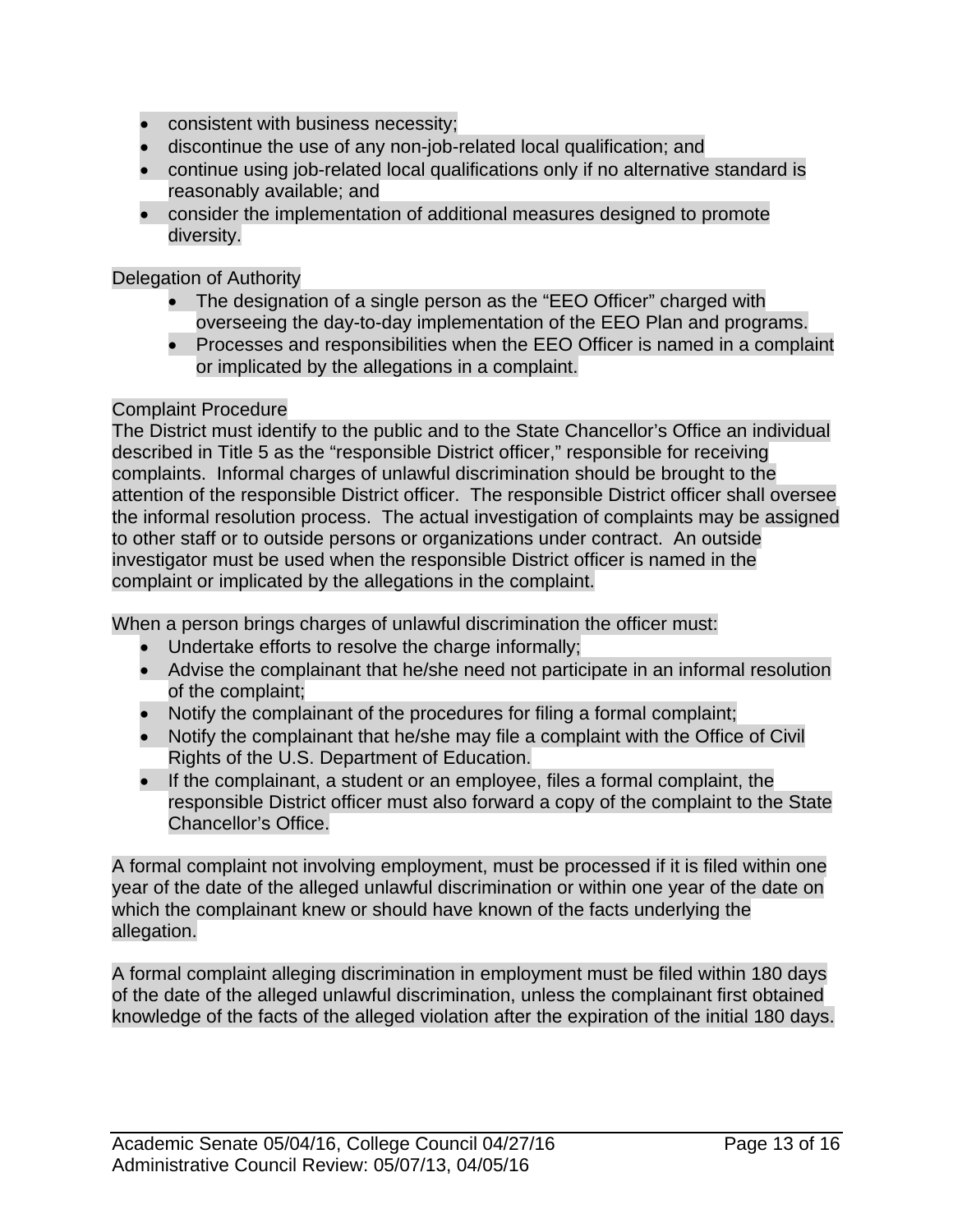The complaint must be filed by someone who alleges that he/she has personally suffered unlawful discrimination, or by someone who has learned about unlawful discrimination in his/her official capacity.

When a proper complaint is received, the District will begin an impartial fact-finding investigation, and notify the complainant and the State Chancellor's Office that it is doing so.

When the investigation is done, the results must be set forth in a written report. The written report must include a description of the circumstances giving rise to the complaint, a summary of the testimony of each witness, an analysis of any relevant data or other evidence collected during the investigation, a specific finding as to whether discrimination did or did not occur with respect to each allegation in the complaint, and any other appropriate information.

In any case that does not involve employment discrimination, the District must provide the State Chancellor's Office with a copy of the investigative report within 90 days from the date the District received the complaint. The District must also provide the complainant with a copy or summary of the investigative report within 90 days from the date the District received the complaint. The State Chancellor's Office and the complainant must also be provided with a written notice setting forth the determination of the CHRO as to whether discrimination did or did not occur with respect to each allegation in the complaint; a description of action taken, if any, to prevent similar problems from occurring in the future; the proposed resolution of the complaint; and notice of the complainant's right to appeal to the District's Governing Board and the State Chancellor's Office.

In any case that involves employment discrimination, the District must provide the complainant with a copy or summary of the report, and with written notice setting forth the determination of the CHRO as to whether discrimination did or did not occur with respect to each allegation in the complaint; a description of action taken, if any, to prevent similar problems from occurring in the future; the proposed resolution of the complaint; and the complainant's right to appeal to the District's Governing Board and to file a complaint with the Department of Fair Employment and Housing (DFEH).

If the complainant is not satisfied with the results of the administrative determination, the complainant must be given the opportunity to submit a written appeal to the governing board within 15 days from the date of the notice of the administrative determination. The Board must review the original complaint, the investigative report, the administrative determination, and the appeal and must issue a final District decision within 45 days of receiving the appeal.

In any case not involving employment discrimination, a copy of the final District decision must be promptly forwarded to the complainant and the State Chancellor's Office. The complainant must be notified of his/her right to appeal. In any case involving employment discrimination, a copy of the final District decision must be promptly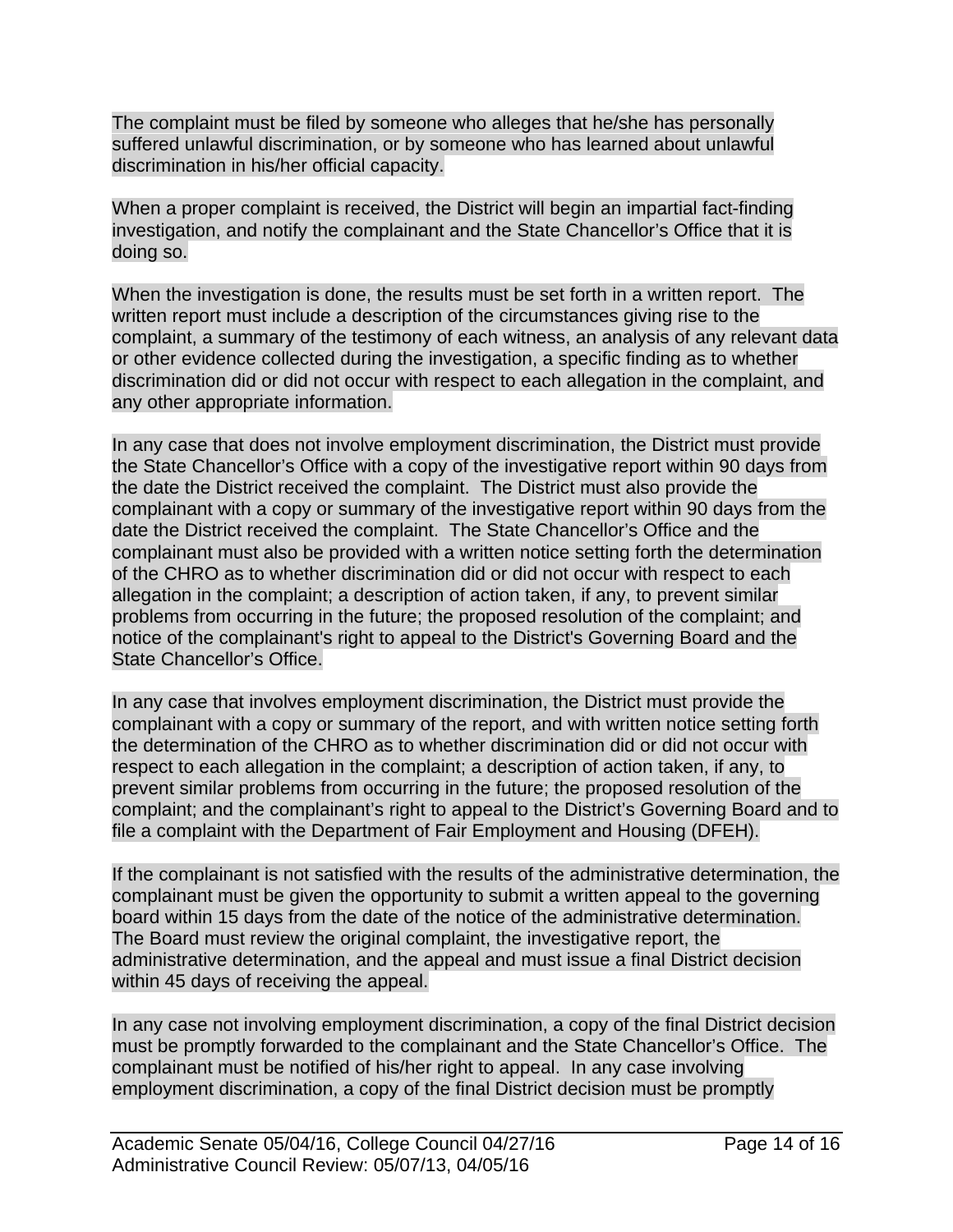forwarded to the complainant. The complainant must be notified of his/her right to file a complaint with the DFEH.

Where the Board does not act within 45 days the administrative determination must be deemed approved and must become the final District decision. The District shall promptly notify the complainant and in cases not involving employment discrimination, the State Chancellor's Office, that the Board took no action and the administrative determination becomes the final District decision. In cases not involving employment discrimination, the complainant must be informed of his/her right to appeal the District's decision to the State Chancellor's Office. In cases involving employment discrimination, the complainant shall be notified of his/her right to file a complaint with the DFEH.

In cases not involving employment discrimination, the complainant must be given the right to file a written appeal with the State Chancellor's Office within 30 days after the Board issues the final District decision, permits the administrative decision to become final or from the date that notice of the District's final decision was provided to the complainant pursuant to Section 59338(b) or (d), whichever is later.

The District should retain and make available the original complaint, and copies of the final decision or a statement indicating the date on which the administrative determination became final, the notice given to complainant, the complainant's appeal of the District's administrative determination, the investigative report and any other information the State Chancellor's Office may require.

# Job Announcements

All job announcements shall contain a statement in substantially the following form: The District is an equal opportunity employer. The policy of the District is to encourage applications from ethnic and racial minorities, women, persons with disabilities, and Vietnam-era veterans. No person shall be denied employment because of ethnicity or race, color, sex or gender, gender identity, age, religion, marital status, disability, sexual orientation, national origin, medical conditions, status as a Vietnam-era veteran, ancestry, or political or organizational affiliation.

# Dissemination and Revision of the Plan

All managers and supervisors shall be given copies of the plan as revised from time to time and any guidelines for implementing the plan. Copies of the plan shall be provided to the Academic Senate and the exclusive representatives of any units of employees.

Statements of nondiscrimination shall be posted at locations where applications for employment are distributed.

Such plans shall be reviewed at least every three years and, if necessary, revised and submitted to the State Chancellor's Office within 90 days of the effective date of the revision or amendment(s). If the State Chancellor's Office determines that the District's policies are not in compliance with Title 5 Sections 59300 et seq., the State Chancellor's Office may require the District to modify its policies.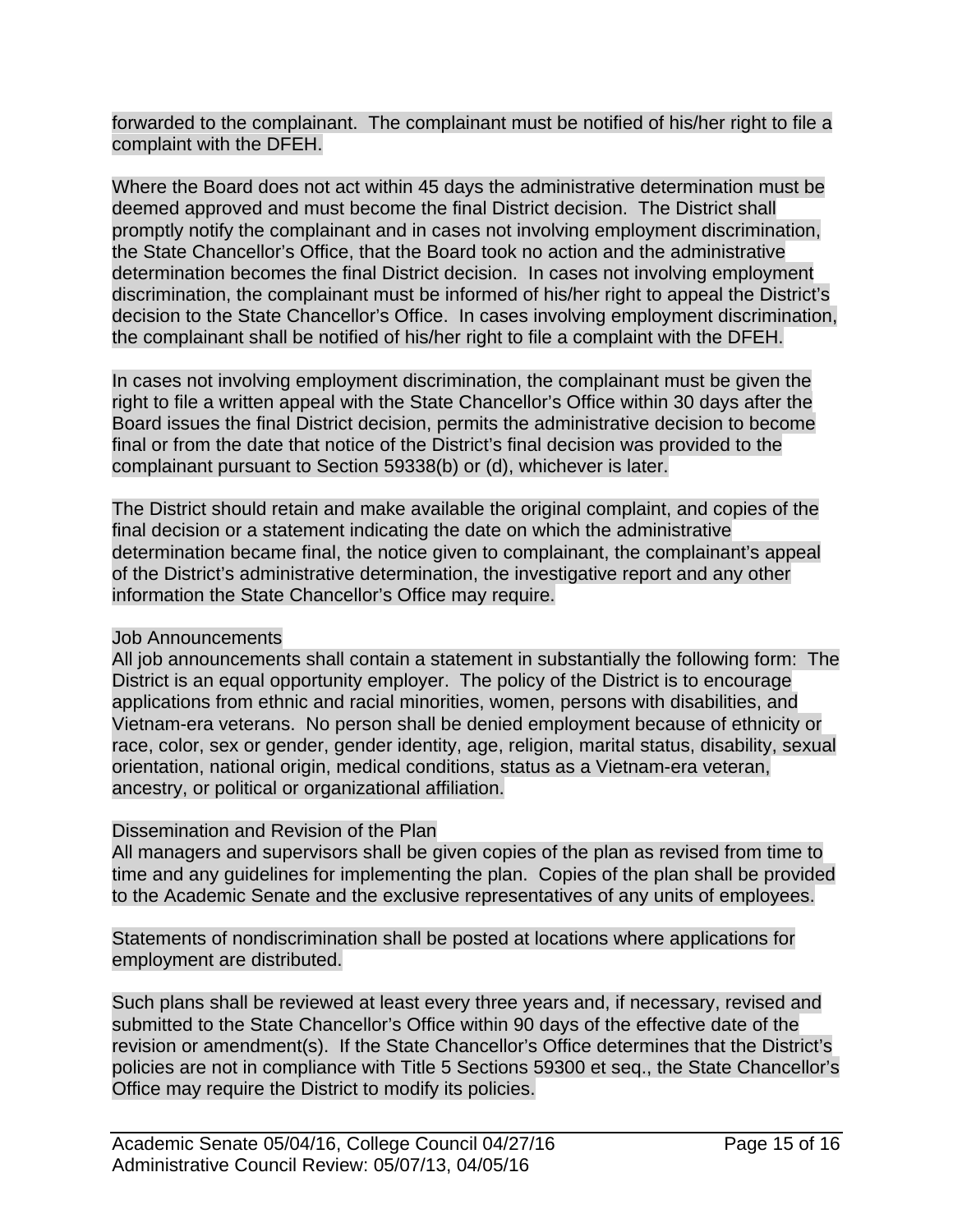# Accountability and Corrective Action

The District shall certify annually to the State Chancellor that they have timely:

- Recorded, reviewed and reported the data required regarding qualified applicant pools;
- Reviewed and updated, as needed, the Strategies Component of the district's EEO Plan; and
- Investigated and appropriately responded to formal harassment or discrimination complaints filed pursuant to subchapter 5 (commencing with section 59300) of chapter 10 of this division.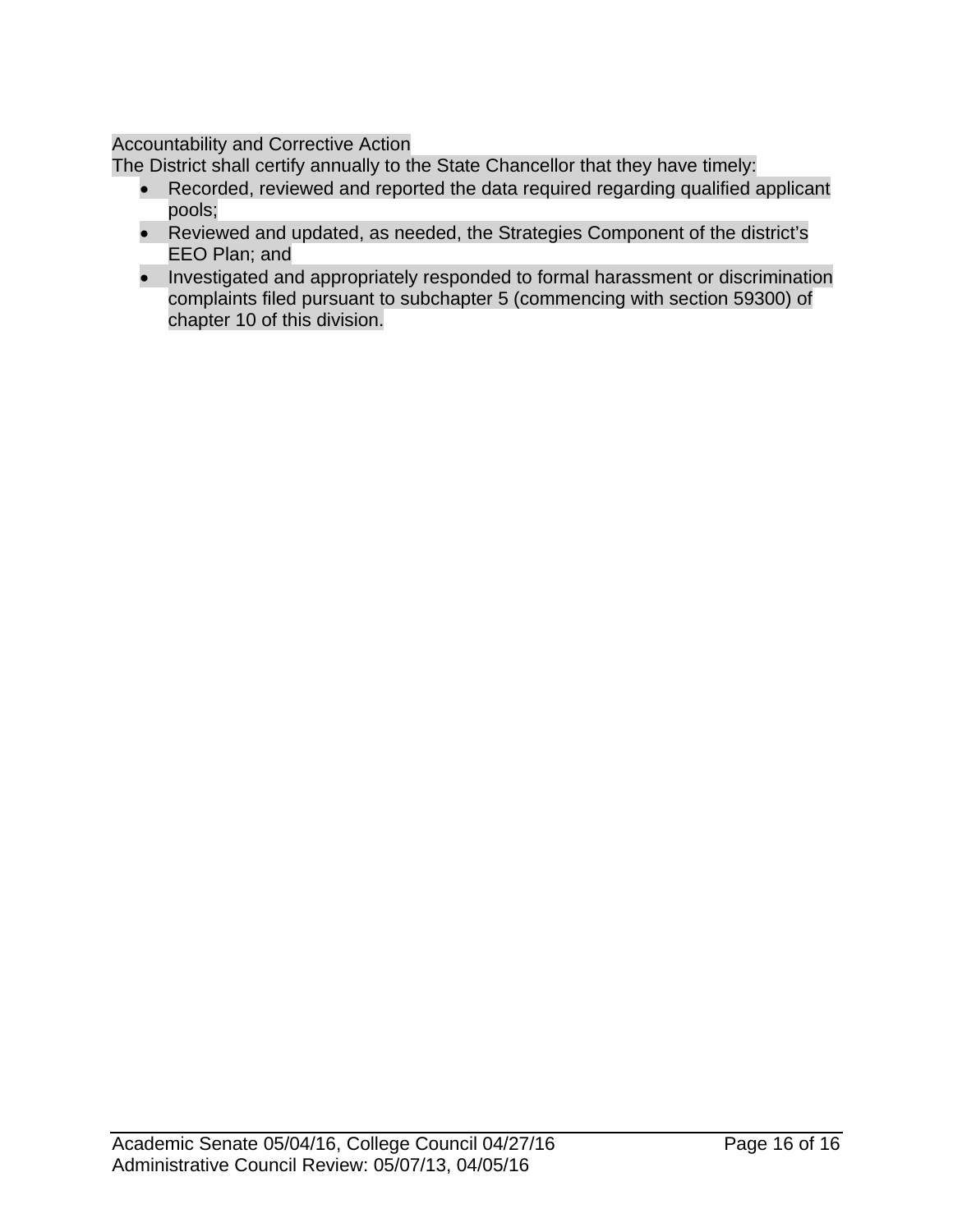# **IMPERIAL COMMUNITY COLLEGE DISTRICT AP 3430 Prohibition of Harassment**

#### References:

Education Code Sections 212.5; 44100; 66281.5; Title IX, Education Amendments of 1972; Title 5, Sections 59320 et seq.; Title VII of the Civil Rights Act of 1964, 42 U.S.C.A. U.S. Code Annotated Section 2000e.

The District is committed to providing an academic and work environment free of unlawful harassment. This procedure defines sexual harassment and other forms of harassment on campus, and sets forth a procedure for the investigation and resolution of complaints of harassment by or against any staff or faculty member or student within the District.

This procedure and the related policy protects students, and employees, unpaid interns, and volunteers in connection with all the academic, educational, extracurricular, athletic, and other programs of the District, whether those programs take place in the District's facilities, a District bus, or at a class or training program sponsored by the District at another location.

### Definitions:

General Harassment: Harassment based on race, religious creed, color, national origin, ancestry, physical disability, mental disability, medical condition, genetic information, marital status, sex, gender, gender identity, gender expression, age, or sexual orientation of any person, military and veteran status, or the perception that a person has one or more of these characteristics is illegal and violates District policy. Genderbased harassment does not necessarily involve conduct that is sexual. Any hostile or offensive conduct based on gender can constitute prohibited harassment. For example, repeated derisive comments about a person's competency to do the job, when based on that person's gender, could constitute gender-based harassment. Harassment comes in many forms, including but not limited to the following conduct: Harassment shall be found where, in aggregate, the incidents are sufficiently pervasive, persistent, or severe that a reasonable person with the same characteristics as the victim of the harassing conduct would be adversely affected to a degree that interferes with his or her ability to participate in or to realize the intended benefits of an institutional activity, employment, or resource.

Gender-based harassment does not necessarily involve conduct that is sexual. Any hostile or offensive conduct based on gender can constitute prohibited harassment if it meets the definition above. For example, repeated derisive comments about a person's competency to do the job, when based on that person's gender, could constitute gender-based harassment. Harassment comes in many forms, including but not limited to the following conduct that could, depending on the circumstances, meet the definition above, or could contribute to a set of circumstances that meets the definition: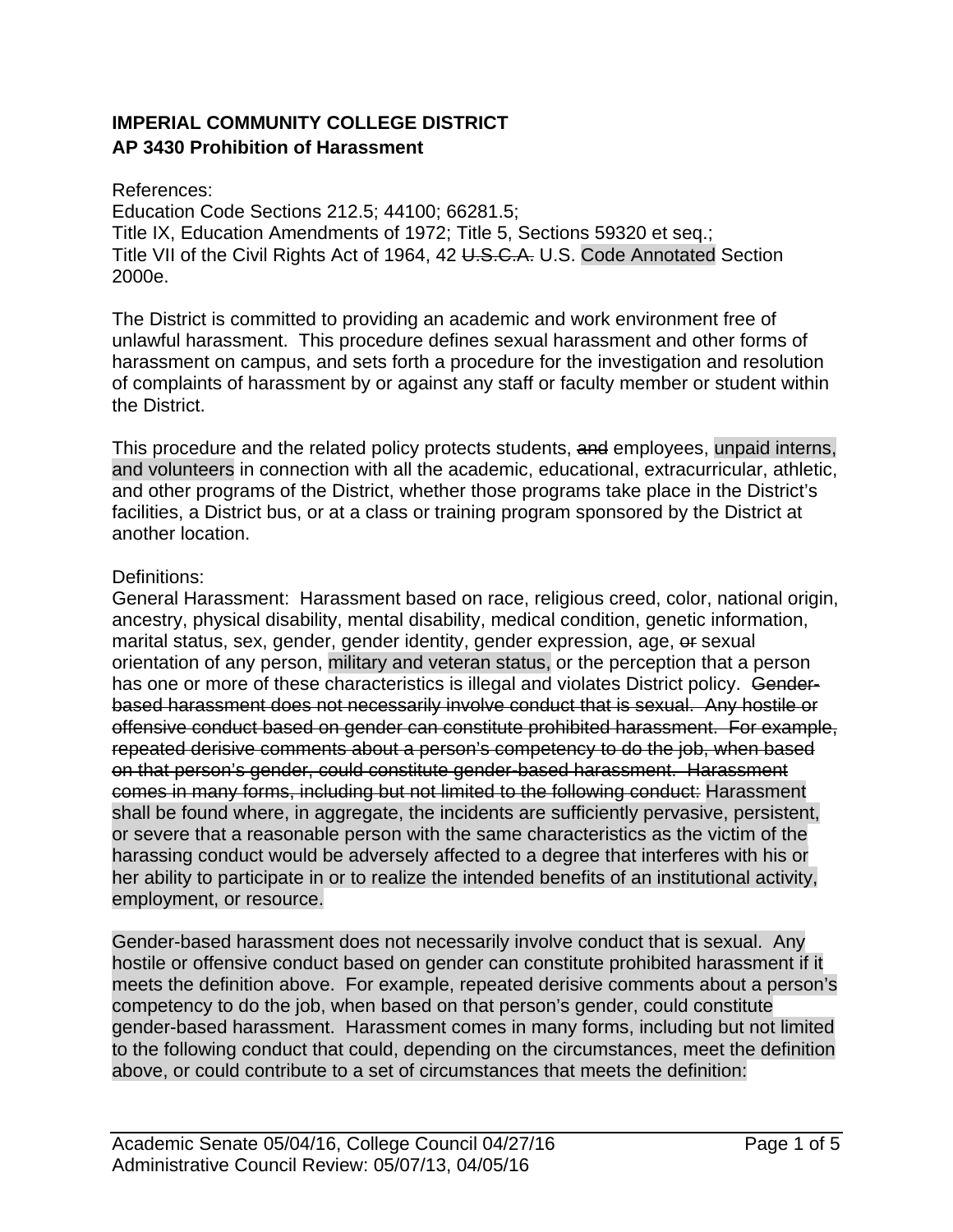Verbal: Inappropriate or offensive remarks, slurs, jokes or innuendoes based on a person's race, gender, sexual orientation, or other protected status. This may include, but is not limited to, inappropriate comments regarding an individual's body, physical appearance, attire, sexual prowess, marital status or sexual orientation; unwelcome flirting or propositions; demands for sexual favors; verbal abuse, threats or intimidation; or sexist, patronizing or ridiculing statements that convey derogatory attitudes based on gender, race, nationality, sexual orientation or other protected status.

Physical: Inappropriate or offensive touching, assault, or physical interference with free movement. This may include, but is not limited to, kissing, patting, lingering or intimate touches, grabbing, pinching, leering, staring, unnecessarily brushing against or blocking another person, whistling or sexual gestures. It also includes any physical assault or intimidation directed at an individual due to that person's gender, race, national origin, sexual orientation or other protected status. Physical sexual harassment includes acts of sexual violence, such as rape, sexual assault, sexual battery, and sexual coercion. Sexual violence refers to physical sexual acts perpetrated against a person's will or where a person is incapable of giving consent due to the victim's use of drugs or alcohol. An individual also may be unable to give consent due to an intellectual or other disability.

Visual or Written: The display or circulation of visual or written material that degrades an individual or group based on gender, race, nationality, sexual orientation, or other protected status. This may include, but is not limited to, posters, cartoons, drawings, graffiti, reading materials, computer graphics or electronic media transmissions.

Environmental: A hostile academic or work environment exists may exist where it is permeated by sexual innuendo; insults or abusive comments directed at an individual or group based on gender, race, nationality, sexual orientation or other protected status; or gratuitous comments regarding gender, race, sexual orientation, or other protected status that are not relevant to the subject matter of the class or activities on the job. A hostile environment can arise from an unwarranted focus on sexual topics or sexually suggestive statements in the classroom or work environment. It can also be created by an unwarranted focus on, or stereotyping of, particular racial or ethnic groups, sexual orientations, genders or other protected statuses. An environment may also be hostile toward anyone who merely witnesses unlawful harassment in his/her immediate surroundings, although the conduct is directed at others. The determination of whether an environment is hostile is based on the totality of the circumstances, including such factors as the frequency of the conduct, the severity of the conduct, whether the conduct is humiliating or physically threatening, and whether the conduct unreasonably interferes with an individual's learning or work.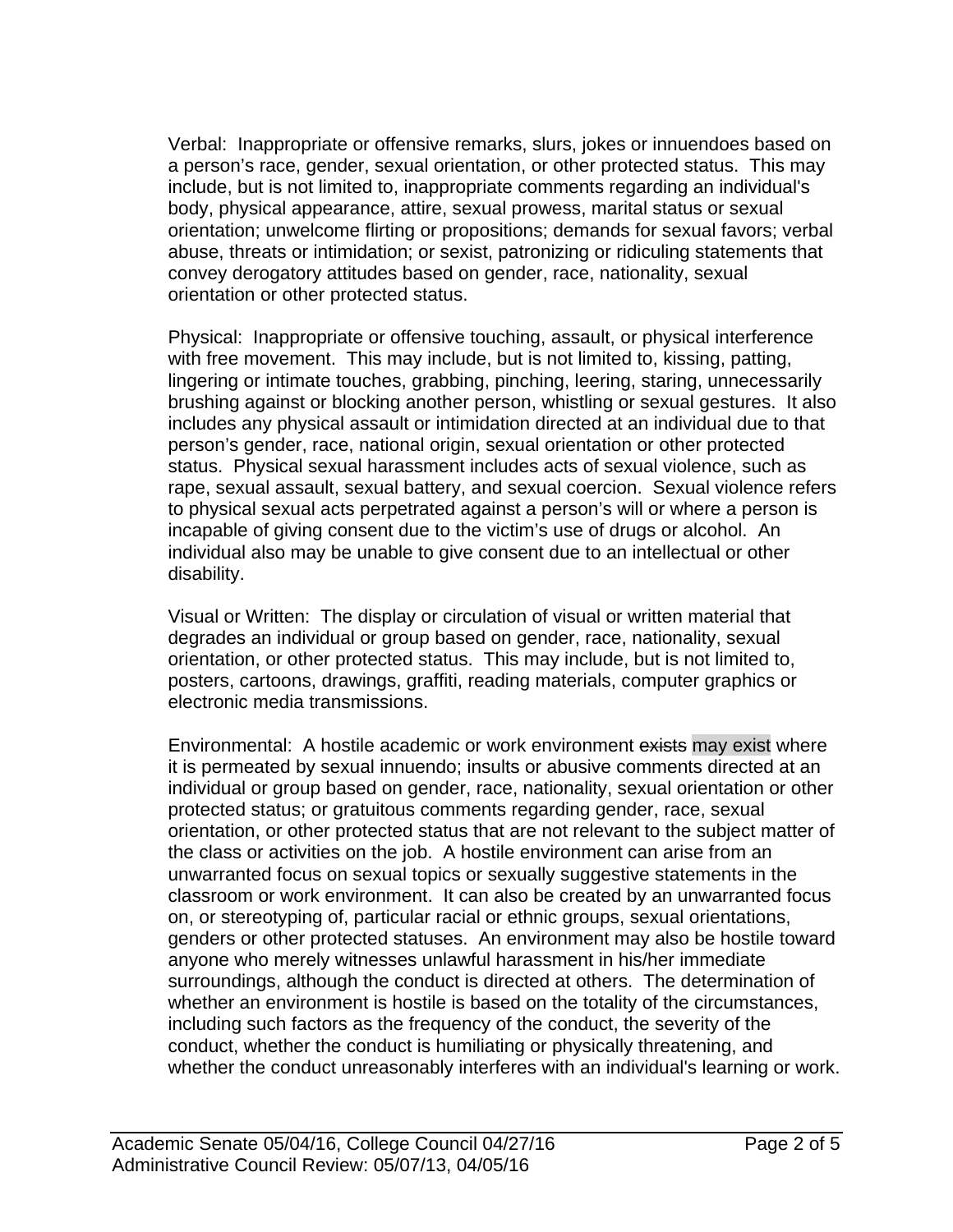Sexual Harassment: In addition to the above, sexual harassment consists of unwelcome sexual advances, requests for sexual favors, and other verbal, visual, or physical conduct of a sexual nature made by someone from, or in, the work educational setting when:

- submission to the conduct is explicitly or implicitly made a term or condition of an individual's employment, academic status, or progress, internship, or volunteer activity;
- submission to, or rejection of, the conduct by the individual is used as a basis of employment or academic decisions affecting the individual;
- the conduct has the purpose or effect of having a negative impact upon the individual's work or academic performance, or of creating an intimidating, hostile or offensive work or educational environment (as more fully described below); or
- submission to, or rejection of, the conduct by the individual is used as the basis for any decision affecting the individual regarding benefits and services, honors, programs, or activities available at or through the community college.

This definition encompasses two kinds of sexual harassment:

"Quid pro quo" sexual harassment occurs when a person in a position of authority makes educational or employment benefits conditional upon an individual's willingness to engage in or tolerate unwanted sexual conduct.

"Hostile environment" sexual harassment occurs when unwelcome conduct based on a person's gender is sufficiently severe or pervasive so as to alter the conditions of an individual's learning or work environment, unreasonably interfere with an individual's academic or work performance, or create an intimidating, hostile, or abusive learning or work environment. The victim must subjectively perceive the environment as hostile, and the harassment must be such that a reasonable person of the same gender would perceive the environment as hostile. A single or isolated incident of sexual harassment may be sufficient to create a hostile environment if it is severe, i.e. a sexual assault.

Sexually harassing conduct can occur between people of the same or different genders. The standard for determining whether conduct constitutes sexual harassment is whether a reasonable person of the same gender as the victim would perceive the conduct as harassment based on sex.

Examples: Harassment includes, but is not limited to the following misconduct:

 Verbal: Inappropriate or offensive remarks, slurs, jokes or innuendoes based on a person's protected status, including but not limited to sex. This may include, but is not limited to, inappropriate comments regarding an individual's body, physical appearance, attire, sexual prowess, marital status or sexual orientation; unwelcome flirting or propositions; demands for sexual favors; verbal abuse, threats or intimidation of a sexual nature; or sexist, patronizing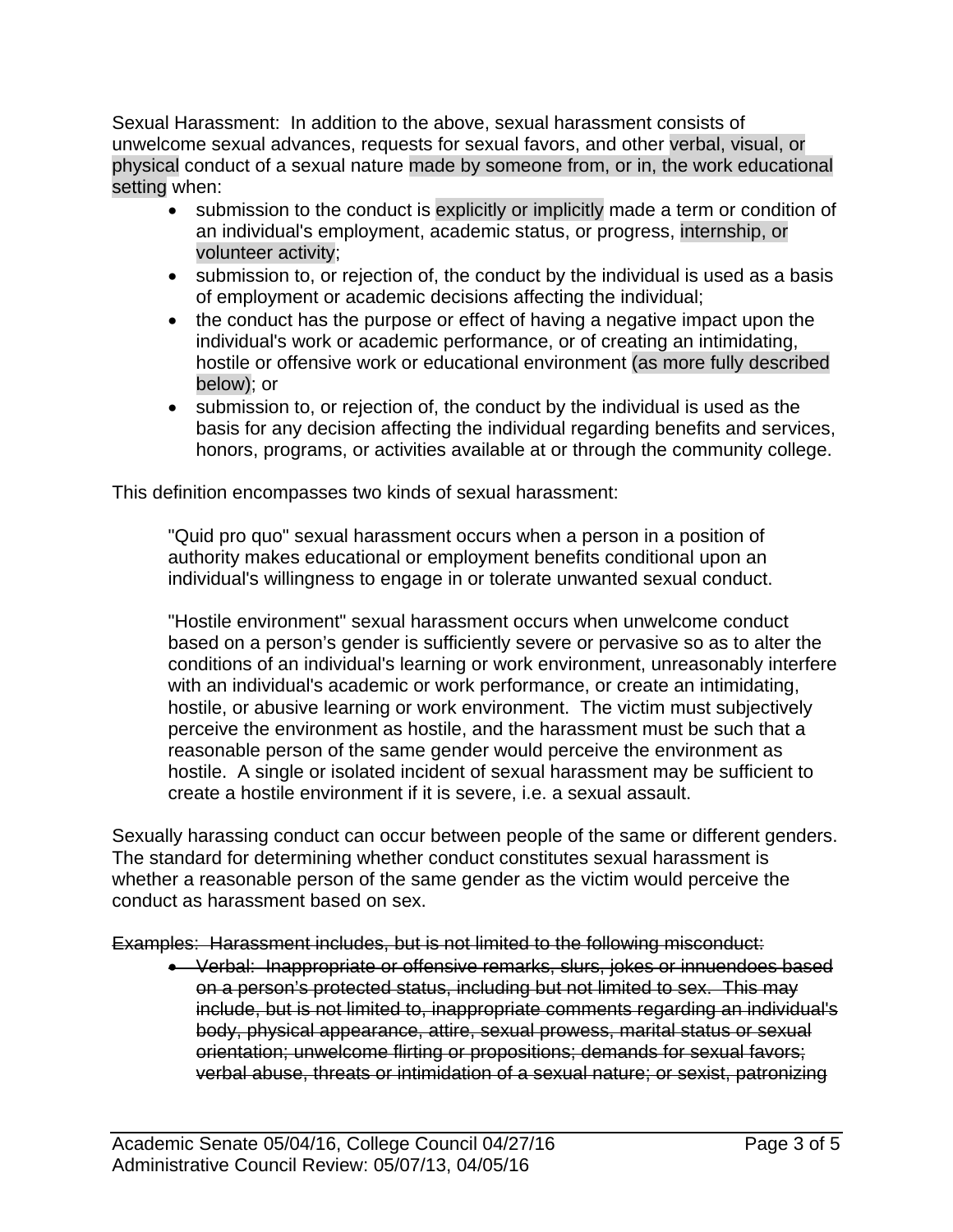or ridiculing statements that convey derogatory attitudes about a particular gender.

- Physical: Inappropriate or offensive touching, assault, or physical interference with free movement. This may include, but is not limited to, kissing, patting, lingering or intimate touches, grabbing, pinching, leering, staring, unnecessarily brushing against or blocking another person, whistling or sexual gestures.
- Visual or Written: The display or circulation of offensive sexually oriented or other discriminatory visual or written material. This may include, but is not limited to, posters, cartoons, drawings, graffiti, reading materials, computer graphics or electronic media transmissions.
- **Environmental: An academic or work environment that is permeated with** racially or sexually-oriented talk, innuendo, insults or abuse not relevant to the subject matter of the class or activities on the job. A hostile environment can arise from an unwarranted focus on sexual topics or sexually suggestive statements in the classroom or work environment. An environment may be hostile if unwelcome sexual behavior or other harassing behavior based on a protected status is directed specifically at an individual or if the individual merely witnesses unlawful harassment in his/her immediate surroundings. The determination of whether an environment is hostile is based on the totality of the circumstances, including such factors as the frequency of the conduct, the severity of the conduct, whether the conduct is humiliating or physically threatening, and whether the conduct unreasonably interferes with an individual's learning or work.

#### Consensual Relationships

Romantic or sexual relationships between supervisors and employees, or between administrators, faculty or staff members and students are discouraged. There is an inherent imbalance of power and potential for exploitation in such relationships. A conflict of interest may arise if the administrator, faculty or staff member must evaluate the student's or employee's work or make decisions affecting the employee or student. The relationship may create an appearance of impropriety and lead to charges of favoritism by other students or employees. A consensual sexual relationship may change, with the result that sexual conduct that was once welcome becomes unwelcome and harassing. In the event that such relationships do occur, the relationship must be reported to one's next level supervisor or appropriate Administrator. The burden of reporting the relationship rests with the supervisor/instructor not the subordinate employee or student. In this situation the District has the authority to transfer any involved employee/student and take any other steps deemed necessary to eliminate or attenuate the supervisory/instructor authority over the other employee or student. Such action by the District is a proactive and preventive measure to avoid possible charges of harassment and does not constitute discipline against any affected employee. However, the failure to report a romantic/sexual relationship to one's supervisor/Administrator shall result in disciplinary action.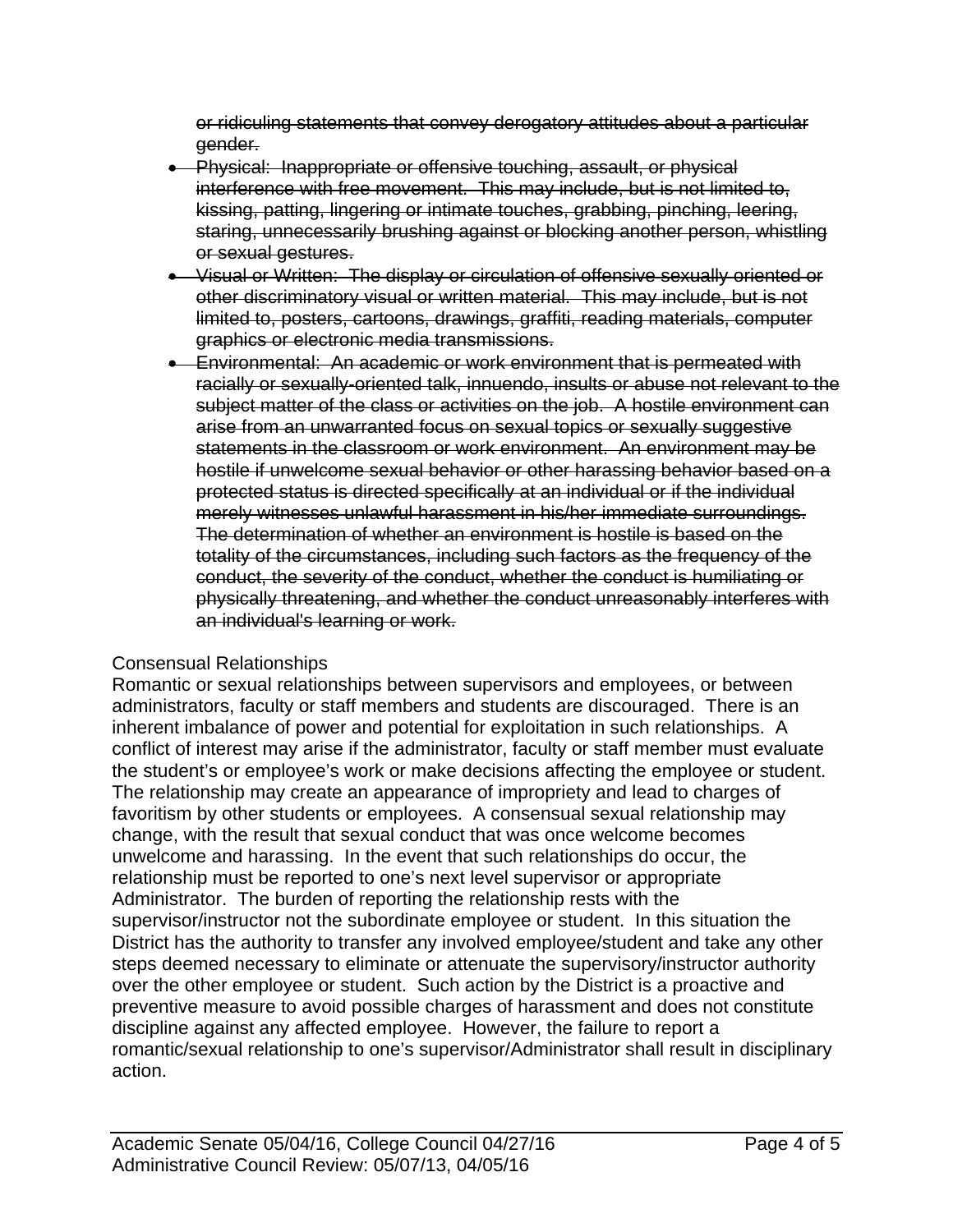## Academic Freedom

To the extent the harassment policies and procedures are in conflict with the District's policy on academic freedom, the harassment policies and procedures shall prevail. If the faculty member wishes to use sexually explicit materials in the classroom as a teaching technique, the faculty member must review that use with an administrator to determine whether or not this violates the sexual harassment policy. No provision of this Administrative Procedure shall be interpreted to prohibit conduct that is legitimately related to the course content, teaching methods, scholarship, or public commentary of an individual faculty member or the educational, political, artistic, or literary expression of students in classrooms and public forums. Freedom of speech and academic freedom are, however, not limitless and this procedure will not protect speech or expressive conduct that violates federal or California anti-discrimination laws.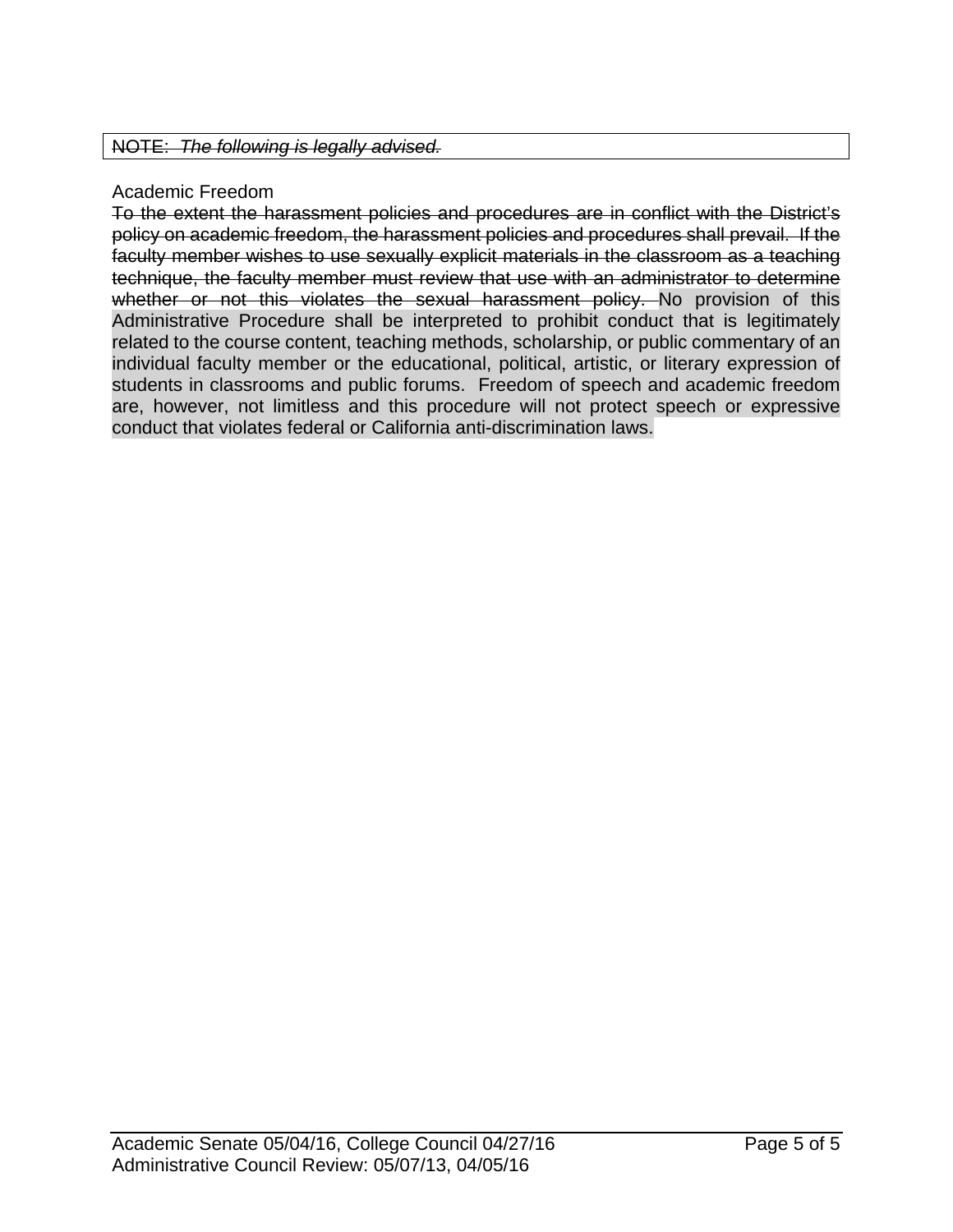# **IMPERIAL COMMUNITY COLLEGE DISTRICT AP 3435 Discrimination and Harassment Complaints and Investigations**

References: Education Code Section 66281.5; Government Code Section 12950.1; Title 5, Sections 59320, 59324, 59326, 59328, and 59300 et seq.; 34 Code of Federal Regulations, Section 106.8(b)

Filing a Timely Complaint: Since failure to report harassment and discrimination impedes the District's ability to stop the behavior, the District strongly encourages anyone who believes they are being harassed or discriminated against, to file a complaint. The District also strongly encourages the filing of such complaints within 30 days of the alleged incident. While all complaints are taken seriously and will be investigated promptly, delay in filing impedes the District's ability to investigate and remediate.

All supervisors and managers have a mandatory duty to report incidents of harassment and discrimination; the existence of a hostile, offensive or intimidating work environment, and acts of retaliation.

The District will investigate complaints involving acts that occur off campus if they are related to an academic or work activity.

Communicating that the Conduct is Unwelcome: The District further encourages students and staff to let the offending person know immediately and firmly that the conduct or behavior is unwelcome, offensive, in poor taste and/or inappropriate.

Oversight of Complaint Procedure: The CHRO is the "responsible District officer" charged with receiving complaints of discrimination or harassment, and coordinating their investigation.

The actual investigation of complaints may be assigned by the CEO to other staff or to outside persons or organizations under contract with the District. This shall occur whenever the CHRO is named in the complaint or implicated by the allegations in the complaint.

Who May File a Complaint: Any student, employee, or third party who believes he/she has been discriminated against or harassed by a student, employee, or third party in violation of this procedure and the related policy.

Where to File a Complaint: A student, employee, or third party who believes he/she has been discriminated against or harassed in violation of these policy and procedures may make a complaint orally or in writing, within one year of the date of the alleged harassment or the date on which the complainant knew or should have known of the facts underlying the complaint.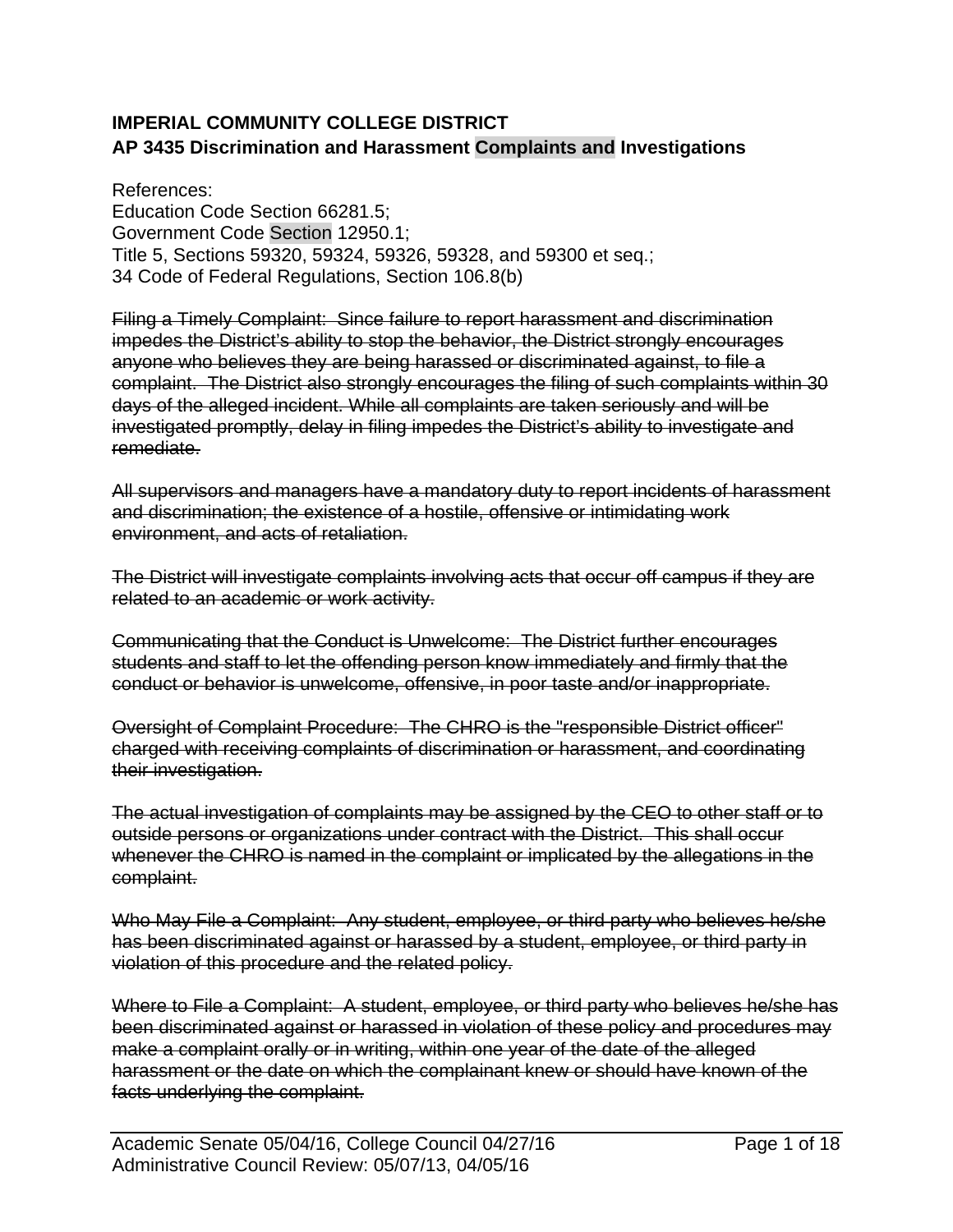If a complainant decides to file a formal written unlawful discrimination or harassment complaint against the District, he/she must file the complaint on a form prescribed by the State Chancellor's Office. These approved forms are available from the CHRO and at the following URL: www.cccco.edu/divisions/legal/discrimination/discrimination.htm

The completed form must be filed with any of the following:

- the CHRO; and/or
- the State Chancellor's Office.

Employee complainants shall be notified that they may file employment discrimination complaints with the U.S. Equal Employment Opportunity Commission (EEOC) or the Department of Fair Employment and Housing (DFEH).

Complaints filed with the EEOC and/or the DFEH should be forwarded to the State Chancellor's Office.

Any District employee who receives a harassment or discrimination complaint shall notify the CHRO immediately.

Intake and Processing of the Complaint: Upon receiving notification of a harassment or discrimination complaint, the CHRO shall:

- Undertake efforts to informally resolve the charges, including but not limited to mediation, rearrangement of work/academic schedules; obtaining apologies; providing informal counseling and/or training, etc.
- Advise the complainant that he/she need not participate in an informal resolution of the complaint, as described above, and has the right to end the informal resolution process at any time. Mediation is not appropriate for resolving incidents involving sexual violence.
- Advise complainant that he/she may file a complaint with the Office of Civil Rights of the U.S. Department of Education and employee complainants may file a complaint with the Department of Fair Employment and Housing. All complainants should be advised that they have a right to file a complaint with local law enforcement. The District must investigate even if the complainant files a complaint with local law enforcement. In addition, the District should ensure that complainants are aware of any available resources, such as counseling, health, and mental health services. The CHRO shall also notify the State Chancellor's Office of the complaint.
- Take interim steps to protect a complainant from coming into contact with an accused individual, especially if the complainant is a victim of sexual violence. The CHRO should notify the complainant of his or her options to avoid contact with the accused individual and allow students to change academic situations as appropriate. For instance, the District may prohibit the accused individual from having any contact with the complainant pending the results of the investigation. When taking steps to separate the complainant and accused individual, the District shall minimize the burden on the complainant.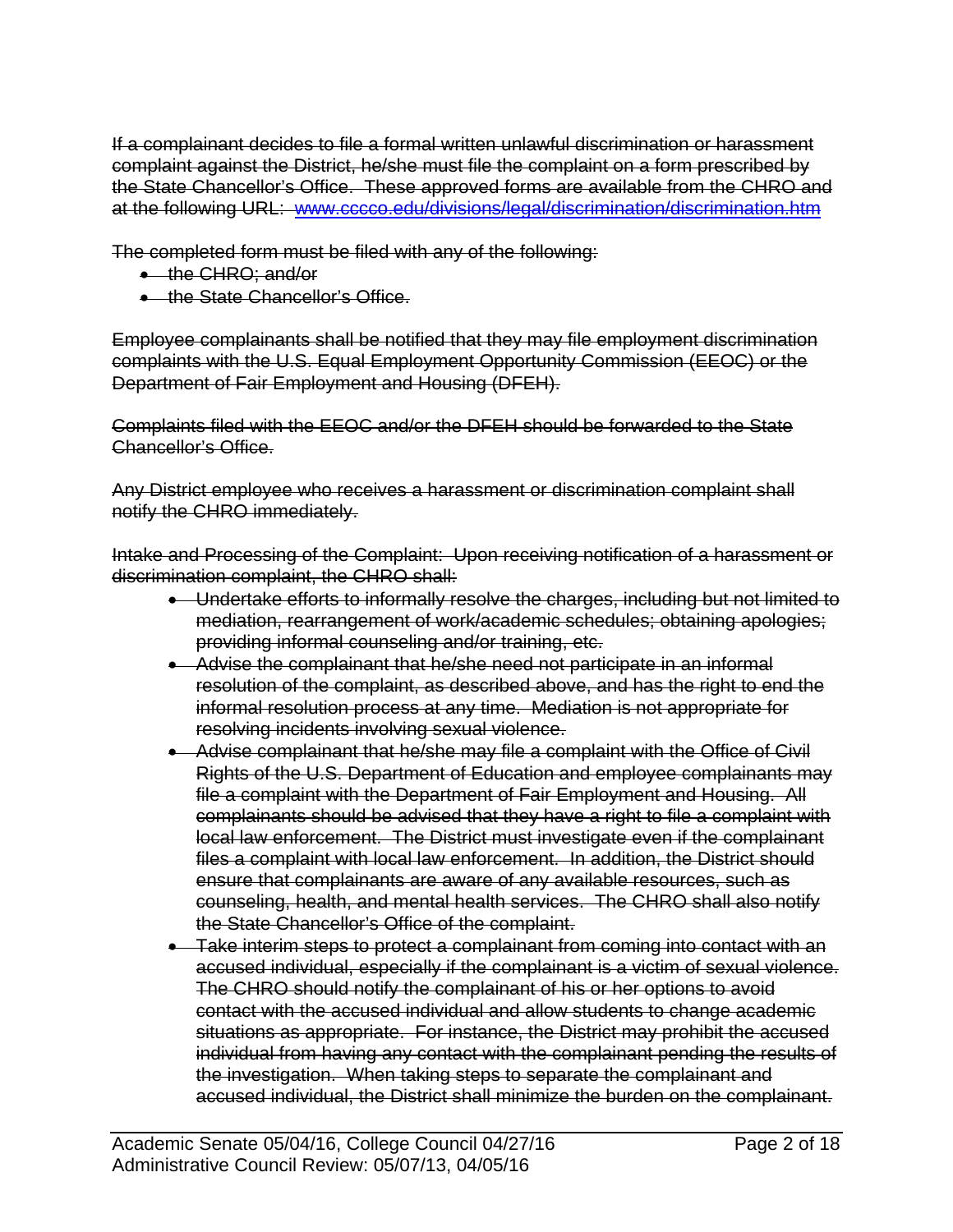For example, it is not appropriate to remove complainants from classes or housing while allowing accused individuals to remain.

- Authorize the investigation of the complaint, and supervise and/or conduct a thorough, prompt and impartial investigation of the complaint, as set forth below. Where complainants opt for informal resolution, the designated officer will determine whether further investigation is necessary to ensure resolution of the matter and utilize the investigation process outlined below as appropriate. In the case of a formal complaint, the investigation will include interviews with the complainant, the accused, and any other persons who may have relevant knowledge concerning the complaint. This may include victims of similar conduct.
- Review the factual information gathered through the investigation to determine whether the alleged conduct constitutes harassment, or other unlawful discriminatory conduct, giving consideration to all factual information and the totality of the circumstances, including the nature of the verbal, physical, visual or sexual conduct, and the context in which the alleged incidents occurred.
- Set forth the results of the investigation in a written report. The written report shall include a description of the circumstances giving rise to the complaint, a summary of the testimony of each witness, an analysis of any relevant data or other evidence collected during the investigation, a specific finding as to whether there is probable cause to believe that discrimination did or did not occur with respect to each allegation in the complaint, a description of actions the District will take to prevent similar conduct, the proposed resolution of the complaint, the complainant's right to appeal to the District's governing board, and if the complainant is a student, the right to appeal to the State Chancellor. If the complainant is an employee, the report shall include the right to file an administrative complaint with the Department of Fair Employment and Housing. The report may contain any other appropriate information.
- Provide the complainant and accused with a copy or summary of the investigative report within ninety days from the date the District received the complaint. The complainant and accused shall also be provided with a written notice setting forth the determination of the [CEO or designee] as to whether harassment or other discriminatory conduct did or did not occur with respect to each allegation in the complaint; a description of action taken, if any, to prevent similar problems from occurring in the future; the proposed resolution of the complaint; and notice of the parties' rights to appeal to the District's Board of Trustees and the State Chancellor's Office. The results of the investigation and the determination as to whether harassment or other discriminatory conduct occurred shall also be reported to the accused, and the appropriate academic or administrative official(s). Reports to the complainant shall be prepared so as not to violate any applicable privacy rights of the accused.

Investigation of the Complaint: The District shall promptly investigate every complaint of harassment or discrimination. No claim of workplace or academic harassment or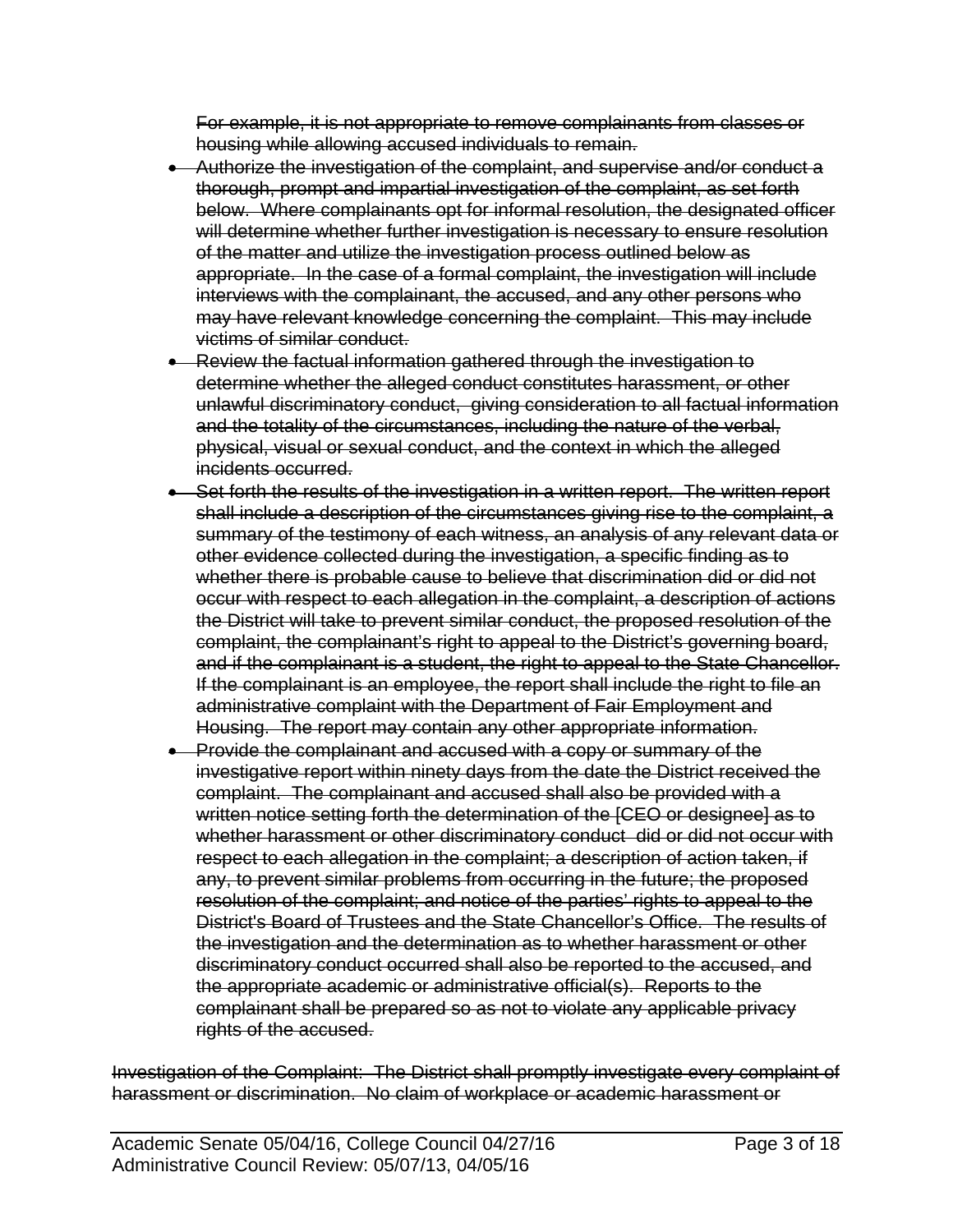discrimination shall remain unexamined. This includes complaints involving activities that occur off campus and in connection with all the academic, educational, extracurricular, athletic, and other programs of the District, whether those programs take place in the District's facilities, on a District bus, or at a class or training program sponsored by the District at another location.

As set forth above, where the complainant opts for an informal resolution, the CHRO may limit the scope of the investigation, as appropriate. The District will keep the investigation confidential to the extent possible, but cannot guarantee absolute confidentiality because release of some information on a "need-to-know-basis" is essential to a thorough investigation. When determining whether to maintain confidentiality, the District may weigh the request for confidentiality against the following factors: the seriousness of the alleged harassment; the complainant's age; whether there have been other harassment complaints about the same individual; and the accused individual's rights to receive information about the allegations if the information is maintained by the District as an "education record" under the Family Educational Rights and Privacy Act (FERPA), 20 U.S. Code Section 1232g; 34 Code Federal Regulations Part 99.15. The District will inform the complainant if it cannot maintain confidentiality.

Investigation Steps: The District will fairly and objectively investigate harassment and discrimination complaints. Employees designated to serve as investigators under this policy shall have adequate training on what constitutes sexual harassment, including sexual violence, and that they understand how the District's grievance procedures operate. The investigator may not have any real or perceived conflicts of interest and must be able to investigate the allegations impartially.

Investigators will use the following steps: interviewing the complainant(s); interviewing the accused individual(s); identifying and interviewing witnesses and evidence identified by each party; identifying and interviewing any other witnesses, if needed; reminding all individuals interviewed of the District's no-retaliation policy; considering whether any involved person should be removed from the campus pending completion of the investigation; reviewing personnel/academic files of all involved parties; reach a conclusion as to the allegations and any appropriate disciplinary and remedial action; and see that all recommended action is carried out in a timely fashion. When the District evaluates the complaint, it shall do so using a preponderance of the evidence standard. Thus, after considering all the evidence it has gathered, the District will decide whether it is more likely than not that discrimination or harassment has occurred.

Timeline for Completion: The District will undertake its investigation promptly and swiftly as possible. To that end, the investigator shall complete the above steps, and prepare a written report within 90 days of the District receiving the complaint.

Cooperation Encouraged: All employees are expected to cooperate with a District investigation into allegations of harassment or discrimination. Lack of cooperation impedes the ability of the District to investigate thoroughly and respond effectively.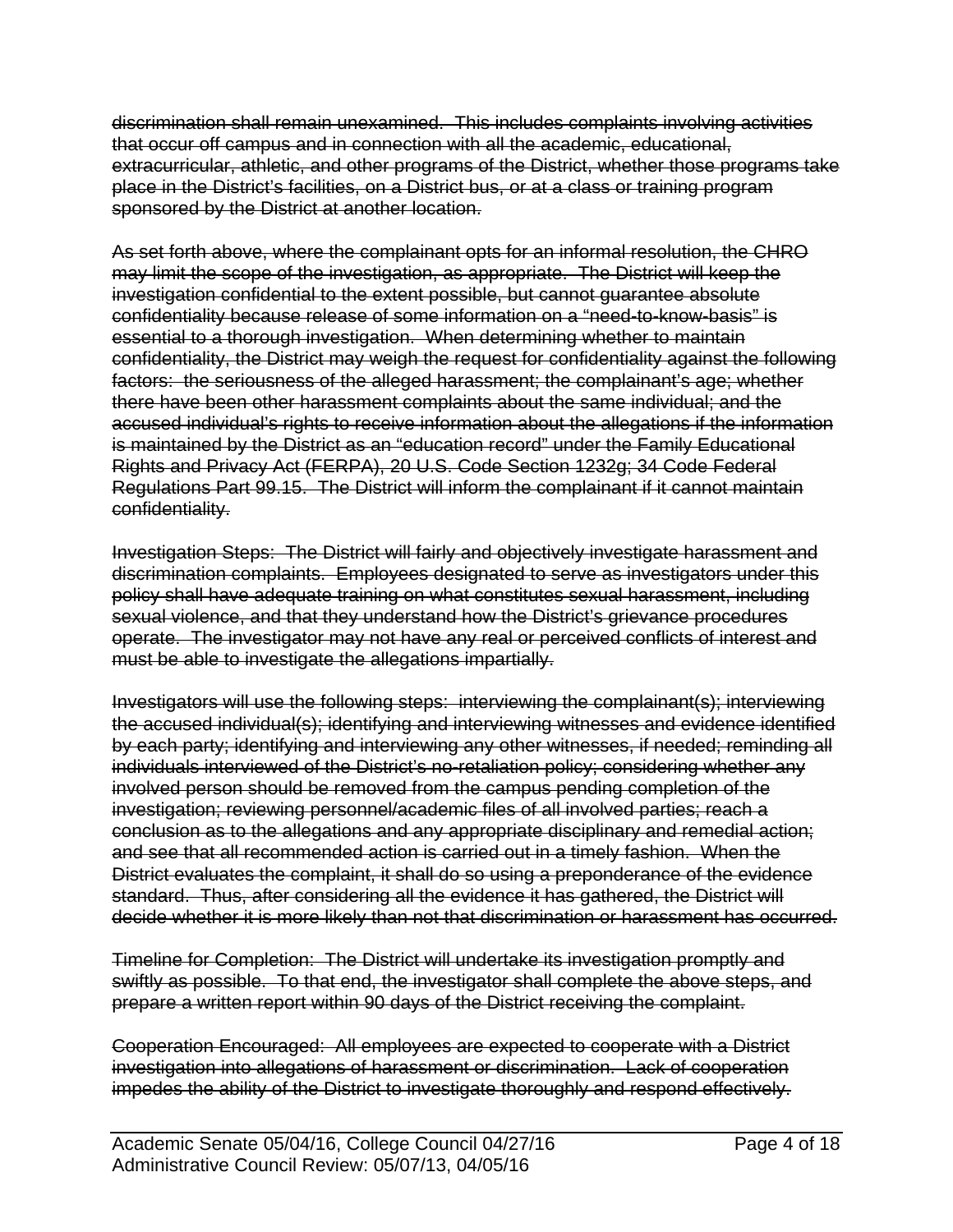However, lack of cooperation by a complainant or witnesses does not relieve the District of its obligation to investigate. The District will conduct an investigation if it is discovered that harassment is, or may be occurring, with or without the cooperation of the alleged victim(s) and regardless of whether a complaint is filed.

### Discipline and Corrective Action

If harassment, discrimination and/or retaliation occurred in violation of the policy or procedure, the District shall take disciplinary action against the accused and any other remedial action it determines to be appropriate. The action will be prompt, effective, and commensurate with the severity of the offense. Remedies for the complainant might include, but are not limited to:

- providing an escort to ensure that the complainant can move safely between classes and activities;
- ensuring that the complainant and alleged perpetrator do not attend the same classes or work in the same work area;
- preventing offending third parties from entering campus;
- **•** providing counseling services;
- providing medical services;
- providing academic support services, such as tutoring;
- arranging for a student-complainant to re-take a course or withdraw from a class without penalty, including ensuring that any changes do not adversely affect the complainant's academic record; and
- reviewing any disciplinary actions taken against the complainant to see if there is a causal connection between the harassment and the misconduct that may have resulted in the complainant being disciplined.

If discipline is imposed, the nature of the discipline will not be communicated to the complainant. However, the District may disclose information about the sanction imposed on an individual who was found to have engaged in harassment when the sanction directly relates to the complainant; for example, the District may inform the complainant that the harasser must stay away from the complainant.

Disciplinary actions against faculty, staff, and students will conform to all relevant statutes, regulations, personnel policies and procedures, including the provisions of any applicable collective bargaining agreement.

The District shall also take reasonable steps to protect the complainant from further harassment, and/or discrimination, and to protect the complainant and witnesses from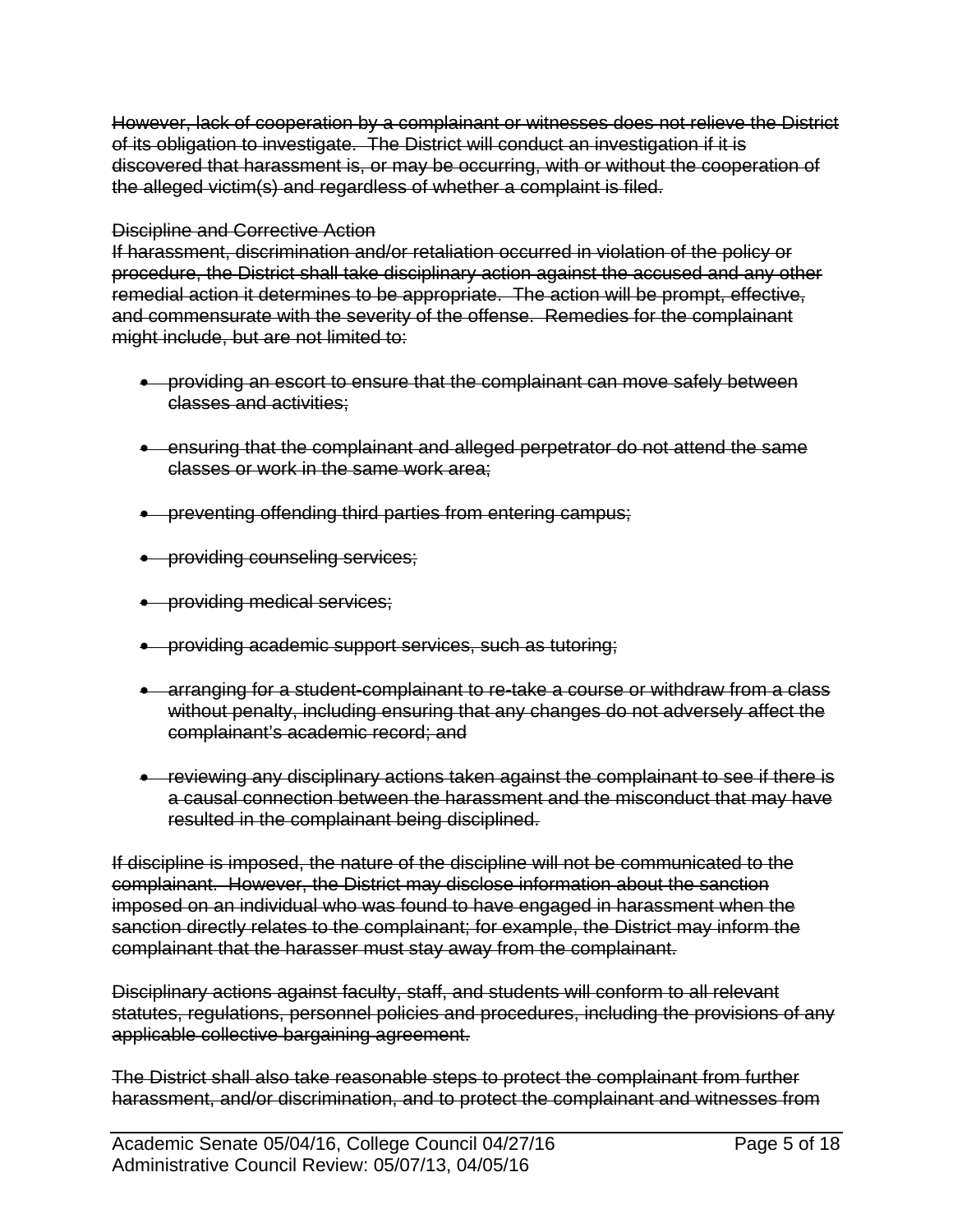retaliation as a result of communicating the complaint and/or assisting in the investigation. The District will ensure that complainants and witnesses know how to report any subsequent problems, and should follow-up with complainants to determine whether any retaliation or new incidents of harassment have occurred. The District shall take reasonable steps to ensure the confidentiality of the investigation and to protect the privacy of all parties to the extent possible without impeding the District's ability to investigate and respond effectively to the complaint.

If the District cannot take disciplinary action against the accused individual because the complainant refuses to participate in the investigation, it should pursue other steps to limit the effects of the alleged harassment and prevent its recurrence.

#### Appeals

If the District imposes discipline against a student or employee as a result of the findings in its investigation, the student or employee may appeal the decision using the procedure for appealing a disciplinary decision.

If the complainant is not satisfied with the results of the administrative determination, he/she may, within fifteen days, submit a written appeal to the Board of Trustees. The Board shall review the original complaint, the investigative report, the administrative decision, and the appeal. The Board shall issue a final District decision in the matter within 45 days after receiving the appeal. A copy of the decision rendered by the Board shall be forwarded to the complainant and to the State Chancellor's Office. The complainant shall also be notified of his/her right to appeal this decision.

If the Board does not act within 45 days the administrative determination shall be deemed approved and shall become the final decision of the District in the matter.

The complainant shall have the right to file a written appeal with the State Chancellor's Office within thirty days after the Board issued the final District decision or permitted the administrative decision to become final. Such appeals shall be processed pursuant to the provision of Title 5 Section 59350.

In any case involving employment discrimination, including workplace harassment, the complainant may, at any time before or after the issuance of the final decision of the District, file a complaint with the Department of Fair Employment and Housing. In such cases, the complainant may also file a petition for review with the State Chancellor's Office within thirty days after the governing board issues the final decision or permits the administrative decision to become final.

Within 150 days of receiving a formal complaint, the District shall forward to the State Chancellor's Office the original complaint, the investigative report, a copy of the written notice to the complainant setting forth the results of the investigation, a copy of the final administrative decision rendered by the Board or indicating the date upon which the decision became final, and a copy of the notification to the complainant of his/her appeal rights. If, due to circumstances beyond its control, the District is unable to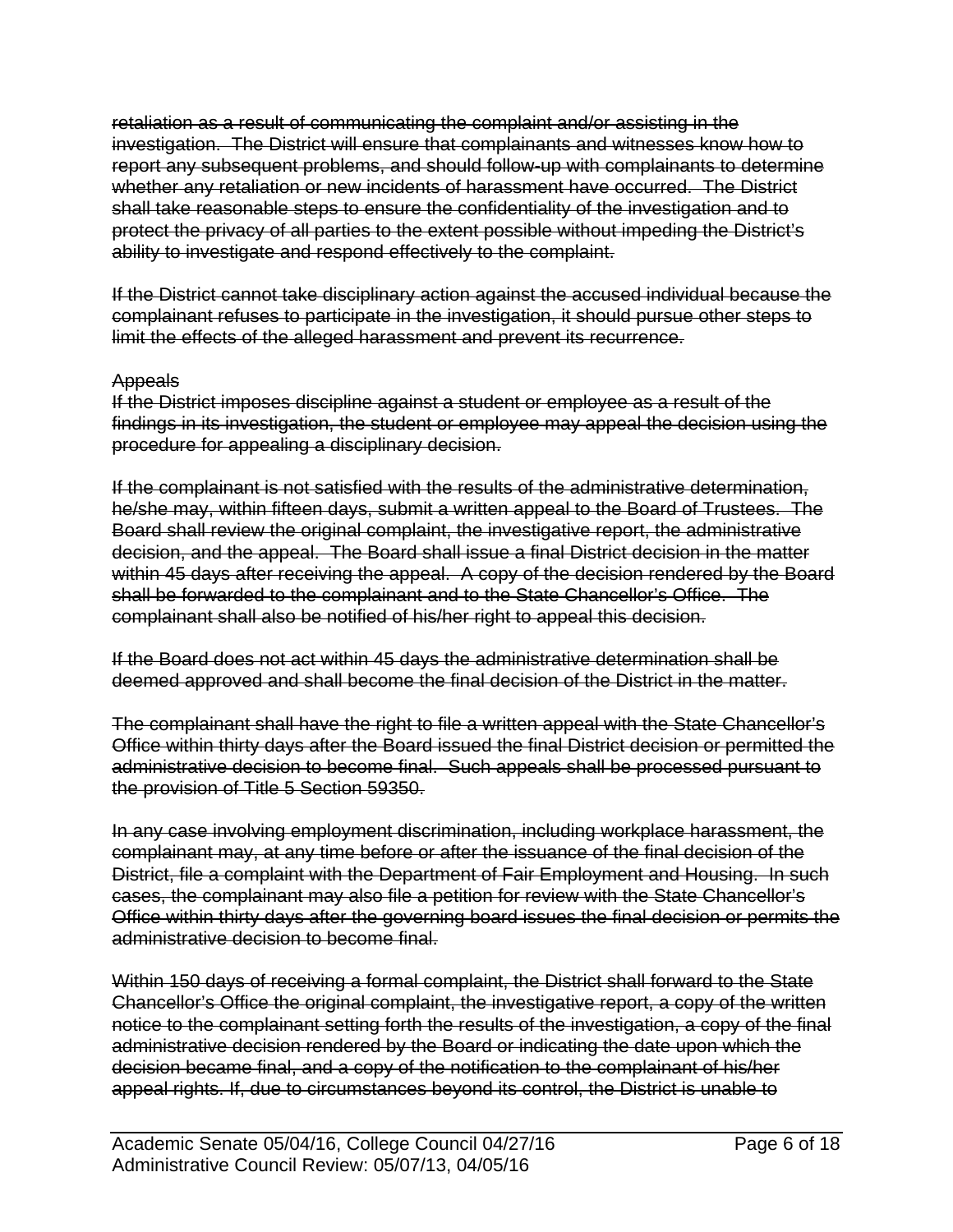comply with the 150-day deadline for submission of materials, it may file a written request for an extension of time no later than ten days prior to the expiration of the deadline.

#### Dissemination of Policy and Procedures

District Policy and Procedures related to harassment will include information that specifically addresses sexual violence. District policy and procedures will be provided to all students, faculty members, members of the administrative staff and members of the support staff, and will be posted on campus and on the District's website.

When hired, employees are required to sign that they have received the policy and procedures, and the signed acknowledgment of receipt is placed in each employee's personnel file. In addition, these policies and procedures are incorporated into the District's course catalogs and orientation materials for new students.

#### **Training**

By January 1, 2006, the District shall provide at least two hours of classroom or other effective interactive training and education regarding sexual harassment to all supervisory employees who are employed as of July 1, 2005. All new supervisory employees must be provided with the training and education within six months of their assumption of a supervisory position. After January 1, 2006, the District shall provide sexual harassment training and education to each supervisory employee once every two years.

The training and education required by this procedure shall include information and practical guidance regarding the federal and state statutory provisions concerning the prohibition against and the prevention and correction of sexual harassment and the remedies available to victims of sexual harassment in employment. The training and education shall also include practical examples aimed at instructing supervisors in the prevention of harassment, discrimination, and retaliation, and shall be presented by trainers or educators with knowledge and expertise in the prevention of harassment, discrimination, and retaliation.

Training of all staff will be conducted. This includes counselors, faculty, health personnel, law enforcement officers, coaches, and all staff who regularly interact with students. Training for academic staff should emphasize environmental harassment in the classroom. The District will also provide training to students who lead student organizations. The District should provide copies of the sexual harassment policies and training to all District law enforcement unit employees regarding the grievance procedures and any other procedures used for investigating reports of sexual violence.

In years in which a substantive policy or procedural change has occurred, all District employees will attend a training update and/or receive a copy of the revised policies and procedures.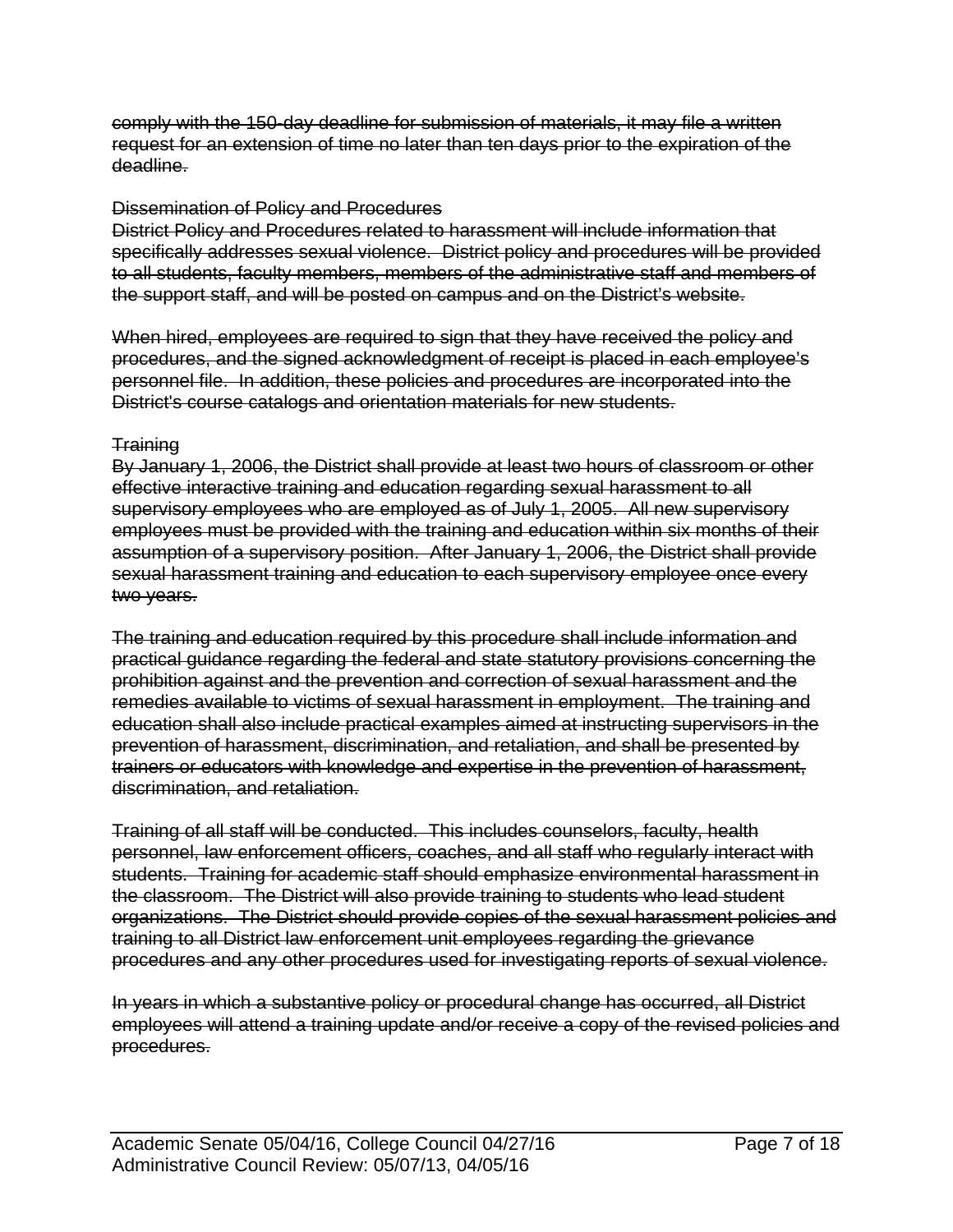Participants in training programs will be required to sign a statement that they have either understood the policies and procedures, their responsibilities, and their own and the District's potential liability, or that they did not understand the policy and desire further training.

#### Education and Prevention for Students

In order to take proactive measures to prevent sexual harassment and violence toward students, the District will provide preventive education programs and make victim resources, including comprehensive victim services, available. The District will include such programs in their orientation programs for new students, and in training for student athletes and coaches. These programs will include discussion of what constitutes sexual harassment and sexual violence, the District's policies and disciplinary procedures, and the consequences of violating these policies. A training program or informational services will be made available to all students at least once annually.

The education programs will also include information aimed at encouraging students to report incidents of sexual violence to the appropriate District and law enforcement authorities. Since victims or third parties may be deterred from reporting incidents if alcohol, drugs, or other violations of District or campus rules were involved, the District will inform students that the primary concern is for student safety and that use of alcohol or drugs never makes the victim at fault for sexual violence. If other rules are violated, the District will address such violations separately from an allegation of sexual violence.

#### **Complaints**

Any person who has suffered harassment, discrimination, or retaliation may file a formal or informal complaint of harassment, discrimination, or retaliation.

A formal complaint is a written and signed statement filed with the District or the State Chancellor's office that alleges harassment, discrimination, or retaliation in violation of the District's Board Policies, Administrative Procedures or in violation of state or federal law. An informal complaint is any of the following: (1) An unwritten allegation of harassment, discrimination, or retaliation; (2) a written allegation of harassment, discrimination, or retaliation that falls outside the timelines for a formal complaint; or (3) a written complaint alleging harassment, discrimination, or retaliation filed by an individual who expressly indicates that he/she does not want to file a formal complaint.

# Informal Complaints

Any person may submit an informal complaint to the Chief Human Resources Officer (CHRO), involving employees, or if it pertains to students, the Chief Student Services Office (CSSO), or any other District or college administrator. Administrators receiving an informal complaint shall immediately notify the CHRO or CSSO in writing of all pertinent information and facts alleged in the informal complaint.

Upon receipt of an informal complaint, the CHRO or CSSO will notify the person bringing the informal complaint of his/her right to file a formal complaint, if the incident falls within the timeline for a formal complaint, and explain the procedure for doing so.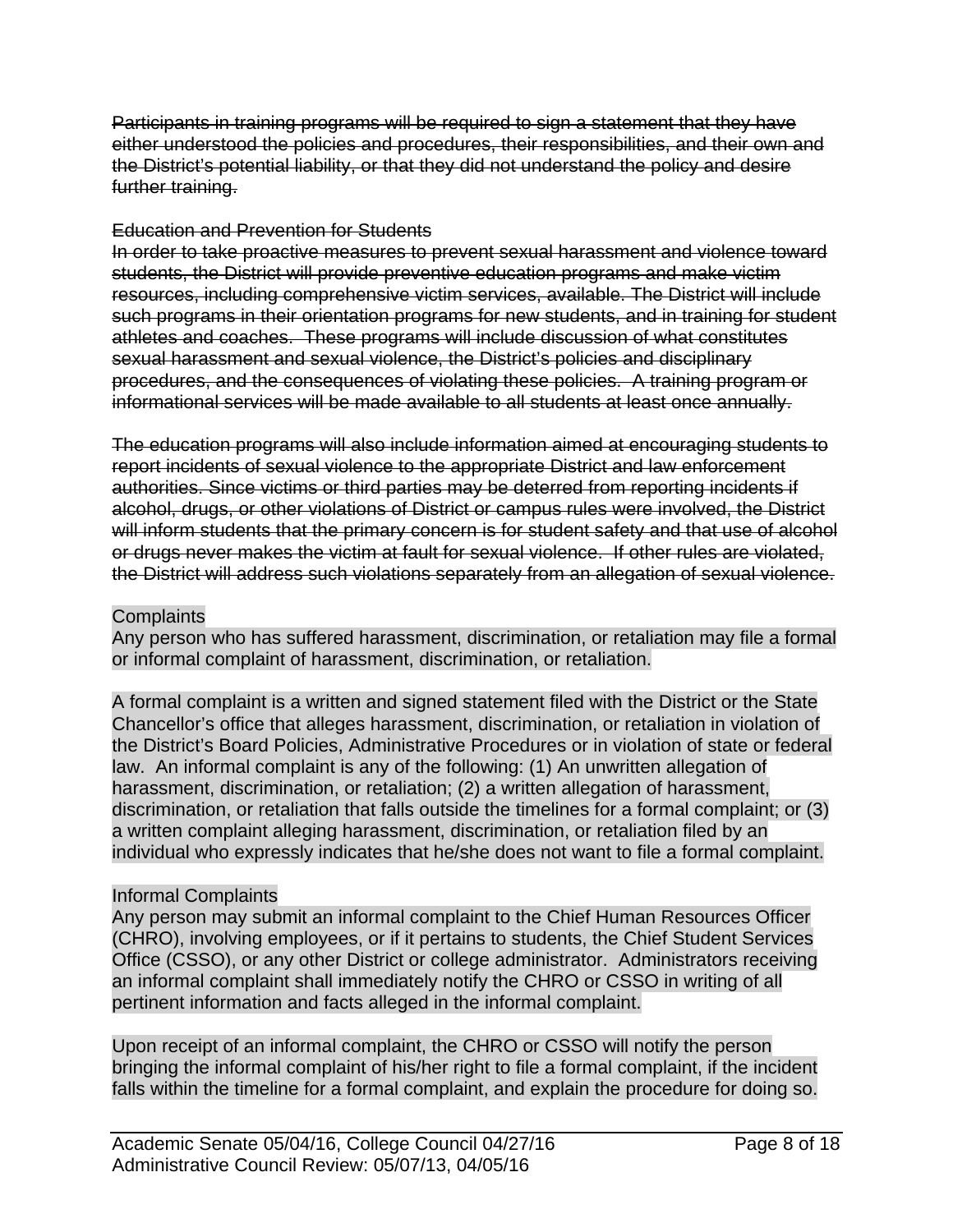The complainant may later decide to file a formal complaint, if within the timelines to do so. If the individual chooses not to file a formal complaint, or if the alleged conduct falls outside the timeline to file a formal complaint, the CHRO or CSSO shall consider the allegations contained in the informal complaint and determine the appropriate course of action. This may include efforts to informally resolve the matter, or a fact-finding investigation.

Investigation of an informal complaint will be appropriate if the CHRO or CSSO determines that the allegation(s), if proven true, would constitute a violation of the District policy prohibiting harassment, discrimination, or retaliation. The CHRO or CSSO will explain to any individual bringing an informal complaint that the CHRO or CSSO may decide to initiate an investigation, even if the individual does not wish the CHRO or CSSO to do so. The CHRO or CSSO shall not disregard any allegations of harassment, discrimination, or retaliation solely on the basis that the alleged conduct falls outside the deadline to file a formal complaint.

# Formal Complaints

Formal Complaints must be filed with the State Chancellor or the CHRO or CSSO unless the party submitting the Formal Complaint alleges discrimination, harassment, or retaliation against the responsible district officer, in which case it should be submitted directly to the Superintendent/President (CEO) or the State Chancellor.

Formal Complaints should be submitted on the form prescribed by the State Chancellor. A copy of the form will be available at the Student Services Office, the President's Office, the Human Resources Office and on our website at: www.imperial.edu.

If any party submits a written allegation of harassment, discrimination, or retaliation not on the form described above, the District will seek to have the individual complete and submit the form. However, if the individual chooses not to do so, the District will attach the written allegation(s) to the form and treat it as a Formal Complaint. In no instance will the District reject a written allegation of harassment, discrimination, or retaliation on the basis that it was not submitted on the proper form.

A Formal Complaint must meet each of the following criteria:

- It must allege facts with enough specificity to show that the allegations, if true, would constitute a violation of District policies or procedures prohibiting discrimination, harassment, or retaliation;
- The complainant must sign and date the Formal Complaint;
- The complainant must file any Formal Complaint not involving employment within one year of the date of the alleged discriminatory, harassing, or retaliatory conduct or within one year of the date on which the complainant knew or should have known of the facts underlying the allegation(s) of discrimination, harassment, or retaliation.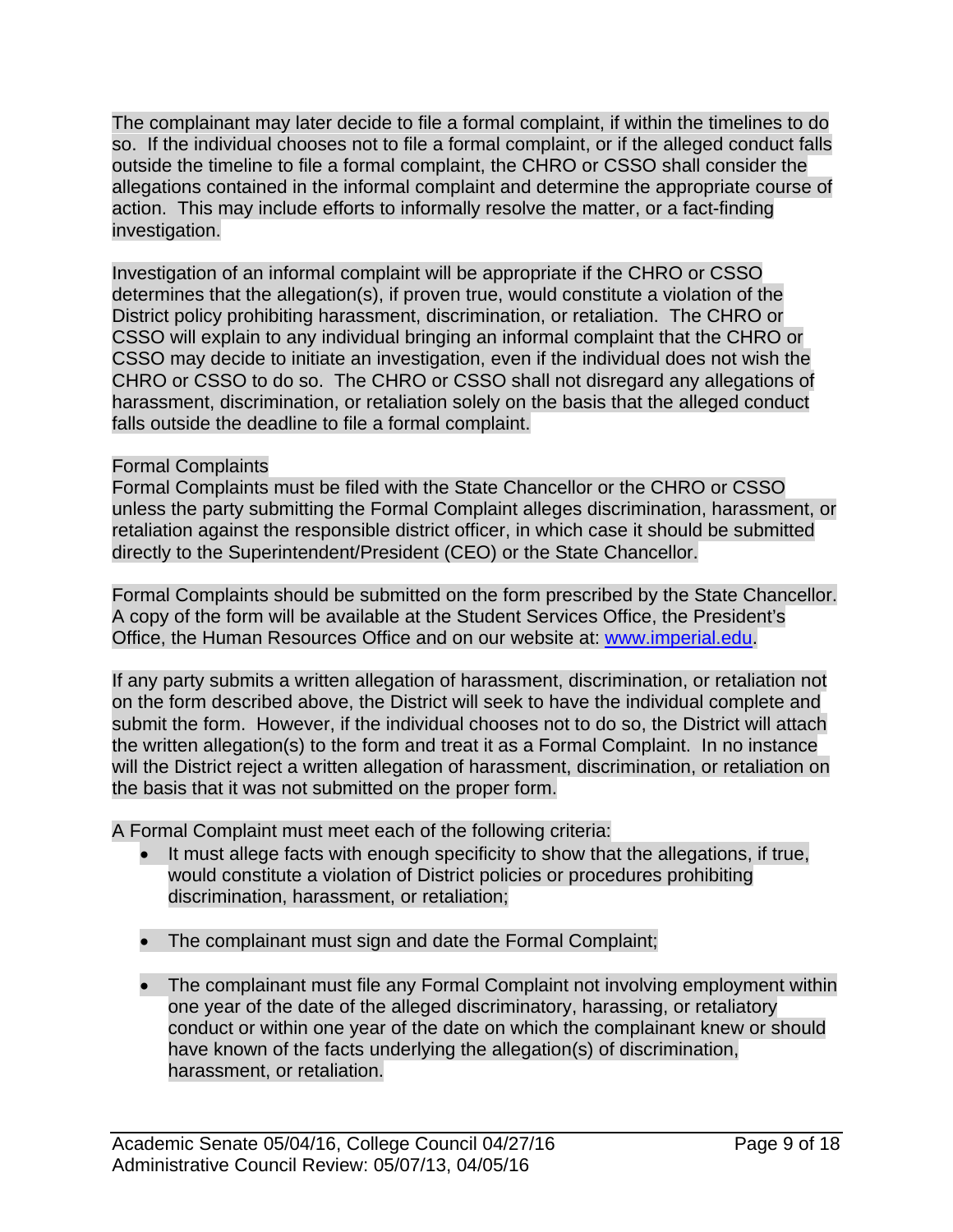The complainant must file any Formal Complaint alleging discrimination, harassment, or retaliation in employment within 180 days of the date of the alleged discriminatory, harassing, or retaliatory conduct, except that this period shall extended by no more than 90 days following the expiration of the 180 days if the complainant first obtained knowledge of the facts of the alleged violation after the expiration of the 180 days.

If the Formal Complaint does not meet the requirements set forth above, the CHRO or CSSO will promptly return it to the complainant and specify the defect. If the sole defect is that the Formal Complaint was filed outside the applicable proscribed timeline, the CHRO or CSSO will handle the matter as an informal complaint.

Oversight of Complaint Procedure: The CHRO or CSSO is the "responsible District officer" charged with receiving complaints of discrimination or harassment, and coordinating their investigation.

The actual investigation of complaints may be assigned by the CEO to other staff or to outside persons or organizations under contract with the District. This shall occur whenever the CHRO or CSSO is named in the complaint or implicated by the allegations in the complaint.

Who May File a Complaint: Any student, employee, or third party who believes he/she has been discriminated against or harassed by a student, employee, or third party in violation of this procedure and the related policy.

Where to File a Complaint: A student, employee, or third party who believes he/she has been discriminated against or harassed in violation of these policy and procedures may make a complaint orally or in writing.

If a complainant decides to file a formal written unlawful discrimination or harassment complaint against the District, he/she must file the complaint on a form prescribed by the State Chancellor's Office. These approved forms are available from the CHRO or CSSO and at the State Chancellor's website.

The completed form must be filed with any of the following:

- The CHRO or CSSO:
- The CEO; or
- The State Chancellor's Office.

# Employment-Related Complaints

Complainants filing employment-related complaints shall be notified that they may file employment discrimination complaints with the U.S. Equal Employment Opportunity Commission (EEOC) or the Department of Fair Employment and Housing (DFEH).

Complaints filed with the EEOC or the DFEH should be forwarded to the State Chancellor's Office.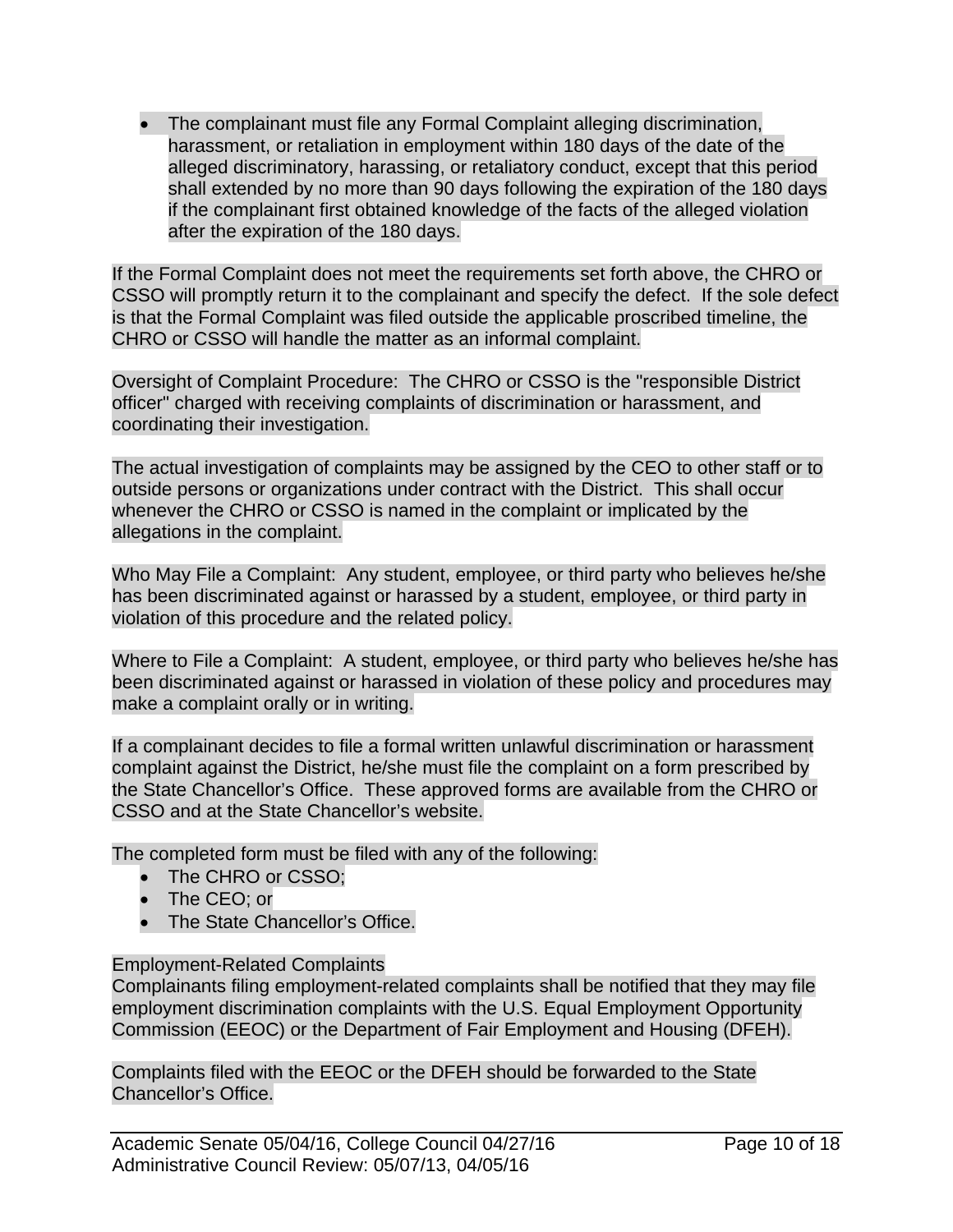Any District employee who receives a harassment or discrimination complaint shall notify the CHRO immediately.

Filing a Timely Complaint: Since failure to report harassment and discrimination impedes the District's ability to stop the behavior, the District strongly encourages anyone who believes they are being harassed or discriminated against, to file a complaint. The District also strongly encourages the filing of such complaints within 30 days of the alleged incident. While all complaints are taken seriously and will be investigated promptly, delay in filing impedes the District's ability to investigate and remediate.

All supervisors and managers have a mandatory duty to report incidents of harassment and discrimination; the existence of a hostile, offensive or intimidating work environment, and acts of retaliation.

The District will investigate complaints involving acts that occur off campus if they are related to an academic or work activity.

Communicating that the Conduct is Unwelcome: The District further encourages students and staff to let the offending person know immediately and firmly that the conduct or behavior is unwelcome, offensive, in poor taste or inappropriate.

Intake and Processing of the Complaint: Upon receiving notification of a harassment or discrimination complaint, the CHRO shall:

- Undertake efforts to informally resolve the charges, including but not limited to mediation, rearrangement of work/academic schedules; obtaining apologies; providing informal counseling, training, etc.
- Advise the complainant that he/she need not participate in an informal resolution of the complaint, as described above, and has the right to end the informal resolution process at any time. Mediation is not appropriate for resolving incidents involving sexual violence.
- Advise a student complainant that he/she may file a complaint with the Office of Civil Rights of the U.S. Department of Education and employee complainants may file a complaint with the Department of Fair Employment and Housing. All complainants should be advised that they have a right to file a complaint with local law enforcement, if the act complained of is also a criminal act. The District must investigate even if the complainant files a complaint with local law enforcement. In addition, the District should ensure that complainants are aware of any available resources, such as counseling, health, and mental health services. The CHRO shall also notify the State Chancellor's Office of the complaint.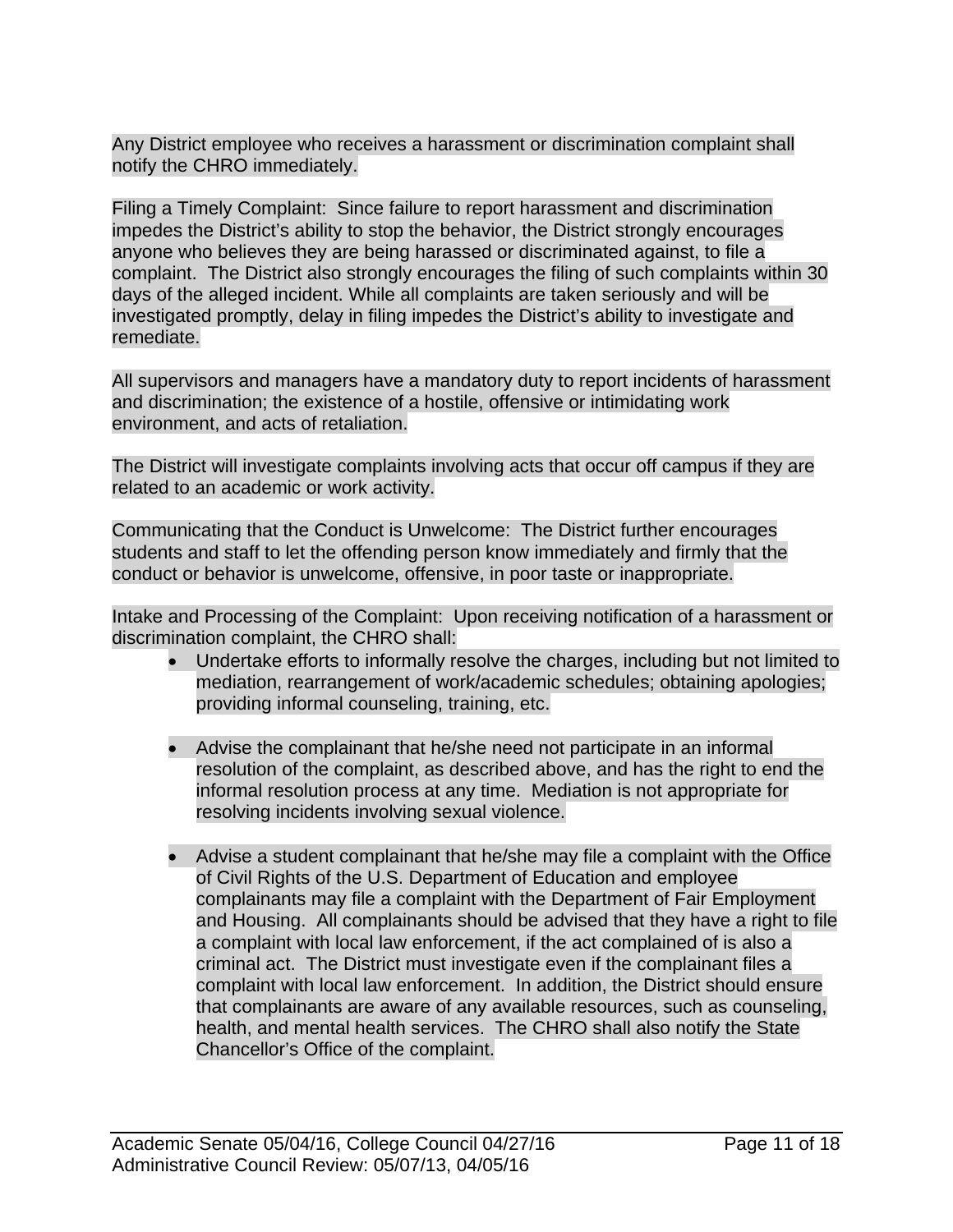Take interim steps to protect a complainant from coming into contact with an accused individual, especially if the complainant is a victim of sexual violence. The CHRO should notify the complainant of his/her options to avoid contact with the accused individual and allow students to change academic situations as appropriate. For instance, the District may prohibit the accused individual from having any contact with the complainant pending the results of the investigation. When taking steps to separate the complainant and accused individual, the District shall minimize the burden on the complainant. For example, it is not appropriate to remove complainants from classes or housing while allowing accused individuals to remain.

#### Investigation The CHRO shall:

- Authorize the investigation of the complaint, and supervise or conduct a thorough, prompt and impartial investigation of the complaint, as set forth below. Where complainants opt for informal resolution, the designated officer will determine whether further investigation is necessary to ensure resolution of the matter and utilize the investigation process outlined below as appropriate. In the case of a formal complaint, the investigation will include interviews with the complainant, the accused, and any other persons who may have relevant knowledge concerning the complaint. This may include victims of similar conduct.
- Review the factual information gathered through the investigation to determine whether the alleged conduct constitutes harassment, or other unlawful discriminatory conduct, giving consideration to all factual information and the totality of the circumstances, including the nature of the verbal, physical, visual or sexual conduct, and the context in which the alleged incidents occurred.

Investigation of the Complaint: The District shall promptly investigate every complaint of harassment or discrimination. No claim of workplace or academic harassment or discrimination shall remain unexamined. This includes complaints involving activities that occur off campus and in connection with all the academic, educational, extracurricular, athletic, and other programs of the District, whether those programs take place in the District's facilities, on a District bus, or at a class or training program sponsored by the District at another location.

As set forth above, where the complainant opts for an informal resolution, the CHRO may limit the scope of the investigation, as appropriate. The District will keep the investigation confidential to the extent possible, but cannot guarantee absolute confidentiality because release of some information on a "need-to-know-basis" is essential to a thorough investigation. When determining whether to maintain confidentiality, the District may weigh the request for confidentiality against the following factors: the seriousness of the alleged harassment; the complainant's age; whether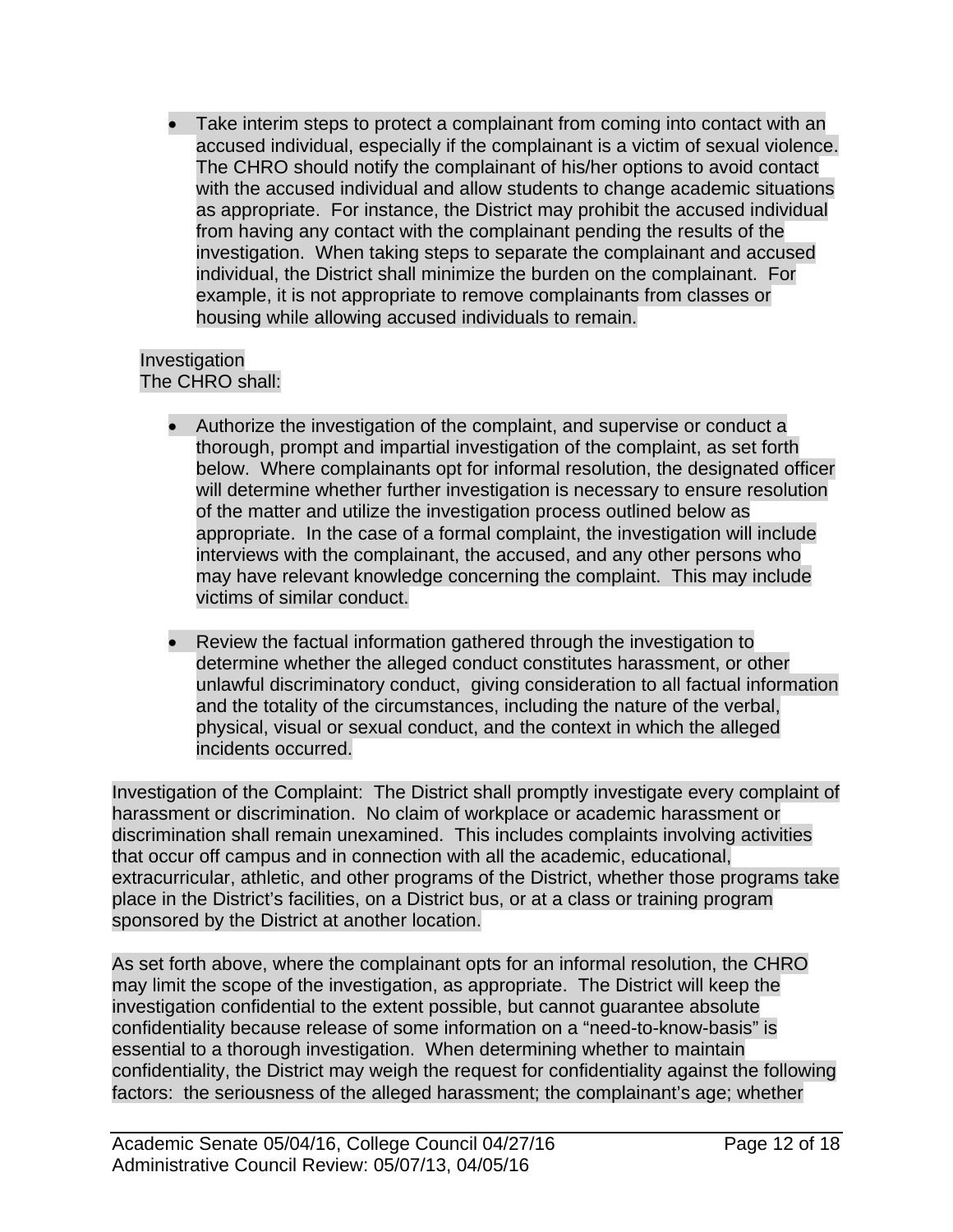there have been other harassment complaints about the same individual; and the accused individual's rights to receive information about the allegations if the information is maintained by the District as an "education record" under the Family Educational Rights and Privacy Act (FERPA), 20 U.S. Code Section 1232g; 34 Code Federal Regulations Part 99.15. The District will inform the complainant if it cannot maintain confidentiality.

Investigation Steps: The District will fairly and objectively investigate harassment and discrimination complaints. Employees designated to serve as investigators under this policy shall have adequate training on what constitutes sexual harassment, including sexual violence, and that they understand how the District's grievance procedures operate. The investigator may not have any real or perceived conflicts of interest and must be able to investigate the allegations impartially.

Investigators will use the following steps: interviewing the complainant(s); interviewing the accused individual(s); identifying and interviewing witnesses and evidence identified by each party; identifying and interviewing any other witnesses, if needed; reminding all individuals interviewed of the District's no-retaliation policy; considering whether any involved person should be removed from the campus pending completion of the investigation; reviewing personnel/academic files of all involved parties; reach a conclusion as to the allegations and any appropriate disciplinary and remedial action; and see that all recommended action is carried out in a timely fashion. When the District evaluates the complaint, it shall do so using a preponderance of the evidence standard. Thus, after considering all the evidence it has gathered, the District will decide whether it is more likely than not that discrimination or harassment has occurred.

Timeline for Completion: The District will undertake its investigation promptly and swiftly as possible. To that end, the investigator shall complete the above steps, and prepare a written report within 90 days of the District receiving the complaint.

Cooperation Encouraged: All employees are expected to cooperate with a District investigation into allegations of harassment or discrimination. Lack of cooperation impedes the ability of the District to investigate thoroughly and respond effectively. However, lack of cooperation by a complainant or witnesses does not relieve the District of its obligation to investigate. The District will conduct an investigation if it is discovered that harassment is, or may be occurring, with or without the cooperation of the alleged victim(s) and regardless of whether a complaint is filed.

# Written Report

The results of the investigation of a complaint shall be set forth in a written report that will include at least all of the following information:

- A description of the circumstances giving rise to the Formal Complaint;
- A summary of the testimony provided by each witness interviewed by the investigator;
- An analysis of relevant evidence collected during the course of the investigation;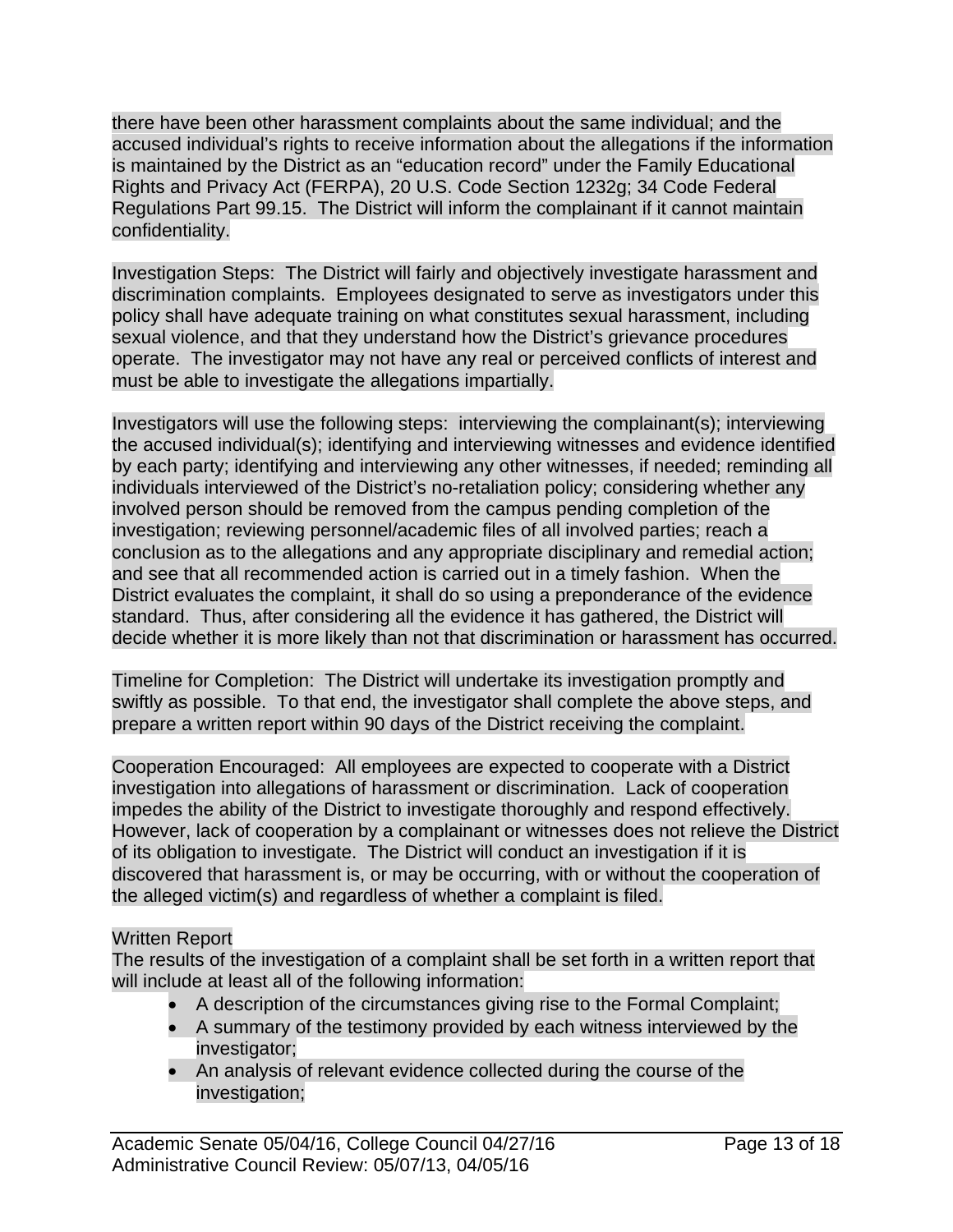- A specific finding as to whether there is probable cause to believe that discrimination, harassment, or retaliation occurred with respect to each allegation in the complaint; and
- Any other information deemed appropriate by the District.

### Confidentiality of the Process

Investigations are best conducted within a confidential climate. Therefore, the District does not reveal information about ongoing investigations except as necessary to fulfill its legal obligations. The District will keep the investigation confidential to the extent possible, but it cannot guarantee absolute confidentiality because release of some information on a "need-to-know-basis" is essential to a thorough investigation and to protect the rights of Accused students and employees during the investigation process and any ensuing discipline.

### Administrative Determination

- In any case not involving employment discrimination, within 90 days of receiving a complaint, the district shall complete its investigation and forward a copy of the investigative report to the State Chancellor, a copy or summary of the report to the complainant, and written notice setting forth all of the following to both the complainant and the Chancellor:
	- o The determination of the CEO or his/her designee as to whether there is probable cause to believe discrimination occurred with respect to each allegation in the complaint;
	- o A description of actions taken, if any, to prevent similar problems from occurring in the future;
	- o The proposed resolution of the complaint; and
	- o The complainant's right to appeal to the district governing board and the Chancellor.
- In any case involving employment discrimination, within 90 days of receiving a complaint, the district shall complete its investigation and forward a copy or summary of the report to the complainant, and written notice setting forth all the following to the complainant:
	- o The determination of the CEO or his/her designee as to whether there is probable cause to believe discrimination occurred with respect to each allegation in the complaint;
	- o A description of actions taken, if any, to prevent similar problems from occurring in the future;
	- o The proposed resolution of the complaint; and
	- o The complainant's right to appeal to the district governing board and to file a complaint with Department of Fair Employment and Housing or the U.S Equal Employment Opportunity Commission.

Discipline and Corrective Action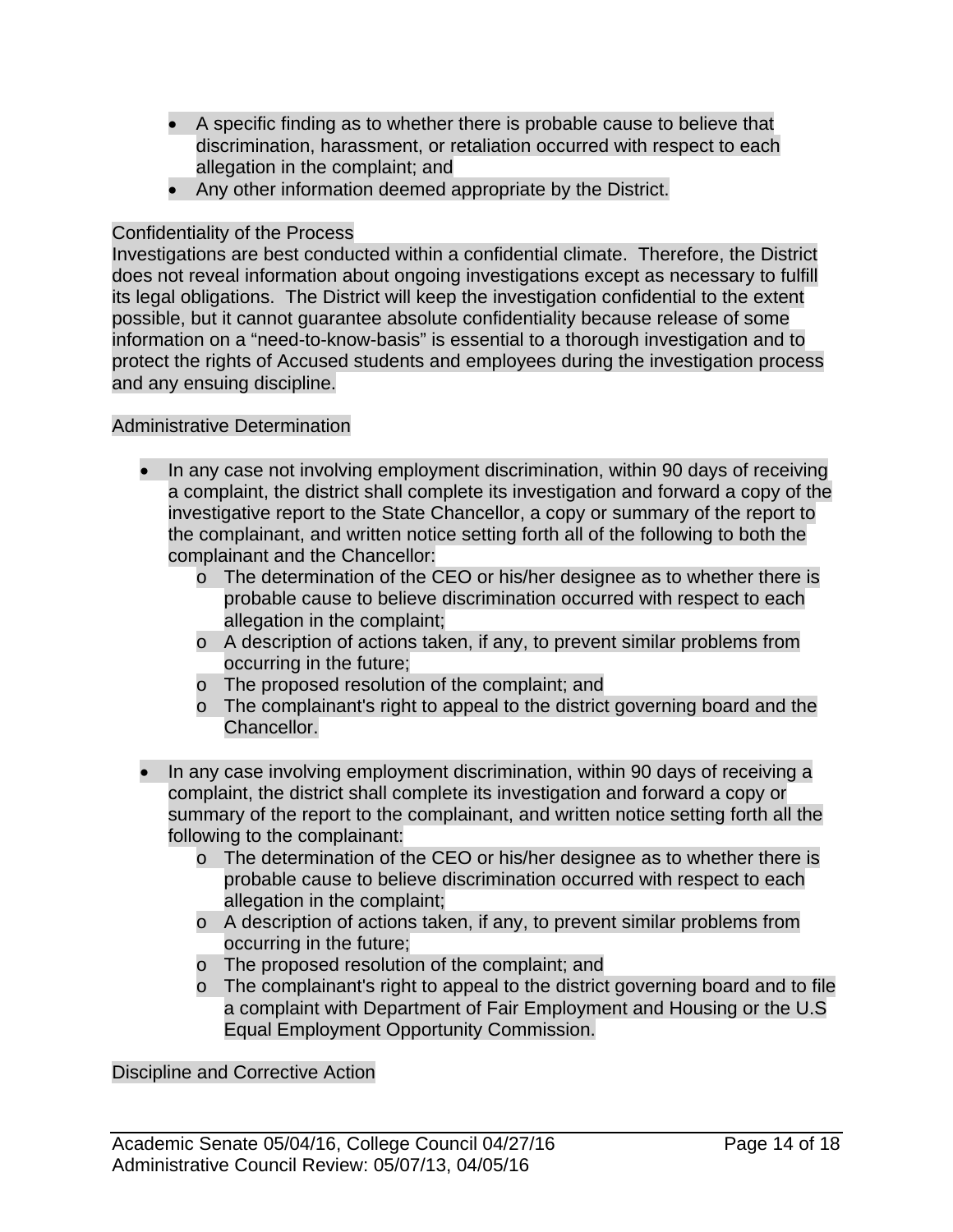If harassment, discrimination or retaliation occurred in violation of the policy or procedure, the District shall take disciplinary action against the accused and any other remedial action it determines to be appropriate. The action will be prompt, effective, and commensurate with the severity of the offense. Remedies for the complainant might include, but are not limited to:

- providing an escort to ensure that the complainant can move safely between classes and activities;
- ensuring that the complainant and alleged perpetrator do not attend the same classes or work in the same work area;
- preventing offending third parties from entering campus;
- providing counseling services or a referral to counseling services;
- providing medical services or a referral to medical services;
- providing academic support services, such as tutoring;
- arranging for a student-complainant to re-take a course or withdraw from a class without penalty, including ensuring that any changes do not adversely affect the complainant's academic record; and
- reviewing any disciplinary actions taken against the complainant to see if there is a causal connection between the harassment and the misconduct that may have resulted in the complainant being disciplined.

If the District imposes discipline, the nature of the discipline will not be communicated to the complainant. However, the District may disclose information about the sanction imposed on an individual who was found to have engaged in harassment when the sanction directly relates to the complainant; for example, the District may inform the complainant that the harasser must stay away from the complainant.

Disciplinary actions against faculty, staff, and students will conform to all relevant statutes, regulations, personnel policies and procedures, including the provisions of any applicable collective bargaining agreement.

The District shall also take reasonable steps to protect the complainant from further harassment, or discrimination, and to protect the complainant and witnesses from retaliation as a result of communicating the complaint or assisting in the investigation.

The District will ensure that complainants and witnesses know how to report any subsequent problems, and should follow-up with complainants to determine whether any retaliation or new incidents of harassment have occurred. The District shall take reasonable steps to ensure the confidentiality of the investigation and to protect the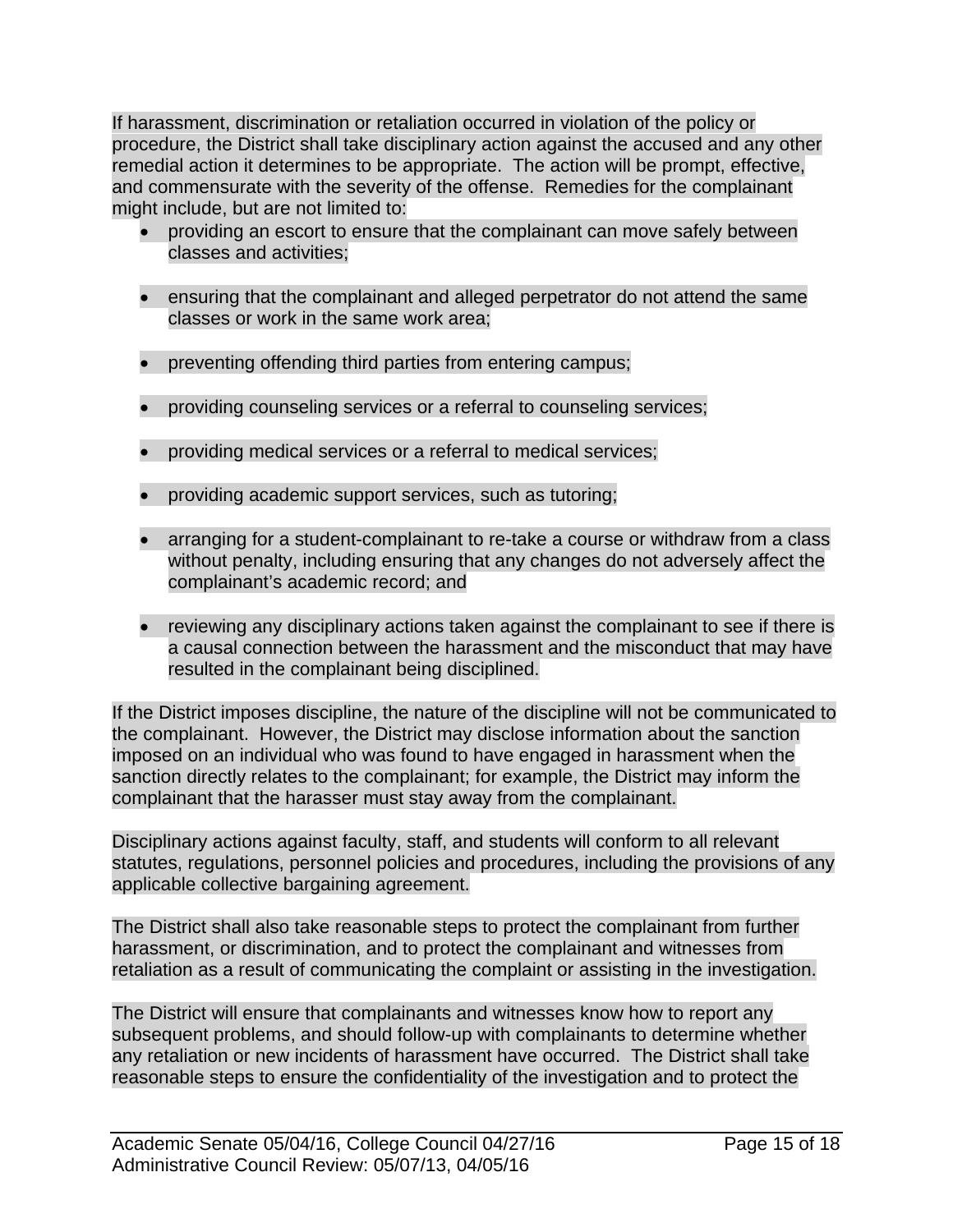privacy of all parties to the extent possible without impeding the District's ability to investigate and respond effectively to the complaint.

If the District cannot take disciplinary action against the accused individual because the complainant refuses to participate in the investigation, it should pursue other steps to limit the effects of the alleged harassment and prevent its recurrence.

#### Appeals

If the District imposes discipline against a student or employee as a result of the findings in its investigation, the student or employee may appeal the decision using the procedure for appealing a disciplinary decision.

If the complainant is not satisfied with the results of the administrative determination, he/she may, within fifteen days, submit a written appeal to the Board of Trustees. The Board shall review the original complaint, the investigative report, the administrative decision, and the appeal. The Board shall issue a final District decision in the matter within 45 days after receiving the appeal. A copy of the decision rendered by the Board shall be forwarded to the complainant and to the State Chancellor's Office. The complainant shall also be notified of his/her right to appeal this decision.

If the Board does not act within 45 days the administrative determination shall be deemed approved and shall become the final decision of the District in the matter.

In any case not involving workplace discrimination, harassment, or retaliation, the complainant shall have the right to file a written appeal with the State Chancellor's Office within thirty days after the Board issued the final District decision or permitted the administrative decision to become final. Such appeals shall be processed pursuant to the provision of Title 5 Section 59350.

In any case involving employment discrimination, including workplace harassment, the complainant may, at any time before or after the issuance of the final decision of the District, file a complaint with the Department of Fair Employment and Housing.

## Extension of Time

Within 150 days of receiving a formal complaint, the District shall forward to the State Chancellor's Office the original complaint, the investigative report, a copy of the written notice to the complainant setting forth the results of the investigation, a copy of the final administrative decision rendered by the Board or indicating the date upon which the decision became final, and a copy of the notification to the complainant of his/her appeal rights. If, due to circumstances beyond its control, the District is unable to comply with the 150-day deadline for submission of materials, it may file a written request for an extension of time no later than ten days prior to the expiration of the deadline.

#### File Retention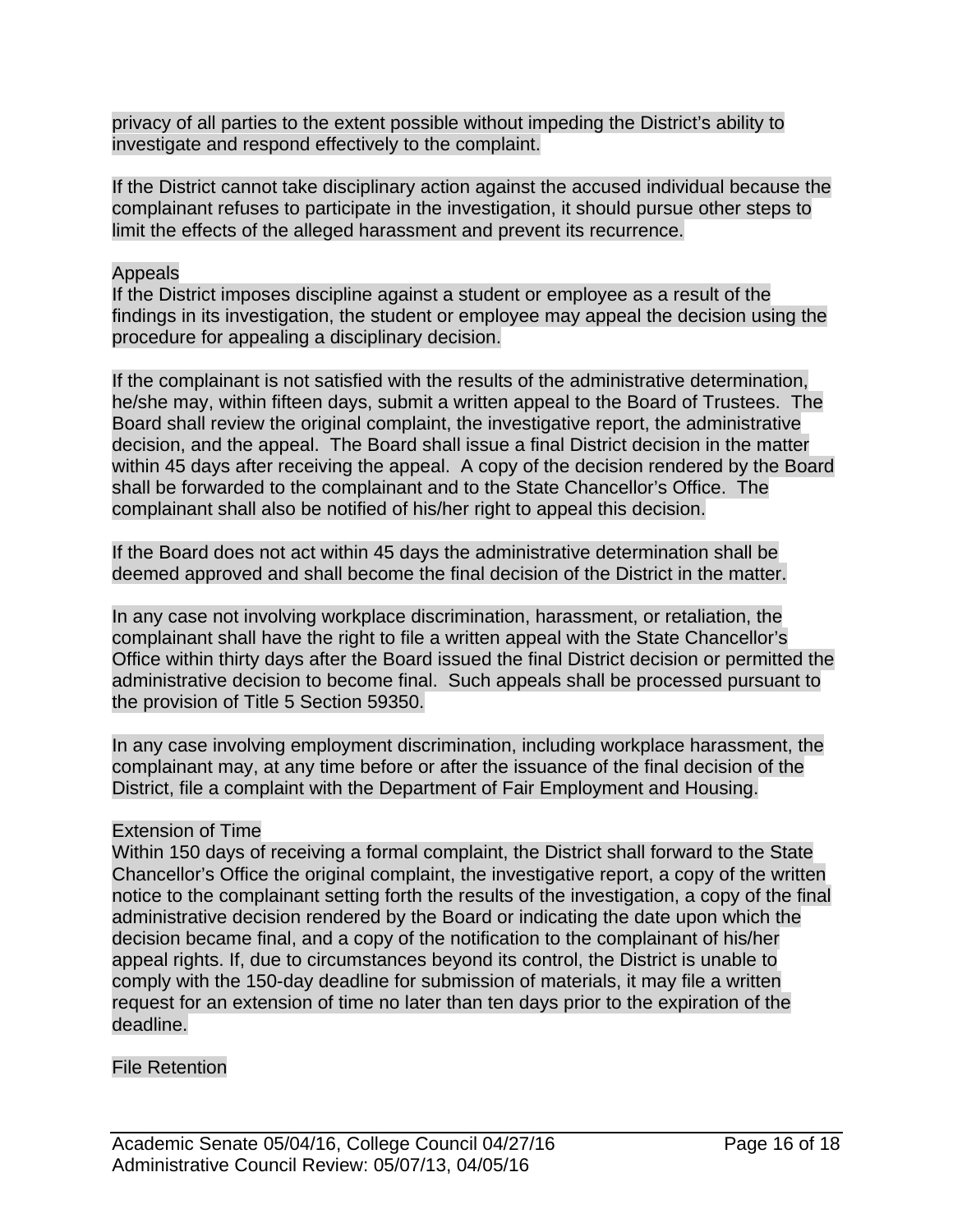The District will retain on file for a period of at least three years after closing the case copies of:

- the original complaint;
- the investigatory report;
- the summary of the report if one is prepared;
- the notice provided to the complainant, of the District's administrative determination and his/her right to appeal;
- any appeal; and
- the District's final decision.

### The District will make such documents available to the State Chancellor upon request.

## Dissemination of Policy and Procedures

District Policy and Procedures related to harassment will include information that specifically addresses sexual violence. District policy and procedures will be provided to all students, faculty members, members of the administrative staff and members of the support staff, and will be posted on campus and on the District's website.

When hired, employees are required to sign that they have received the policy and procedures, and the signed acknowledgment of receipt is placed in each employee's personnel file. In addition, these policies and procedures are incorporated into the District's course catalogs and orientation materials for new students.

#### **Training**

By January 1, 2006, the District shall provide at least two hours of classroom or other effective interactive training and education regarding sexual harassment to all supervisory employees who are employed as of July 1, 2005. All new supervisory employees must be provided with the training and education within six months of their assumption of a supervisory position. After January 1, 2006, the District shall provide sexual harassment training and education to each supervisory employee once every two years.

The training and education required by this procedure shall include information and practical guidance regarding the federal and state statutory provisions concerning the prohibition against and the prevention and correction of sexual harassment and the remedies available to victims of sexual harassment in employment. The training and education shall also include practical examples aimed at instructing supervisors in the prevention of harassment, discrimination, and retaliation, and shall be presented by trainers or educators with knowledge and expertise in the prevention of harassment, discrimination, and retaliation.

Training of all staff will be provided. This includes counselors, faculty, health personnel, law enforcement officers, coaches, and all staff who regularly interact with students. Training for academic staff should emphasize environmental harassment in the classroom. The District will also provide training to students who lead student organizations. The District should provide copies of the sexual harassment policies and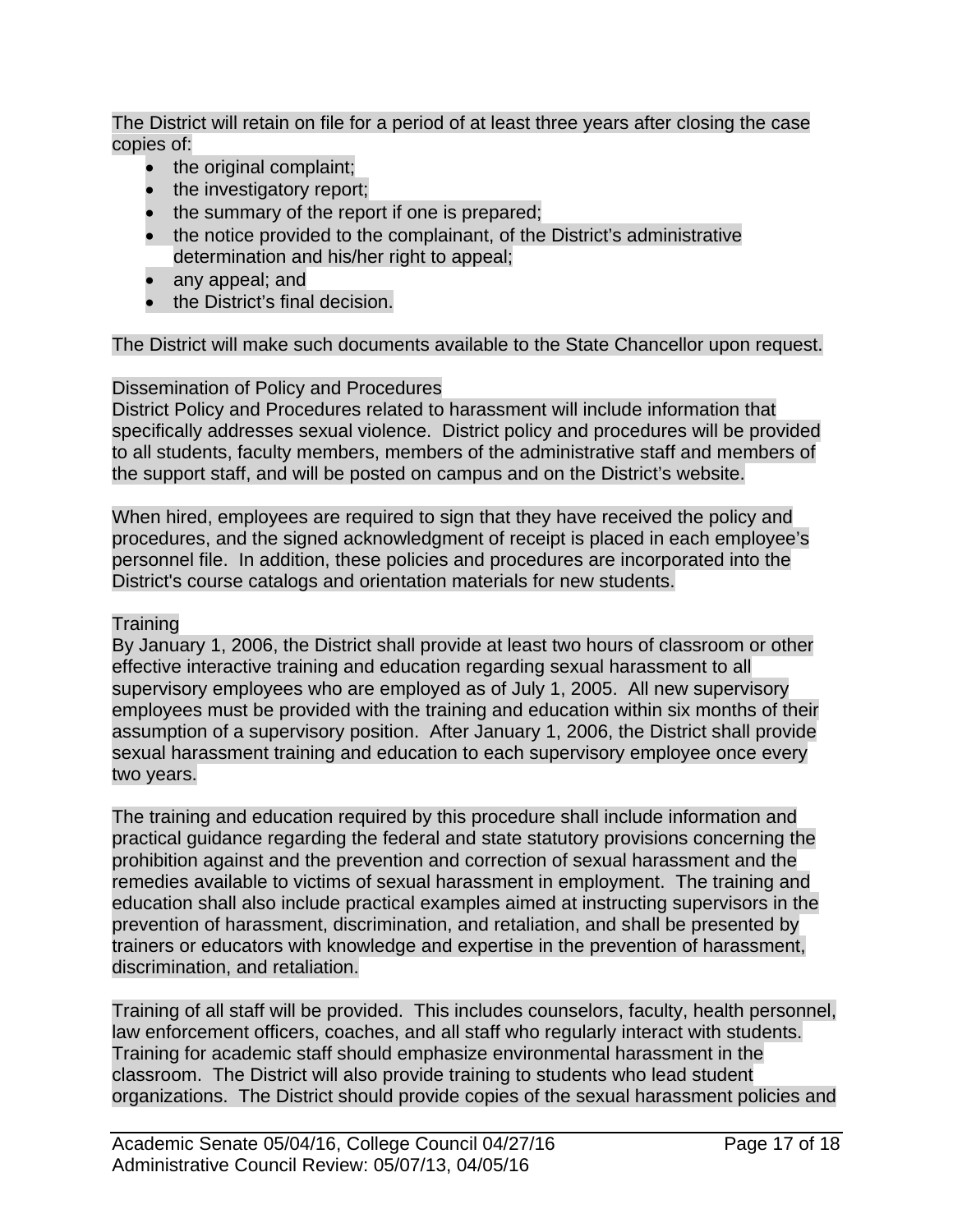training to all District law enforcement unit employees regarding the grievance procedures and any other procedures used for investigating reports of sexual violence.

In years in which a substantive policy or procedural change has occurred, all District employees will attend a training update or receive a copy of the revised policies and procedures.

Participants in training programs will be required to sign a statement that they have either understood the policies and procedures, their responsibilities, and their own and the District's potential liability, or that they did not understand the policy and desire further training.

## Education and Prevention for Students

In order to take proactive measures to prevent sexual harassment and violence toward students, the District will provide preventive education programs and make victim resources, including comprehensive victim services, available. The District will include such programs in their orientation programs for new students, and in training for student athletes and coaches. These programs will include discussion of what constitutes sexual harassment and sexual violence, the District's policies and disciplinary procedures, and the consequences of violating these policies. A training program or informational services will be made available to all students at least once annually.

The education programs will also include information aimed at encouraging students to report incidents of sexual violence to the appropriate District and law enforcement authorities. Since victims or third parties may be deterred from reporting incidents if alcohol, drugs, or other violations of District or campus rules were involved, the District will inform students that the primary concern is for student safety and that use of alcohol or drugs never makes the victim at fault for sexual violence. If other rules are violated, the District will address such violations separately from an allegation of sexual violence.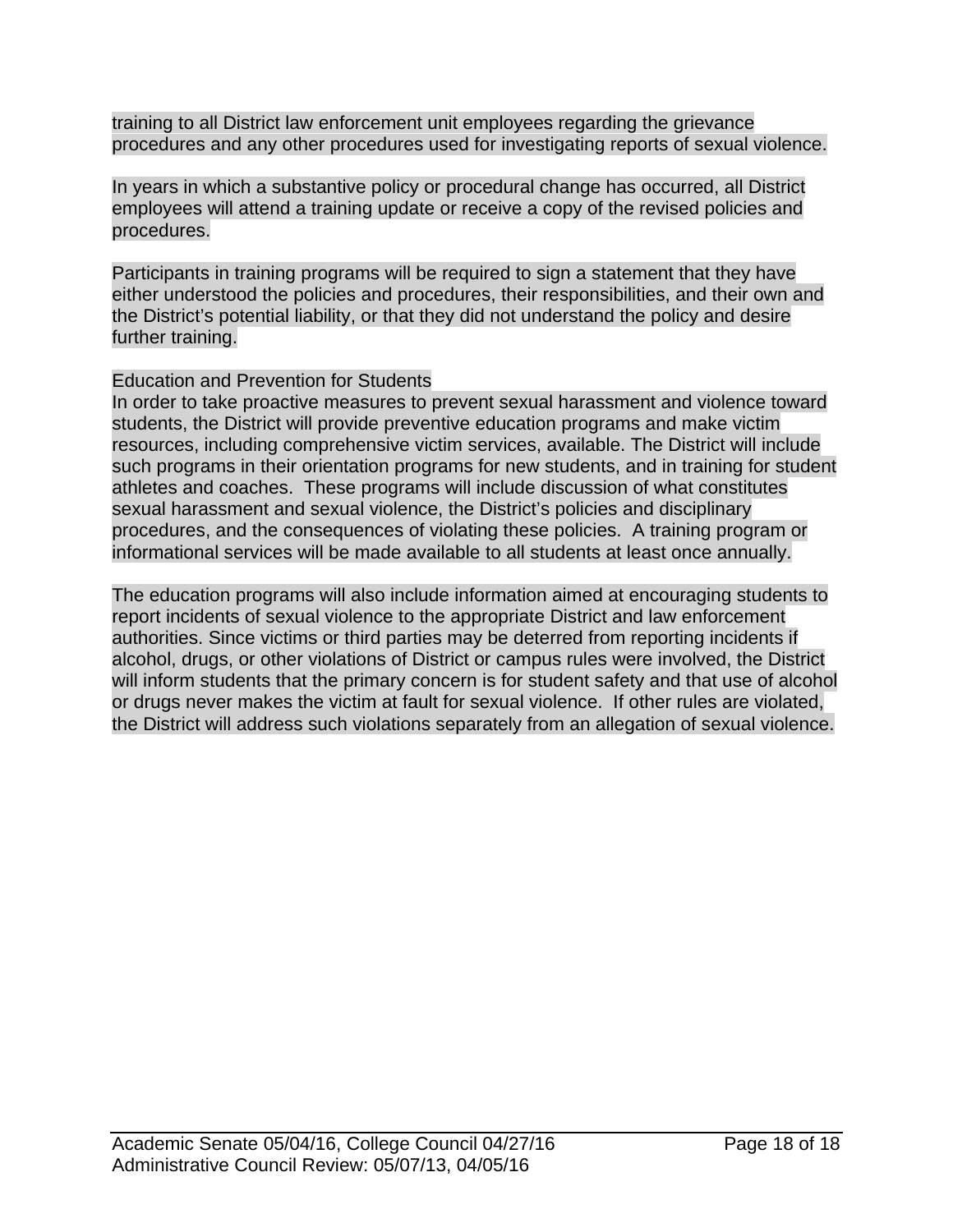## **IMPERIAL COMMUNITY COLLEGE DISTRICT AP 3440 Service Animals**

References: Civil Code Sections 54 et seq.; Penal Code Section 365.5; The Americans with Disabilities Act of 1990 -- 42 United States Code Sections 12101 et seq.; 28 Code of Federal Regulations Part 35; 28 Code of Federal Regulations Part 36; 34 Code of Federal Regulations Part 104.44(b)

The District will allow an individual with a disability to use a service animal in District facilities and on District campuses in compliance with state and federal law.

The District will allow an individual with a disability to use a miniature horse as a service animal in District facilities and on District campuses if the miniature horse has been individually trained to do work or perform tasks for the benefit of the individual with a disability and the District has determined, based on the assessment factors provided in this procedure, that a reasonable accommodation can be made.

The District will allow an individual with a disability to be accompanied by his/her service animal in all areas of the District's facilities where members of the public, invitees, clients, customers, patrons, or participants in services, programs or activities, as relevant, are allowed to go.

These procedures shall also be applicable to an individual who is training a service animal.

#### **Service Animal Defined**

A "service animal" for purposes of this procedure means any dog (or miniature horse, as provided herein) that is individually trained to do work or perform tasks for the benefit of an individual with a disability, including a physical, sensory, psychiatric, intellectual, or other mental disability.

Other species of animals, whether wild or domestic, trained or untrained, are not service animals for the purposes of this definition.

The work or tasks performed by a service animal must be directly related to the handler's disability. The crime deterrent effects of an animal's presence and the provision of emotional support, well-being, comfort, or companionship do not constitute work or tasks for the purposes of this definition.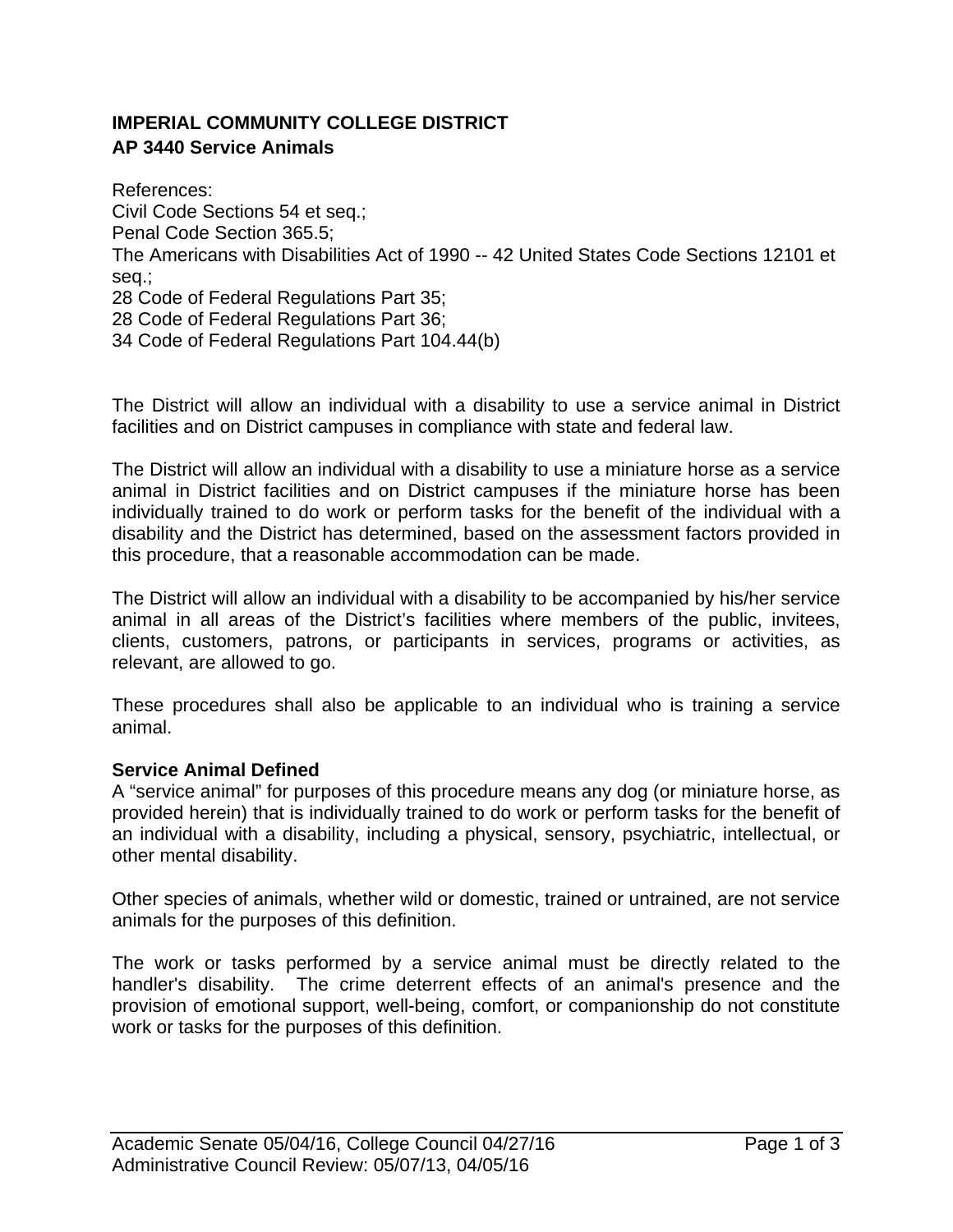## **Exceptions**

The District may ask an individual with a disability to remove a service animal from the premises if:

- The animal is out of control and the animal's handler does not take effective action to control it; or
- The animal is not housebroken.

If a service animal is excluded under one of these exceptions, the District will give the individual with a disability the opportunity to obtain goods, services, and accommodations or to participate in the service, program, or activity without having the service animal on the premises.

### **Assessment Factors for Miniature Horses**

The District shall consider the following factors:

- The type, size, and weight of the miniature horse and whether the facility can accommodate these features;
- Whether the handler has sufficient control of the miniature horse;
- Whether the miniature horse is housebroken; and
- Whether the miniature horse's presence in a specific facility compromises legitimate safety requirements that are necessary for safe operation.

#### **Control**

The service animal must have a harness, leash, or other tether, unless either the handler is unable because of a disability to use a harness, leash, or other tether, or the use of a harness, leash, or other tether would interfere with the service animal's safe, effective performance of work or tasks, in which case the service animal must be otherwise under the handler's control (e.g., voice control, signals, or other effective means).

#### **Care or Supervision**

The District is not responsible for the care or supervision of the animal.

#### **Inquiries by the District**

The District may make two inquiries to determine whether an animal qualifies as a service animal:

- Whether the animal is required because of a disability; and
- What work or task the animal has been trained to perform.

The District will not make either of these inquiries when it is readily apparent that an animal is trained to do work or perform tasks for an individual with a disability (e.g., the dog is observed guiding an individual who is blind or has low vision, pulling a person's wheelchair, or providing assistance with stability or balance to an individual with an observable mobility disability).

An individual may choose to produce a county service dog license or identification tag as proof that the animal is a service animal. Licensure or certification is not required in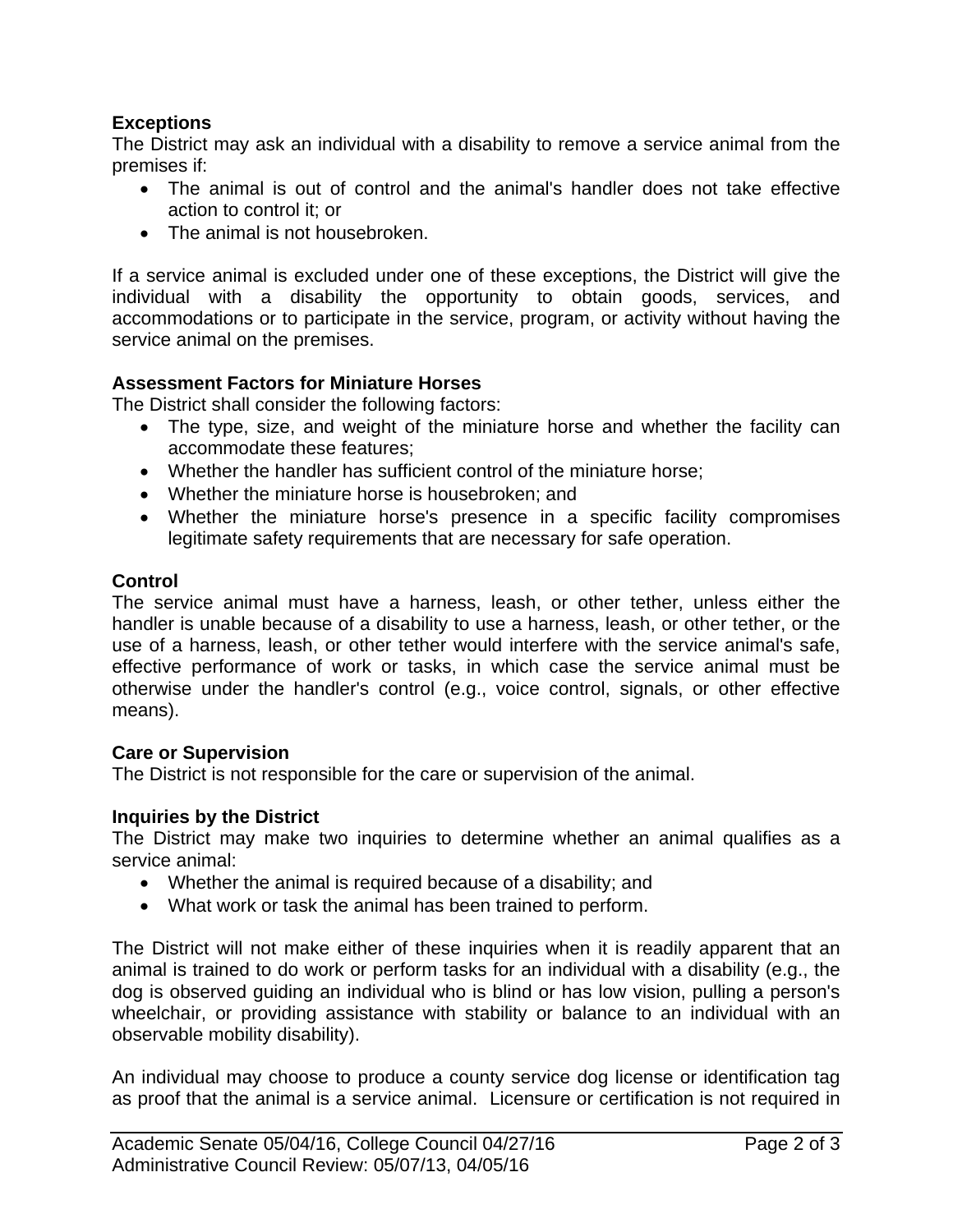order to meet the definition of service animal under this procedure. There are no licensing or certification requirements for miniature horses.

### **No Surcharge**

The District will not ask or require an individual with a disability to pay a surcharge, even if people accompanied by pets are required to pay fees, or to comply with other requirements generally not applicable to people without pets. If the District normally charges individuals for damage caused by pets, an individual with a disability may be charged for damaged caused by his or her service animal.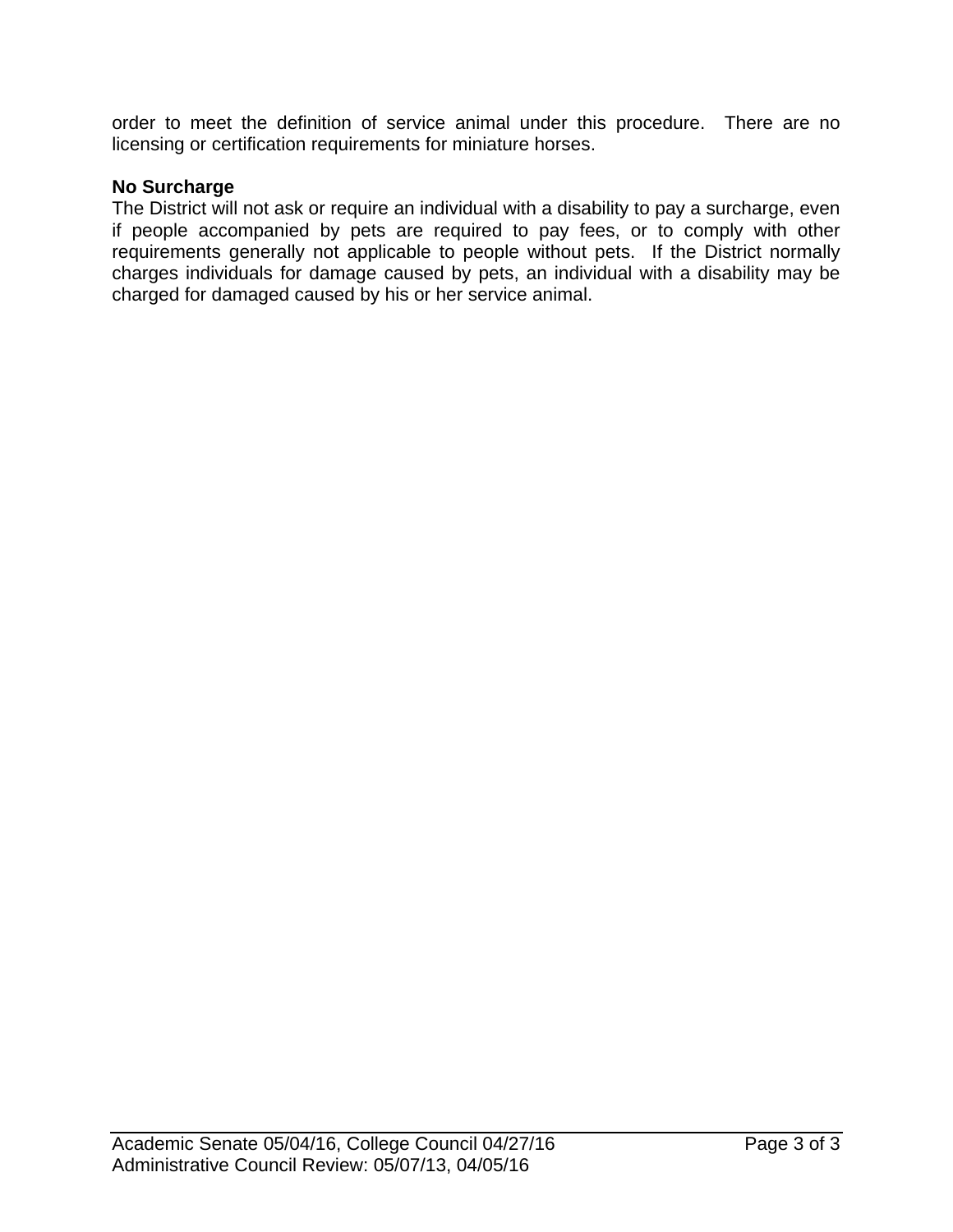## **IMPERIAL COMMUNITY COLLEGE DISTRICT AP 3500 Campus Safety**

References: Education Code Sections 212, 67380, and 87014; Penal Code Section 245; 20 U.S. Code Sections 1232g, 1292(f); 34 Code of Federal Regulations 668.46; 34 Code of Federal Regulations 99.31(a)(13), (14); Campus Security Act of 1990

 An Annual Security Report shall be developed and provided to students through a handbook/brochure and a link to the website http://www.imperial.edu/about/campussafety/clery-act-information/.

The Campus Safety and Parking Control Office prepares and annually updates a report of all occurrences reported to campus safety of and arrests for crimes that are committed on campus and that involve specific acts of violence, hate violence, theft or destruction of property, illegal drugs, or alcohol intoxication, and sex offenses as well as all occurrences of noncriminal acts of hate violence reported to campus authorities. A written report will be submitted to the Board.

Written records of noncriminal acts of hate violence shall include at least a description of the act of hate violence, and a detailed investigation into the incident.

See BP 3500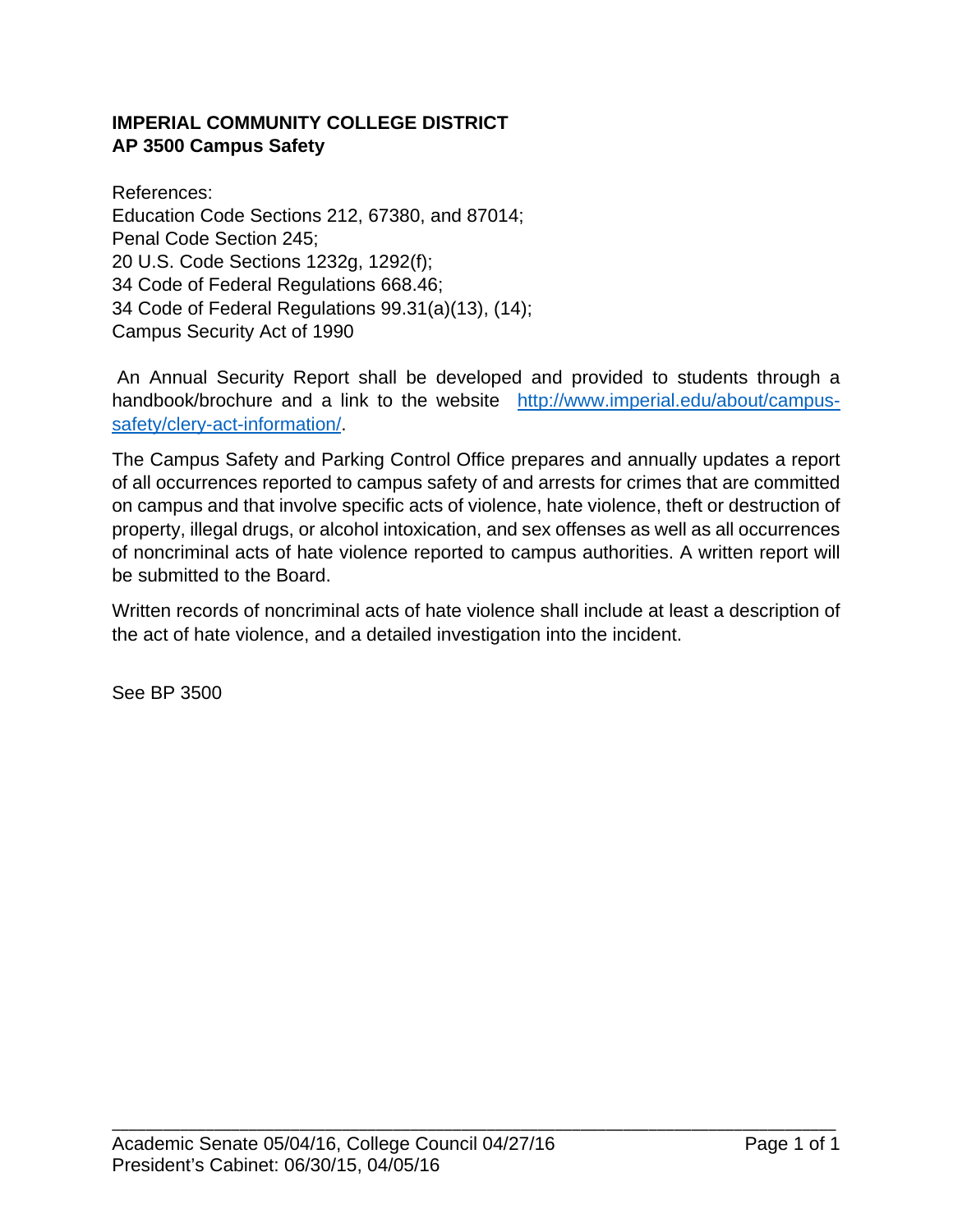## **IMPERIAL COMMUNITY COLLEGE DISTRICT AP 3501 Campus Security and Access**

Reference: 34 Code of Federal Regulations Section 668.46(b)(3) ACCJC Accreditation Standard III.B.I

During business hours, the District will be open to students, parents, employees, contractors, guests, and invitees. During non-business hours access to all District facilities is by key, if issued, or by admittance via Maintenance staff. In the case of periods of extended closing, the District will admit only those with prior approval to all facilities.

Some Campus buildings may have individual hours, which may vary at different times of the year. Examples are the Gymnasium, athletic fields, and the College Center. In these cases, the buildings will be secured according to schedules developed by the department responsible for the facility and the Maintenance Department.

Emergencies may necessitate changes or alterations to any posted schedules. Areas that are revealed as problematic will have periodic security surveys conducted of them. Administrators from Student Affairs, Maintenance, Campus Safety and Parking Control and other concerned Departments review these results. These surveys examine security issues such as landscaping, locks, alarms, lighting, and communications. Additionally, during the academic year, the District Facilities Maintenance Director and Campus Safety and Parking Control Office, Maintenance staff and others shall meet to discuss security and access issues of pressing concern.

See BP 3501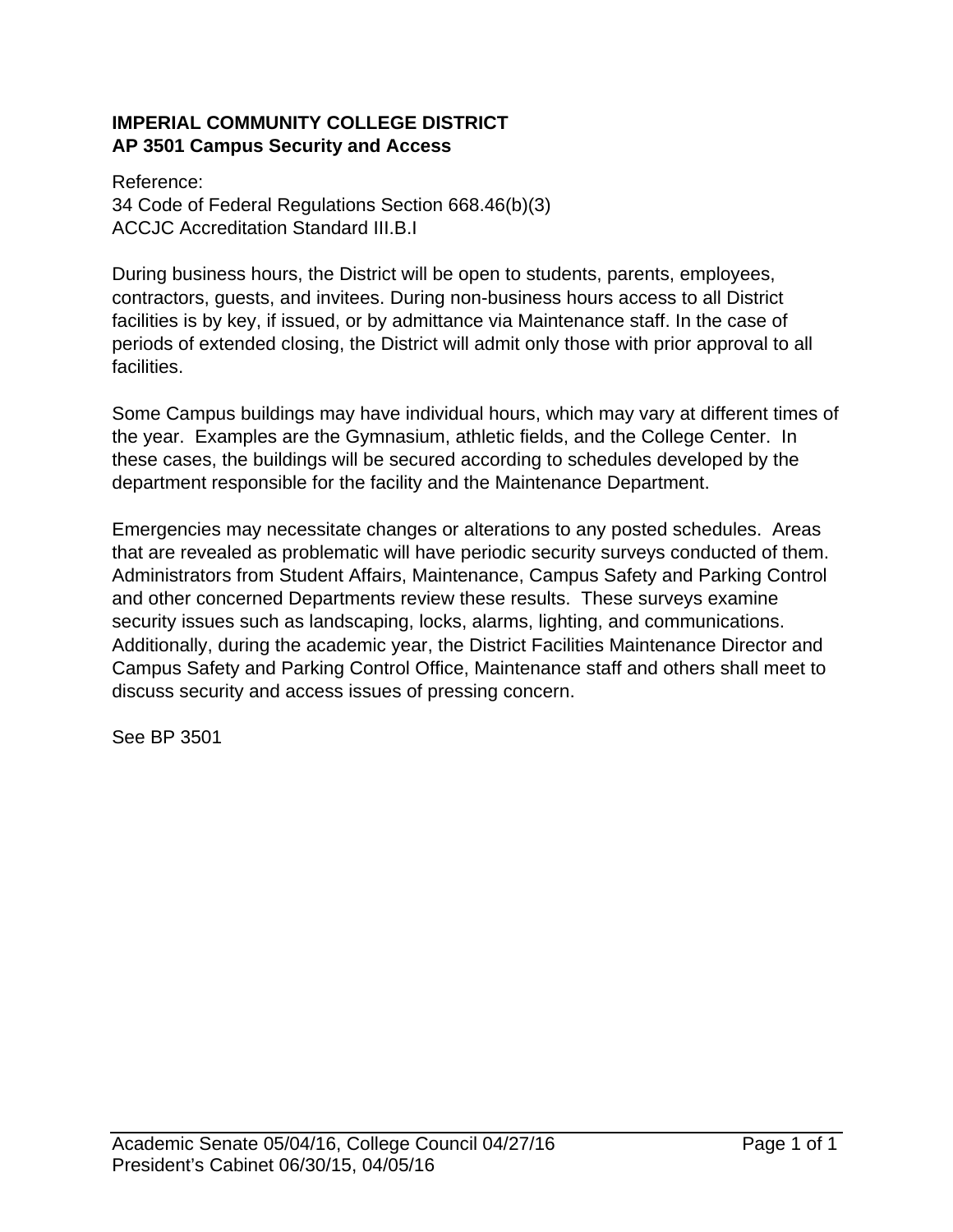## **IMPERIAL COMMUNITY COLLEGE DISTRICT AP 3505 Emergency Response Plan**

References:

Education Code Sections 32280 et seq. 71095; Government Code Sections 3100 and 8607(a); Homeland Security Act of 2002; National Fire Protection Association 1600; Homeland Security Presidential Directive-5; Executive Order S-2-05; California Code of Regulations Title 19, Sections 2400-2450; 34 Code of Federal Regulations Section 668.46(b)(13) and (g)

# EMERGENCY RESPONSE AND EVACUATION PROCEDURES

General information about the emergency response and evacuation procedures for the District is publicized each year as part of the District's Clery Act compliance efforts and that information is available on the District's web site.

(www://boarddocs.com/ca/caicd/Board.nsf)

http://www.imperial.edu/index.php?option=com\_docman&task=doc\_view&gid=6177&Ite mid=762

All members of the campus community are notified on an annual basis that they are required to notify the Campus Safety and Parking Control Department of any incident on campus that involves a significant emergency or dangerous situation that may involve an immediate or ongoing threat to the health and safety of students and employees on campus. Campus Safety and Parking Control Department has the responsibility of responding to, and summoning the necessary resources, to mitigate, investigate, and document any situation that may cause a significant emergency or dangerous situation. In addition, Campus Safety and Parking Control Department has a responsibility to respond to such incidents to determine if the situation does in fact, pose a threat to the campus community. If so, federal law requires that the institution immediately notify the campus community or the appropriate segments of the community that may be affected by the situation.

Upon confirmation or verification by the District that a legitimate emergency or dangerous situation involving an on-going or continuous threat to the health or safety of students or employees occurring on campus, the District will determine the content of the message and will use some or all of the systems described below to communicate the threat to the campus community or to the appropriate segment of the community, if the threat is limited to a particular building or segment of the population. The District will, without delay, take into account the safety of the community, determine the content of the notification and initiate the notification system, unless issuing a notification will, in the judgment of the first responders (including, but not limited to: Campus Safety and Parking Control Department, Imperial County Sheriff's Office, Imperial County Fire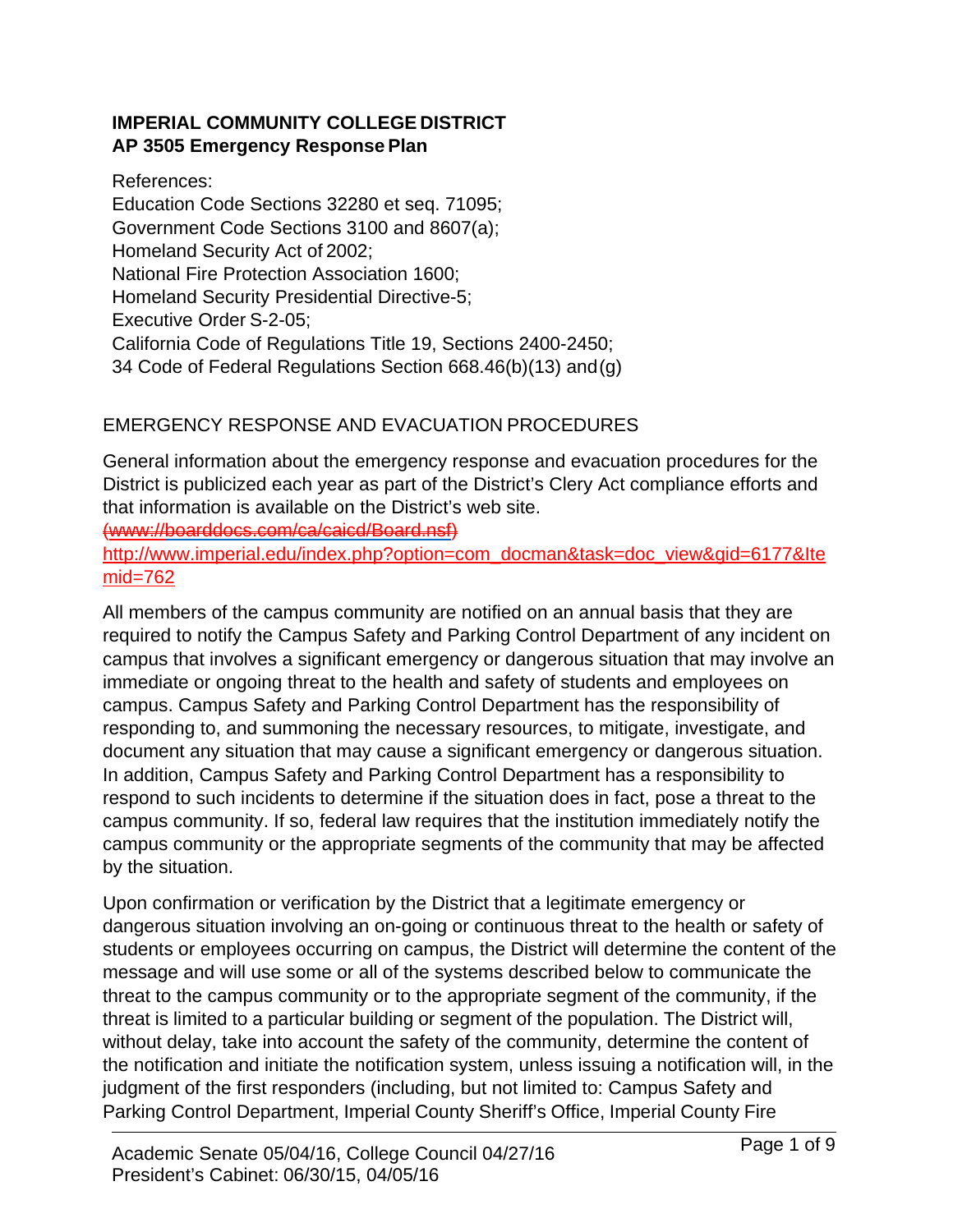Department, and Emergency Medical Services), compromise the efforts to assist a victim or to contain, respond to, or otherwise mitigate the emergency.

In the event that a situation arises, either on-campus or off campus, that in the judgment of the Campus Safety and Parking Control Department constitutes an on-going or continuing threat, a campus wide "Timely Warning" will be issued. The warning will be issued through the college notification "Regroup" which will send e-mail, voice and text messages to students, faculty, staff, and Social Media. Additionally, the District will use various other systems for communicating information quickly.

Depending on the particular circumstances of the incident, especially in all situations that could pose an on-going or immediate threat to the health or safety of the campus community and individuals, the Campus Safety and Parking Control may also post a notice on the Student Affair's electronic marquee, on the electronic marquees located at entrance #2 and entrance #3, and on the Imperial Community College District's (District's) website at http://www.imperial.edu/ providing the Campus Community with more immediate notification. In such instances, a copy of the notice may be posted throughout the Campus and in of the College Quad. The website is immediately accessible via computer by all faculty, staff, students, and the general public. Anyone with information warranting a timely warning **should shall** report the circumstances to the Campus Safety and Parking Control Department, by phone to the CSO cell phone (760-483- 7411) or to the Campus Safety and Parking Control Department telephone (760-355-6308) or in person at the Campus Safety and Parking Control Department, Room 902.

Some or all of these methods of communication may be activated in the event of an immediate threat to the campus community. The District's Public Information Officer will be responsible for the dissemination of emergency information to the larger community

# TESTING EMERGENCY RESPONSE AND EVACUATION PROCEDURES

An evacuation drill is coordinated by the Campus Safety Parking Control Office at least once per year for all facilities on campus. Students learn the locations of the emergency exits in the buildings and are provided guidance about the direction they should travel when exiting each facility for a short-term building evacuation. The Campus Safety and Parking Control Department does not establish mandatory locations for evacuation in advance because those decisions are affected by time of day, location of the building being evacuated, the availability of the various designated emergency gathering locations on campus, and other factors such as the location and nature of the threat. In all cases, the Campus Safety and Parking Control Department and District staff on the scene will communicate information to students regarding the developing situation or any evacuation status changes. General areas of Evacuation have been established and are specified on the campus Evacuation location map which has been distributed throughout the College Campus and placed on all buildings and classrooms.

Evacuation drills are monitored by the Campus Safety Parking Control Office and District administration to evaluate egress and behavioral patterns. Reports are prepared by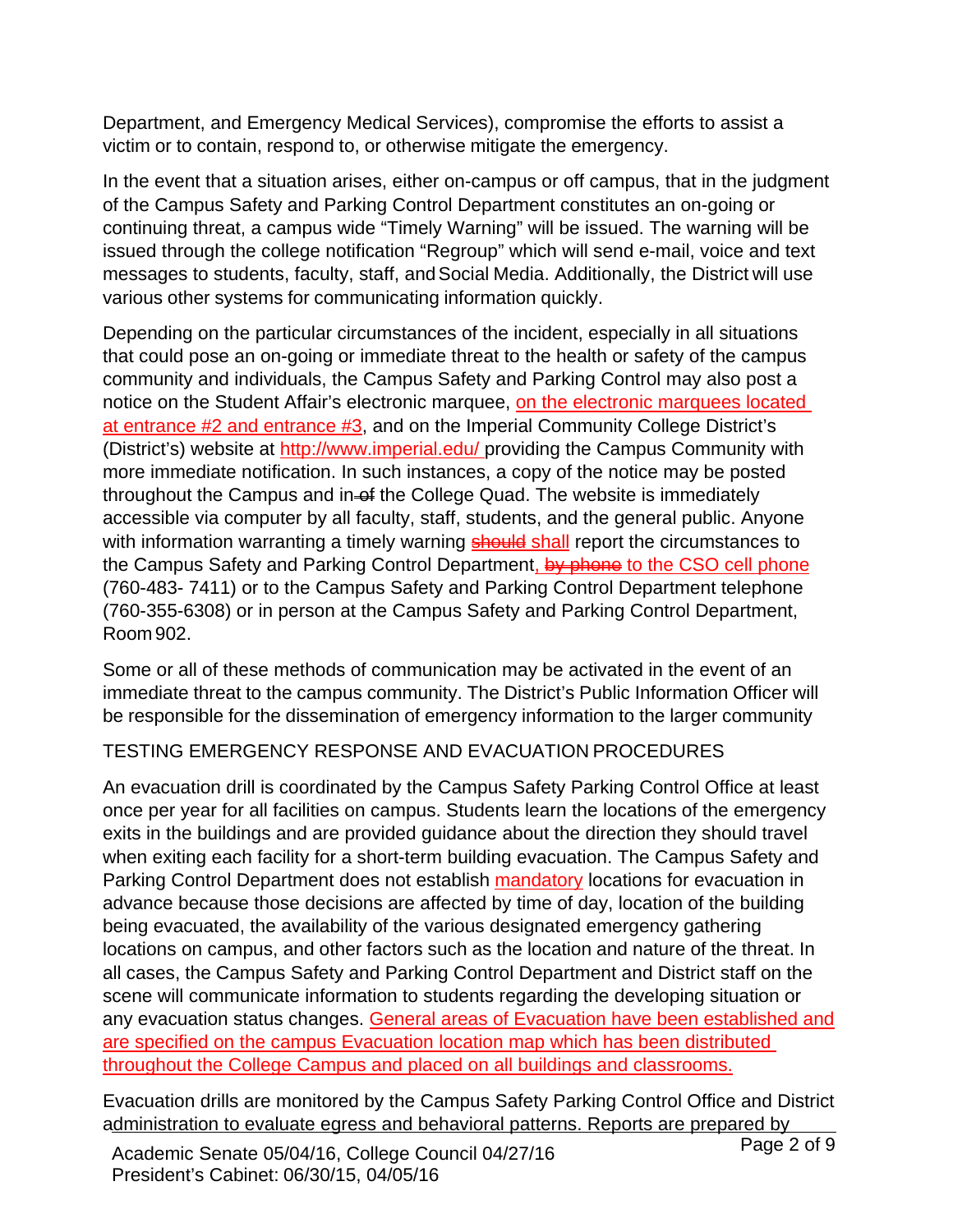participating departments which identify deficient equipment so that repairs can be made immediately. Recommendations for improvements are also submitted to the appropriate departments and offices for consideration.

The District conducts announced and unannounced drills and exercises each year and conducts follow-through activities designed for assessment and evaluation of emergency plans and capabilities. Campus Safety and Parking Control Department and District administration coordinate announced and unannounced evacuation drills at least once per year, as described above, to test the emergency response and evacuation procedures, and to assess and evaluate the emergency evacuation plans and capabilities. For each test conducted, the Campus Safety and Parking Control Department will document a description of the exercise, the date, time, and whether it was announced or unannounced. The District will publish a summary of its emergency response and evacuation procedures in conjunction with at least one drill or exercise each calendar year.

## PURPOSE

The Emergency Response Plan is the District's planned response to all hazards on or affecting the campus or surrounding community. The plan will be activated by the District CEO or his/her delegated representative. The emergency response plan details actions and responsibilities for all employees of the District including those on the Emergency Operations Center (EOC) staff.

## RESPONSIBILITY

Government Code Sections 3100-3101 state that all employees of the District are declared civil defense workers during emergencies, subject to such defense activities as may be assigned to them. Federal and state regulations further state that all employees of the District must be trained and qualified in specified Federal Emergency Management Agency (FEMA) courses depending on an employee's emergency response responsibilities.

# EMERGENCY OPERATIONS CENTER (EOC)

The Emergency Operations Center (EOC) will be activated during emergency situations. The CEO or his/her designated representative will activate the EOC. The EOC may be staffed by one or more key administrators depending on the situation and response. The EOC staff will direct the District's response to the emergency situation, coordination with outside agencies and requests for outside support. The EOC staff will be aided in their duties by Building Evacuation Leaders (BELs) that are trained response personnel from the District employees.

The EOC is composed of key administrators, record keepers, and the *individual who is* responsible for Administration of Justice Dean of Student Affairs and Enrollment Services/Director of Campus Safety and Parking Control. The EOC shall: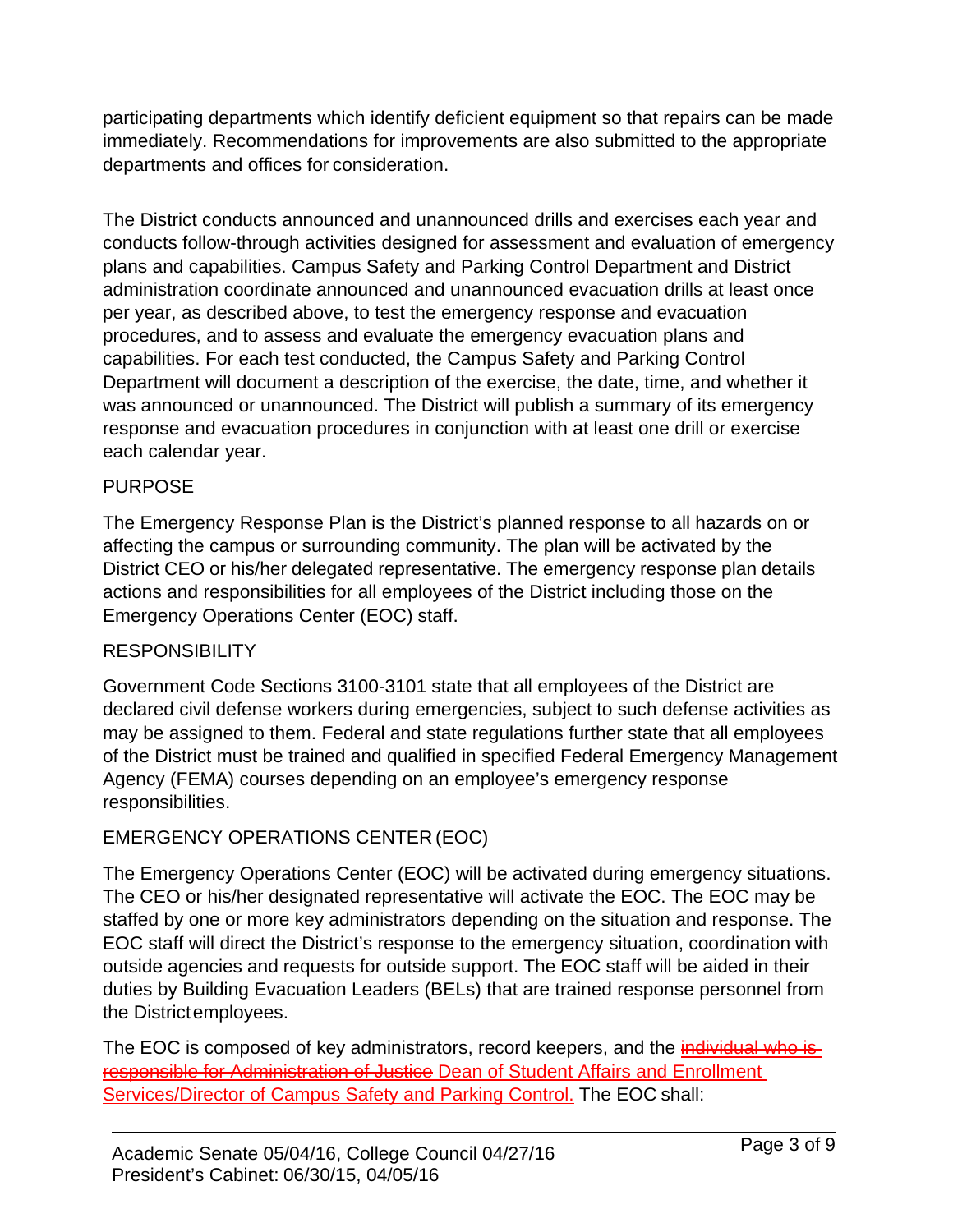- 1. Declare a major emergency in the event of earthquake, explosion, flood, etc.
- 2. Assess the overall disaster based on reports from area managers
- 3. Initiate the emergency notification chain (call back of employees)
- 4. Mobilize any additional staff to heavily damaged areas
- 5. Determine the "All-Clear" when the disaster is over

All press releases will be prepared by the Public Relations Officer. In absence of this person, the key administrator will designate an individual responsible for this function.

### PREPAREDNESS

The District's preparedness is based on pre-staged supplies, training and awareness, emergency drills, and support agreements with civil and private agencies. All employees of the District will receive training in responding to and managing emergency situations according to federal and state laws and regulations. The best response to emergency situations is preparedness.

EMERGENCY CHAIN OF COMMAND Campus Safety Director, 760-355-6456 or 760-355-6457 Chief Executive Officer, 760-355-6218 or 760-355-6219 Chief Business Officer, 760-355-6241 EMERGENCY ASSEMBLY AREAS Emergency Designated Assembly areas will be listed in the published plan. Additionally, signs designating the Assembly Areas will be posted.

## DAY INSTRUCTORS: RESPONSIBLITIES

- 1. Coordinate evacuation from classroom if necessary.
- 2. Assist disabled individuals out of buildings without use of elevators.
- 3. Assess overall situation in classroom.
- 4. Initiate first aid if qualified individual is available.
- 5. Report when Move students when it is are-safe to move to an emergency assembly point or command post.
- 6. Assist area managers as necessary.
- 7. Provide special assistance to any disabled individual in the area.

Remember, in the event of a major disaster, every community college employee automatically becomes a civil defense worker under Government Code Sections 3100- 3101.

## EVENING INSTRUCTORS: RESPONSIBILITIES

- 1. Coordinate evacuation from classroom if necessary.
- 2. Assist disabled individuals out of buildings without use of elevators.
- 3. Assess overall situation in classroom.
- 4. Initiate first aid if qualified individual is available.
- 5. Report when Move students when it is are safe to move to an emergency assembly point or command post.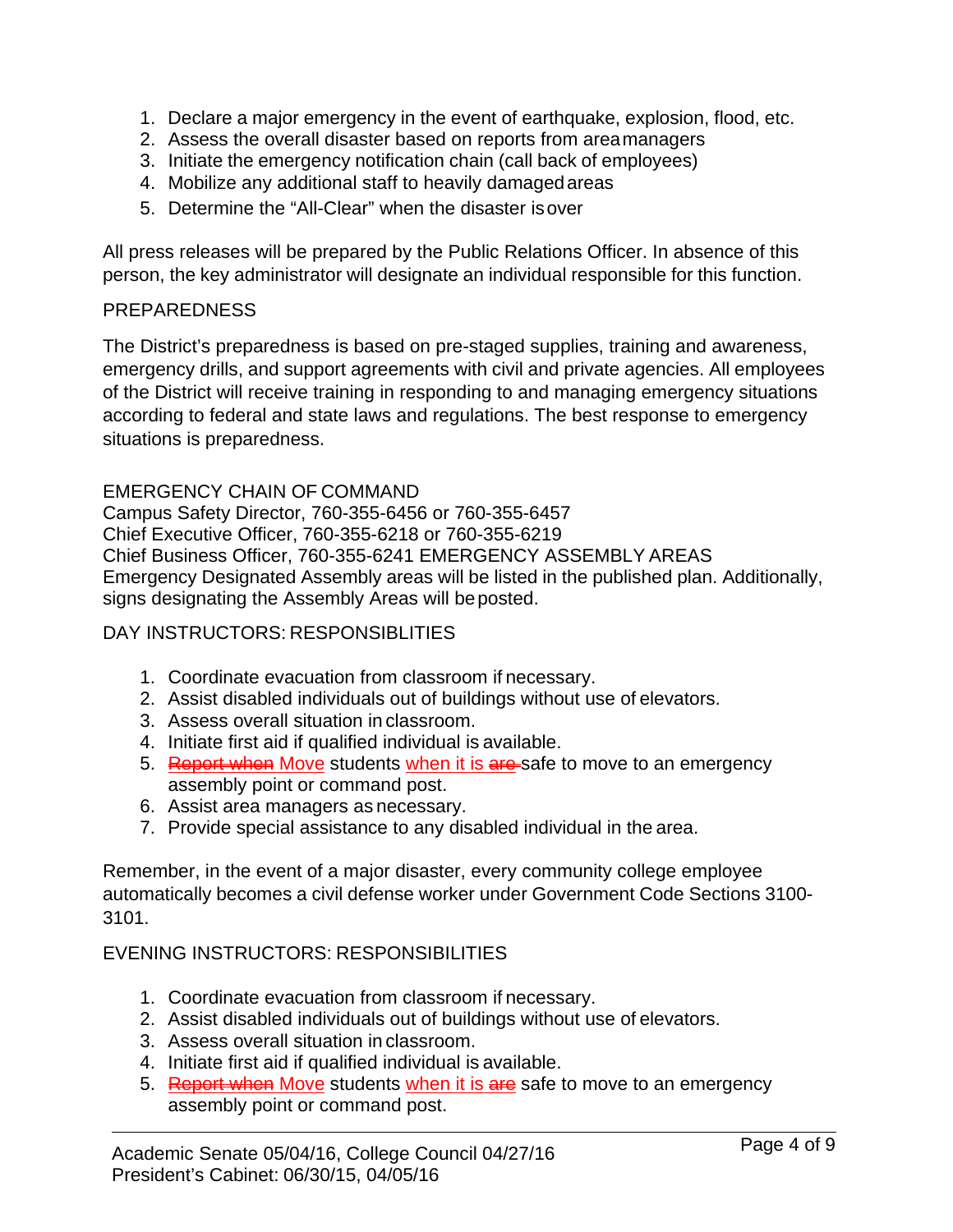6. Report to the Campus Safety and Parking Control Department via Funner District telephone or cell phone, any casualties, structural damage, and hazardous material spills. and status of volunteer student help control point of command post Campus Safety and Parking Control can be reached by calling 1111 from a District telephone or 760-483-7411 to be connected directly to the Campus Safety Officer on duty, or by calling the Campus Safety and Parking Control office at 760-355-6308.

# OTHER EMPLOYEES: RESPONSIBILITIES

- 1. Follow survival instructions.
- 2. Evacuate area if necessary.
- 3. Assess immediate problems if possible.
- 4. Report to area assembly point when safe.
- 5. Assist area manager, as needed:
- a. Performing first aid (if qualified)
- b. Serving as a communication runner, etc.
- c. Conducting record keeping and note taking

# EARTHQUAKE: RESPONSIBILITIES IN CASE OF EARTHQUAKE

Earthquake Survival Instructions

During the earthquake:

- 1. Keep calm—do not run or panic.
- 2. Remain where you are indoors or outdoors.
- 3. If indoors, stay indoors. Take cover under desk, table, or bench or in doorways, halls, or against inside walls. Stay away from glass windows or sky lights. Do not use elevators. Do not run outdoors! You may be hit by falling debris or live electrical wires. Be aware that furniture moves in an earthquake.
- 4. If outdoors, get away from buildings. Go to clear areas and stay away from walls, utility poles, and downed wires that could cause serious injury or death.
- 5. Do not run through or outside buildings. The greatest point of danger is just outside doorways and close to outer walls.
- 6. Protect yourself FIRST, then after shaking stops protect and/or help others.

After the earthquake

- 1. If qualified, give first aid to anyone who is injured. If not, assure ensure that first aid is given by qualified person summoned for the injured person.
- 2. Wear shoes (flat heeled, preferable) in areas near fallen debris and broken glass.
- 3. Designated employees will Colean up debris, glass, and spilled medicines as well as any flammable liquids, bleaches, and gasoline.
- 4. Restrict phone use to emergencies only.
- 5. Be prepared for aftershocks. These are usually smaller than the main quake, but some may be large enough to do additional damage to structures weakened during the main shock.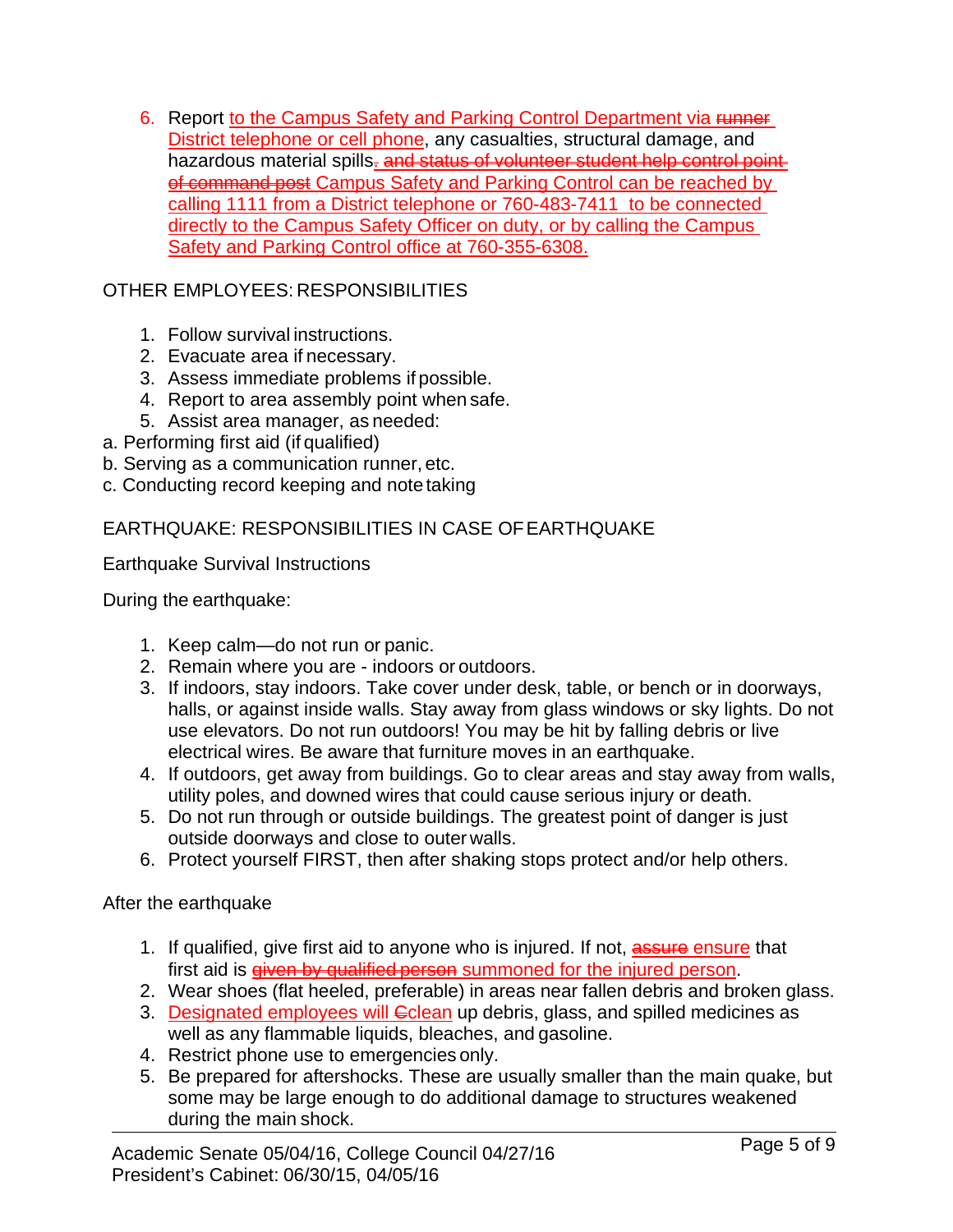# EXPLOSIONS: RESPONSIBILITIES IN CASE OF EXPLOSION

In the event of an explosion in the building, employees should:

- 1. Take cover under tables, desks, or other such objects that will give protection against flying glass and debris.
- 2. Set off fire alarm. Stay at the fire alarm, if safe to do so.
- 3. Phone emergency **/switchboard number extension 0 or** dispatcher by dialing dial-9-1-1 to be connected to the Sheriff's Office Dispatcher.
- 4. After the effects of the explosion have subsided, determine if evacuations are necessary.
- 5. If evacuation is necessary, exit building as directed. Seek out any disabled persons and provide assistance. Assign blind students a guide. Assist wheelchair students or assign them a guide to get them to lobby near elevator.
- 6. Upon leaving the building, proceed to designated emergency assembly areas and await further instructions.

FIRE: RESPONSIBILITIES IN CASE OF FIRE.

- 1. Use fire alarm box and stay at the box until emergency personnel arrive if fire is too large to fight.
- 2. If you are not near an alarm box, phone Emergency **Switchboard or Fire Department** 9-1-1 to be connected to the Sheriff's Office Dispatcher.
- 3. If fire can be easily extinguished, attempt to do so after notification is made.
- 4. Seek out and assist disabled persons in the area.
- 5. Evacuate the building if necessary, closing fire doors.
- 6. If evacuated, proceed to designated emergency area for further instructions. Be prepared to account for all persons in your class, under your control.

# EVACUATION: RESPONSIBILITIES IN CASE OF EVACUATION

The purpose of any evacuation will be to empty a building or area of all occupants as quickly and safely as possible.

- 1. Building Evacuation: In most cases that require the evacuation of only one building (fire, explosion, bomb threat), occupants should proceed to a clear or safe area near the evacuated building as shown on emergency evacuation route posted in classrooms.
- 2. General Evacuation: When orders are given to evacuate a building (such as after an earthquake or major disaster), occupants should proceed to the main evacuation assembly area e.g. north lawn area.
- 3. Key administrators or other emergency personnel will be available to direct evacuees to clear or safe areas.
- 4. Evacuation of disabled persons will be given the highest priority. They should be evacuated by the most expeditious and safe means available. Turn lights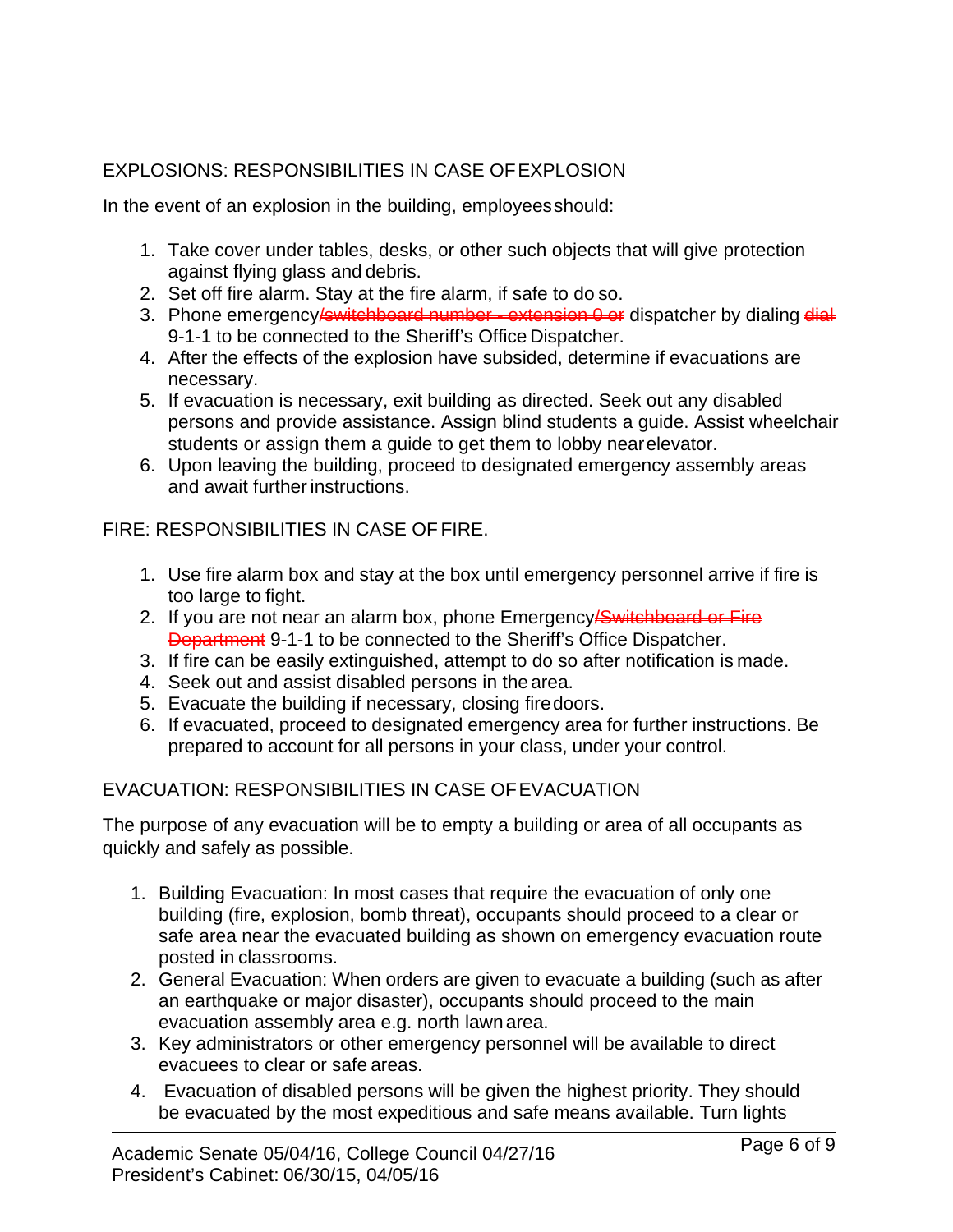on and off to alert hard of hearing to the emergency. Assign a guide to blind students. Carry pencil and paper to write messages, if necessary.

- 5. Wheelchair students should be assisted to area near elevator if working. If not working, make arrangements to carry them down the staircase.
- 6. When evacuating building, occupants should walk, remain quiet, grasp handrails, and follow all other emergency instructions.
- 7. Occupants will gather in the designated emergency assembly area and await further instructions.
- 8. Do not re-enter the building until instructed to do so by Command Post personnel.

BOMB THREATS: RESPONSIBILITIES IN CASE OF BOMB THREATS

Employees receiving a bomb threat or discovering a bomb or similar device should immediately notify the Campus Safety and Parking Control Department by dialing 1111 to reach the Campus Safety Officers cell phone, or call the Campus Safety and Parking Control Department by dialing 760-355-6308 switchboard by dialing 0 or dial 9-1-1 to be connected to the Sheriff's Office Dispatcher. or dial 1111 or 760-483-7411 for a Campus Safety Officer.

- 1) If a bomb threat is received by phone, ask:
	- a) When is the bomb going to explode?
	- b) Where is the bomb right now?
	- c) What kind of bomb is it?
	- d) What does it look like?
	- e) Why did you place the bomb?
- 2) Keep the caller on the phone as long as possible. Record the following information for emergency personnel:
	- a) Time of call
	- b) Date of call
	- c) Exact words of person
	- d) Sex, age
	- e) Speech pattern or accent
	- f) Background noises
- 3) If a bomb threat is received by mail, employees should:
	- a) Not handle the envelope or package
	- b) Leave the immediate area
	- c) Notify the Campus Safety and Parking Control Department switchboard-(extension 0 or 911) and stop anyone from entering the area or handling the written note.
- 4) If a suspicious object is discovered, the employee should:
- 5) Not attempt to touch or move the object or use any radio equipment.
- 6) Evacuate immediate area only.
- 7) Notify the Campus Safety and Parking Control Department **switchboard**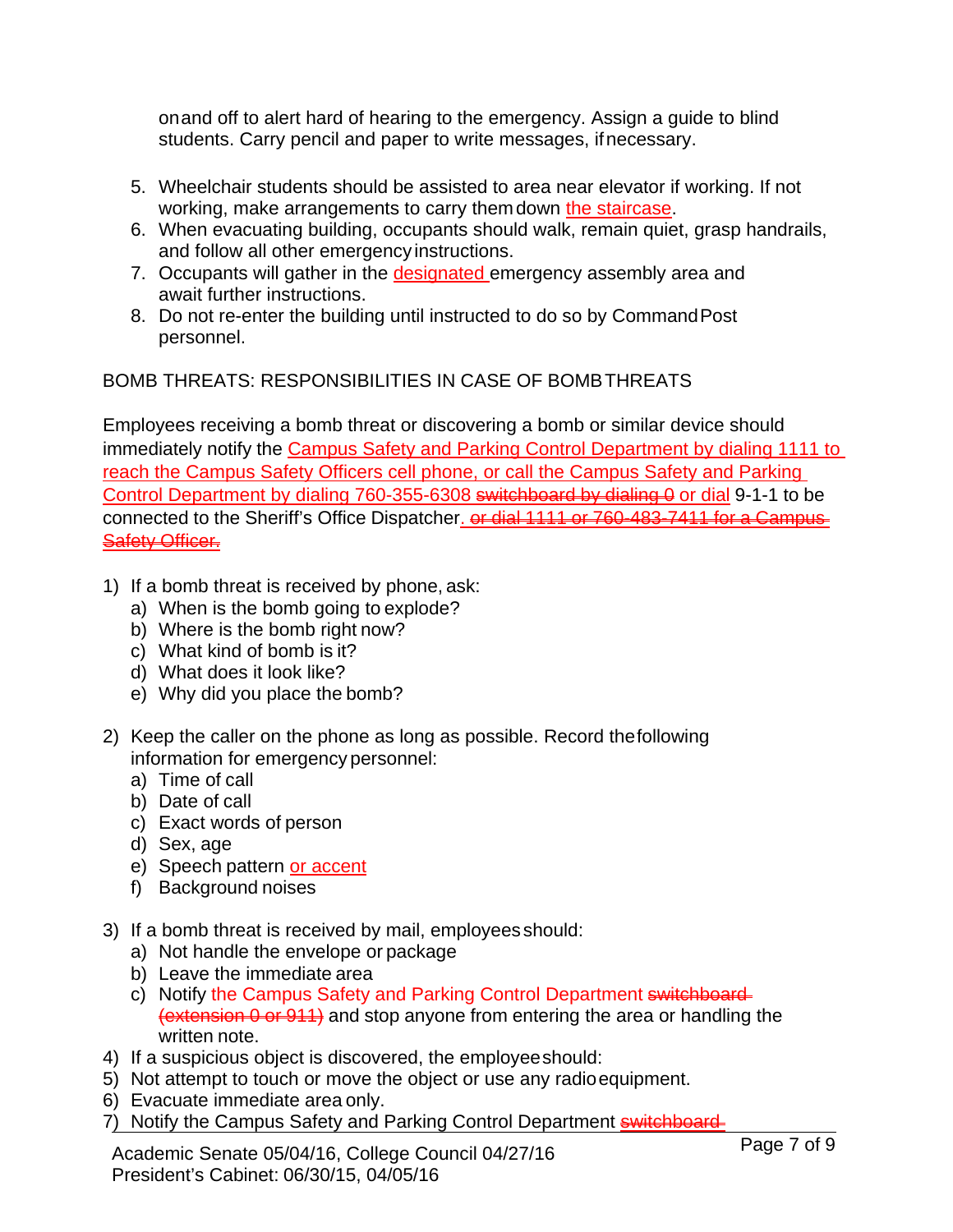## (extension 0 or 911) and await further instructions from operator.

# CHEMICAL SPILL: RESPONSIBILITIES IN CASE OF CHEMICAL SPILL

- 1) Any campus spillage of a dangerous chemical shall be reported immediately. Phone the Campus Safety and Parking Control Department switchboard, 0 or 911 to be connected to the Sheriff's Office Dispatcher or dial by dialing 1111 from a District telephone or 760-483-7411 for a Campus Safety Officer. When reporting, be specific about the nature of the involved material and the campus location. The **switchboard** Campus Safety and Parking Control Department will contact the necessary specialized authorities and medical personnel.
- 2) Vacate the affected area at once and seal it off to prevent further contamination of others.
- 3) Anyone who may be contaminated because they were in the immediate area affected by the spill is to avoid contact with others as much as possible, remain in the vicinity, and give their names to the Director of Facilities Services or his/her designee. Required first aid and clean up by specialized authorities should be initiated at once.
- 4) If necessary, because of the danger involved or if directed to do so by the District personnel, activate the building fire alarm system and follow the remaining steps.
- 5) Evacuate the building by quickly walking to the nearest exit, alerting people as you go. Leave the elevators for disabled persons and assist them as necessary.
- 6) Direct any disabled persons to the elevator areas when they are located on floors above or below ground level until further direction is received from District personnel. Assist disabled individuals in exiting the building on ground level floors.
- 7) Flash the lights on and off to alert deaf or hard-of-hearing students. Write notes to explain what is happening. Assign a guide for blind students. Assign an assistant for wheelchair students.
- 8) Once outside, move to a clear area at least  $\frac{60}{100}$  feet away from the affected building. If fumes are present, move cross wind, not upwind. Keep the walkways clear for emergency vehicles.
- 9) To the best of your ability and without re-entering the building, assist District personnel in their attempt to determine that everyone has been evacuated safely.
- 10) An emergency command post will be established. Keep clear of the command post unless there is important information to report.
- 11) Do not return to a building until told to do so or until it is announced that all is clear.

REPORTING EMERGENCIES NOT PREVIOUSLY COVERED:

- 1) The quickest and easiest way to obtain professional help for any type of emergency not specifically covered by these procedures is to phone the Campus Safety and Parking Control Department operator for assistance. Dial extension  $\overline{\theta}$  or 911 to be connected to the Sheriff's Office Dispatcher or dial 1111 or 760-483-7411 for a Campus Safety Officer, or 760-355-6308 for the Campus Safety and Parking Control Department.
- 2) When calling, stay calm and carefully explain the problem and location  $\frac{1}{2}$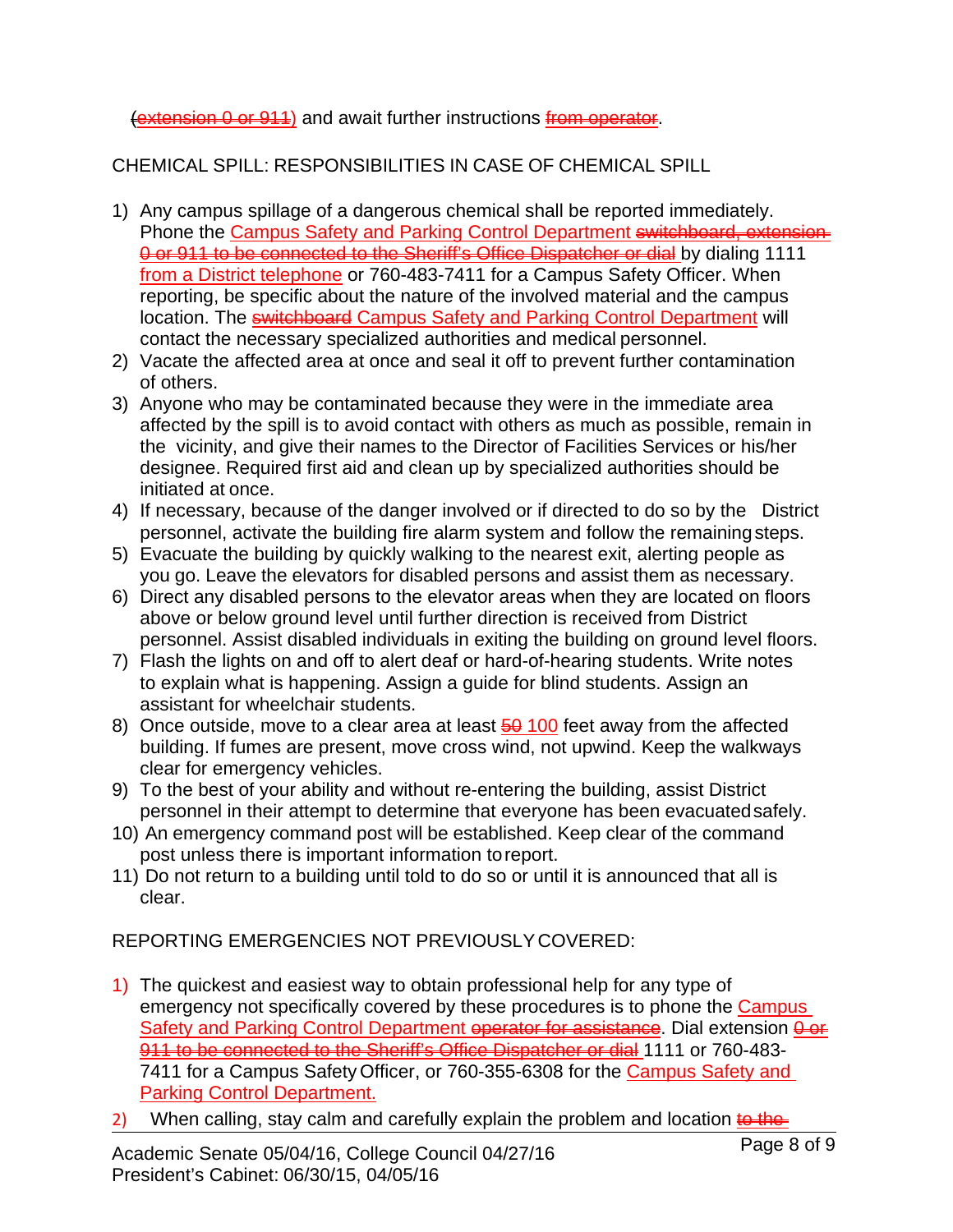operator. If the switchboard number is busy call extension 6306 or by calling 760- 355-6308 during daytime **hours, during or** evening hours call extension 6308 or 944 to be connected to the Campus Safety and Parking Control Department or dial 9-1-1 to be connected to the Sheriff's Office Dispatcher. **or dial 1111 or 760-483-**7411 for a Campus Safety Officer.

- 3) Quickly notify the Campus Safety and Parking Control Department Dean or your immediate supervisor of the emergency and begin to take the appropriate action warranted by the situation.
- 4) If a sign language interpreter is needed to facilitate communication between off campus hospital personnel and an injured deaf person, arrangements can be made by calling the DSPS Department.
- 5) COMMEND Communication Medical Emergency Network for the deaf at 1-800- 422-7444 or LIFESIGNS at 1-800-633-8883 v/tdd.

REMAIN CALM – HELP OTHERS REMAIN CALM.

See BP 3505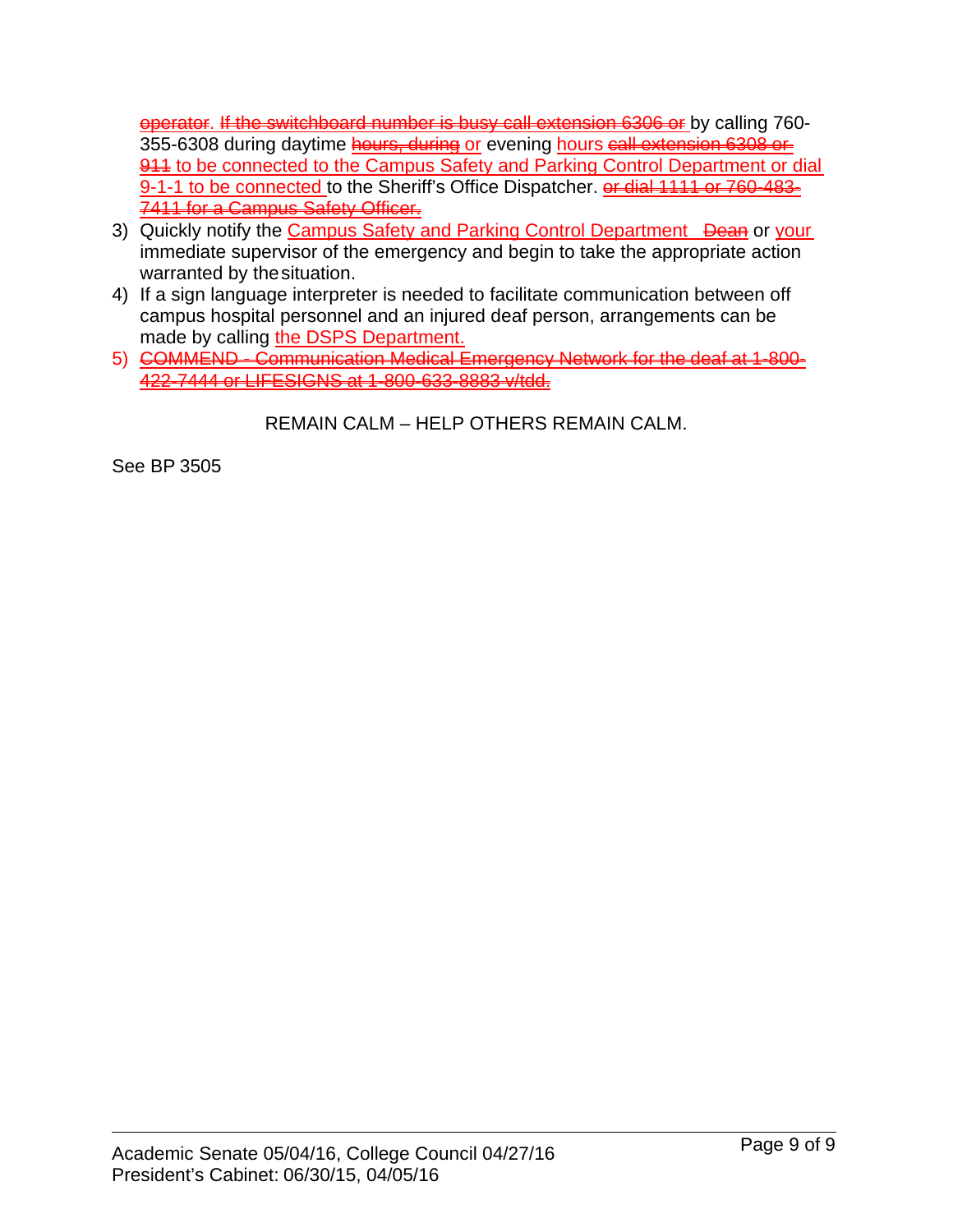#### **IMPERIAL COMMUNITY COLLEGE DISTRICT AP 3510 Workplace Violence Plan**

Reference: Cal/OSHA; Labor Code Sections 6300 et seq.; Title 8, Section 3203; Code of Civil Procedure Section 527.8; Penal Code Sections 273.6; 626.9; 626.10; and 12021

The Imperial Valley Community College District is committed to providing a safe work environment that is free of violence and the threat of violence.

### **Responding to Threats of Violence**

The top priority in this process is effectively handling critical workplace incidents, especially those dealing with actual or potential violence.

Violence of or the threat of violence against or by any employee of the District or any other person is unacceptable.

Should a non-employee on District property demonstrate or threaten violent behavior, he/she may be subject to criminal prosecution. (See also AP 5500, Standards of Student Conduct and current CTA Contract, Article 7).

Should an employee, during work hours, demonstrate or threaten violent behavior he/she may be subject to disciplinary action.

The following actions are considered violent acts:

- Striking, punching, slapping or assaulting another person.
- Fighting or challenging another person to fight.
- Grabbing, pinching or touching another person in an unwanted way, whether sexually or otherwise.
- Engaging in dangerous, threatening, or unwanted horseplay.
- Possession, use, or threat of use, of a firearm, knife, explosive or other dangerous object, including but not limited to any facsimile firearm, knife or explosive, on District property, including parking lots, other exterior premises, District vehicles, or while engaged in activities for the District in other locations, unless such possession or use is a requirement of the job.
- Threatening harm or harming another person, or any other action or conduct, that implies the threat of bodily harm.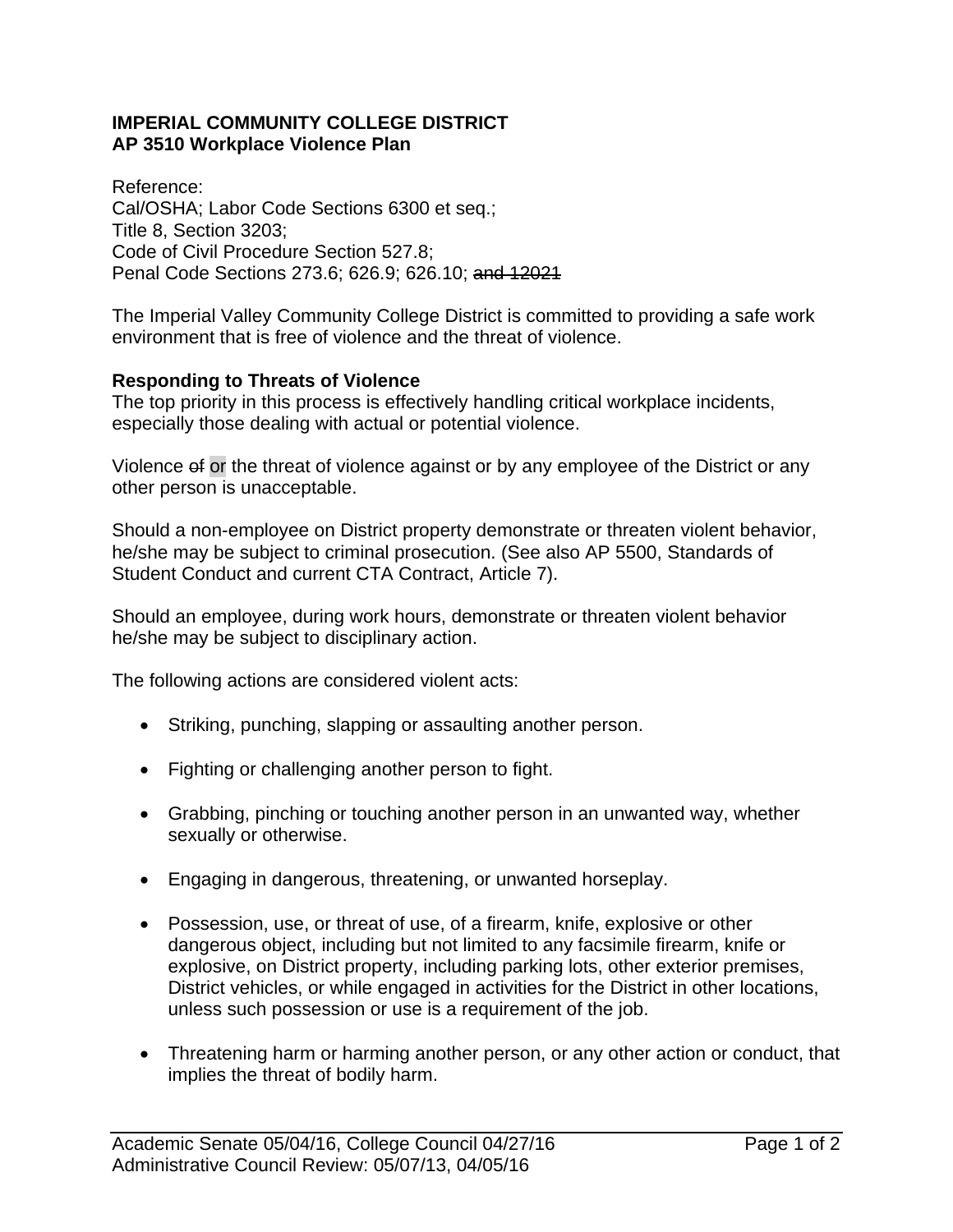• Bringing or possessing any weapon on the campus any dirk, dagger, ice pick, or knife having a fixed blade longer than 2½ inches upon the grounds, unless the person is authorized to possesses such a weapon in the course of his/her employment, has been authorized, in writing, by the District to have the weapon, or is a duly appointed peace officer who is engaged in the performance of his/her duties.

Any employee who is the victim of any violent threatening or harassing conduct, any witness to such conduct, or anyone receiving a report of such conduct, whether the perpetrator is a District employee or a non-employee, shall immediately report the incident to his/her supervisor or other appropriate person.

No one, acting in good faith, which initiates a complaint or reports an incident under this policy, will be subject to retaliation or harassment.

Any employee reported to be a perpetrator will be provided both due process and representation before disciplinary action is taken.

In the event the District fears for the safety of the perpetrator or the safety of others at the scene of the violent act, District Representatives will immediately take action and contact law enforcement personnel.

Violent Acts should be reported to:

- If situation is a critical emergency: On-campus dial 911
- Security
- Chief Human Resources Officer
- Associate Dean of Student Affairs
- Superintendent/President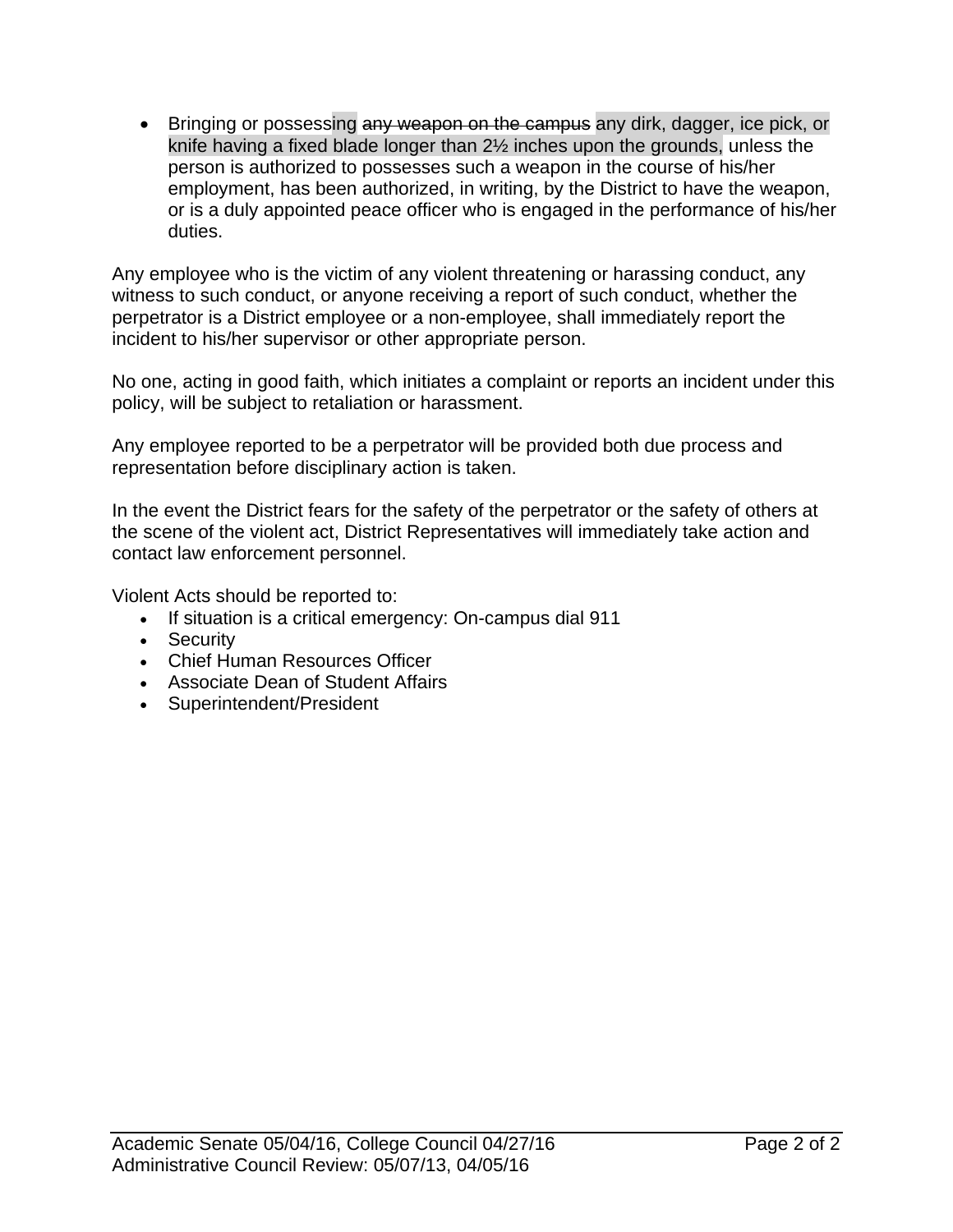## **IMPERIAL COMMUNITY COLLEGE DISTRICT AP 3515 Reporting of Crimes**

Reference: Education Code Section 212, 67380, 67383 and 87014; Penal Code Sections 245 and 422.55; Jeanne Clery Disclosure of Campus Security Policy and Campus Crime Statistics Act of 1998; 20 United States Code Section1232g; 34 Code of Federal Regulations Parts 99.31(a) (13), (14) and 668.46; Campus Security Act of 1990

In the event an employee is assaulted, attacked or menaced by a student, the employee shall notify his/her supervisor as soon as practical after the incident. The supervisor of any employee who is attacked, assaulted or menaced shall assist the employee to promptly report the attack or assault to the appropriate law enforcement authorities including the Campus Safety and Parking Control Office. The supervisor himself/herself shall make the report if the employee is unable or unwilling to do so. Reporting a complaint to local law enforcement will not relieve the District of its obligation to investigate all complaints of harassment.

The District shall publish warnings to the campus community about the following crimes:

- Criminal homicide murder and non-negligent manslaughter;
- Criminal homicide negligent manslaughter;
- Sex offenses forcible and non-forcible sex offenses;

The District shall not be required to provide a timely warning with respect to crimes reported to a pastoral or professional counselor.

The District may disclose the final results of disciplinary proceeding to a victim of an alleged perpetrator of a crime of violence or a non-forcible sex offense, regardless of the outcome. The District may also disclose to anyone, the final results of a disciplinary proceeding in which it concludes that a student violated District policy with respect to a crime of violence or non-forcible sex offense. The offenses that apply to this permissible disclosure are:

- Arson;
- Assault offenses;
- Burglary;
- Criminal homicide manslaughter by negligence;
- Criminal homicide murder and non-negligent manslaughter;
- Destruction, damage, or vandalism of property;
- Kidnapping or abduction;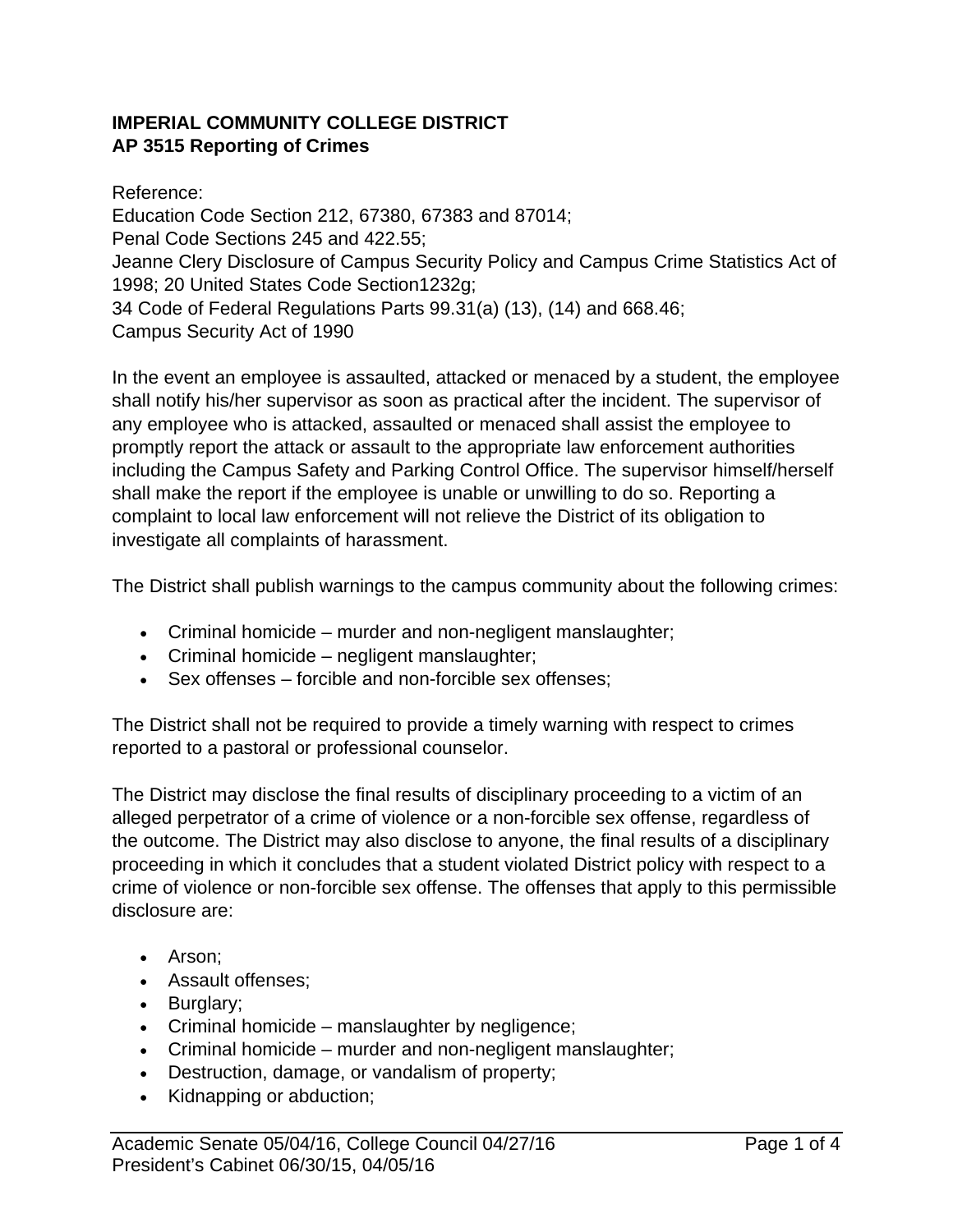- Robbery;
- Forcible sex offenses.

The disclosure may only include the final result of the disciplinary proceeding with respect to the alleged criminal offense. The District shall not disclose the name of any other student, including a victim or witness, unless the victim or witness has waived his/her right to confidentiality.

# **Reporting of Crimes**

When criminal activity is observed or suspected the person, Student, Employee, or Visitor who is first aware of the incident shall notify a Campus Safety Officer (CSO) by calling (760) 483-7411 or the Campus Safety and Parking Control Office at (760) 355- 6308. If it is an emergency, call 911 and then afterwards inform the Campus Safety Office of the location and details of the observation by completing an incident report. Include in the incident report any losses or damaged property, along with estimated costs. If the incident was first reported to local law enforcement, be sure to include the case number and Officer's name.

The Campus Safety and Parking Control Office must be notified of all crimes occurring on campus or in conjunction with a college activity or location. If you are a Pastoral Counselor or Professional Counselor and a crime has been reported to you, you are encouraged, when appropriate, to inform the person to report crimes on a voluntary, confidential basis for inclusion in the annul disclosure of crime statistics.

You may print an Incident Report form using this link,

http://www.imperial.edu/about/campus-safety/how-to-report-an-incident/, from the Imperial Community College District's website and then turning in the completed report form to the Campus Safety and Parking Control Office, room 902.

Students or employees may also report criminal incidents to persons designated as a Campus Security Authority (CSA). The following people or positions have been designated by the Imperial Community College District as a CSA:

- 1. Vice President For Student Services
- 2. Dean Student Affairs and Enrollment Services
- 3. Campus Safety Officers
- 4. Athletic Director
- 5. Clinical Mental Health Counselor, Student Health Services
- 6. Athletic Coaches
- 7. Faculty Advisor to Student Groups
- 8. Club Advisors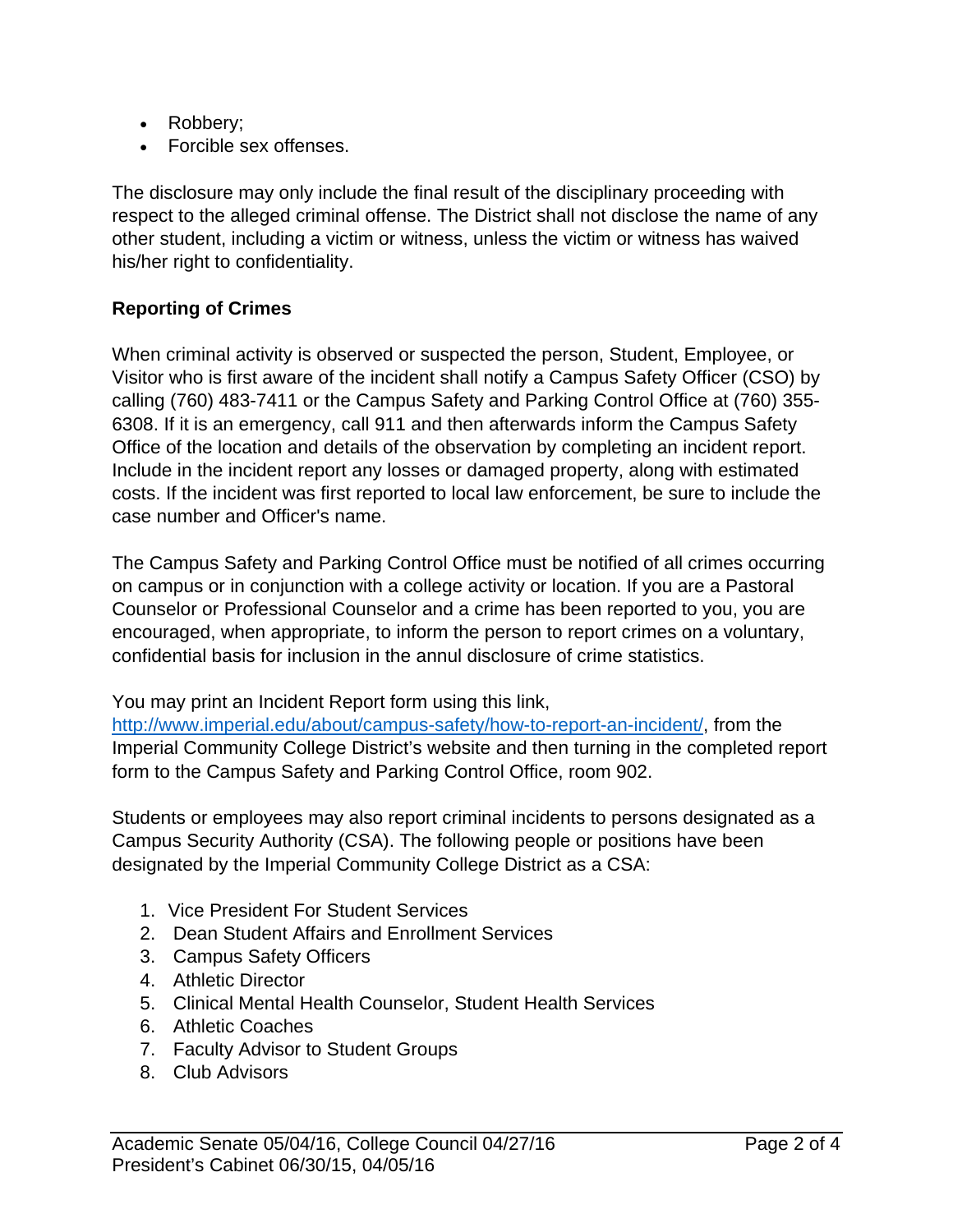You can remain anonymous when reporting a crime. When possible all personal/identifying information will stay confidential. For injuries or illnesses involving an employee, contact the Human Resources Office to obtain an Injury and Illness Report form. Criminal action or other emergency refers to loss/damage to college property, loss/damage to personal property, criminal activity or an injury involving a student or visitor (occurring on campus or participating in a college activity).

The college encourages all persons on campus, to practice low-risk defensive behavior, and to be especially alert at night. Students and others are advised to park in well-lit and trafficked areas and to always lock their vehicle. Students should not pickup strangers or accept rides from people they do not know.

# **Accurate and Prompt Crime Reporting**

Community members, students, faculty, staff, and guests are encouraged to report all crimes and public safety related incidents to the Campus Safety and Parking Control Office in a timely manner.

To report a crime, an emergency, a public safety matter, or a medical emergency occurring on the Campus call Campus Safety and Parking Control Office at extension 1111 or call extension 6306/6308 or call the Campus Safety Officers cellular telephone at 760-483-7411. Campus Safety and Parking Control incident reports are forwarded to the Dean of Student Affairs for review and potential action.

For emergency assistance with a life threatening incident call 911 to be directly connected to the Sheriff's Office Dispatch Center.

Crime reports can also be made to a Campus Security Authority (CSA). Imperial Community College District has designated the following officials and positions as being Campus Security Authorities';

- 1. Vice President for Student Services
- 2. Dean Student Affairs and Enrollment Services
- 3. Campus Safety Officers
- 4. Athletic Director
- 5. Clinical Mental Health Counselor, Student Health
- 6. Athletic Coaches
- 7. Faculty Advisor to Student Groups
- 8. Club Advisors

If assistance is required from the Imperial County Sheriff's Office or the Imperial County Fire Department the Campus Safety and Parking Control Office will contact the appropriate agency. If a sexual assault or rape should occur, staff on the scene,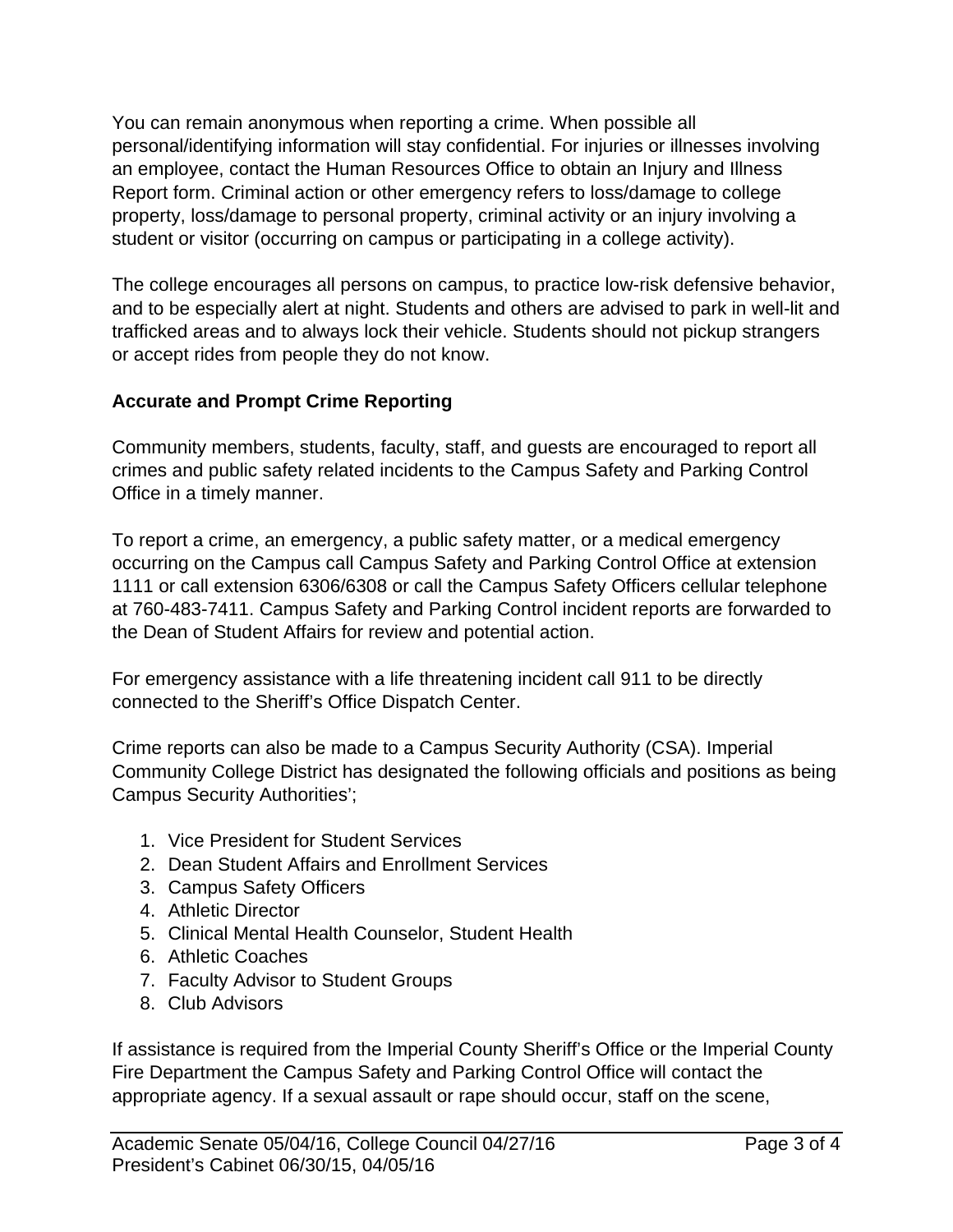including Campus Safety and Parking Control Office, will offer the victim a wide variety of services.

The Imperial County Sheriff's Office has a Sexual Assault Crisis Team that has trained members who are available to assist a victim 24 hours a day.

Crimes should be reported to the Campus Safety and Parking Control Office to ensure inclusion in the annual crime statistics and to aid in providing timely warning notices to the community.

Crimes reported to an outside law enforcement agency should also be reported to Campus Safety and Parking Control Office to ensure inclusion in the Annual Security Report and for evaluation of the need to issue a Timely Warning to the Campus community.

Any report of criminal violations committed on or off campus, that is received by a campus security authority and made by the victim for the purposes of notifying the institution or law enforcement must be immediately, or as soon as practicably possible, disclosed to the Imperial County Sheriff's Office. The report shall not identify the victim, unless the victim consents to being identified after the victim has been informed of his/her right to have his/her personally identifying information withheld. If the victim does not consent to being identified, the alleged assailant shall not be identified in the information disclosed to the local law enforcement agency.

See BP 3515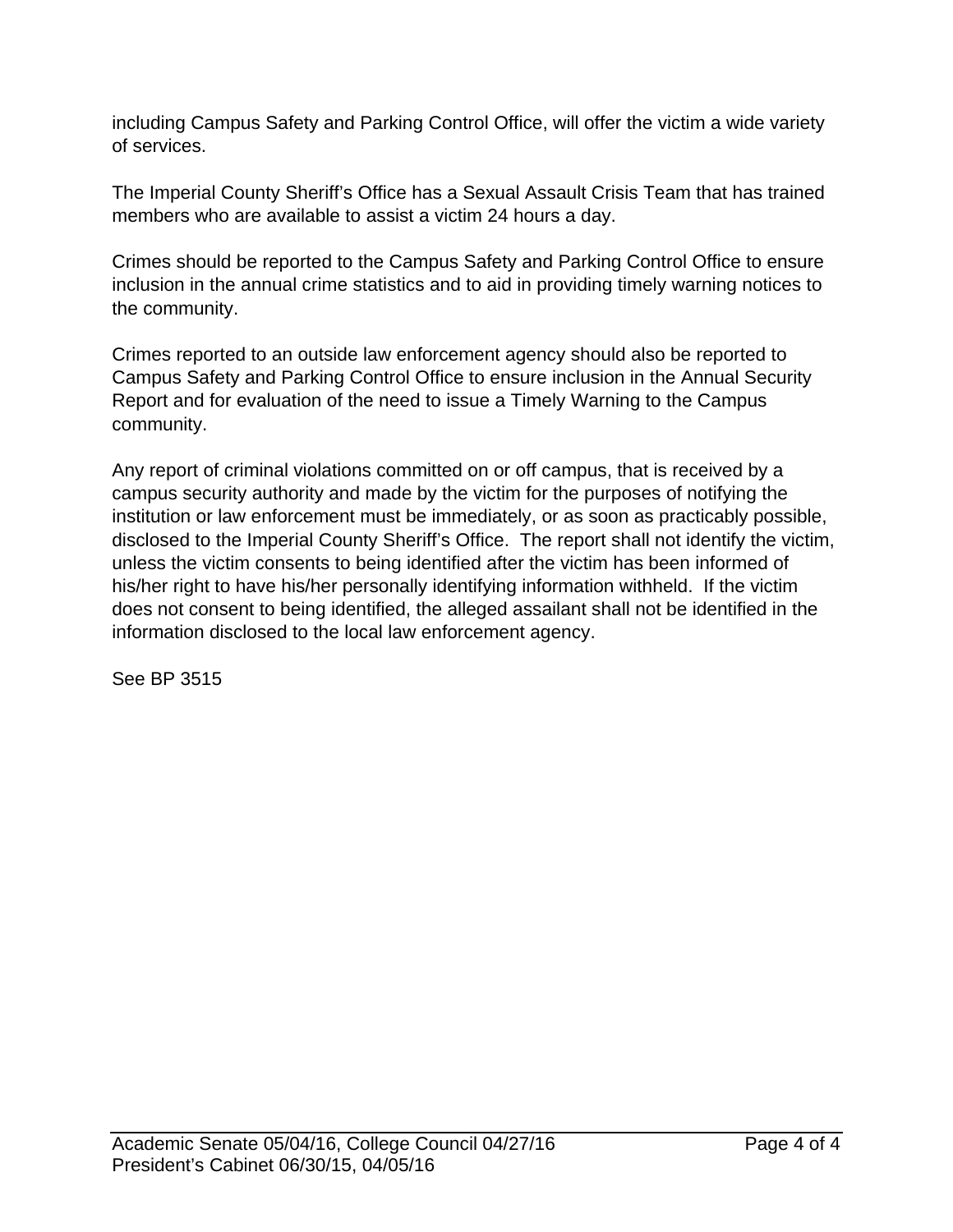## **IMPERIAL COMMUNITY COLLEGE DISTRICT AP 3516 Registered Sex Offender Information**

Reference:

Penal Code 290, 290.01, 290.95; 34 Code of Federal Regulations Part 668; 42 U.S. Code Section 14071j; 20 U.S. Code Section 1092(f)(1)(I) and 1232g (b)(7)(A) (Campus Sex Crimes Prevention Act);

The District shall include in its Annual Security Report a statement advising the campus community where information pertaining to registered sex offenders may be obtained.

Sex offenders are required to register with the police in the jurisdiction in which they reside and at institutions of higher learning if they are students there or if they work there as employees, contractors, or volunteers. A sex offender who is an employee or volunteer in the District must disclose his/her status as a registrant upon his/her application or acceptance of the position if he/she:

- 1. would be working directly and in an unaccompanied setting with minor children on more than an incidental and occasional basis or have supervision or disciplinary power over minor children or
- 2. would be working directly and in an accompanied setting with minor children and his/her work would require touching minor children on more than an incidental basis.

A sex offender who must register for committing a crime against a minor victim under the age of 16 is prohibited from serving as an employer, employee, contractor, or volunteer in any capacity in which the sex offender would be working directly and in an unaccompanied setting with minor children on more than an incidental and occasional basis or involving having supervision or disciplinary power over minor children.

Sex offenders who may be required to register should do so at: Campus Safety and Parking Control Office.

Information concerning registered sex offenders can be obtained from Campus Safety and Parking Control Office and the California Department of Justice Megan's Law Website, http://www.meganslaw.ca.gov/.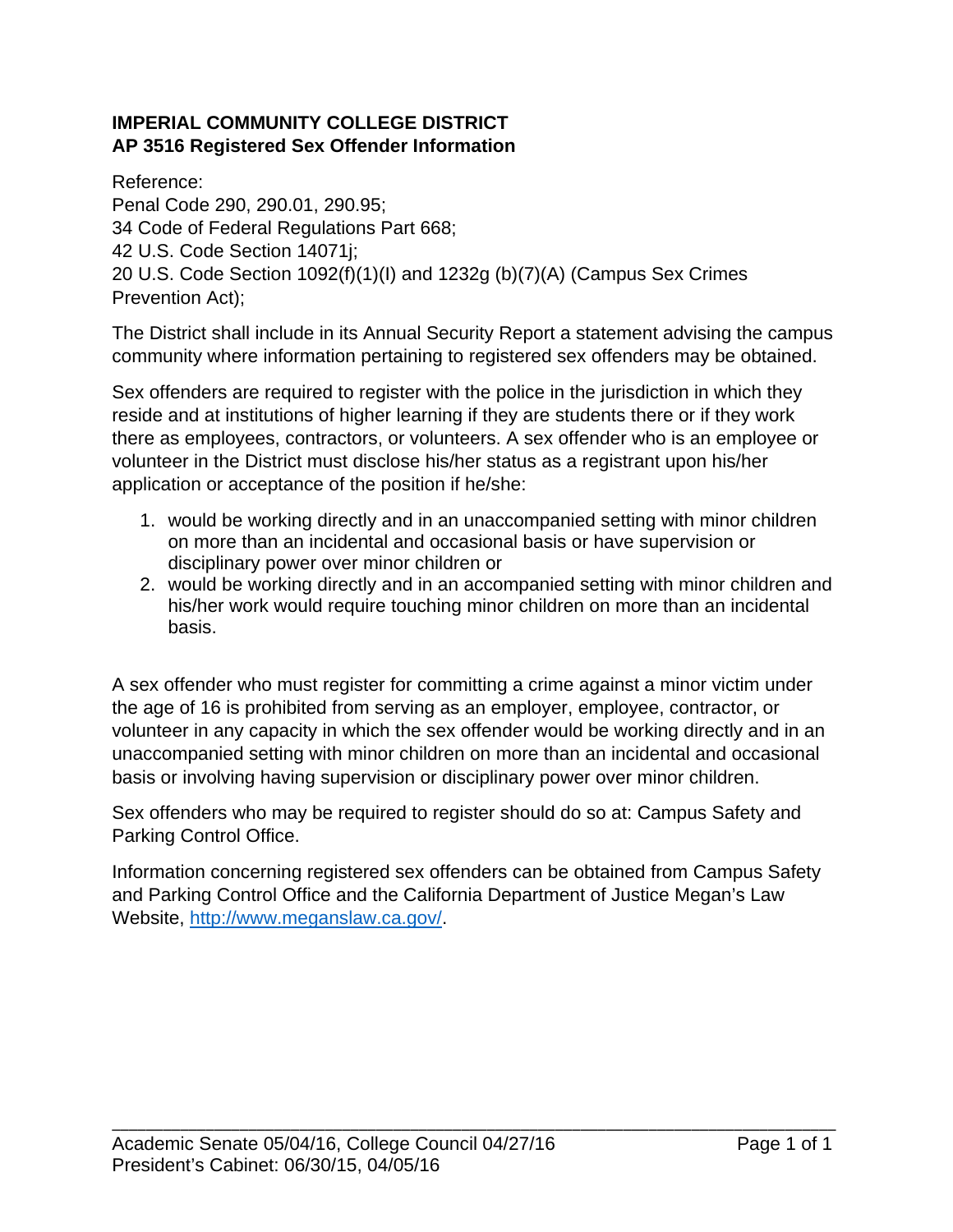## **IMPERIAL COMMUNITY COLLEGE DISTRICT AP 3518 Child Abuse Reporting**

Reference: Penal Code Sections 261, 264.1, 273a, 273d, 285, 286, 288, 288a, 289, 647a, and 11164-11174.3; Welfare and Institutions Code Sections 300, 318, and 601; Family Code Sections 7802, 7807, 7808, 7820-7829, 7890, and 7892

The District recognizes the responsibility of its staff to report to the appropriate agency when there is a reasonable suspicion that an abuse or neglect of a child may have occurred. Mandated reporters include faculty, educational administrators and classified staff. Volunteers are not mandated reporters, but are encouraged to report suspected abuse or neglect of a child.

Child abuse can be any of the following (as defined in Penal Code Section 11165.1):

- A physical injury inflicted on a child by another person other than by accidental means.
- The sexual abuse, assault, or exploitation of a child.
- The negligent treatment or maltreatment of a child by a person responsible for the child's welfare under circumstances indicating harm or threatened harm to the child's health or welfare. This is whether the harm or threatened harm is from acts or omissions on the part of the responsible person.
- The willful harming or endangerment of the person or health fo a child, any cruel or inhumane corporal punishment or any injury resulting in a traumatic condition.

"Reasonable suspicion" occurs when "it is objectively reasonable for a person to entertain such a suspicion, based upon facts that could cause a reasonable person in a like position drawing when appropriate on his/her training and experience, to suspect child abuse" (Penal Code Section 11166(a)).

A child protective agency is a police or sheriff's department, a county probation department, or a county welfare department. School district police or security departments are not child protective agencies (Penal Code Section 11165.9).

Any person not mandated by law to report suspected child abuse has immunity unless the report is proven to be false and the person reporting knows it is false, or the report is made with reckless disregard of the truth or falsity of the incident (Penal Code Section 11172(a)). Reporting is an individual responsibility. An employee making a report cannot be required to disclose his/her identity to the employer (Penal Code Section 11166(h)). However, a person who fails to make a required report is guilty of a misdemeanor punishable by up to six months in jail and/or up to a \$1,000 fine (Penal Code Section 11172(e)).

Any mandated reporter who has knowledge of or observes a child, in his or her professional capacity or within the scope of his or her employment, whom he or she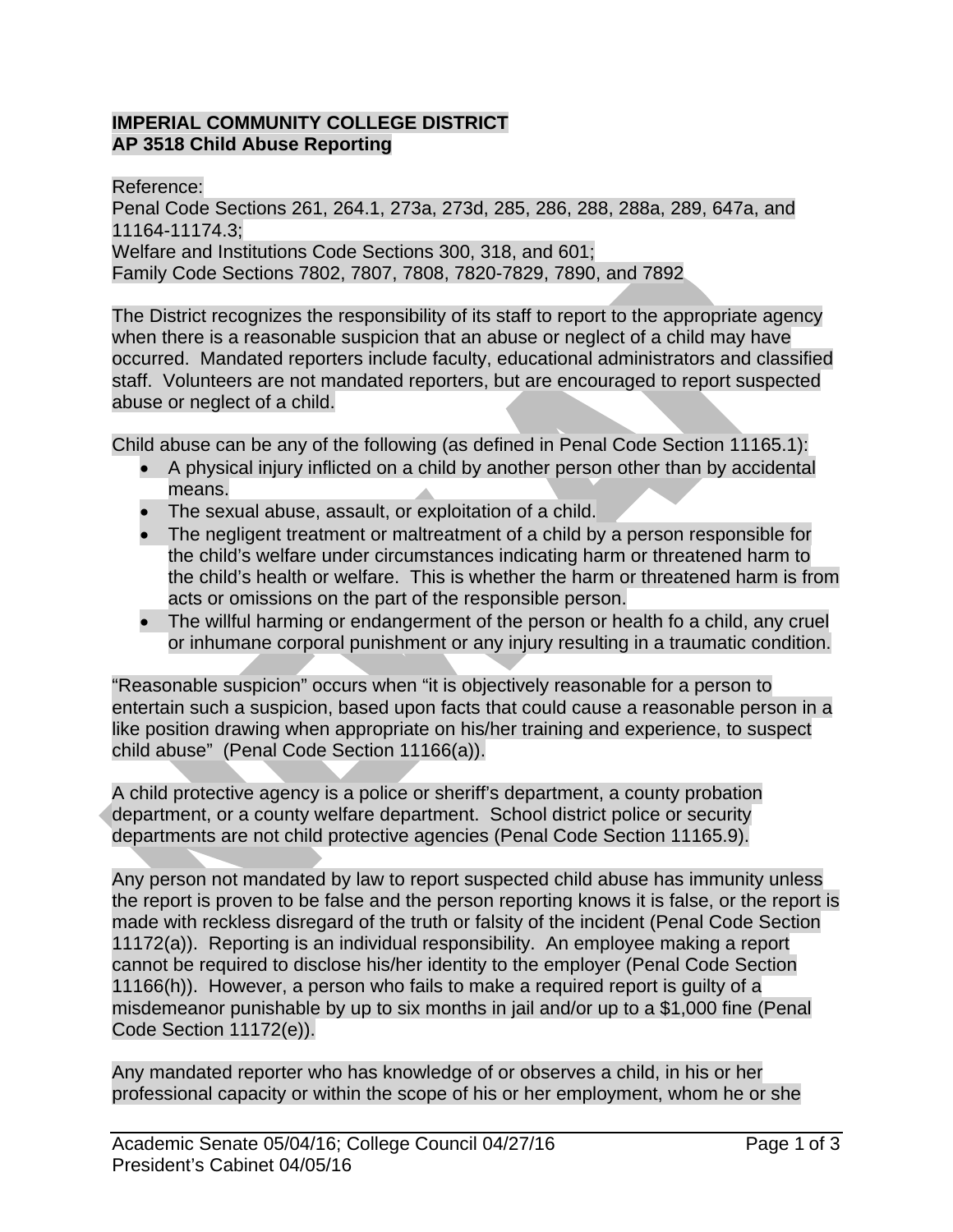knows or reasonable suspects has been the victim of child abuse or neglect shall report such suspected incident of abuse or neglect to the designated agency immediately or as soon as practically possible by phone and shall prepare and send a written report **within 36 hours** of receiving the information concern in incident (Penal Code 11166(a)). The written report may be mailed or submitted by facsimile or electronic transmission.

California County Emergency Response Child Abuse Reporting Hotline Imperial County 760-337-7750 Direct Line: 760-339-6126

Suspected Child Abuse Report Form: Form SS8572 https://oag.ca.gov/childabuse/forms

Mail to: 2999 South 4<sup>th</sup> Street El Centro, CA 92243

No mandated reporter who reports a known or suspected instance of child abuse shall be civilly or criminally liable for any report required or authorized by the Penal Code. Any person other than a child care custodian reporting a known or suspected instance of child abuse shall not incur any liability as a result of making any report of child abuse, unless it can be proven that a false report was made and the person knew that the report was false. (Penal Code Section 11172(a))

When the CEO, CIO, CSSO, or the Director of Child, Family & Consumer Sciences releases a minor pupil to a peace officer for the purpose of removing the minor from the campus, the District official shall take immediate steps to notify the parent or guardian regarding the release of the minor to the officer, and regarding the place to which the minor is reportedly being taken (Education Code Section 87044), except when a minor has been taken into custody as a victim of suspected child abuse, as defined in Penal Code Section 11165 or pursuant to Welfare and Institutions Code Section 305. In those cases, the official shall provide the peace officer with the address and telephone number of the minor's parent or guardian.

Non-accidental physical injury is considered to be a health and safety emergency; and parental consent is not required for release of student information under the Family Education Rights and Privacy Act, or the California Student Records Act (Education Code Sections 76200 et seq.).

Information relevant to the incident of child abuse may be given to an investigator from a child protective agency who is investigating the known or suspected cause of child abuse (Penal Code Section 11167(b)).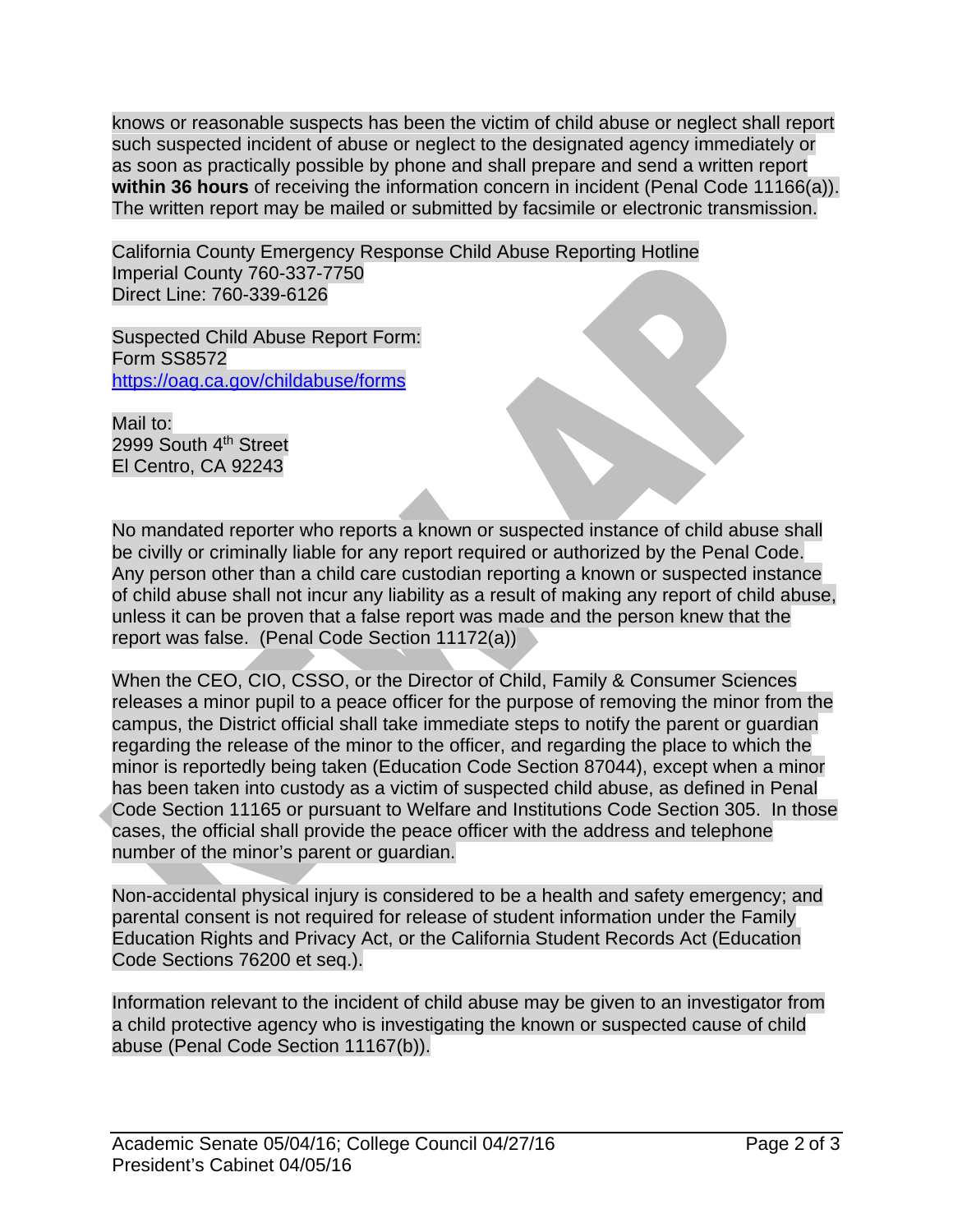The District shall provide a mandated reporter with a statement informing the employee that he/she is a mandated reporter and inform the employee of his/her reporting obligations under Penal Code Section 11166 and of his/her confidentiality rights under subdivision (d) of Penal Code Section 11167. The District shall provide a copy of Penal Code Sections 11165.7, 11166, and 11167 to the employee. Prior to commencing his/her employment and as a prerequisite to that employment, employee shall sign and return the statement to the District. The signed statements shall be retained by the District (Penal Code Section 11166.5).

The District will distribute this procedure to all employees.

See BP 3518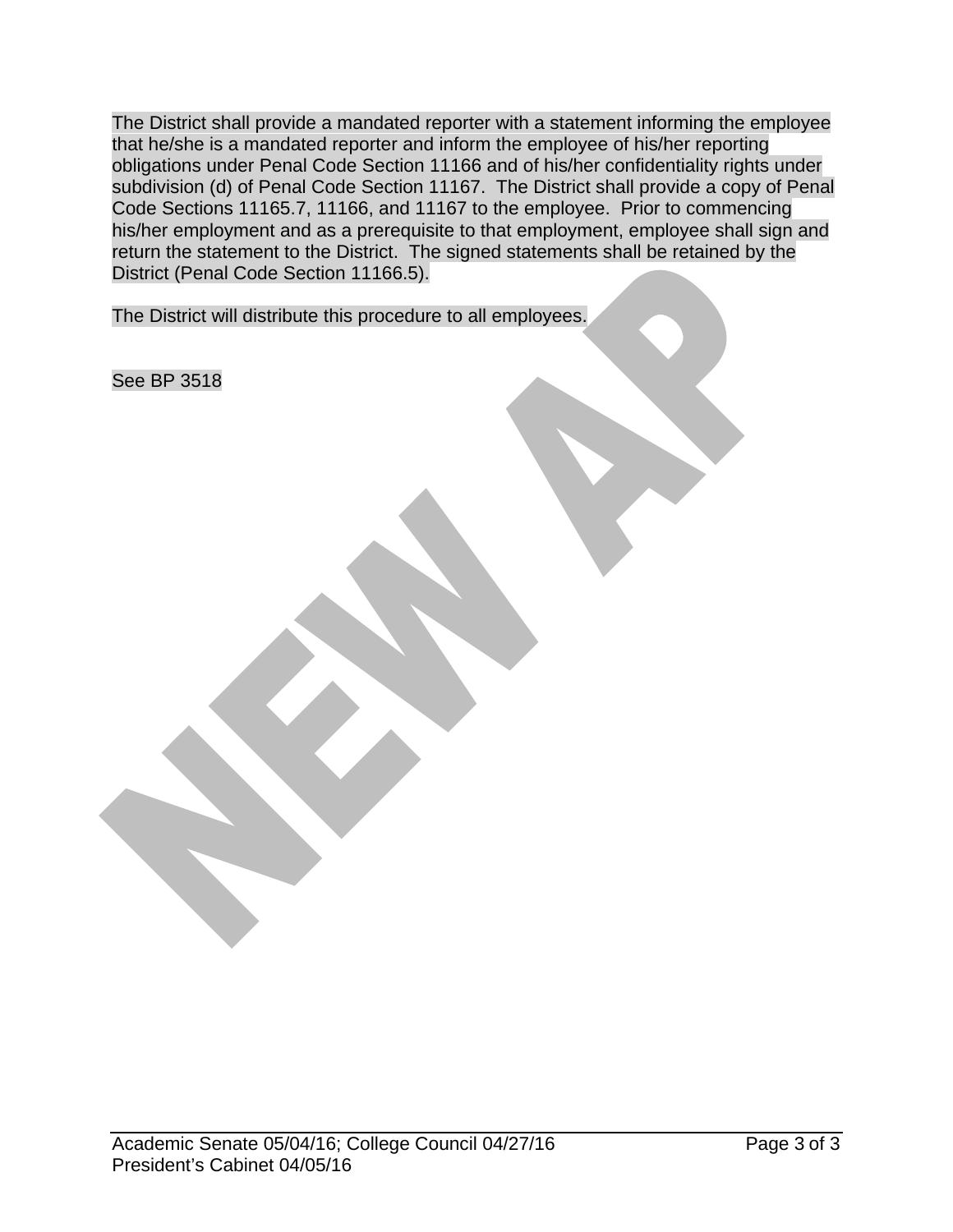## **IMPERIAL COMMUNITY COLLEGE DISTRICT AP 3520 Local Law Enforcement**

References: Education Code Section 67381; 34 Code of Federal Regulations Part 668.46

The College recognizes that laws and rules are necessary for society to function and supports the enforcement of law by governmental agencies and rules by officials of the College. All persons on the Campus are subject to these laws and rules at all times. While the College is private property, and Constitutional protections apply, law enforcement officers may enter the campus to conduct business as needed. All law enforcement agencies are expected to check in with the Campus Safety and Parking Control Office when on campus.

The Campus Safety and Parking Control Office enjoys an especially good relationship with the Imperial County Sheriff's Office (ICSO). The response time of the ICSO to campus is prompt for emergency calls. The exercise of authority is described in a "memorandum of understanding" (MOU) between ICSO and the Imperial Community College District that outlines the jurisdiction over which types of offenses will be turned over to the ICSO for arrest and prosecution. Campus Safety Officers have no arrest authority beyond that of an ordinary citizen. These Campus Safety Officers may make an arrest in the event a felony is committed in his or her presence. However, as a matter of course, the arrest and prosecution of individuals accused of crimes occurring on campus is the responsibility of the ICSO.

Campus Safety Officers are expected to render all possible assistance provided such assistance can be given without significantly endangering the officer or others not involved in the crime.

As noted in the introduction and the emergency policies, the ICSO is notified of all prosecutable crime on campus, and is immediately notified of crimes via the telephone. The College also relies on the telephone to contact the county emergency dispatch center for fire and emergency medical needs. All victims are offered an opportunity to report crimes to ICSO where appropriate under the MOU.

Annually, the ICSO is provided with a summary of all crime occurring on campus. Frequent meetings or telephone conversations between the Sheriff (and/or his designee) and the director of campus safety allow for exchanges of routine information on a timely basis. Additionally, special needs are communicated between agencies as they occur.

See BP 3520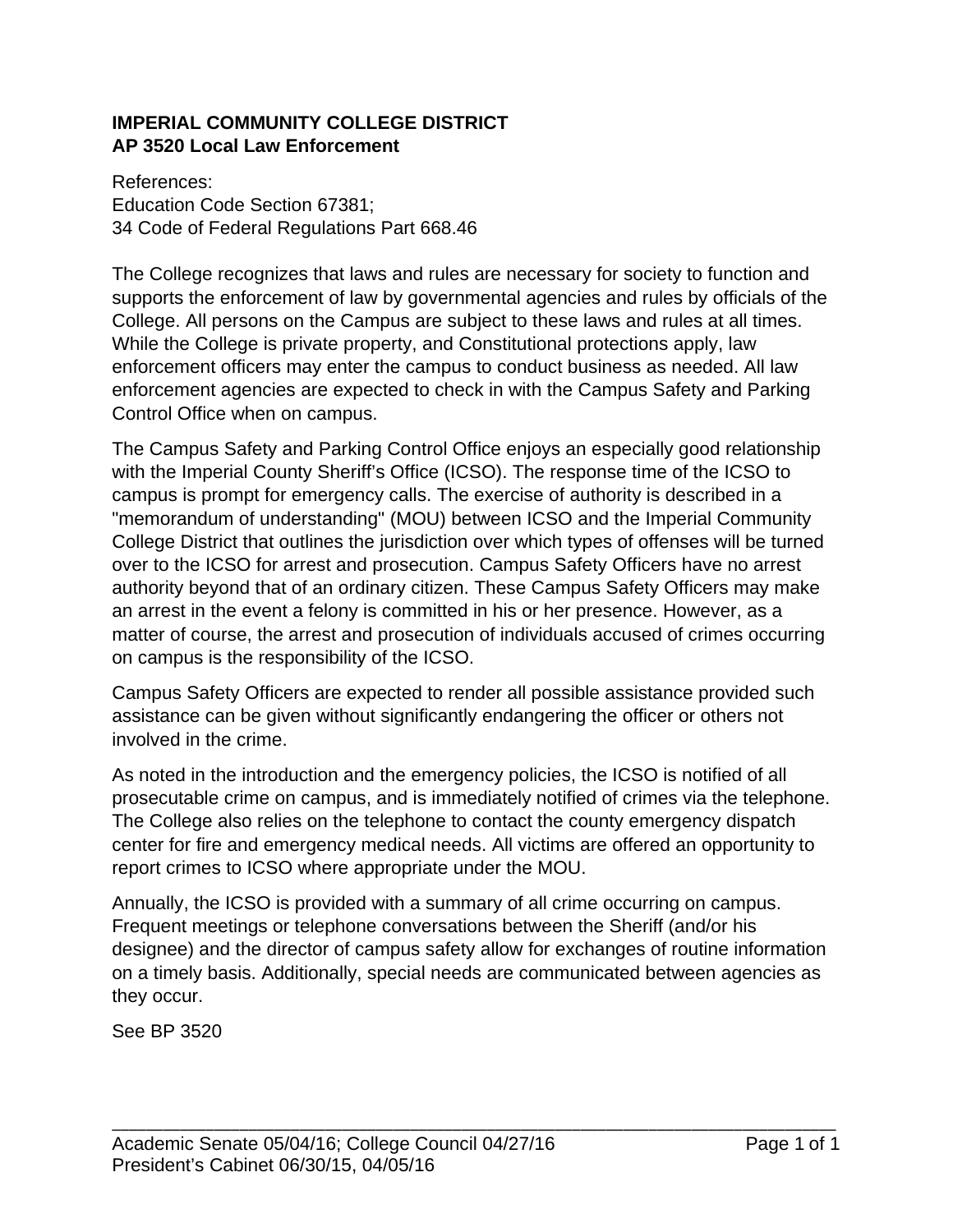#### **IMPERIAL COMMUNITY COLLEGE DISTRICT AP 3530 Weapons on Campus**

Reference:

Penal Code Sections 626.9 and 626.10

Firearms, knives, explosives or other dangerous objects, including but not limited to any facsimile firearm, knife or explosive, are prohibited on any District campus or at any District center, or in any facility of the District.

Activities involving firearms or other weapons as are described as prohibited weapons in this policy, conducted under the direction of District officials or as authorized by an official law enforcement agency shall be reported to the Campus Safety Officer-at 760 355-6308 or to a Campus Safety Officer at 760 483-7411 before taking place.

Any person who believes that he/she may properly possess a firearm or other weapon on campus or in a District center or other facility of the District must promptly notify the Campus Safety Officer at 760 355-6308 or to a Campus Safety Officer at 760 355-7411.

#### Prohibited Weapons:

Bringing or possessing any dirk, dagger, ice pick, or knife having a fixed blade longer than 2 1/2 inches, folding knife with a blade that locks into place, razor with an unguarded blade, Taser, or stun gun, as defined in Penal Code subdivision (a) of Section 244.5, any instrument that expels a metallic projectile, such as a BB or a pellet, through the force of air pressure, CO2 pressure, or spring action, any spot marker gun, or operable or inoperable replica handgun or rifle, upon the District grounds, unless the person is authorized to possess such a weapon in the course of his/her employment, has been authorized by a District employee to have the knife, or is a duly appointed peace officer, who is engaged in the performance of his/her duties.

This policy shall not apply to the approved possession or use of weapons by the Administration of Justice or Peace Officer Standard and Training (P.O.S.T.) programs that have received authorization for the use of weapons during an approved course of instruction.

\_\_\_\_\_\_\_\_\_\_\_\_\_\_\_\_\_\_\_\_\_\_\_\_\_\_\_\_\_\_\_\_\_\_\_\_\_\_\_\_\_\_\_\_\_\_\_\_\_\_\_\_\_\_\_\_\_\_\_\_\_\_\_\_\_\_\_\_\_\_\_\_\_\_\_\_\_\_\_\_\_\_\_\_\_

**Formatted:** Not Highlight

**Formatted:** Not Highlight

Academic Senate 05/04/16; College Council 04/27/16 Page 1 of 1 President's Cabinet 04/05/16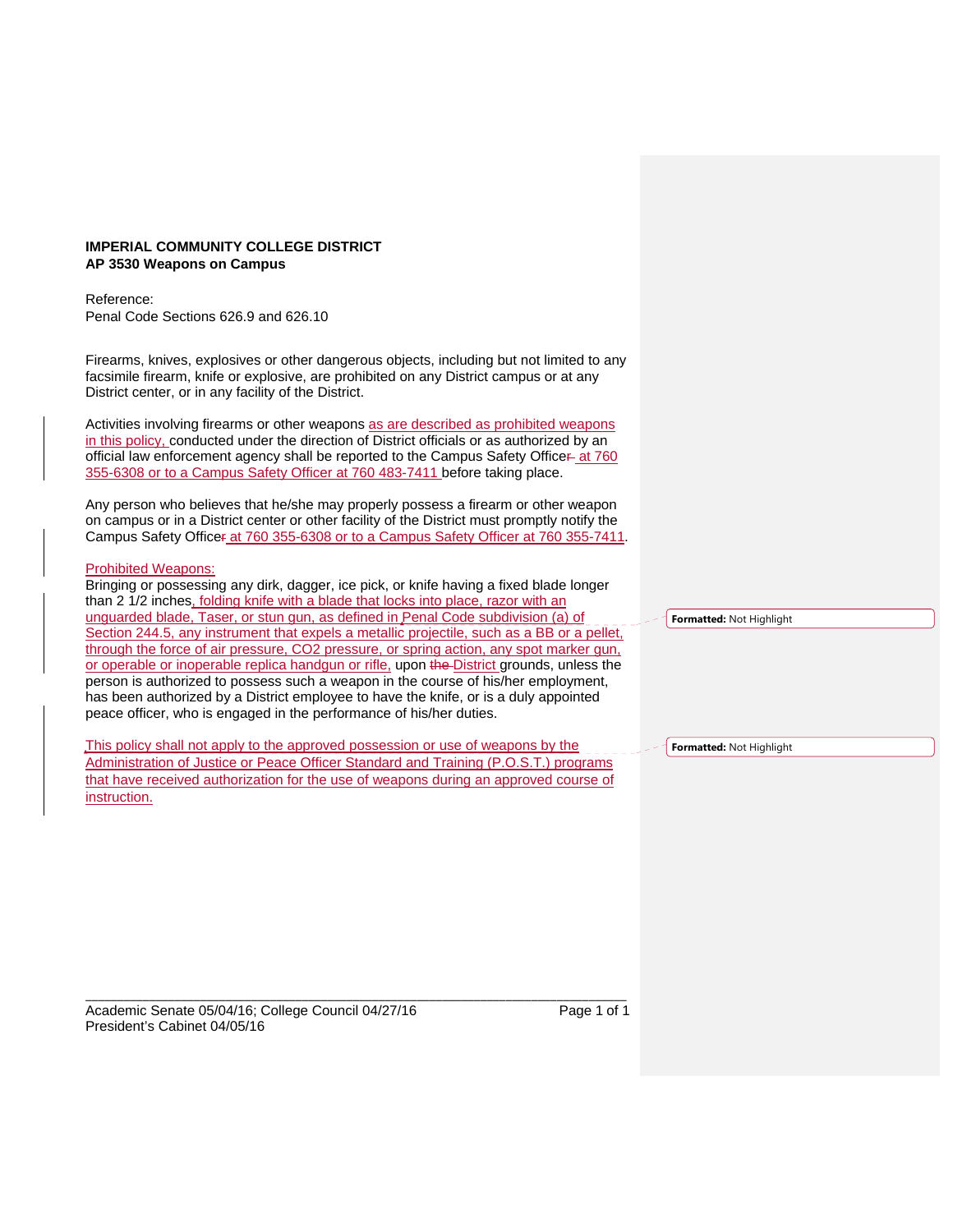### **IMPERIAL COMMUNITY COLLEGE DISTRICT AP 3540 Sexual and Other Assaults on Campus**

Reference: Education Code Section 67385; 20 U.S.C. § 1092(f); 34 C.F.R. § 668.46(b) (11)

Any sexual assault or physical abuse, including, but not limited to, rape, as defined by California law, whether committed by an employee, student, or member of the public, occurring on District property, or on an off-campus site or facility maintained by the District, or on grounds or facilities maintained by a student organization, is a violation of District policies and regulations, and is subject to all applicable punishment, including criminal procedures and employee or student discipline procedures. A student found guilty of violating the College sexual misconduct policy could be criminally prosecuted in the state courts and may be suspended or expelled from the College for the first offense. (See also AP 5500, Standards of Student Conduct.)

Any sexual act directed against another person, forcibly and/or against that person's will; or not forcibly or against the person's will where the victim is incapable of giving consent.

A. Forcible Rape

The carnal knowledge of a person, forcibly and/or against the person's will; or not forcibly or against the person's will where the victim is incapable of giving consent because of his/her temporary or permanent mental or physical incapacity (or because of his/her youth).

B. Forcible Sodomy

Oral or anal sexual intercourse with another person, forcibly and/or against that person's will; or not forcibly against the person's will where the victim is incapable of giving consent because of his/her youth or because of his/her temporary or permanent mental or physical incapacity.

C. Sexual Assault with an Object

The use of an object or instrument to unlawfully penetrate, however slightly, the genital or anal opening of the body of another person, forcibly and/or against that person's will; or not forcibly or against the person's will where the victim is incapable of giving consent because of his/her youth or because of his/her temporary or permanent mental or physical incapacity.

D. Forcible Fondling

The touching of the private body parts of another person for the purpose of sexual gratification, forcibly and/or against that person's will; or, not forcibly or against the person's will where the victim is incapable of giving consent because of his/her youth or because of his/her temporary or permanent mental incapacity.

Sex Offenses-Non-forcible / Unlawful, non-forcible sexual intercourse.

A. Incest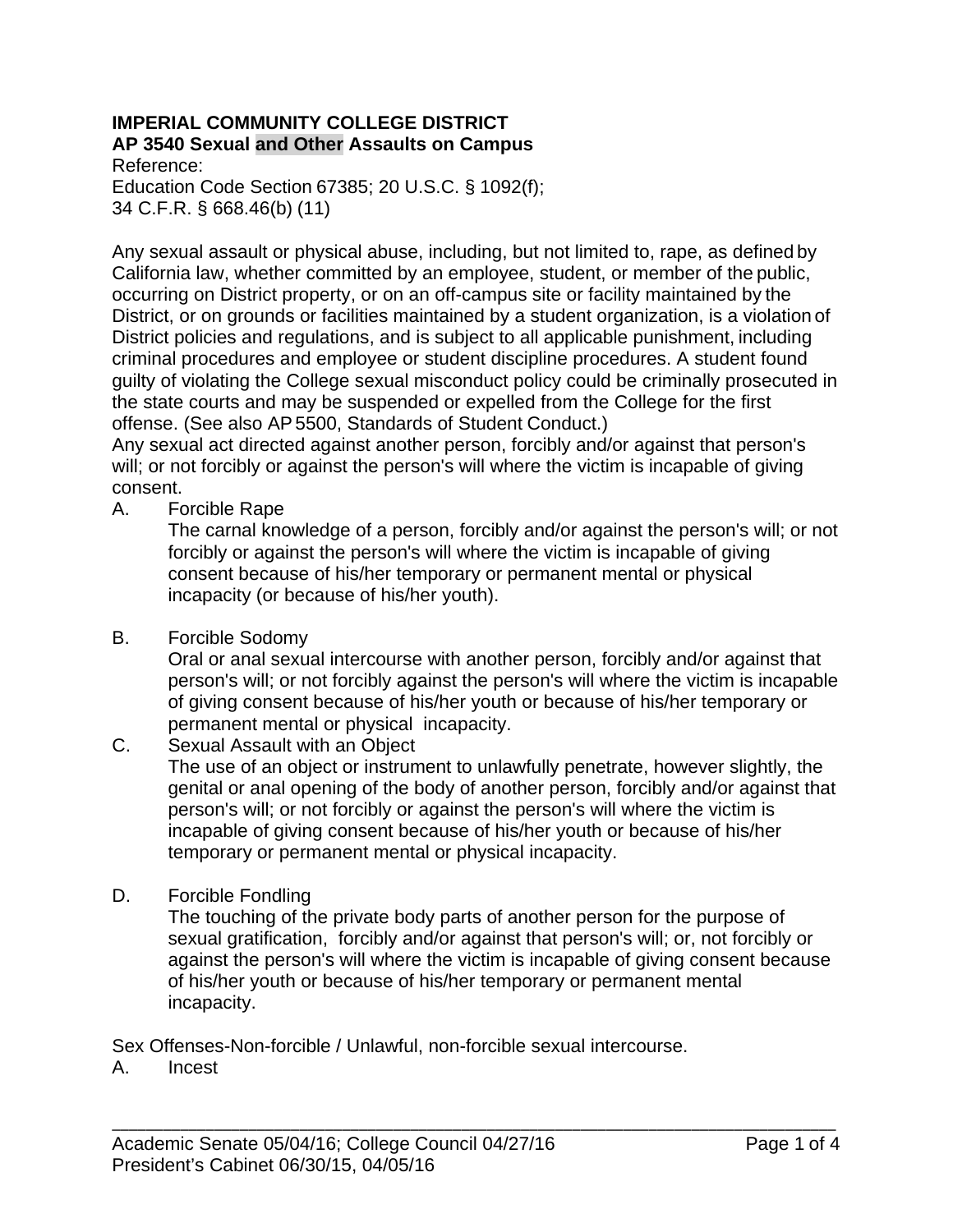Non-forcible sexual intercourse between persons who are related to each other within the degrees wherein marriage is prohibited by law.

B. Statutory Rape

Non-forcible sexual intercourse with a person who is under the statutory age of consent.

Sex Offenses Definitions from the National Incident-Based Reporting System Edition of the Uniform Crime Reporting Program.

All students, faculty members staff members, or visitors who allege they are the victims of a sexual assault on District property shall be provided with information regarding options and assistance available to them. Information shall be available from the Campus Safety and Parking Control Office, which shall maintain the identity and other information about alleged sexual assault victims as confidential unless and until the Campus Safety and Parking Control Office is authorized to release such information. The Human Resource Office shall be notified of all serious criminal events that have been reported to the Campus Safety and Parking Control.

The Director of Campus Safety and Parking Control shall provide all alleged victims of sexual assault with the following, upon request:

- A copy of the District's policy and procedure regarding sexual assault;
- A description of available services, and the persons on campus available to provide those services if requested.
- Referral to the Imperial County Sheriff's Office, with the consent of the victim, for collection of evidence and/or the criminal prosecution of responsible persons.
- transportation to a hospital, if necessary; counseling or referral to a counseling;
- A description of each of the following procedures:
	- o criminal prosecution;
	- o District disciplinary procedures, both student and employee;
	- o modification of class schedules;

All alleged victims of sexual assault shall be kept informed, through the Campus Safety and Parking Control Office of any ongoing investigation. Information shall include the status of any student or employee disciplinary proceedings or appeal; alleged victims of sexual assault are required to maintain any such information in confidence, unless the alleged assailant has waived rights to confidentiality.

The District shall maintain the identity of any alleged victim or witness of sexual assault, as defined above, in confidence unless the alleged victim or witness specifically waives that right to confidentiality. All inquiries from reporters or other media representatives about alleged sexual assaults shall be referred to President's Office, which shall work with District legal Advisor to assure that all confidentiality rights are maintained.

# **Education and Prevention Information**

The Campus Safety and Parking Control Office and the Student Affairs Office shall:

 Provide, as part of each campus' established on-campus orientation program, education and prevention information about sexual assault. The information shall be developed in collaboration with campus-based and community-based victim advocacy organizations.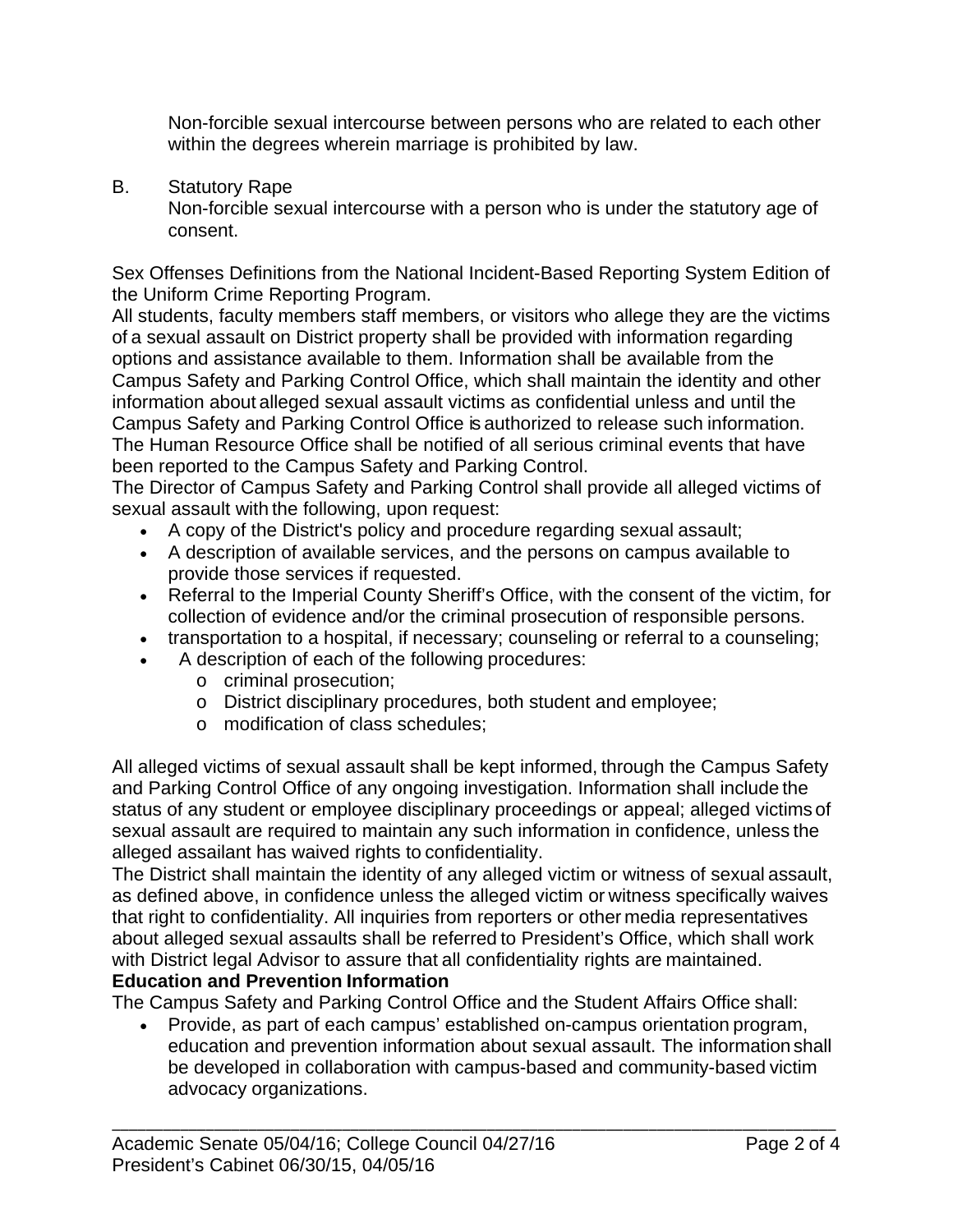- Post sexual violence prevention and education information on the campus internet website.
- The Campus Safety and Parking Control Office educates the student community about rape, acquaintance rape, and other forcible and non-forcible sex offenses through mandatory freshman orientation each fall. The Campus Safety and Parking Control Office offers sexual assault education and information programs to students and employees upon request. Literature on date rape education, risk reduction, and the College's response is available through the Campus Safety and Parking Control Office.

If you are a victim of a sexual assault, your first priority should be to get to a place of safety. You should then obtain necessary medical treatment. The Campus Safety and Parking Control Office strongly advocates that a victim of sexual assault report the incident in a timely manner. Time is a critical factor for evidence collection and preservation. An assault should be reported directly to a Campus Safety Officer or to the Imperial County Sheriff's Office (ICSO). Filing a report with the Campus Safety and Parking Control Office or the ICSO will not obligate the victim to prosecute, nor will it subject the victim to scrutiny or judgmental opinions from officers. Filing a police report will:

- ensure that you receive the necessary medical treatment and tests, at no expense to you
- the opportunity for collection of evidence helpful in prosecution, which cannot be obtained later (ideally the victim of sexual assault should not wash, douche, use the toilet, or change clothing prior to a medical/legal exam)
- ensure you have access to free confidential counseling from counselors specifically trained in the area of sexual assault crisis intervention

When a sexual assault victim contacts the Campus Safety and Parking Control Office, the ICSO will be notified as well. A representative from the Student Affairs Office will also be notified although no identifying information of the victim will be released. The victim of a sexual assault may choose for the investigation to be pursued through the criminal justice system and the Campus Safety and Parking Control Office, or only the latter. A Campus Safety Officer will guide the victim through the available options and support the victim in his or her decision. Various counseling options are available from the College through the Student Health Center, Employee Assistance, and the Psychological and Counseling Center. Counseling and support services outside the College system can be obtained by referral from the ICSO.

College disciplinary proceedings, as well as special guidelines for cases involving sexual misconduct, are detailed in the Student Handbook. The Handbook provides, in part, that the accused and the victim will each be allowed to choose one person to accompany them throughout the hearing. Both the victim and accused will be informed of the outcome of the hearing. A student found guilty of violating the College sexual misconduct policy could be criminally prosecuted in the state courts and may be suspended or expelled from the College for the first offense.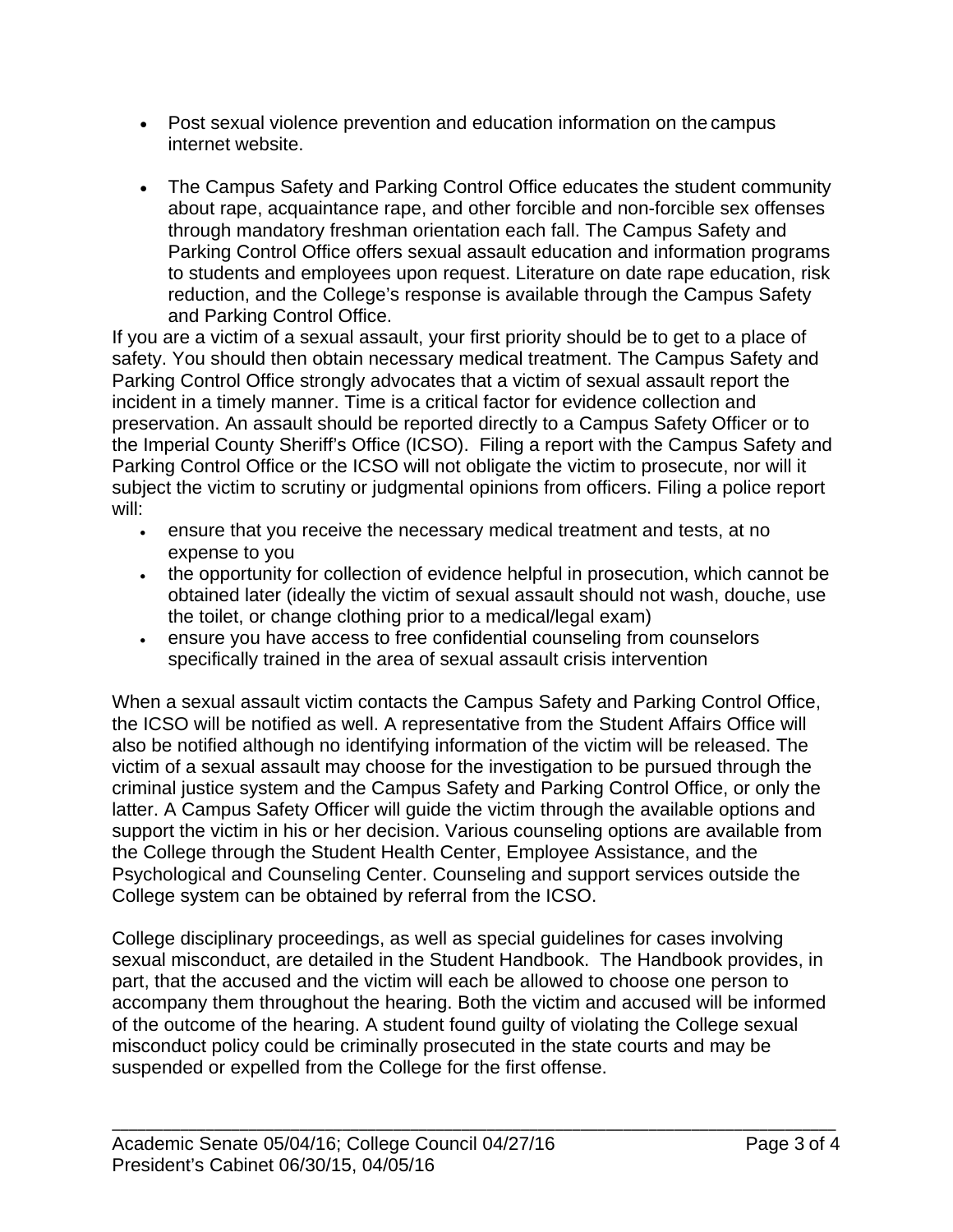Student victims have the option to change their academic situations after an alleged sexual assault, if such changes are reasonably available.

For additional information and resources on sexual assault, domestic violence, dating violence, and stalking in the educational/campus environment, the Department of Justice has established a clearinghouse of resources geared towards colleges and universities, which can be accessed at the California Attorney General's website.

See BP 3540

\_\_\_\_\_\_\_\_\_\_\_\_\_\_\_\_\_\_\_\_\_\_\_\_\_\_\_\_\_\_\_\_\_\_\_\_\_\_\_\_\_\_\_\_\_\_\_\_\_\_\_\_\_\_\_\_\_\_\_\_\_\_\_\_\_\_\_\_\_\_\_\_\_\_\_\_\_\_\_\_\_\_\_\_\_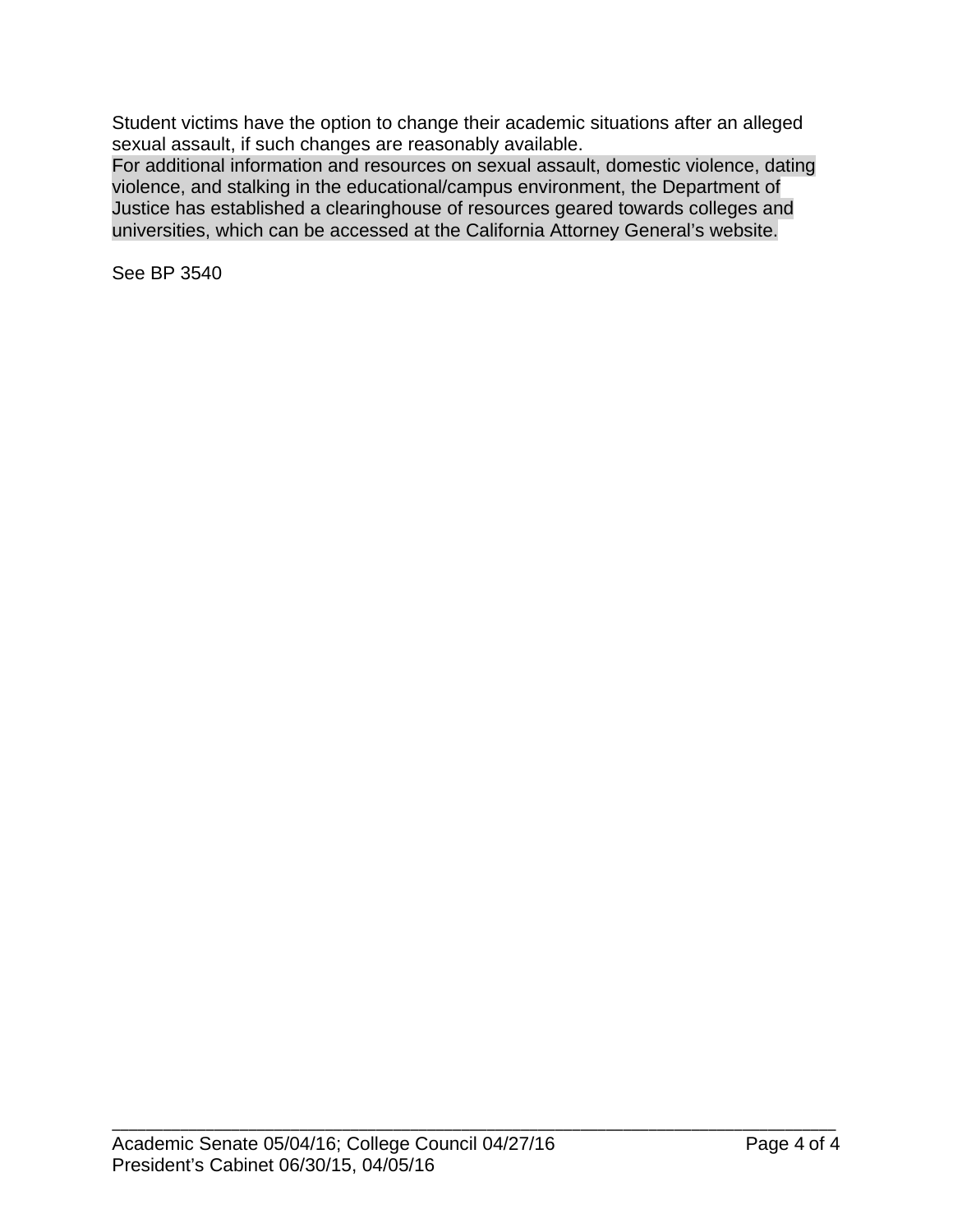# **IMPERIAL COMMUNITY COLLEGE DISTRICT AP 3550 Drug Free Environment and Drug Prevention Program**

Reference:

Drug Free Schools and Communities Act Amendment of 1989; 20 U.S. Code Section 1145g; 34 Code of Federal Regulations 86.1 et seq.; Federal Drug-Free Workplace Act of 1988; 41 U.S. Code Section 702

The District is committed to providing its employees and students with a drug-free workplace and campus environment. It emphasizes prevention and intervention through education and assistance.

# **Health Risks of Drug and Alcohol Abuse**

Drug addiction is a brain disease. Although initial drug use might be voluntary, drug abuse have been shown to alter gene expression and brain circuitry, which in turn affect human behavior. Once addiction develops, these brain changes interfere with an individual's ability to make voluntary decisions, leading to compulsive drug craving, seeking and use. The impact of addiction can be far reaching. Cardiovascular disease, stroke, gastrointestinal, musculoskeletal effects, kidney and liver damage, cancer, HIV/AIDS, hepatitis, and lung disease can all be affected by drug abuse. Some of these effects occur when drugs are used at high doses or after prolonged use, however, some may occur after just one use (NIH).

Alcohol affects every organ in the drinker's body and can damage a developing fetus. Intoxication can impair brain function and motor skills; heavy use can increase risk of certain cancers, stroke, and liver disease.

# **Counseling, Treatment, Rehabilitation**

The District provides a Student Health Center which offers Mental Health Counseling and Basic First Aid and care for minor illnesses. It also provides access to wellness information via the online resource Student Health 101. Assistance is available to employees through Holman Professional Counseling Center, Employee Assistance Program.

# **Prohibition of Drugs**

The unlawful manufacture, distribution, dispensing, possession or use of alcohol or any unlawful controlled substance is prohibited on District property, during Districtsponsored field trips, activities or workshops, and in any facility or vehicle operated by the District. The unlawful possession, sale, manufacture or distribution of any controlled substance is not only prohibited by District policy but is also illegal under both state and federal laws, and may result in criminal prosecution, fine and imprisonment.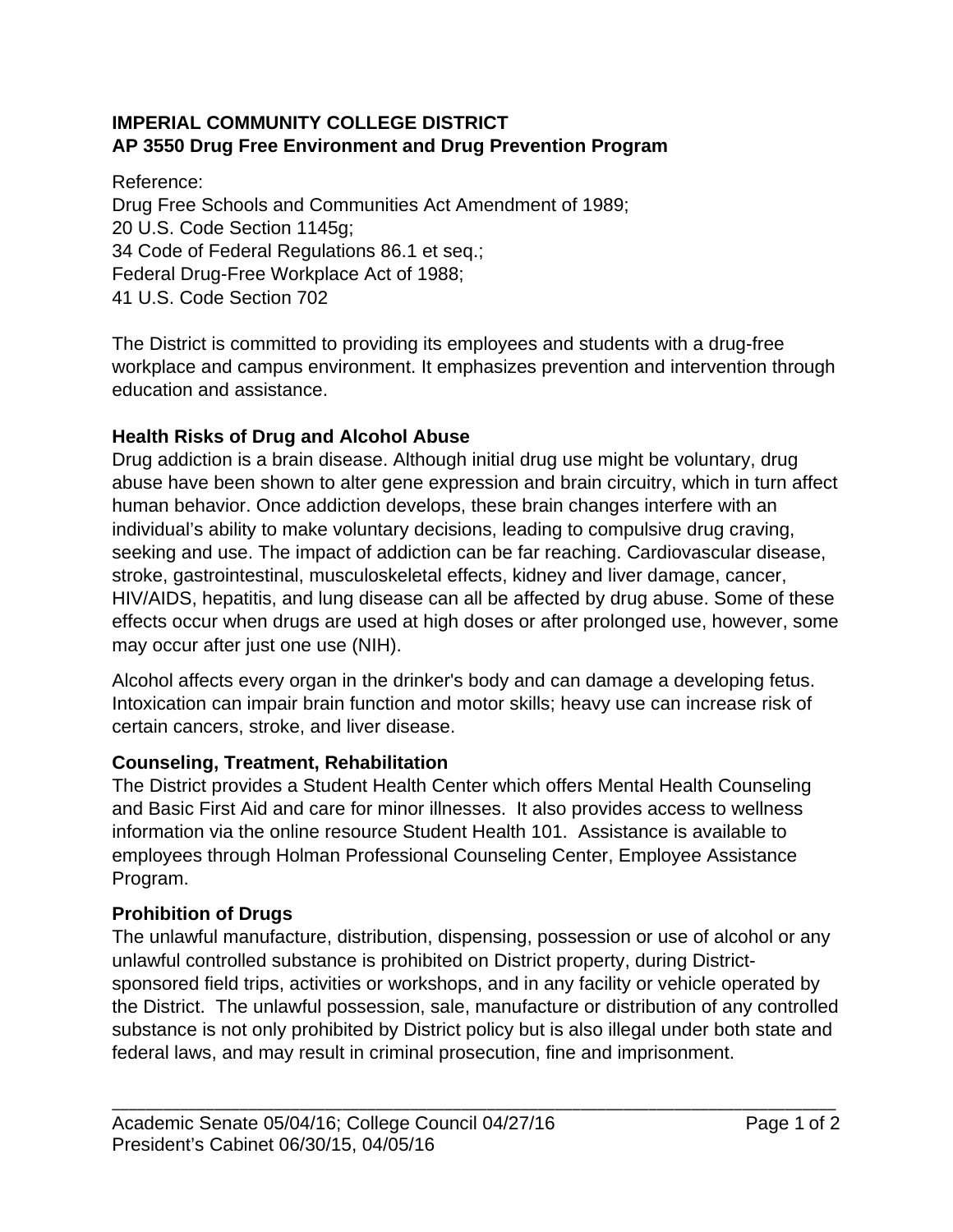Violation of this prohibition will result in appropriate action up to and including termination of employment, expulsion, and referral for prosecution, or, as permitted by law, may require satisfactory participation in an alcohol or drug abuse assistance or rehabilitation program.

As a condition of employment, employees must notify the District within days of any conviction for violating a criminal drug statute while in the workplace.

See BP 3550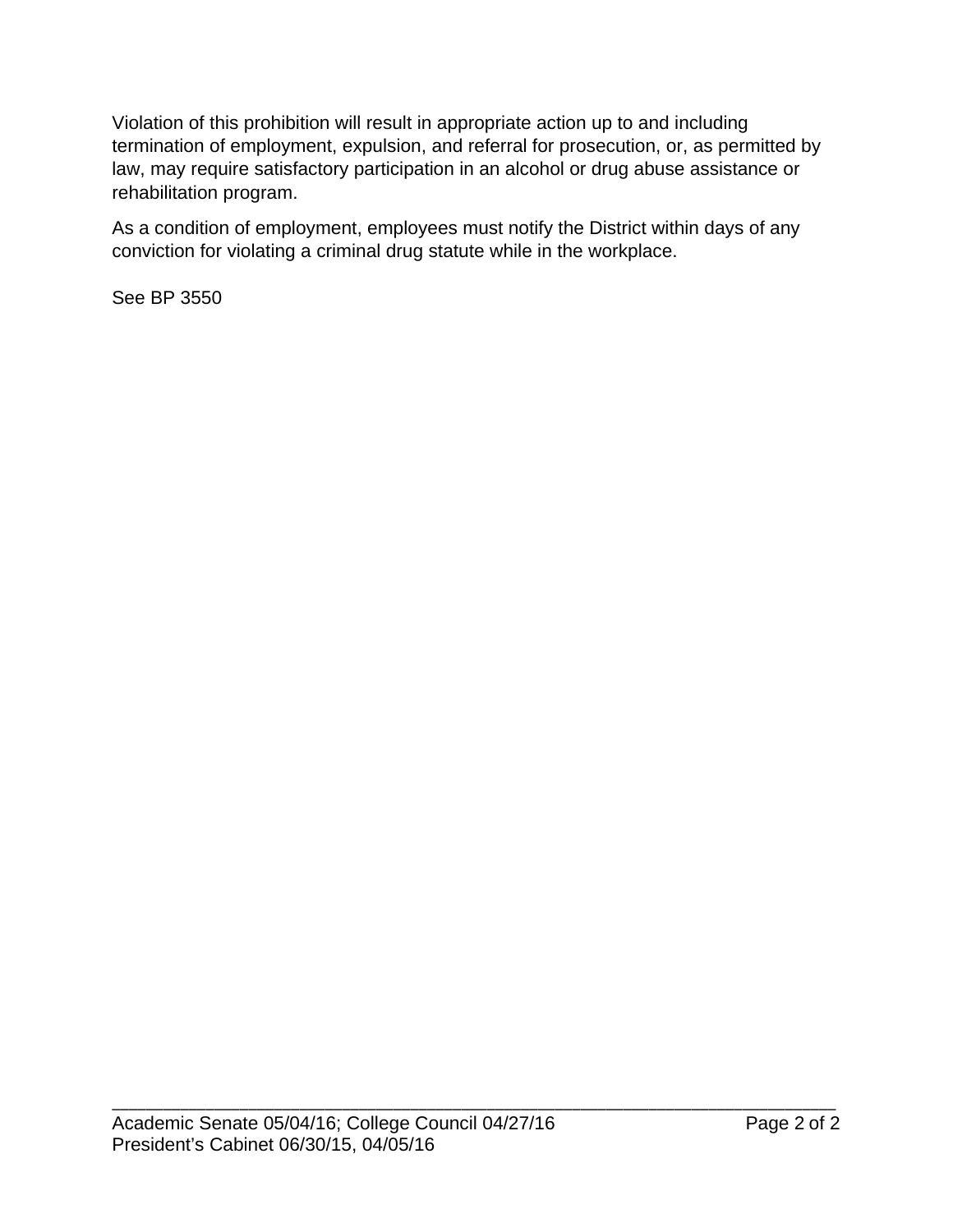# **IMPERIAL COMMUNITY COLLEGE DISTRICT AP 3560 Alcoholic Beverages**

#### References:

Business and Professions Code Sections 24045.4, 24045.6, and 25608 25658 34 Code of Federal Regulations Section 668.46(b)

The possession, sale or the furnishing of alcohol on campus is governed by California state law and these procedures. The possession, sale, consumption or furnishing of alcohol is controlled by the California Department of Alcohol and Beverage Control. However, the enforcement of alcohol laws on-campus is the primary responsibility of the Campus Safety and Parking Control Office Department. The campus has been designated "Drug free" and only under certain circumstances is the consumption of alcohol permitted.

The unlawful possession, sale, manufacture or distribution of any controlled substance is illegal under both state and federal laws. Such laws are strictly enforced by the Campus Safety and Parking Control Office. Violators are subject to disciplinary action, criminal prosecution, fine and imprisonment. It is unlawful to sell, furnish or provide alcohol to a person under the age of 21. The possession of alcohol by anyone under 21 years of age in a public place or a place open to the public is illegal.

It is also a violation of this policy for anyone to consume or possess alcohol in any public or private area of campus without prior District approval. Organizations or groups violating alcohol or substance policies or laws may be subject to sanctions by the District.

Alcoholic beverages on campus are permitted if:

- The alcoholic beverage is beer or wine for used in connection with a course of instruction, sponsored dinner, or meal demonstration given as part of a culinary arts program at a community college campus, and the instructor or individual has been authorized to acquire, possess, use, sell, or consume it by the CIO.
- The alcoholic beverage is for use during a non-college event at the College Center, 2700 building, 2131 building, or the art center which are built on District property and leased to a nonprofit public benefit corporation.
- The alcoholic beverage is wine produced by a bonded winery owned or operated as part of an instructional program in viticulture and enology.
- The alcoholic beverage is wine that is for use during an event sponsored by the District or an organization operated for the benefit of the District, in connection with the District's instructional program in viticulture or the District's instructional program in enology, or an event that has been approved through the facilities use agreement.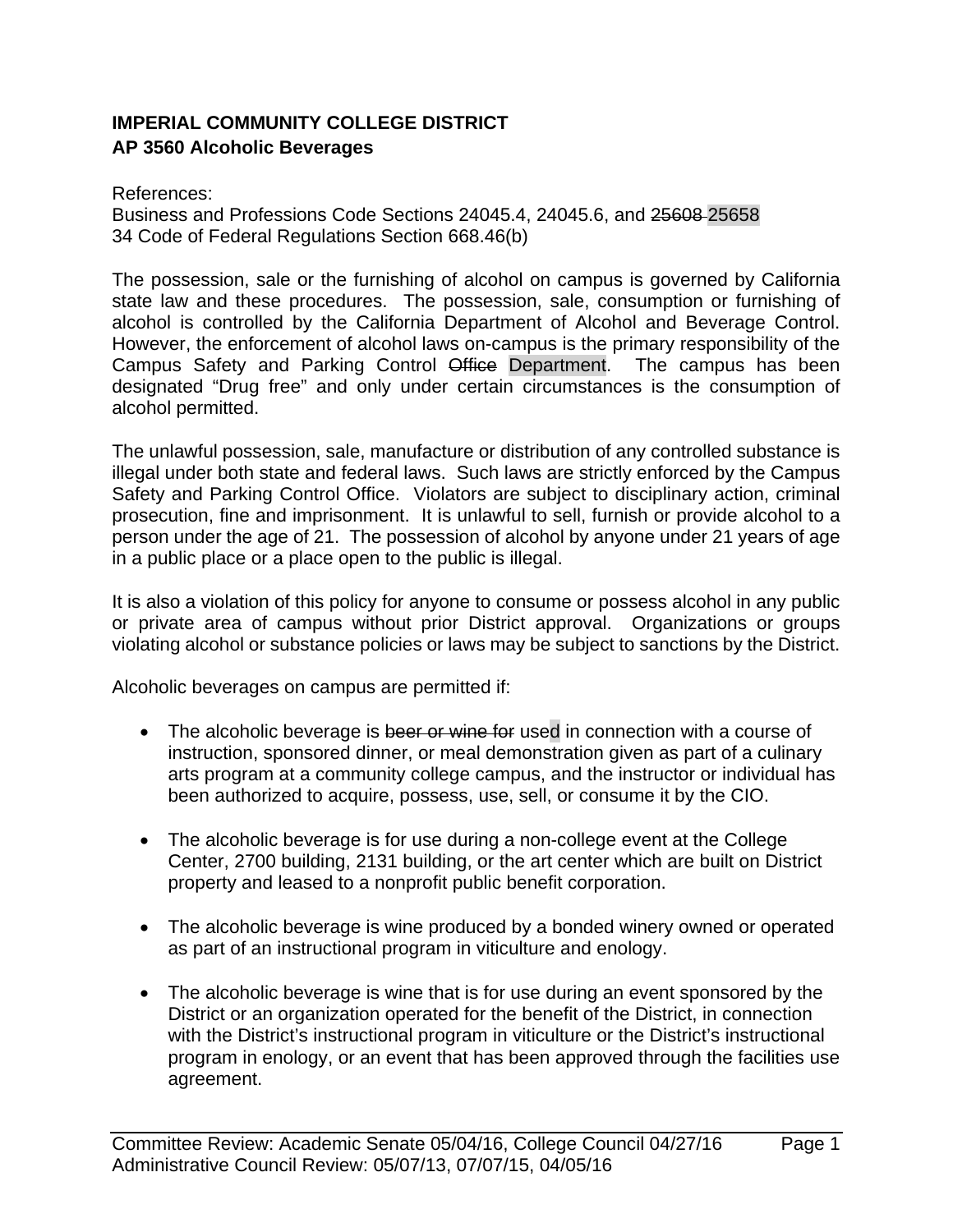- The alcoholic beverage is possessed, consumed, or sold, pursuant to a license or permit obtained under this division for special events held at the facilities of a public community college during the special event. "Special event" means events that are held with the permission of the governing board of the community college district that are festivals, shows, private parties, concerts, theatrical productions, and other events held on the premises of the public community college and for which the principal attendees are members of the general public or invited guests and not students of the public community college.
- The alcoholic beverage is acquired, possessed, or used during an event sponsored by the District or an organization operated for the benefit of the District at a community college-owned facility in which any grade from kindergarten to grade 12, inclusive, is taught, if the event is held at a time when students in any grades from kindergarten to grade 12, inclusive, are not present at the facility
- The alcoholic beverage is for use during a fundraiser or community event held to benefit a nonprofit corporation that organizer has obtained a license under the Business and Professions Code to do so provided that no alcoholic beverage can be acquired, possessed or used at a football game or other athletic contest sponsored by the District.
- The alcoholic beverage is acquired, possessed, or consumed pursuant to a license or permit obtained for special events held at facilities of a community college district at a time when pupils are not on the grounds. "Facilities" includes, but are not limited to, office complexes, conference centers, or retreat facilities.
- Alcoholic beverages will not be served or sold to anyone under the age of 21. The organizers of events involving alcoholic beverages will exercise due diligence in ensuring that personal safety and conduct issues are addressed, including providing security personnel at the discretion of the District.
- No alcoholic beverage can be acquired, possessed, or used at an athletic event sponsored by the District or any other organizer.

It shall be the policy of the Board that, in accordance with Board Policy BP 3550 Drug Free Environment and Drug Prevention Program, alcoholic beverages may not be possessed, sold, and/or consumed on District owned or operated properties except under the following circumstances:

When, with approval of the CEO, the alcoholic beverage is acquired, possessed, or used in connection with a course of credit, non-credit, or not for credit instruction.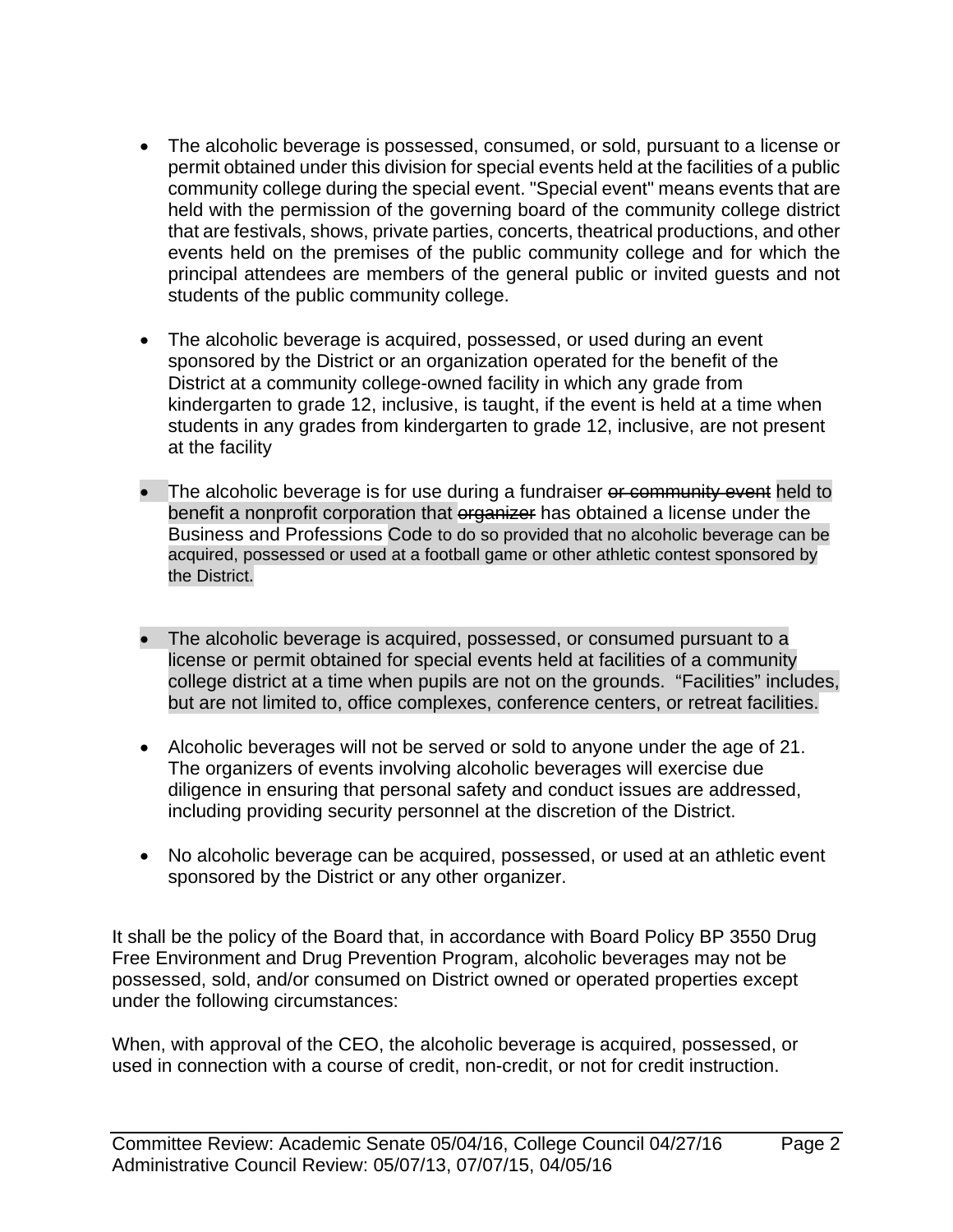When, with the approval of the CEO, the District recognizes the opportunities for the District to host events on campus and authorizes approval of alcoholic beverages on campus.

When, with the approval of the CEO, the alcoholic beverage is acquired, possessed, or used during fundraisers held to benefit a nonprofit corporation that has obtained an appropriate license. Such events shall, through appropriate administrative procedures, be approved in accordance with BP 6700 Civic Center and Other Facilities Use.

All activities and programs shall be conducted in a manner consistent with public peace and safety. Any person under the influence of intoxicating liquor shall be denied access to District owned or operated property and/or subject to enforcement of applicable laws.

Alcoholic beverages shall not be served on campus except in accordance with these administrative procedures.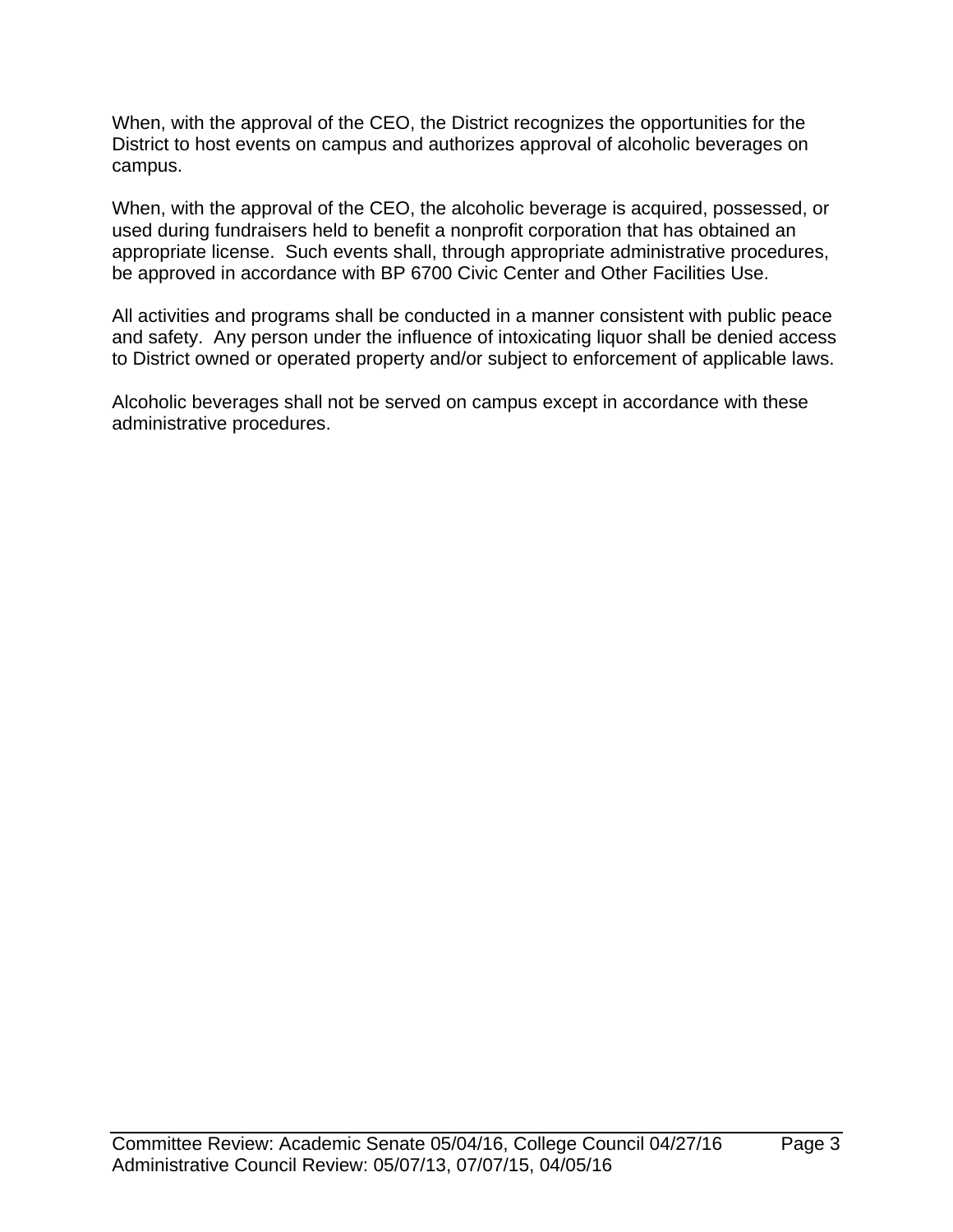#### **IMPERIAL COMMUNITY COLLEGE DISTRICT AP 3570 Smoking on Campus Smoke and Tobacco-Free District**

Reference: Government Code Sections 7596, 7597, 7597.1, and 7598; Labor Code Section 6404.5; Title 8 Section 5148

1. It is the policy of Imperial Valley College to provide a tobacco free environment for its students, faculty, staff, administrators, visitors and the general public while on this campus. The simple separation of smokers and nonsmokers within the same air space may reduce, but does not eliminate, the exposure of nonsmokers to environmental tobacco smoke, nor does the EPA recognize a safe level of exposure to environmental tobacco smoke.

2. Effective the first day of the Fall Semester 2009, Imperial Valley College shall be a tobacco- free campus. The smoking or use of any tobacco products shall be prohibited on any District properties. The sale of tobacco products on campus is prohibited.

3. Appropriate signs shall be posted at all entrances to campus grounds.

4. Smoking shall be prohibited at all times in all vehicles on campus.

5. The smoking prohibition applies to passenger vehicles and all other state-owned mobile equipment to include light and heavy trucks, cargo and passenger vans, buses, and any other mobile equipment with an enclosed or enclosable driver/passenger compartment.

6. Smoking is defined as inhaling, exhaling, burning, or carrying a lighted or vaporproducing tobacco product.

7. Tobacco is defined as all tobacco-derived or containing products, including, but not limited to, cigarettes (clove, bidis, kreteks), electronic cigarettes, cigars and cigarillos, hookah smoked products, and oral tobacco (spit and spitless, smokeless, chew, snuff).

See BP 3570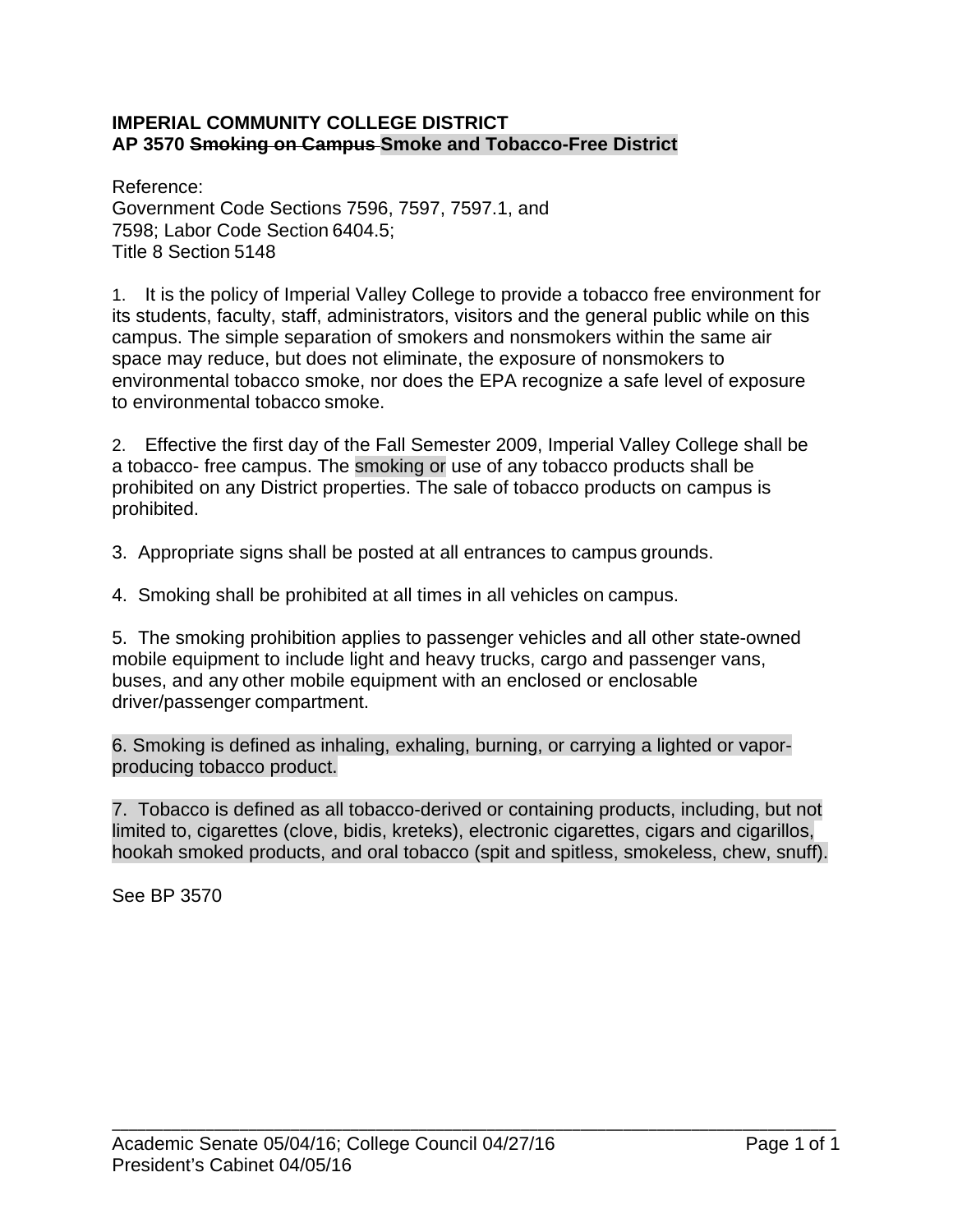# **IMPERIAL COMMUNITY COLLEGE DISTRICT AP 3600 Auxiliary Organizations**

References: Education Code Sections 72670 et seq.; Government Code Sections 12580 et seq.; Title 5 Sections 59250 et seq.

#### *Definitions*

**Board of Directors:** The term board of directors as used herein means the governing board of an auxiliary organization.

**Board of Trustees:** The term Board of Trustees as used herein means the Board of Trustees of the District.

**Board of Governors:** The term Board of Governors as used herein means the Board of Governors of the California Community Colleges.

**CEO:** The term CEO (chief executive officer) as used herein means the Chancellor or Superintendent of the District or designee.

**District:** The term District as used herein means the Imperial Community College District.

**Associated Student Body:** The terms Associated Student Body, Associated Student Organization, Student Association, Student Organization, or ASB as used herein means an organization formed by any group of students from a College of the District in accordance with the provisions of Education Code Section 76060. All clubs and organizations recognized by an Associated Student Body or Organization shall be included in any auxiliary organization established by the Student Body or Organization.

## *Recognition and Establishment of Auxiliary Organizations*

The CEO shall submit a recommendation to the Board of Trustees to establish an auxiliary organization when the organization will serve the District. The recommendation includes, but is not limited to, the following:

- The purpose(s) for which the auxiliary organization is to be established;
- Whether the proposed auxiliary organization will primarily serve the District or a particular District;
- The functions which the auxiliary organization is intended to perform;
- The proposed bylaws and articles of incorporation for the auxiliary organization, including the size and composition of the board of directors; and
- The proposed written agreement between the auxiliary organization and the District, as required in Title 5 Section 59259.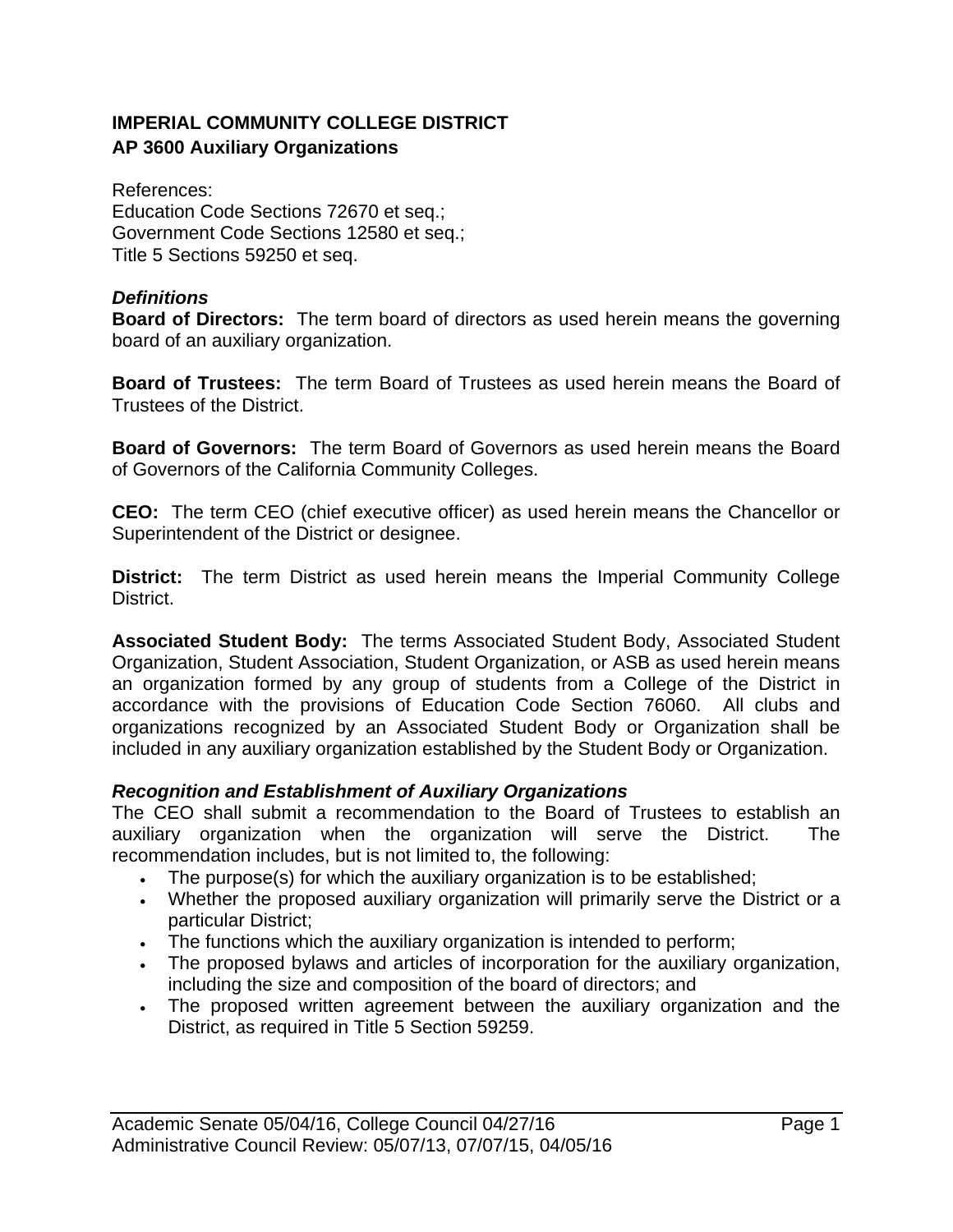The process of recognition shall be as follows:

- When the CEO receives a request to establish an auxiliary organization, the CEO shall submit a recommendation concerning the establishment of said organization to the Board of Trustees within three months.
- The Board of Trustees shall hold a public hearing on each recommendation concerning the establishment of an auxiliary organization.
- At a subsequent scheduled meeting after the public hearing, the board shall announce its decision concerning the establishment of the organization, and, if approved, authorize the functions it may perform, identify the number and category or categories of the board of directors and approve contractual arrangements.

At such time as the District recognizes an auxiliary organization, it shall submit to the California Community Colleges Chancellor's Office any written agreements with the auxiliary organization, as well as the articles of incorporation, bylaws, or other governing instruments.

## **Recognized Services, Programs and Functions**

Auxiliary organizations may be recognized and established by the Board of Trustees to perform services, programs and functions which are an integral part of the community college educational programs. The following supportive services and specified programs have been determined to be appropriate:

- Student association or organization activities;
- Bookstores;
- Food and campus services;
- Student union programs;
- Facilities and equipment, including parking;
- Loans, scholarships, grants-in-aid;
- Workshops, conferences, institutes and federal and specially funded projects;
- Alumni activities;
- Supplementary health services;
- Gifts, bequests, devises, endowments and trusts; and
- Public relations programs.

This section shall not be construed to prohibit an auxiliary organization from taking actions essential to satisfy the non-profit corporation or tax laws of the State of California or the Federal tax laws.

Operations of commercial services on a campus shall be self-supporting when operated by an auxiliary organization.

#### **Authority and Responsibility of Auxiliary Organizations**

Participation in workshops, conferences, or institutes offered by auxiliary organizations shall not be included in reports to the state for the purpose of receiving apportionment funding.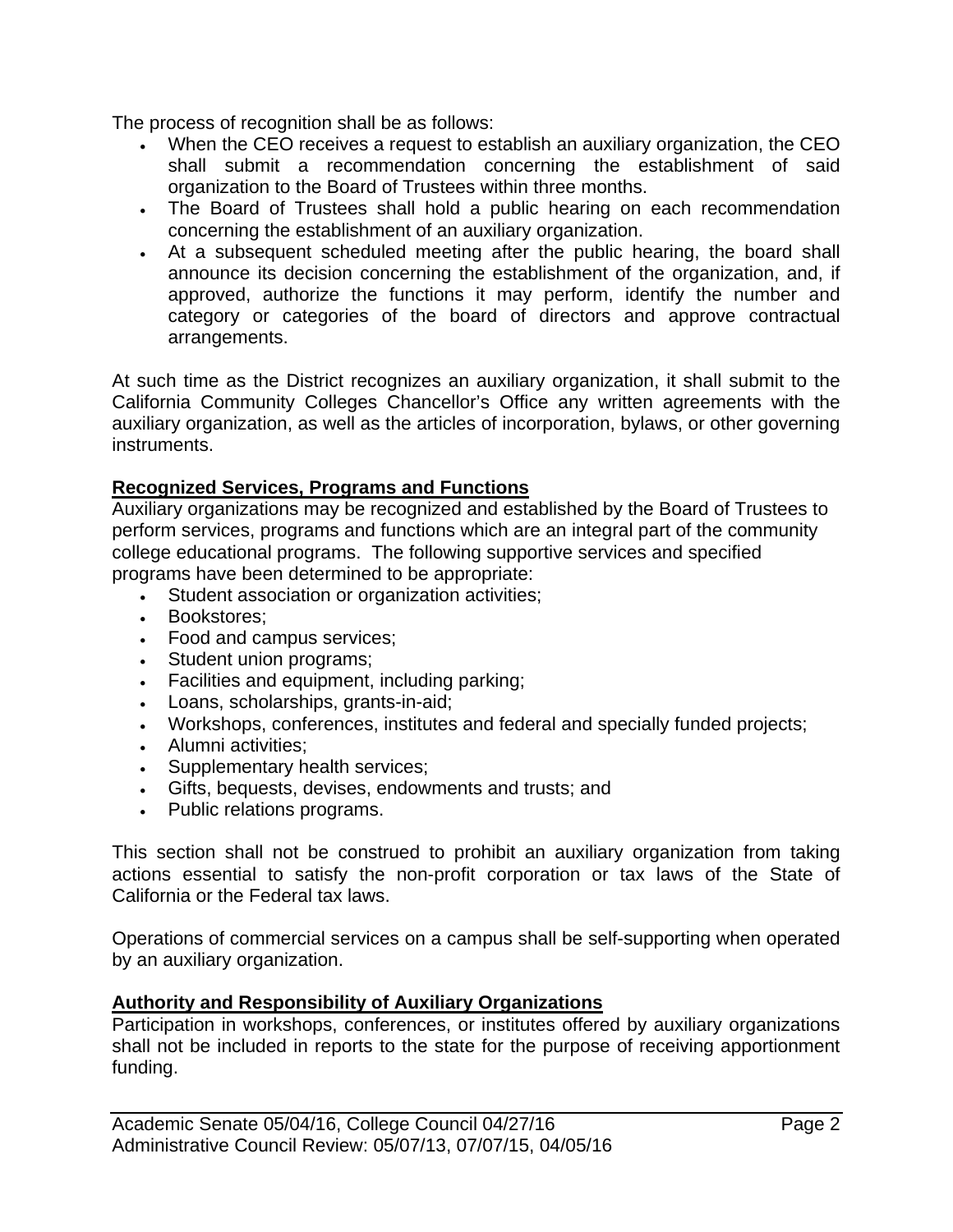All services, programs and activities that may be undertaken by an auxiliary organization shall be maintained for the general benefit of the educational program of the District. Upon Board of Trustees approval, an auxiliary organization may assume any of the services, programs and activities listed in these procedures in order:

- To provide the fiscal means and the management procedures that allow the District to carry on educationally related activities not normally funded by State apportionment;
- To eliminate the undue difficulty that would otherwise arise under the usual governmental budgetary, purchasing and other fiscal controls except as expressly prohibited by the Education Code or Title 5, or the District's procedures; or
- To provide fiscal procedures and management systems that allow effective coordination of the auxiliary activities with the District in accordance with sound business practices.

# **Composition of Boards of Directors**

The board of directors of each auxiliary organization shall have the following composition:

Student Associations or Organizations: The board of directors shall consist primarily of students. The **[***designate position***]** Associated Student Government President may attend and participate in meetings of the board of directors in order to advise on policy and to provide for the control and regulation required by Education Code Section 76060.

Other Auxiliary Organizations: Any other District approved auxiliary organization that is established pursuant to Section 72670 et seq. of the Education Code shall have a board of directors appointed in accordance with the organization's articles of incorporation or bylaws and consisting of voting membership from one or more of the following categories: administration, staff; members of the community; students.

The size of the board of directors of an auxiliary organization shall be at least large enough to accommodate the one or more categories from which board members are selected.

The board of directors shall have the advice and counsel of at least one attorney admitted to practice in California and at least one certified public accountant. Upon being notified of the certified public accountant selected by an auxiliary organization, the district shall forward the applicable auditing and reporting procedures to the selected certified public accountant.

## **Conduct of Boards of Directors**

No member of the board of directors of an auxiliary organization shall be financially interested in any contract or other transaction entered into by the board of which he/she is a member. Any contract or transaction entered into in violation of this section is void.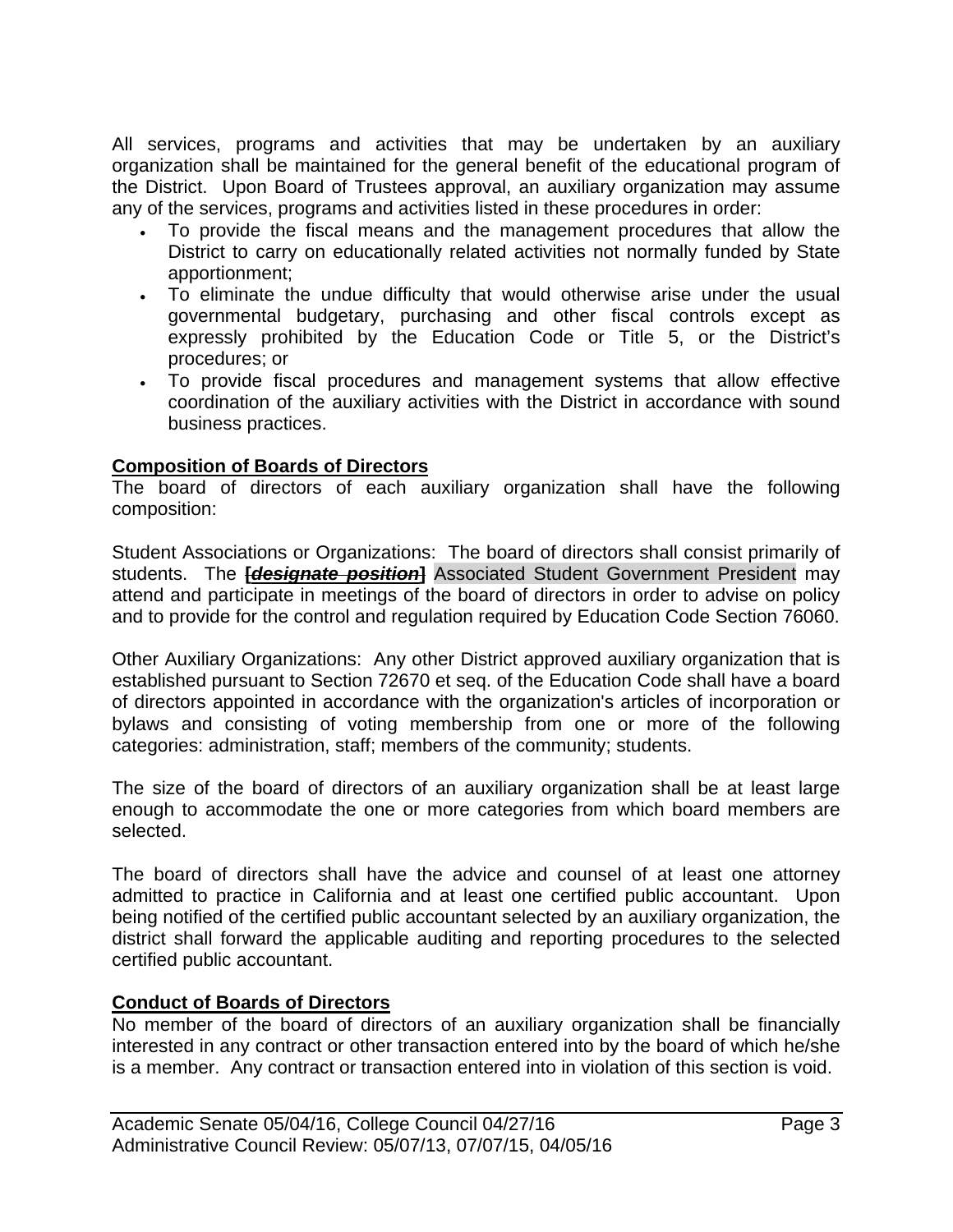No contract or other transaction entered into by the board of directors of an auxiliary organization is void under the provisions of Education Code Section 72677; nor shall any member of such board be disqualified or deemed guilty of misconduct in office under such provisions, if pursuant to Education Code Section 72678 both of the following conditions are met:

- The fact of such financial interest is disclosed or known to the board of directors and noted in the minutes, and the board thereafter authorizes, approves, or ratifies the contract or transaction in good faith by a vote sufficient for the purpose without counting the vote or votes of such financially interested member or members.
- The contract or transaction is just and reasonable as to the auxiliary organization at the time it is authorized or approved.

The provisions of Education Code Section 72678 above shall not be applicable if any of the following conditions are met:

- The contract or transaction is between an auxiliary organization and a member of the board of directors of that auxiliary organization.
- The contract or transaction is between an auxiliary organization and a partnership or unincorporated association of which any member of the governing board of that auxiliary organization is a partner or in which he/she is the owner or holder, directly or indirectly, of a proprietorship interest.
- The contract or transaction is between an auxiliary organization and a corporation in which any member of the board of directors of that auxiliary organization is the owner or holder, directly or indirectly, of five percent or more of the outstanding common stock.
- A member of the board of directors of an auxiliary organization is interested in a contract or transaction within the meaning of Education Code Section 72677 and without first disclosing such interest to the governing board at a public meeting of the board, influences or attempts to influence another member or members of the board to enter into the contract or transaction.

It is unlawful for any person to utilize any information, not a matter of public record, which is received by the person by reason of his/her membership on the board of directors of an auxiliary organization, for personal pecuniary gain, regardless of whether he/she is or is not a member of the board at the time such gain is realized.

## **Bylaws**

The bylaws of an auxiliary organization shall include, but not be limited to, specifying:

- The number of members of the board of directors, the categories from which members shall be selected and the method by which they shall be selected.
- The size of the board of directors.
- That at least one public business meeting will be held each quarter.
- The time table for the preparation and adoption of its program and annual budget and the submission of both for review to the CEO*.*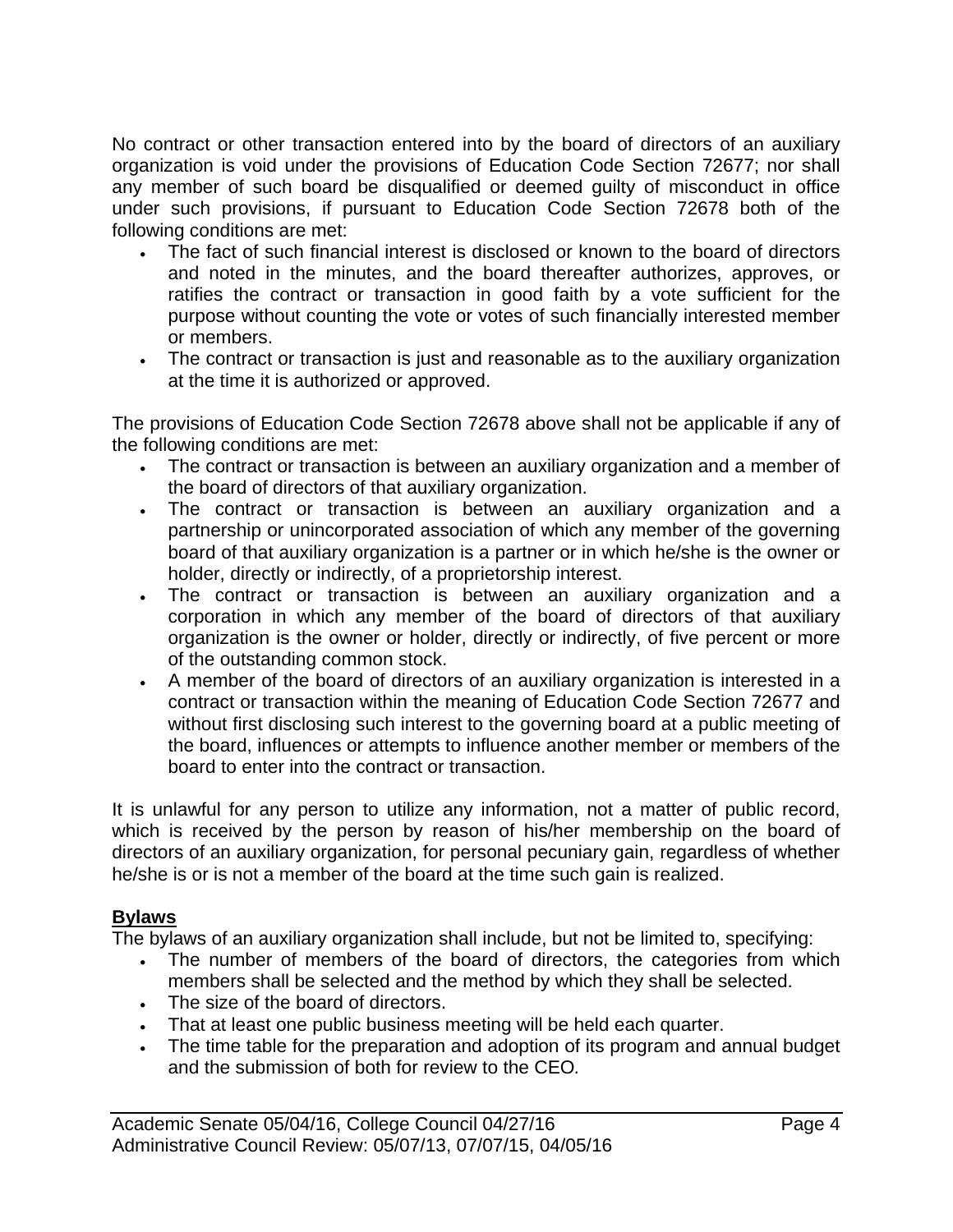- That an attorney admitted to practice in this state and a licensed certified public accountant shall be selected to provide advice and counsel to the board of directors. Each shall have experience appropriate to the responsibility and shall have no financial interest in any contract or other transaction entered into by the board which he/she serves. Neither the attorney nor the certified public accountant needs to be a member of the board of directors.
- The procedures for approving expenditures.
- The procedures for accepting gifts, donations, bequests, trusts and specially funded grants and other income.

# **Master Agreement between District and Auxiliary Organizations**

In the recognition and establishment of an auxiliary organization, there shall be a written agreement between the District and the auxiliary organization which sets forth the purposes of the auxiliary organization as permitted under this Regulation, and Title 5 Section 59259.

Should an auxiliary organization provide more than one service, program or function, such service, program or function may be authorized in one of more written contracts with the District. Such services, programs and functions thereby performed by an auxiliary organization may also be part of a joint powers agreement in accordance with Education Code Section 72671 and Government Code Sections 6500 et seq.

An auxiliary organization shall provide only those services, programs or functions authorized by a written agreement. No other service, program or function shall be permitted or performed unless a written agreement between the District and the auxiliary organization is amended to provide otherwise.

The agreement shall include, but is not limited to, the following provisions:

- The services, programs, or functions the auxiliary organization is to manage, operate or administer.
- A statement of the reasons for administration of the functions by the auxiliary organization instead of by the District under usual District procedures.
- The areas of authority and responsibility of the auxiliary organization and the District or College.
- The facilities and services to be made available by the District to permit the auxiliary organization to perform the services, programs or functions specified in the written agreement.
- The charge or rental to be paid to the District by the auxiliary organization for the facilities used or services provided in connection with the performance of its function. The charge or rental specified shall be identified in sufficient time before it is incurred so that the organization may determine to what extent it is liable.
- Full reimbursement to the District for services performed by the District or by District employees in support of the auxiliary organization. No more than 50% of the reimbursement may be made in the form of non-monetary benefits that the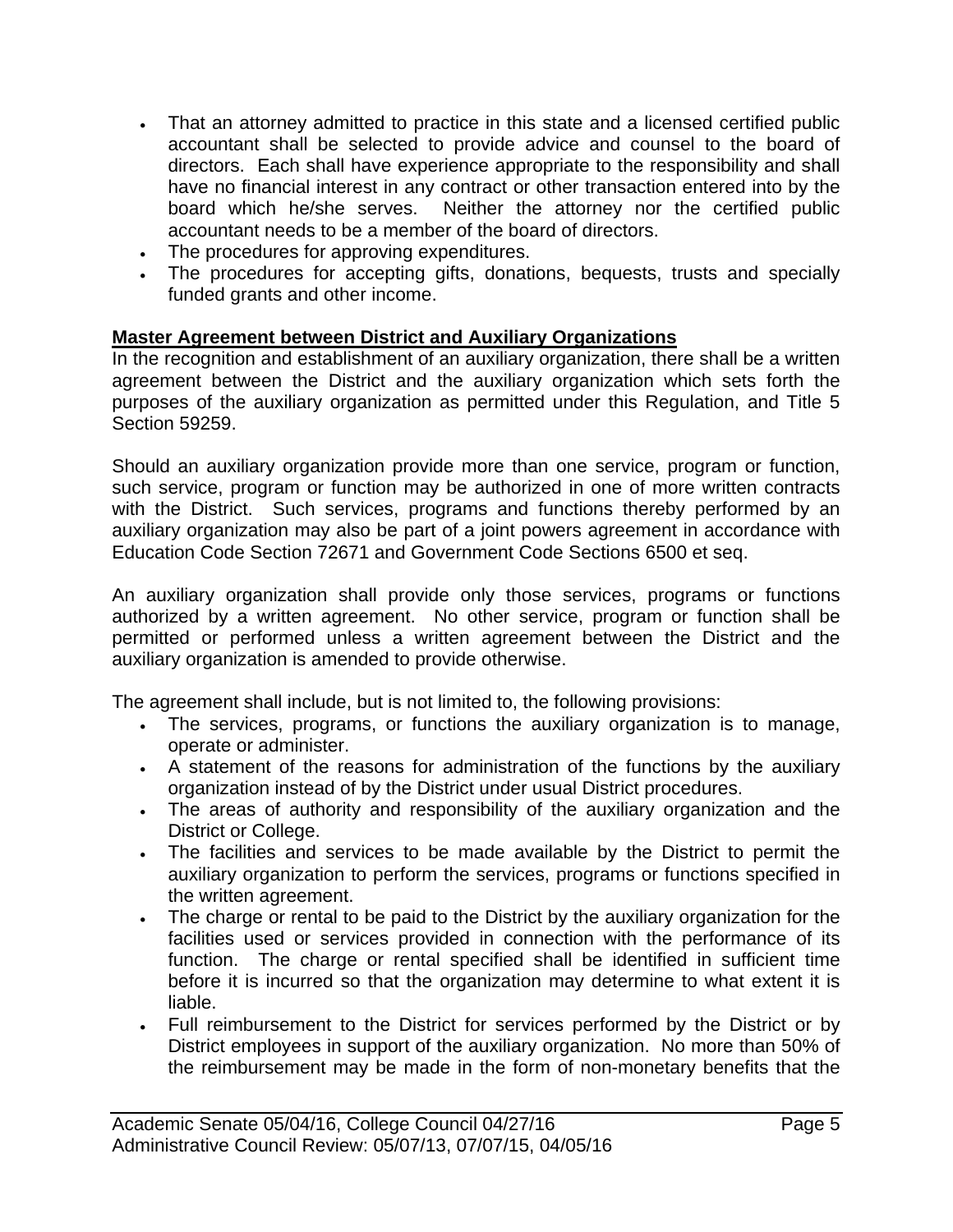auxiliary organization provides to the District, such as increased community awareness or other such benefits that are agreed upon by authorized District officials and the auxiliary organization. The District shall assign a good-faith reimbursement value to such non-monetary benefits. Student body auxiliary organizations may be exempt from reimbursing all or any portion of the costs for such services. Methods of proration where services are performed by District employees for the organization shall be as mutually determined.

- A mutually agreed upon method of determining in advance to what extent the organization shall be liable for indirect costs relating to specially funded programs (including federally sponsored programs.).
- The responsibility for maintenance and payment of operating expenses.
- Proposed expenditures for public relations or other purposes which would serve to augment District appropriations for operation of the District. With respect to these expenditures, the auxiliary organization may expend funds in such amount and for such purposes as are approved by the board of directors of the auxiliary organization. The board of directors shall file with the CEO a statement of such policy on accumulation and use of public relations funds. The statement shall include the policy and procedure on solicitation of funds, source of funds, amounts, and purpose for which the funds will be used, allowable expenditures, and procedures of control.
- The disposition to be made of net earnings derived from the operation of the auxiliary organization, including earnings derived from facilities owned or leased by the auxiliary organization, and provisions for reserves.
- The disposition to be made of net assets and liabilities on dissolution of the auxiliary organization or cessation of the operations under the agreement.
- The covenant of the auxiliary organization to maintain its organization and to operate in accordance with Education Code Sections 72670-72682 and with Title 5 Sections 59250 et seq. as well as District Board Policy.
- The understanding that the auxiliary organization shall obtain the services and counsel of an attorney admitted to practice in the State of California whenever the need arises.
- The understanding that the auxiliary organization shall not enter into any contract or other business arrangement involving real property either by lease involving payments of more than \$25,000 per annum and duration terms of more than one year, or by purchase without prior notification and consultation with the CEO*.*

## **Personnel**

Each auxiliary organization shall develop general regulations to govern its operations, including policies and regulations concerning the salaries, working conditions and benefits of its employees.

The aforesaid regulations shall not conflict with the implementing policies adopted by the Board of Trustees or with these procedures.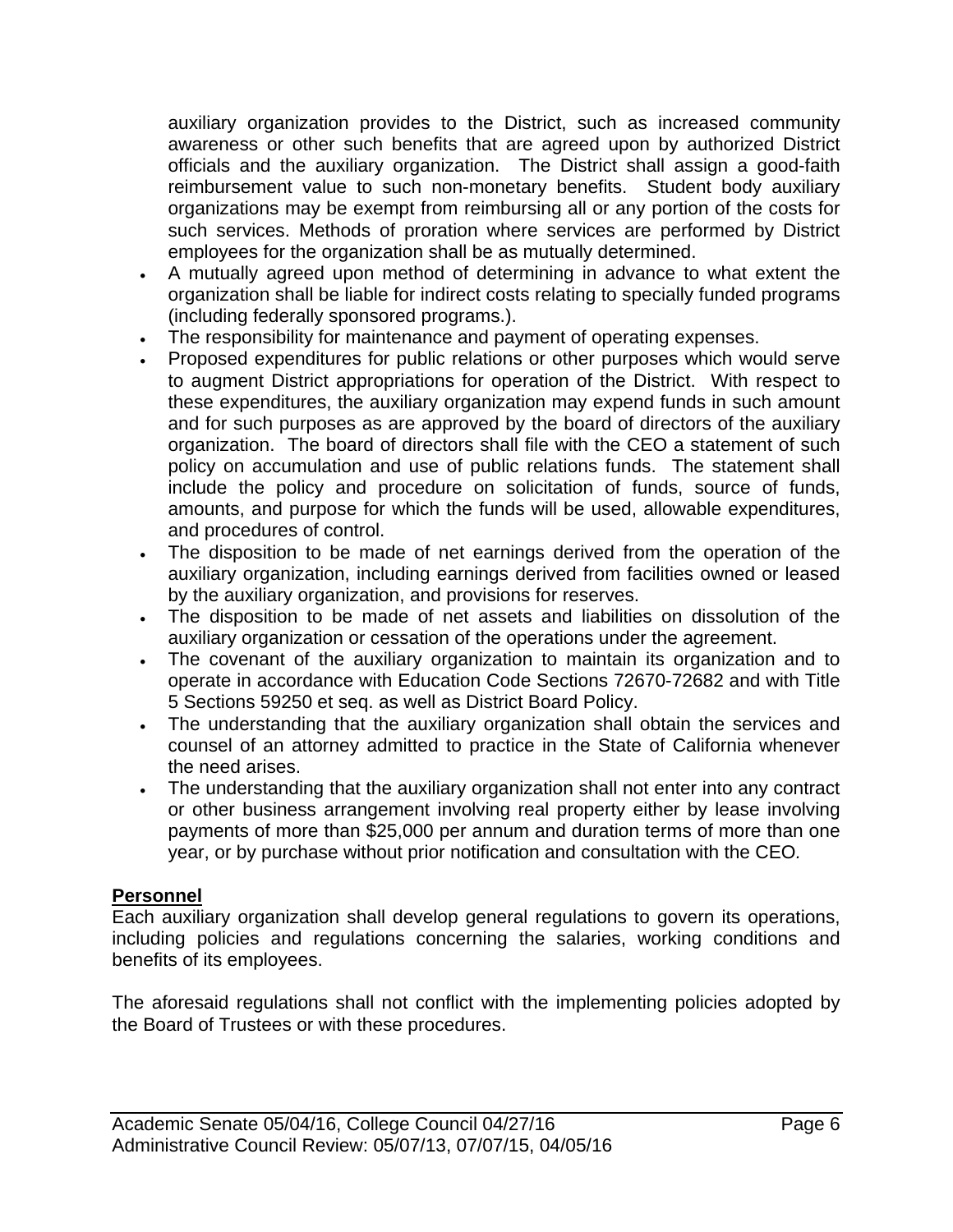Except as otherwise provided in any board rules, the board of directors of each auxiliary organization shall, pursuant to Education Code Section 72672, provide salaries, working conditions and benefits for its full-time employees that are comparable to those provided District employees performing substantially similar services. For those full-time employees who perform services that are not substantially similar to the services performed by District employees, the salaries established shall be comparable to the salaries prevailing in other educational institutions in the area or commercial operations of like nature in the area.

Regular District employees may be employed by the auxiliary organization. District employees must resign or request a personal leave of absence from the District in order to accept employment with the auxiliary organization. District officers and employees who are required by the District's Conflict of Interest Code (AP 2712) to file disclosure of financial information are responsible to determine whether or not they are eligible to accept employment with the auxiliary organization immediately upon resignation from the District.

- **Educational Administrators or other Management Employees** may be granted a personal leave of absence for two semesters, which may be extended to a maximum of ten consecutive semesters
- **Classified management employees** may be granted a personal leave of absence for up to one year. This leave may not be extended beyond one year without the employee first having returned to active duty.
- **Academic (faculty) employees** may be granted personal leave of absence for two semesters. The leave may be extended for not more than six consecutive semesters.
- **Classified employees** may be granted a personal leave of absence for up to one year. This leave may not be extended beyond one year without the employee first having returned to active duty.

The board of directors of each auxiliary organization may provide retirement benefits different from those provided comparable District employees and may withhold retirement benefits or permanent status benefits or both from temporary employees. For the purposes of this procedure, a temporary employee is:

- An employee employed for a specific research project, workshop, institute or other special project funded by any grant, contract or gift; or
- An employee whose contract of employment is for a fixed term not exceeding three years.

The board of directors of each auxiliary organization may withhold permanent status benefits from executive employees. For the purposes of this procedure, an executive employee is any management employee with responsibility for the development and execution of the auxiliary organization's policies and includes, but is not limited to, general managers, managers, directors and the like, as determined by the board of directors of each auxiliary organization.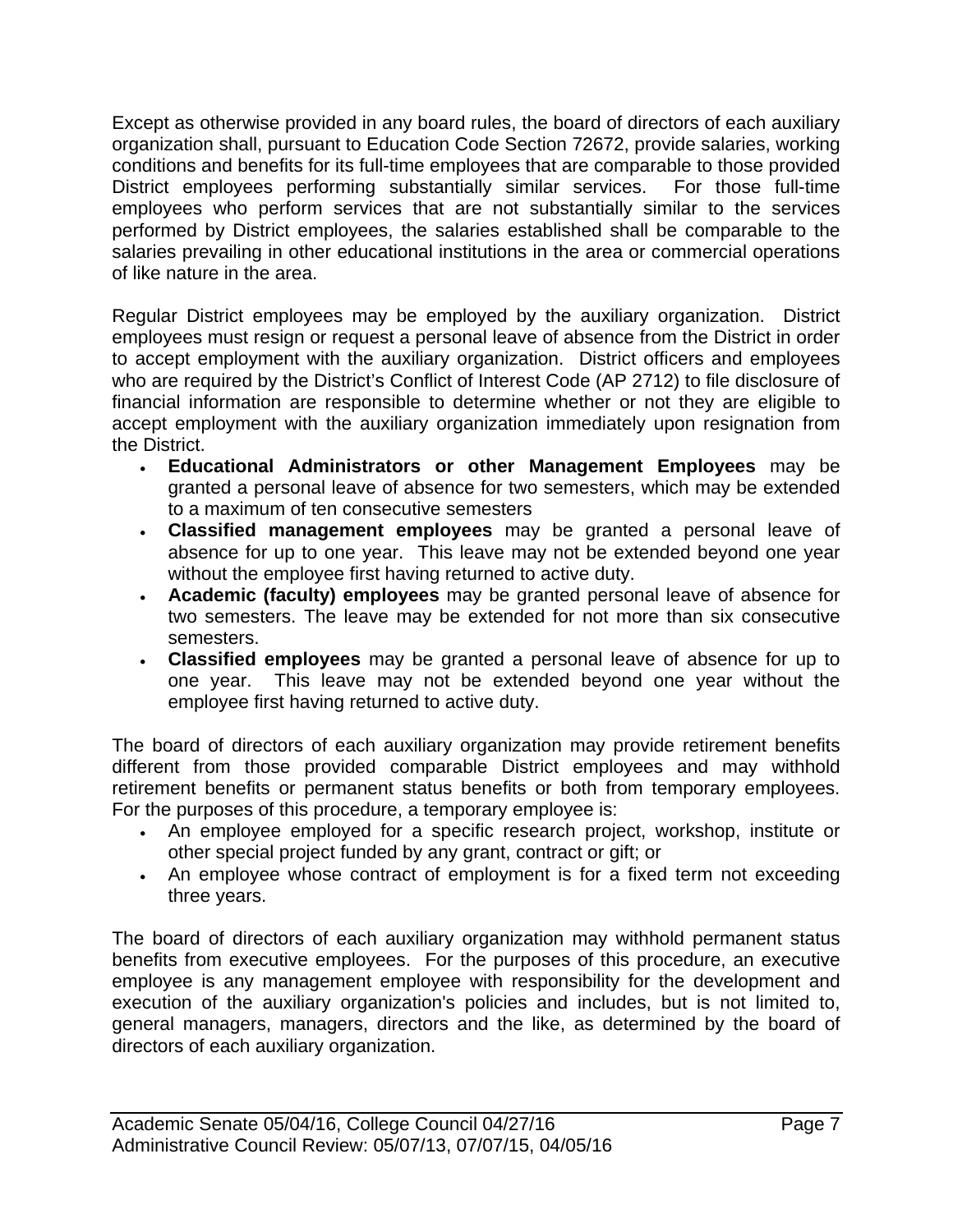Should retirement benefits be provided, they may but need not be provided by the Public Employees' Retirement System. Any newly created auxiliary organization is exempted from the requirement of providing retirement benefits for a period not to exceed three years from the date on which the Board of Trustees recognizes the establishment of such auxiliary organization.

An auxiliary organization may contract with the District for the services of a District employee and reimburse the District for that portion of the employee's full-time assignment (and corresponding benefits) that is spent in providing said services.

## **Accounting and Reporting for Auxiliary Organizations**

The fiscal year of the auxiliary organization shall coincide with that of the District.

Each auxiliary organization shall develop an accounting system that is in accordance with generally accepted accounting principles.

The auxiliary organization shall implement financial practices that will assure its fiscal viability. Such standards shall include professional management, adequate working capital, adequate reserve funds for current operations, capital replacements, contingencies and adequate provisions for new business requirements.

Each auxiliary organization serving the District shall submit its programs and budgets for review at a time and in a manner specified by the CEO.

Funds derived from indirect cost payments shall only be appropriated with the specific approval of the CEO. All uses of such funds shall be regularly reported to the District's governing board.

Should the CEO determine that any program or appropriation planned by an auxiliary organization is not consistent with District policy, the program or appropriation shall not be implemented. Further, should a program or appropriation which has received approval, upon review, be determined by the CEO to be operating outside the acceptable policy of the Board of Governors or the District, then that program or appropriation shall be discontinued by direction of the CEO until further review is accomplished and an appropriate adjustment is made.

The board of directors of an auxiliary organization shall approve all expenditure authorizations.

*NOTE: The following language applies only if auxiliary organizations receive or accrue in any fiscal year gross revenues of \$2 million or more.*

If the auxiliary organization receives or accrues in any fiscal year gross revenue of two million dollars (\$2,000,000) or more, it shall also include in its bylaws an audit committee appointed by the board of directors. The audit committee may include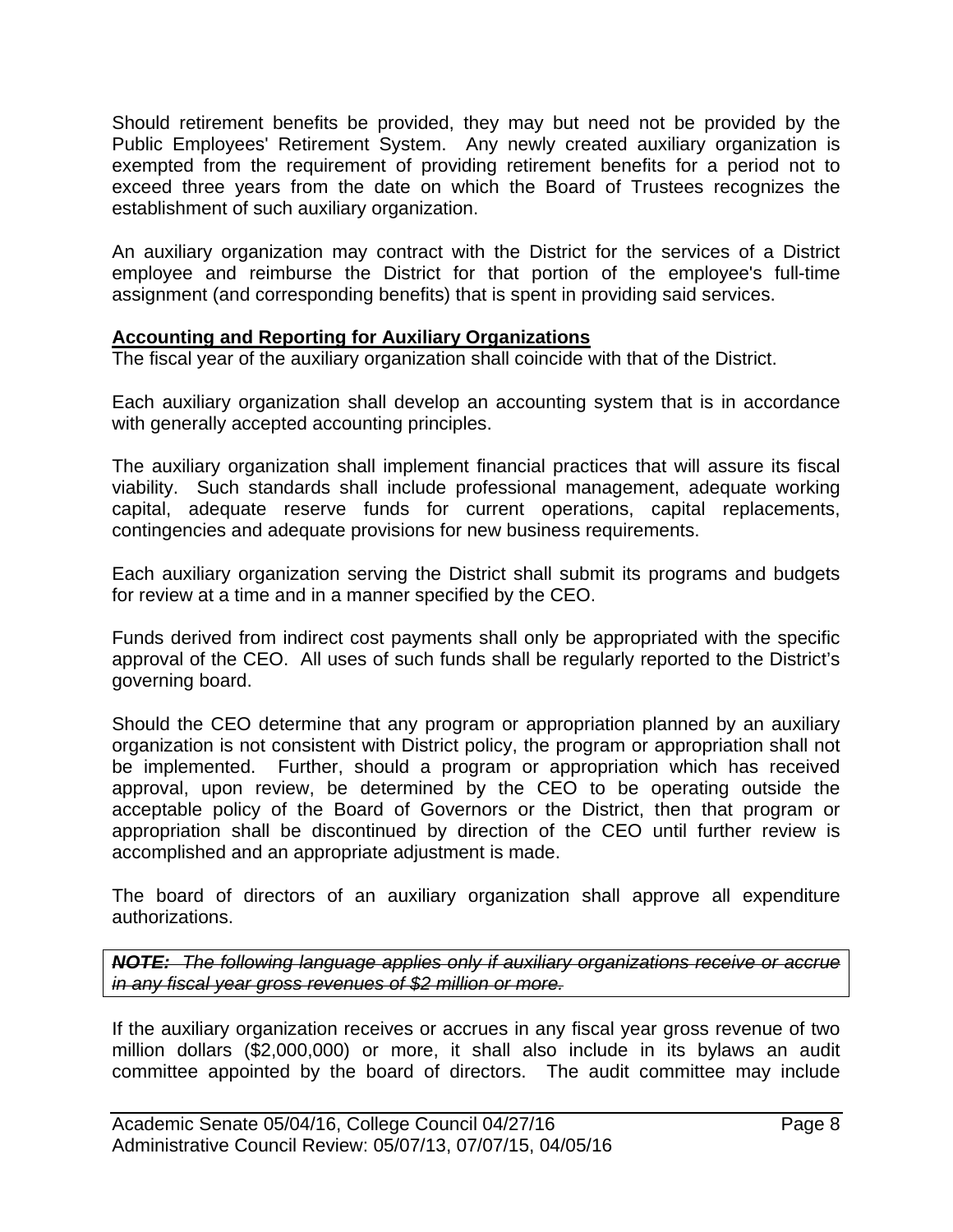persons who are not members of the board of directors, but the member or members of the audit committee shall not include any members of the staff, including the president or chief executive officer and the treasurer or chief financial officer. If the auxiliary committee has a finance committee, it must be separate from the audit committee.

Members of the audit committee shall not receive any compensation from the corporation in excess of the compensation, if any, received by members of the board of directors for service on the board and shall not have a material financial interest in any entity doing business with the corporation. Subject to the supervision of the board of directors, the audit committee shall be responsible for recommending to the board of directors the retention and termination of the independent auditor and may negotiate the independent auditor's compensation, on behalf of the board of directors.

The audited financial statements shall be available for inspection by the Attorney General and shall be made available to members of the public.

The board of directors, or an authorized committee of the board, shall review and approve the compensation, including benefits, of the President or Chief Executive Officer and the Treasurer or Chief Financial Officer to assure that it is just and reasonable. This review and approval shall occur initially upon the hiring of the officer, whenever the term of employment, if any, of the officer is renewed or extended, and whenever the officer's compensation is modified. Separate review and approval shall not be required if a modification of compensation extends to substantially all employees.

## **Records and Annual Report of Auxiliary Organizations**

Personnel and payroll records shall be maintained as permanent records by each auxiliary organization.

Adequate records of all other transactions of an auxiliary organization shall be maintained for a minimum of five years. Transactions of the organization include, but are not limited to, purchases, disbursements, and investments.

An annual report shall be submitted to the Board of directors of the auxiliary organization and to the CEO by September 15. The report shall include, but is not limited to:

- All financial statements required to be filed with the California Community Colleges Chancellor's Office
- A comparison of budgeted and actual expenditures
- A description of major accomplishments of the organization
- A description of improvements proposed for operation of the organization.

Records maintained by an auxiliary organization shall be available to the public to inspect or copy at all times during the office hours of the auxiliary organization, pursuant to and with the exceptions provided in Education Code Sections 72690 et seq.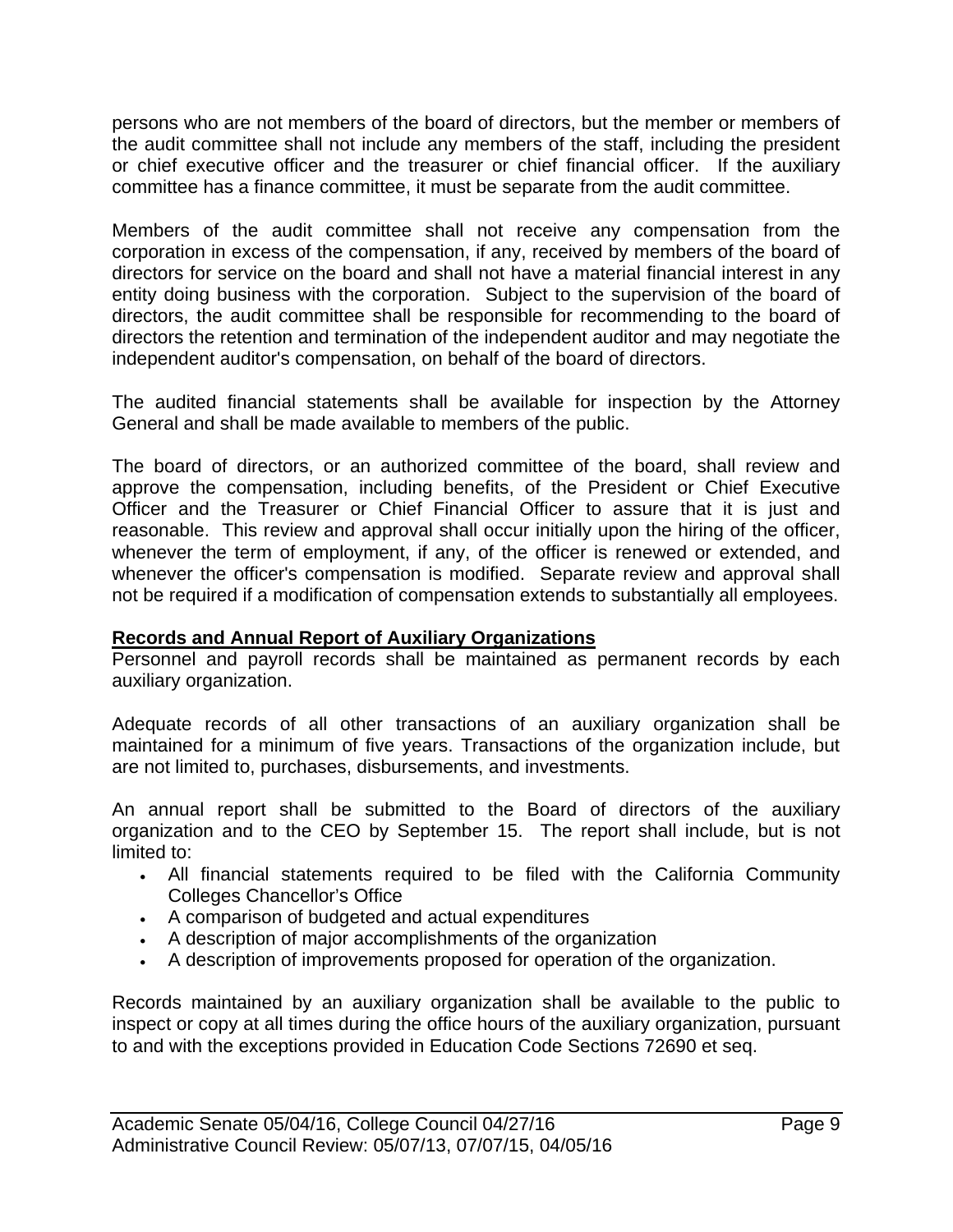## **Annual Audit**

Each auxiliary organization shall have an annual fiscal audit of any and all funds. The audit shall be performed by a certified public accountant in accordance with procedures prescribed by the Chancellor.Copies of the annual audit report shall be submitted to the Board of Trustees and to the California Community Colleges Chancellor's Office within 30 days after it is received by the auxiliary organization. Thereafter, it shall be a public record, except as otherwise provided by law. Such audits may be conducted as part of a fiscal audit of the District itself.

Auxiliary organizations shall annually publish an audited statement of their financial condition, which shall be disseminated as widely as feasible and be available to any person on request. A reasonable fee may be charged to cover the costs of providing a copy. An auxiliary organization shall comply with this requirement by:

- Publishing the audited financial statement in a campus newspaper; or
- Publishing a notice in a campus newspaper indicating the on-campus location where copies of the financial statement may be obtained or reviewed; or
- Publishing or noticing the audited statement in a campus bulletin or other appropriate medium if a campus newspaper is unavailable.

#### **Insurance**

An auxiliary organization shall secure and maintain insurance adequate to protect its operations from catastrophic losses and as required by law, including but not limited to, the following:

- Comprehensive liability;
- Property and extended coverage, when applicable;
- All risks, money and securities;
- Fidelity and performance bonds covering its chief fiscal officer;
- Automotive liability when applicable; and
- Workers' Compensation

In any insurance policy secured by the auxiliary organization, the District shall be named as additional insured.

A copy of each policy or endorsement or insurance certificates setting forth the coverage and limits shall be provided to the District within 30 days from the receipt of the document.

In obtaining the insurance coverage, the auxiliary organization may secure the insurance directly through its own broker or through the District.

## **Auxiliary Organizations: Use of Facilities**

Facilities may be made available by the District to an auxiliary organization to perform the functions specified in these regulations or in an agreement, under the following circumstances: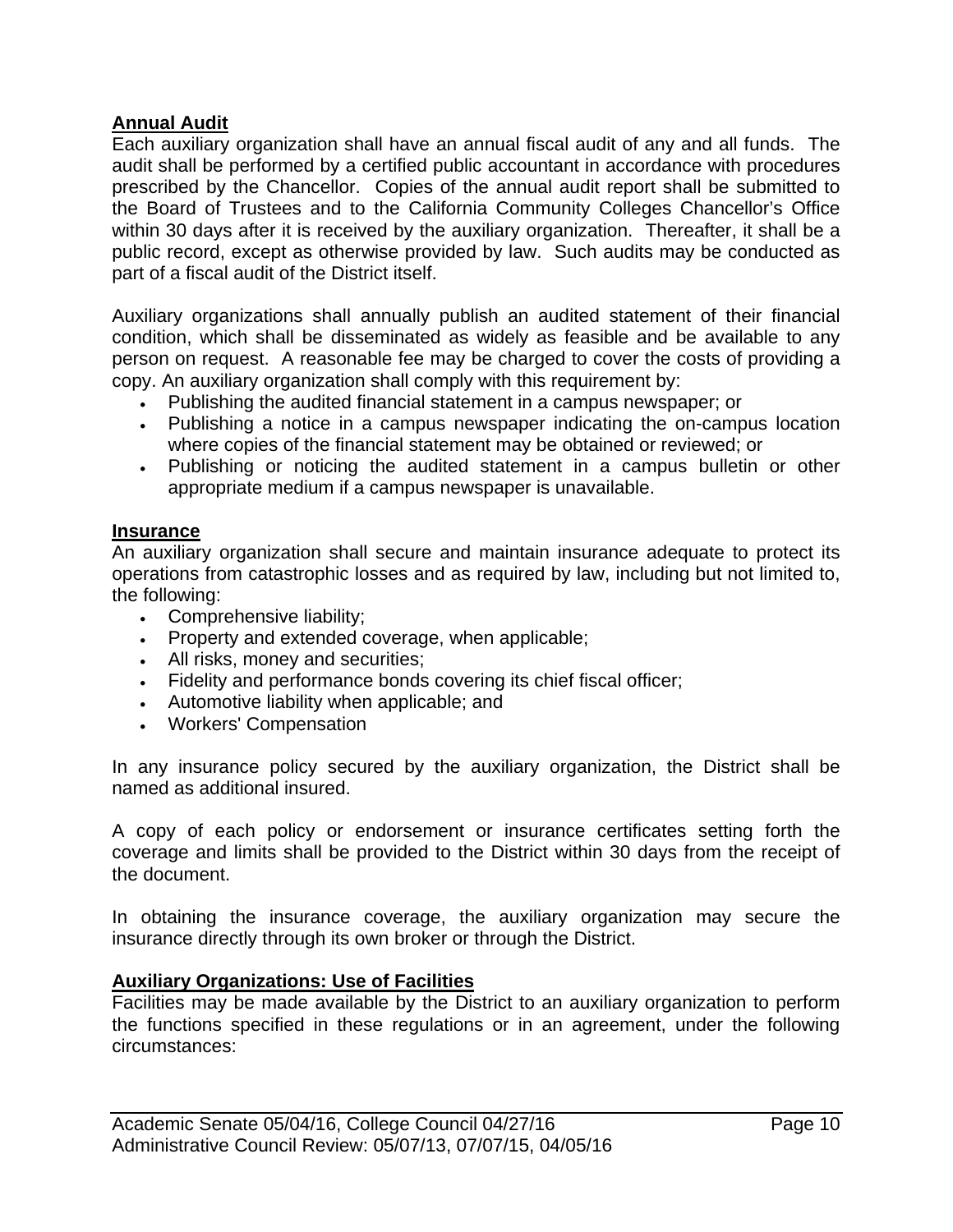- The auxiliary organization may occupy, operate and use such District facilities as are mutually identified as appropriate for the functions and/or activities that have been undertaken by the auxiliary organization.
- The auxiliary organization shall pay to the District a charge or rental for the District facilities to be used by it in connection with the performance of its function or functions.
- The charge or rental to be paid by the auxiliary organization shall not require involved methods of computation, and shall be identified by the District and the auxiliary organization in sufficient time before it is incurred so that the auxiliary organization may determine to what extent it shall be liable.
- The charge or rental to be incurred by an auxiliary organization for use of District facilities in excess of five days shall be incorporated into the agreement between the parties.
- An auxiliary organization shall provide full reimbursement to the District for any services performed by District employees under the direction of the auxiliary organization. Methods of proration where services are performed by District employees for the auxiliary organization shall be simple and equitable.

# **List of Auxiliary Organizations in Good Standing**

Each year, the CEO shall provide to the Board of Trustees a list of all auxiliary organizations in good standing. All auxiliary organizations which, after periodic review in the manner specified hereinafter in these regulations, are found to be in compliance with applicable laws, policies and regulations shall be included in the list.

When the CEO has reason to believe that a particular organization should be removed from the list of auxiliary organizations in good standing, a conference shall be held to determine whether such grounds for removal do in fact exist. The board of directors of such organization shall be entitled to participate in this conference, and shall have a minimum of one month notice to prepare response to the issues which have been raised.

Based upon such conference, the CEO shall decide whether the particular organization shall be removed from the list of auxiliary organizations in good standing.

An organization so removed shall not be permitted to do any of the following:

- Use the name of the District;
- Have as a director any official in the District acting in his/her official capacity;
- Operate a commercial service for the benefit of the District or any of its Colleges; and
- Receive gifts, property or funds to be used for the benefit of the District or any of its Colleges.

If the auxiliary organization is dissolved or ceases operations upon removal from the list of organizations in good standing, its net assets and liabilities shall be distributed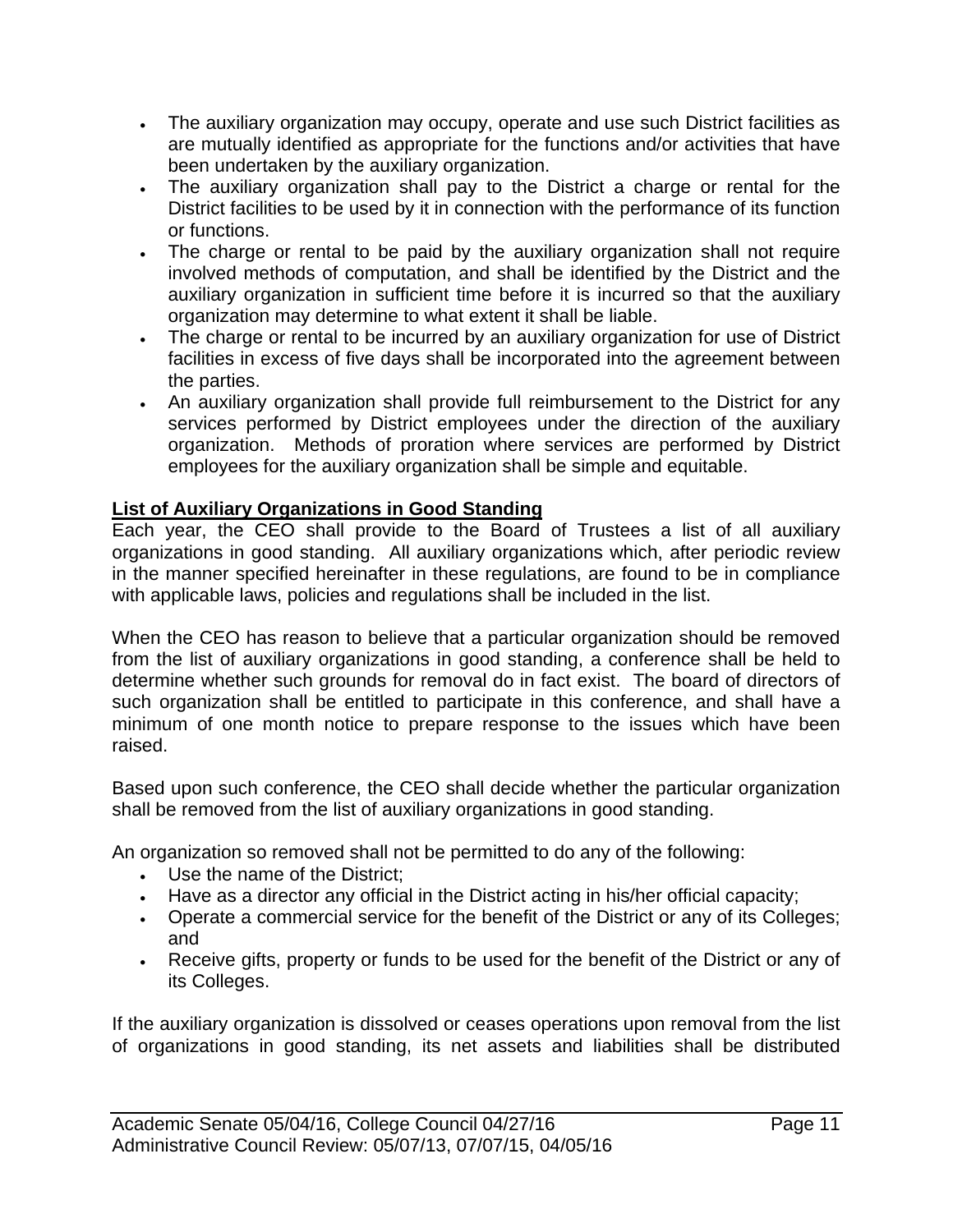according to the terms of the written agreement between the organization and the District.

# **Limitation on Transfer of Funds to Auxiliary Organizations**

No funds or resources, other than funds or resources derived from gifts or bequests, shall be transferred by the District to any of its auxiliary organizations for the purpose of either avoiding laws or regulations which constrain community college districts or providing the District with an unfair advantage with respect to the application of any state funding mechanism. Such state funding mechanisms include, but are not limited to, general apportionment funding, capital outlay funding, Extended Opportunity Programs and Services funding, and funding for programs and services for disabled students.

# **Compliance Review by CEO**

All auxiliary organization procedures and practices shall be reviewed to determine compliance with Education Code Sections 72670 et seq., and the policies, rules and regulations of the Board of Governors, and of the District. The CEO shall designate the individual to conduct this review, which shall be conducted at the end of the first complete fiscal year after its establishment and at least once every three years thereafter.

When the CEO's designee determines, after inspection and review, that certain auxiliary organization procedures and practices are not in compliance with policies, rules and regulations of the Board of Governors and the District, a recommendation concerning the items of noncompliance shall be communicated in writing to the CEO and to the board of directors of the auxiliary organization. The board of directors shall reply in writing within one month, either describing the actions which will be taken, including time table, to bring said procedures and practices into compliance; or describing the reasons why the board considers the procedures already to be in compliance.

If the CEO's designee considers the proposed corrective actions to be acceptable, the auxiliary organization shall be so informed. A second compliance review shall be held at the end of the time agreed to and the results communicated in writing to the CEO and to the board of directors.

When the auxiliary organization fails to provide an acceptable proposal for corrective actions or fails to implement successful corrective actions within the agreed upon time, the CEO shall inform the board of directors of such further action as he/she considers appropriate, which may include a recommendation to the Board of Trustees for termination of the contract.

## **Revision of Rules and Procedures and Reports to the State Chancellor's Office**

Rules and procedures for the administration of auxiliary organizations may be revised as necessary by the CEO or designee. The board of directors of each auxiliary organization in good standing shall be promptly notified in writing of such revisions and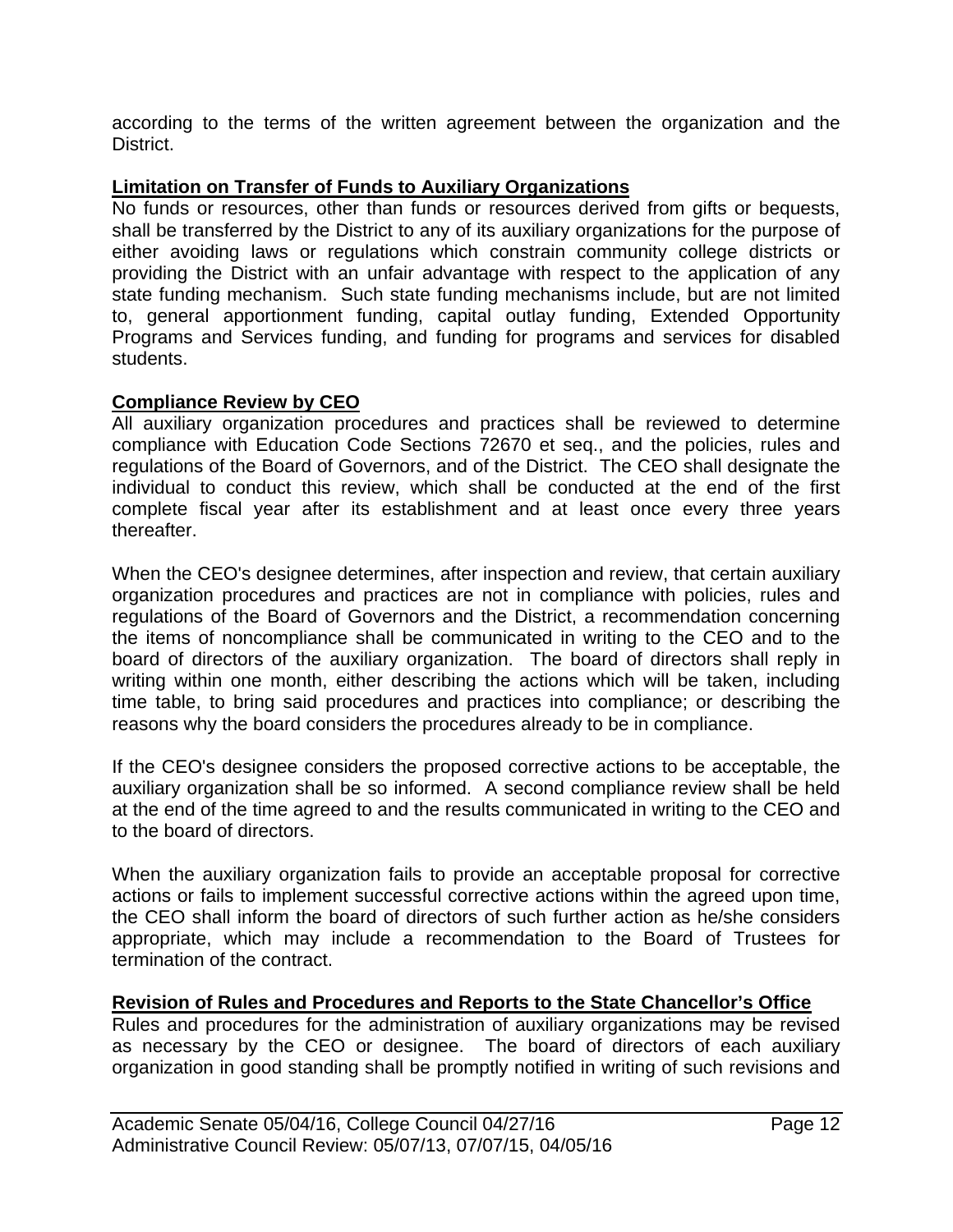be informed of the date by which any changes in the organization's procedures must be accomplished.

Any such revisions shall be submitted to the State Chancellor's Office for approval.

The District shall report, as may be required from time to time, on the operation of its auxiliary organizations.

Revised 2/05, 2/06, 8/06, 2/08, 3/12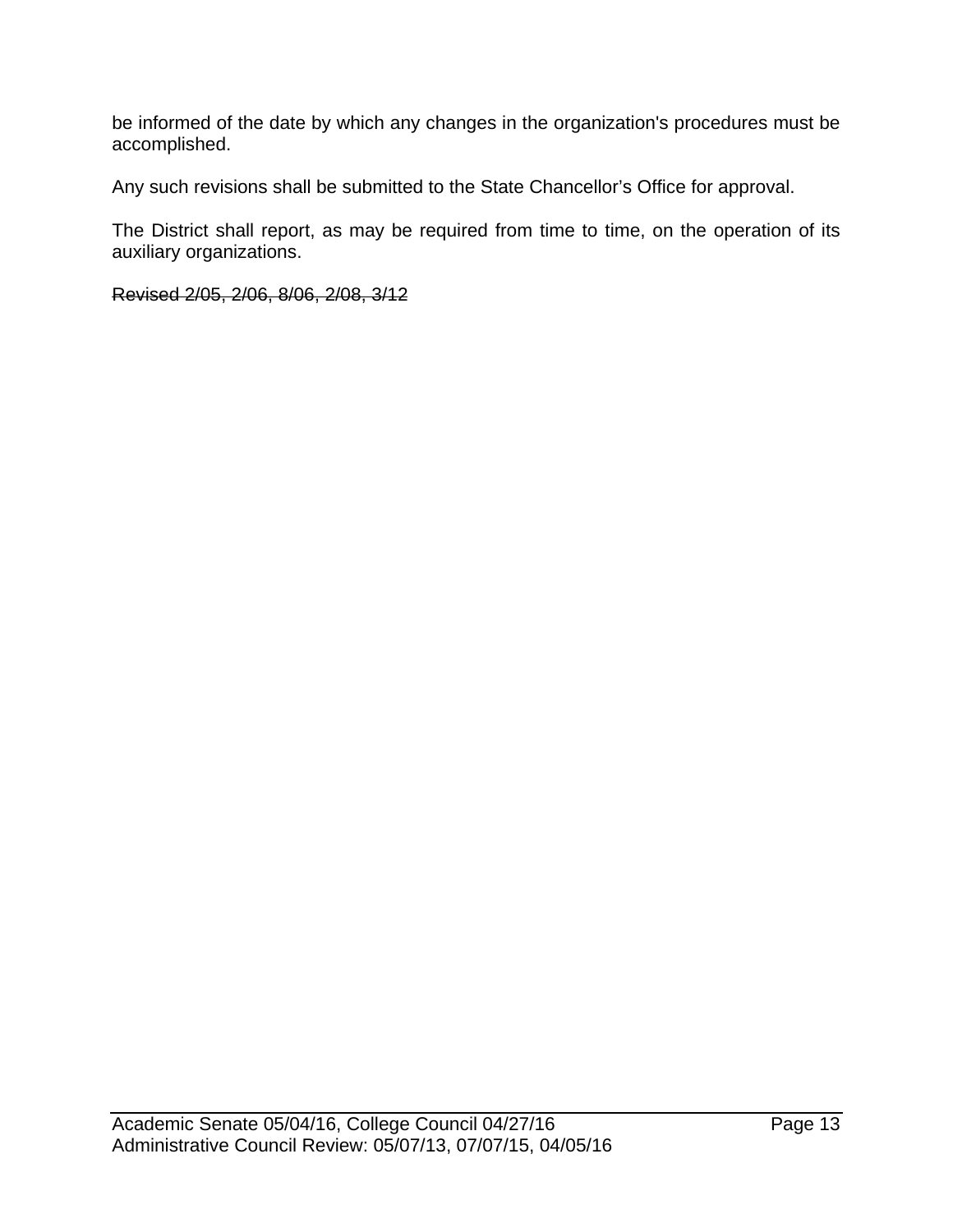# **IMPERIAL COMMUNITY COLLEGE DISTRICT AP 3715 Intellectual Property**

Reference: 17 USC Sections 101 et seq.; 35 USC Sections 101 et seq.; 37 Code of Federal Regulations Sections 1.1 et seq.

The following intellectual property procedure shall be interpreted consistent with other District policies, including, but not limited to, the District's policy on academic freedom and federal and state statutes and regulations. This procedure shall also be interpreted consistent with all collective bargaining agreements.

#### **Definitions**

For the purposes of this procedure, the following definitions apply to the following words or phrases:

"Administrative Activity" means the execution of the District's management or administrative functions such as preparing budgets, policies, contracts, personnel management, printing course materials and catalogues, maintenance of computer data, long range planning, and keeping inventories of equipment. Teaching and academic endeavors are not administrative activities.

"Author" or "Creator" means an individual who alone or as part of a group of other creators, invent, author, discover, or otherwise create intellectual property.

"District Resources" means all tangible resources including buildings, equipment, facilities, computers, software, personnel, and funding.

"Course Materials" Materials prepared for use in teaching, fixed or unfixed, in any form, including, but not limited to, digital, print, audio, visual, or any combination thereof. Course materials include, but are not limited to, lectures, lecture notes, and materials, syllabi, study guides, bibliographies, visual aids, images, diagrams, multimedia presentations, web-ready content, and educational software.

"Course Syllabus" means a document that includes information about the online, standards for student evaluation, and additional information which reflects the academic work of the faculty member.

"Digital Encoded Work" means a work (on a bit-sequence) that can be stored on computer- readable media, manipulated by computers, and transmitted through data networks.

"Employee" means an individual employed by the District, and shall include full-time and part-time faculty, classified staff, student employees, appointed personnel, persons with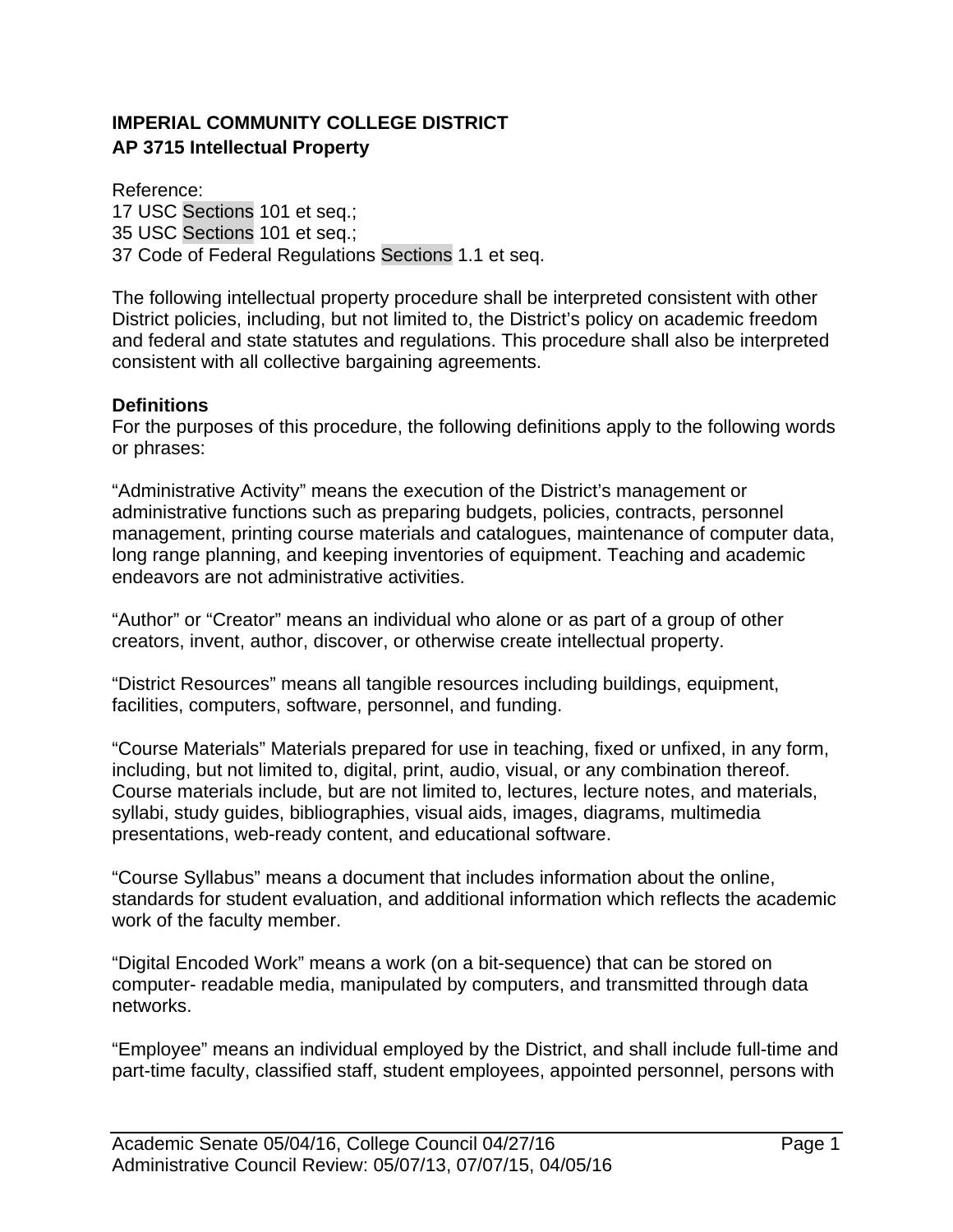"no salary" appointments, and academic professionals, who develop intellectual property using District resources, unless there is an agreement providing otherwise.

"Intellectual Property" means works, products, processes, tangible research property, copyrightable subject matter, works of art, trade secrets, know how, inventions and other creations the ownership which are recognized and protected from unauthorized exploitation by law. Examples of intellectual property include scholarly, artistic, and instructional materials.

"Student" means an individual who was or is enrolled in a class or program at the District at the time the intellectual property was created.

"Student Employee" means a student who is paid by the District, and may include students participating in a work study program or who receive stipends while they are acting within the scope of their employment at the District at the time the intellectual property was created.

"Substantial Use of District Resources" means use of District resources beyond the normal professional, technology, and technical support generally provided by the District and extended individual or individuals for development of a product, project or program. The use of District resources must be important and instrumental to the creation of the intellectual property. The following do not constitute substantial use of the District's resources: (1) incidental use of the District resources and/or (2) extensive use of District resources commonly available to District employees. A substantial use of the District's resources may be implicated in situations where the creator spends such time and energy in the creation of a work that results in a great reduction of the creator's teaching activity.

"Work" means an "original work of authorship fixed in a tangible medium" as used in the Copyright Act.

## **Ownership of Intellectual Property**

The ownership rights to a creation at the District shall be determined generally as set forth below, unless ownership is modified by an agreement.

#### **Employee Intellectual Property Rights**

A District employee who is the creator of an academic work in his or her field of expertise owns the copyright in that work. Academic works include textbooks, lecture notes and other course materials, literary works, artistic works, architectural works and software produced with no more than nominal or incidental use of the District's resources. Academic works described in this paragraph are owned by the employee even though such works may have been developed within the employee's scope of employment.

Intellectual property unrelated to an individual's employment responsibilities at the District, and that is developed on an individual's own time and without the District's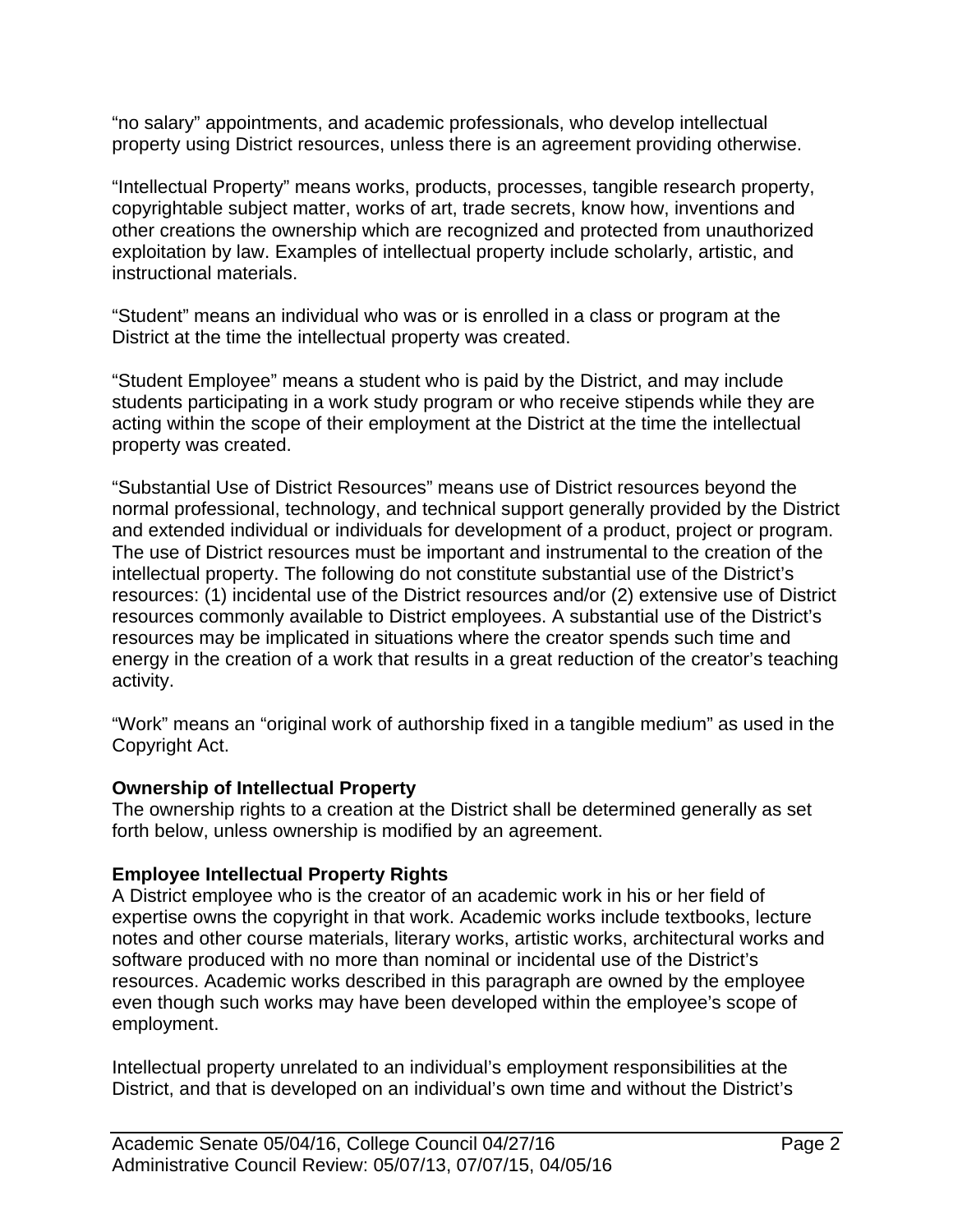support or use of District facilities is the exclusive property of the creator and the District has no interest in any such property and holds no claim to any profits resulting from such intellectual property.

# **District Intellectual Property Rights**

The District owns all other intellectual property, including but not limited to patentable inventions, such as computer software, created by its employees under the following circumstances:

- (1) If intellectual property is created through the District's administrative activities by an employee working within his or her scope of employment; or
- (2) If intellectual property is created by an employee executing a duty or specific assignment designated by the District; or
- (3) If intellectual property is created through the substantial use of District resources; or
- (4) If intellectual property is commissioned by the District pursuant to a signed contract; or
- (5) If intellectual property is produced within one of the nine categories of works considered *works for hire* under copyright law pursuant to a written contract; or
- (6) If intellectual property is produced from research specifically supported by state or federal funds or third party sponsorship.

Where circumstances give rise to district intellectual property rights, as described above, the creator of the potential intellectual property will promptly disclose the intellectual property to the District. The District and the creator may enter into a written agreement whereby the creator executes documents assigning intellectual property rights to the District.

The CEO may waive the District's interests in its intellectual property by executing a written waiver.

## **Student Intellectual Property Rights**

District students who created a work are owners of and have intellectual property rights in that work. District students own the intellectual property rights in the following works created while they are students at the District:

(1) intellectual property created to meet course requirements using college or District resources, and

(2) intellectual property created using resources available to the public. Intellectual property works created by students while acting as District employees shall be governed under provisions for employees.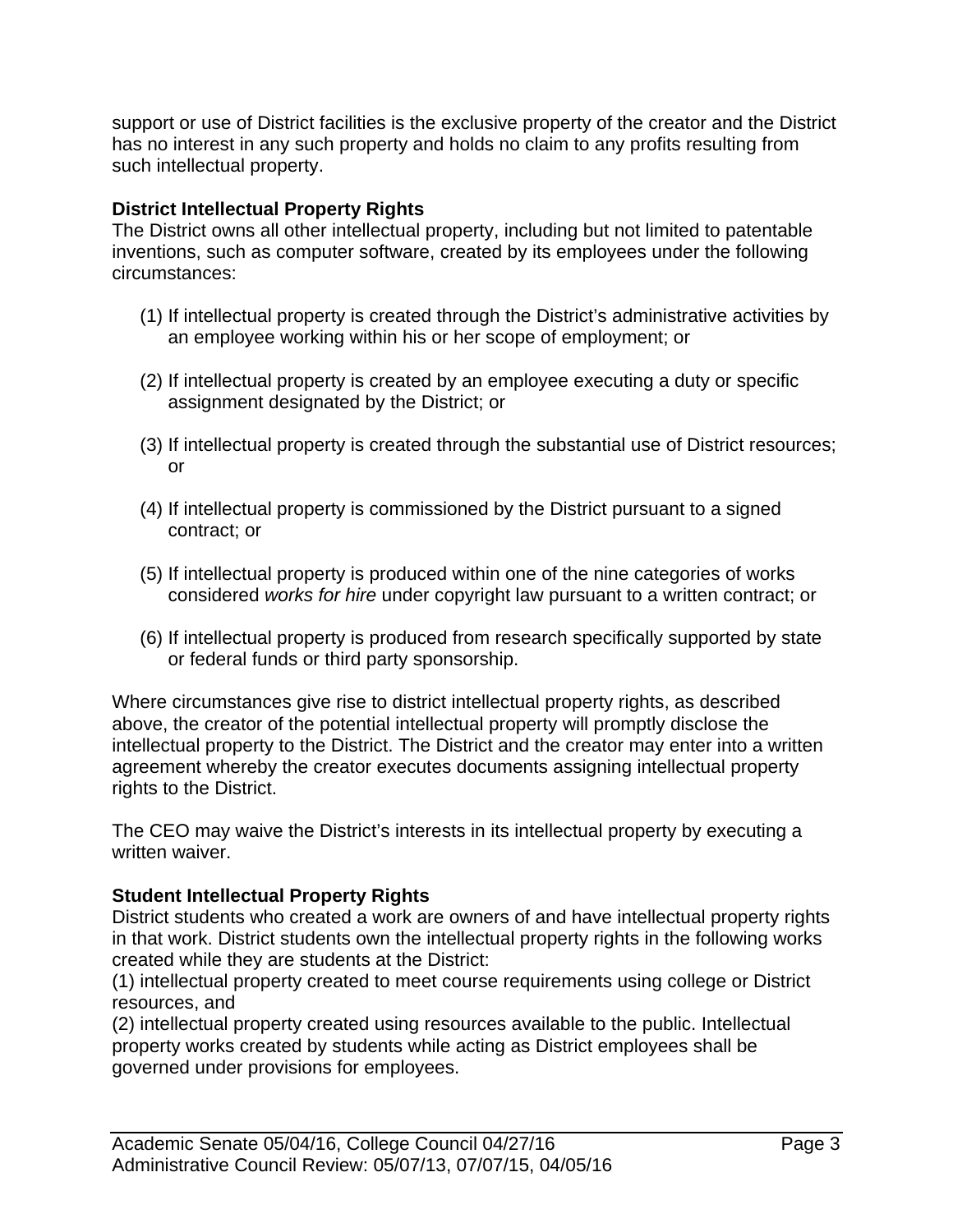#### **Modification of Ownership Rights**

The general provisions for ownership of intellectual property rights set forth in Section II may be modified by the parties as follows:

#### **Sabbatical Works**

Generally, intellectual property created by District employees during a sabbatical is defined as an academic work. However, where a work to be created as part of an approved sabbatical plan requires resources beyond those normally provided to other employees during a sabbatical (substantial use District resources), the parties may enter into an written agreement to define the District and employee's intellectual property rights in the sabbatical work.

## **Assignment of Rights**

When the conditions outlined in the sections on employee intellectual property rights or student intellectual property are met, ownership will reside with the employee or student responsible for creating the intellectual property. In these circumstances, the creator may pursue intellectual property protection, marketing, and licensing activities without involving the District. If such a decision is made, the creator is entitled to all revenues received.

Any person may agree to assign some or all of his or her intellectual property rights to the District. In the event the creator offers to share or assign intellectual property rights in the creation to the District, the District may support and finance application for intellectual property protection (trademark, patent, or copyright) or it may enter into an agreement for other exploitation of the work, including management, development and commercialization of the property under terms and conditions as may be agreeable to the parties. After evaluating the creator's offer, the District may or may not decide to become involved in a joint investment agreement. A negative response from the District will be communicated in writing to the creator. An affirmative response from the District will be summarized as an offer to enter into a written contract. If the creator accepts the District's proposed contract, any revenues received from commercialized of the intellectual property will be distributed as defined in the contract.

## **Sponsorship Agreements**

A sponsored work is a work first produced by or through the District in the performance of a written agreement between the District and a sponsor. Sponsored work generally include, interim and final technical reports, software, and other works first created in the performance of a sponsored agreement. Sponsored works do not include journal articles, lectures, books, or other copyrighted works created through independent academic effort and based on the findings of the sponsored project, unless the sponsored agreement states otherwise. Ownership of copyrights to sponsored works shall be with the District unless the sponsored agreement states otherwise. Where a sponsorship agreement does not define ownership of the intellectual property, ownership shall be determined under applicable law. Any sponsorship agreement that provides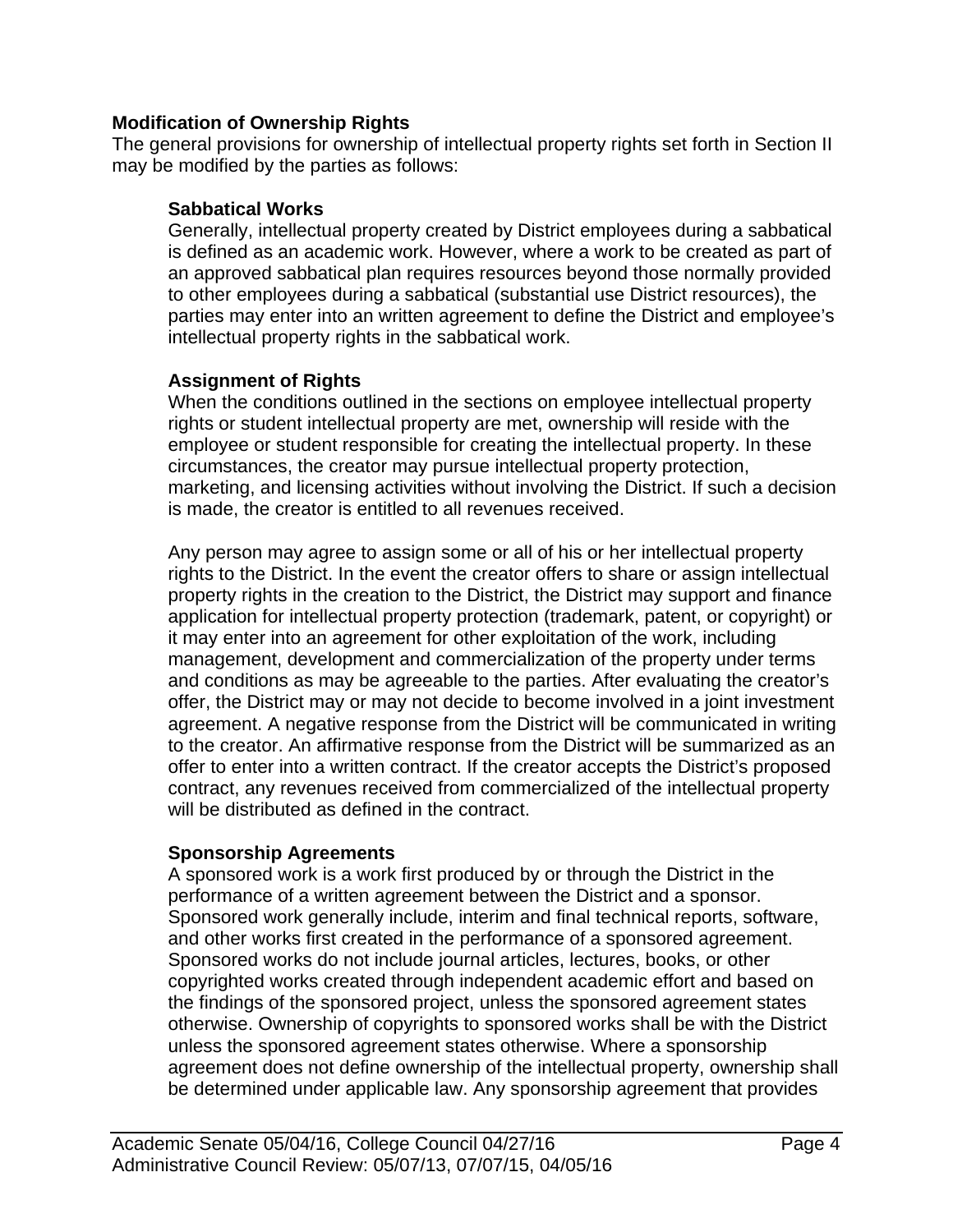for ownership of the work by one other than the District generally shall provide the District with a nonexclusive, world-wide license to use and reproduce the copyrighted work for education and research purposes.

#### **Collaboration/Partnership Agreements**

The District may participate in projects with persons/organizations that result in the creation of intellectual property. Ownership rights of such intellectual property will be defined by the collaboration/partnership agreement, or shall be determined under applicable law.

#### **Special Commissions**

Intellectual property rights to a work specially ordered or commissioned by the District from a faculty member, professional staff member, other District employee, or other individual or entity, and identified by the District, as a specially commissioned work at the time the work was commissioned, shall belong to the District. The District and the employee shall enter into a written agreement for creation of the specially commissioned work.

#### **Use of Substantial District Resources**

In the event the District provides substantial resources to an employee for creation of a work and the work was not created under an agreement (such as a sponsorship agreement, individual agreement, or special commission) the District and the creator shall own the intellectual property rights jointly in proportion to the respective contributions made.

## **Encoded Works/Software for Administrative Activities**

The District may hire an individual or entity to develop software or other encoded works, to be used in the District's administrative activities. The District shall maintain ownership of the intellectual property rights in such encoded works. Similarly, the District shall have ownership of the intellectual property rights in encoded works created by an employee, even where the work was created out of the employee's own initiative, if the work in related to the employee's job responsibilities. For example, if an employee in the student records office creates a software program, on his own initiative, which will organize student records, such work is related to the employee's job duties and will belong to the District. Where an employee creates a program that does not relate to his or her job duties, and that program was created on the employee's own time, the work belongs to the employee.

## **Collective Bargaining Agreement**

In the event the provisions of these procedures and the provisions of any operative collective bargaining agreement conflict, the collective bargaining agreement shall take precedence.

## **Jointly Created Works**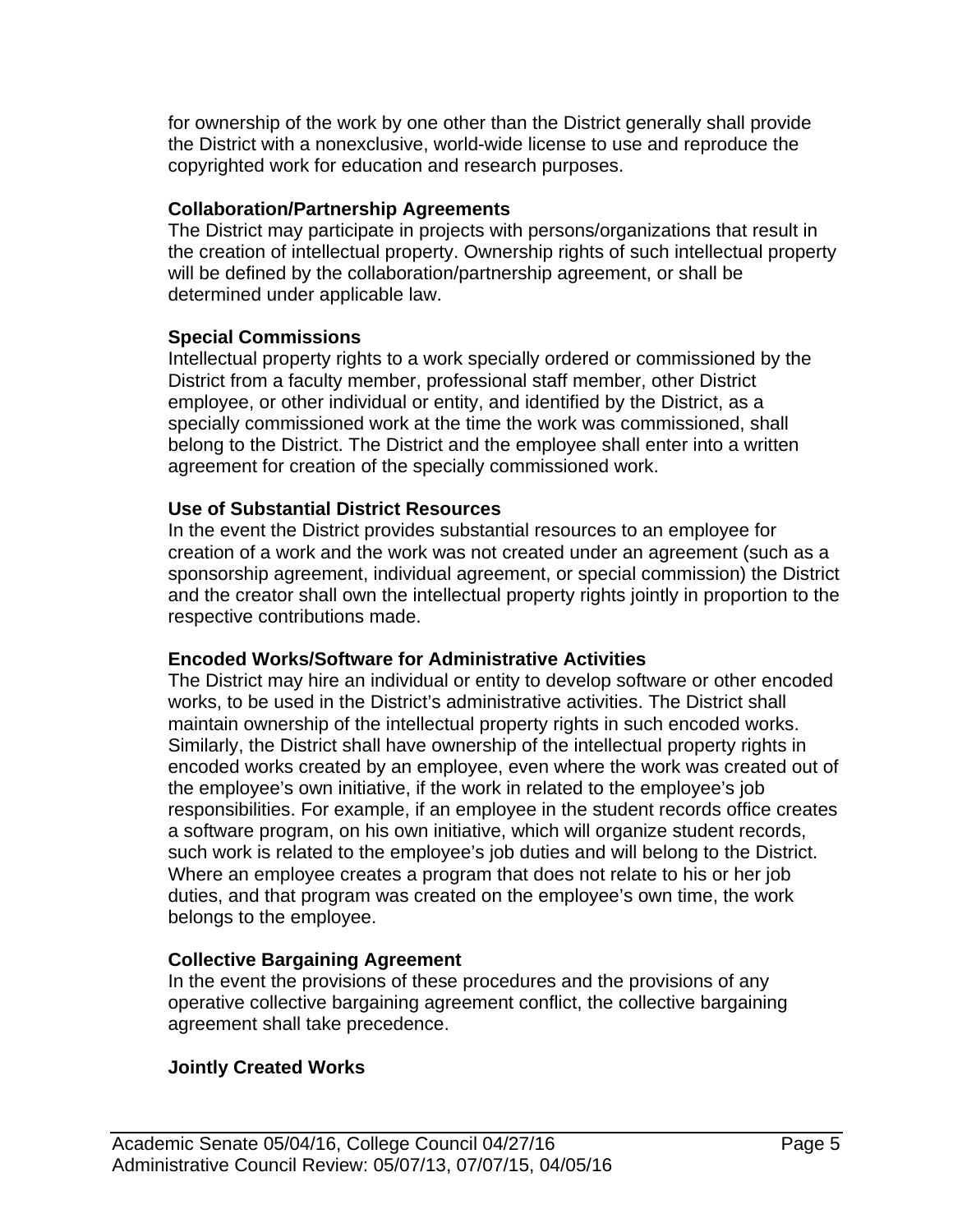Ownership of jointly created works shall be determined by separately assessing which of the above categories applies to each creator, respectively. Rights between joint owners of a copyright shall be determined pursuant to copyright law.

# **Work Acquired by Assignment or Will**

The District may acquire copyrights by assignments or will pursuant to the terms of a written agreement or testament. The terms of such agreements should be consistent with District policies and these procedures.

# **Materials Implicating Third Party Rights**

District employees and students must comply with District policies and state and federal laws, including copyright and privacy laws, in creating works. District employees and students must obtain all required licenses, consents, and releases necessary to avoid infringing the rights of third parties. District employees and students with questions or concerns regarding third party rights should direct all inquires to Librarian.

## **Intellectual Property Coordinator**

The CIO shall be the District's Intellectual Property Coordinator. The coordinator shall administer this procedure and will implement the District's Intellectual Property Policy. The Intellectual Property Coordinator will also monitor the development and use of the District's intellectual property. Any questions relating to the applicability of the District Intellectual Property or this procedure may be directed and answered by the Intellectual Property Coordinator.

# **Preservation of Intellectual Property Right**

Protection of Rights; The District shall undertake such efforts, as it deems necessary to persevere its rights in original works for which the District is the sole or joint owner of intellectual property rights. The District may apply for a patent, for trademark registration, for copyright registration, or for other protection available by law on any new work in which it maintains intellectual property rights.

## **Payment of Costs**

The District may pay some or all costs required for obtaining a patent, trademark, copyright, or other classification on original works for which it exclusively owns intellectual property rights. If the District has intellectual property rights in a jointly owned work, the District may enter into an agreement with the joint owners concerning payment of such costs.

# **Commercialization of Intellectual Property Right of Commercialization**

The District may commercialize its Intellectual Property using its resources or it may enter into agreements with others to commercialize the work as authorized by law.

## **Distribution of Proceeds**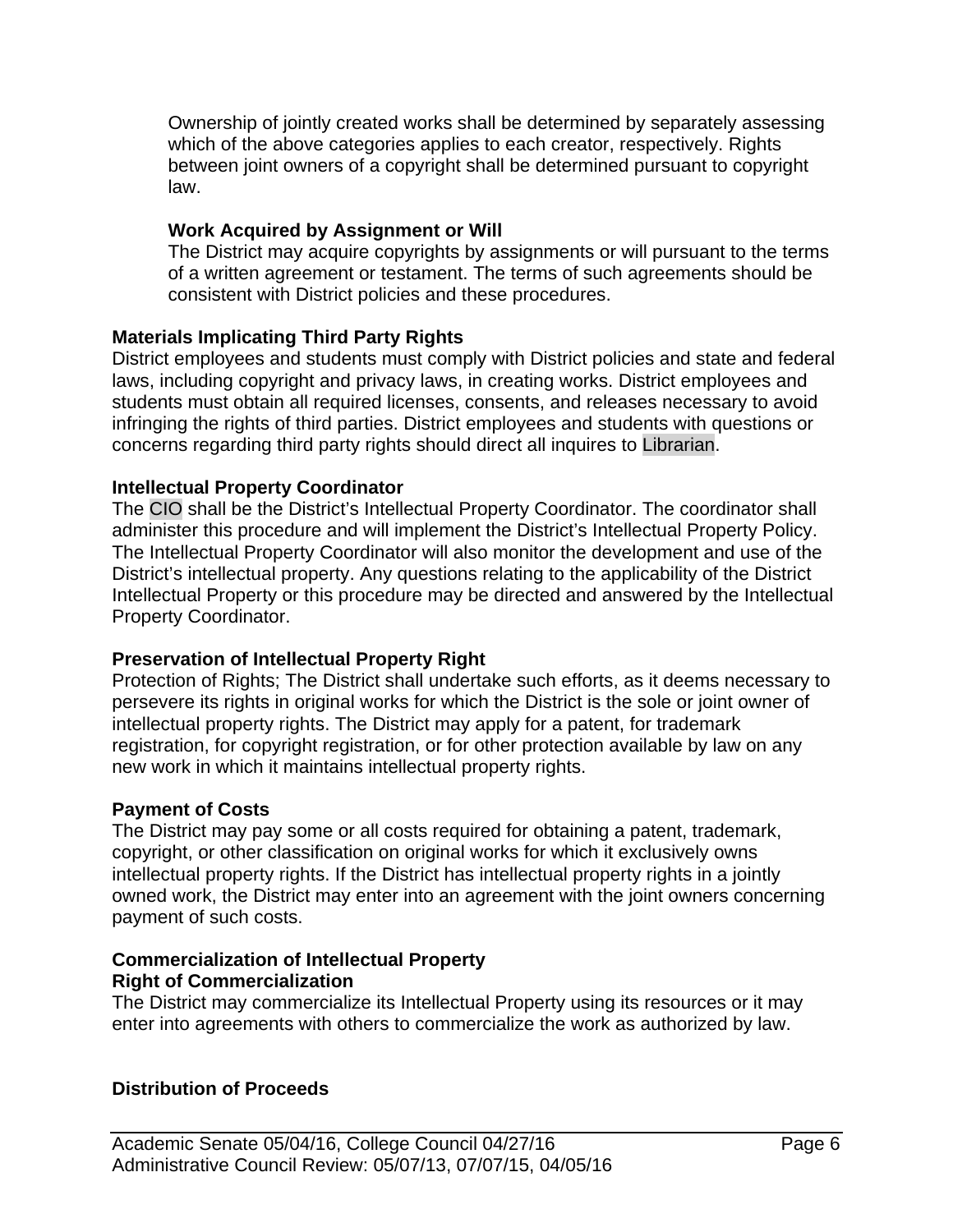An employee who creates a work and retains an intellectual property interest in such work in which the District maintains intellectual property rights is entitled to share royalties, licenses, and any other payments from commercialization of the work in accordance with applicable agreements and applicable laws. All expenses incurred by the District in protecting and promoting the work including costs incurred in seeking patent or copyright protection and reasonable costs marketing the work, shall be deducted and reimbursed to the District before the creator is entitled to share in the proceeds.

Intellectual Property Account; The District shall deposit all net proceeds from commercialization of intellectual property in its own general intellectual property account. The [insert authorized position] may use the account to reimburse expenses related to creating or preserving the District's intellectual property rights or for any other purpose authorized by law and District policy including the development of intellectual property.

## **Notification**

The Intellectual Property Coordinator shall provide a copy of these Intellectual Property Procedures to persons upon request. The District shall arrange training on a periodic basis for faculty, staff and/or other persons who are covered by this Intellectual Property Procedure.

Note: The following forms are provided as resource samples; local practice may be used instead. Including them in the Administrative Procedure manual is optional. Legal counsel should be consulted for final approval or review of the agreement.

## **Form A: Work Made For Hire Agreement**

#### Course Materials

This Agreement made the [date] day of [month], 20[year], by and between [name of author] ("Author,' and if there is more than one author then all of them collectively) and [name of District] ("District").

The author and the district agree as follows:

- 1.Title and Copyright Assignment
	- (a) Author and District intend this to be a contract for services and each considers the products and results of the services to be rendered by Author hereunder (the "Work") to be a work made for hire. Author acknowledges and agrees that the Work (and all rights therein, including, without limitation, copyright) belongs to and shall be the sole and exclusive property of District.
	- (b) If for any reason the Work would not be considered a work made for hire under applicable law, Author does hereby sell, assign, and transfer to District, its successors and assigns, the entire right, title and interest in and to the copyright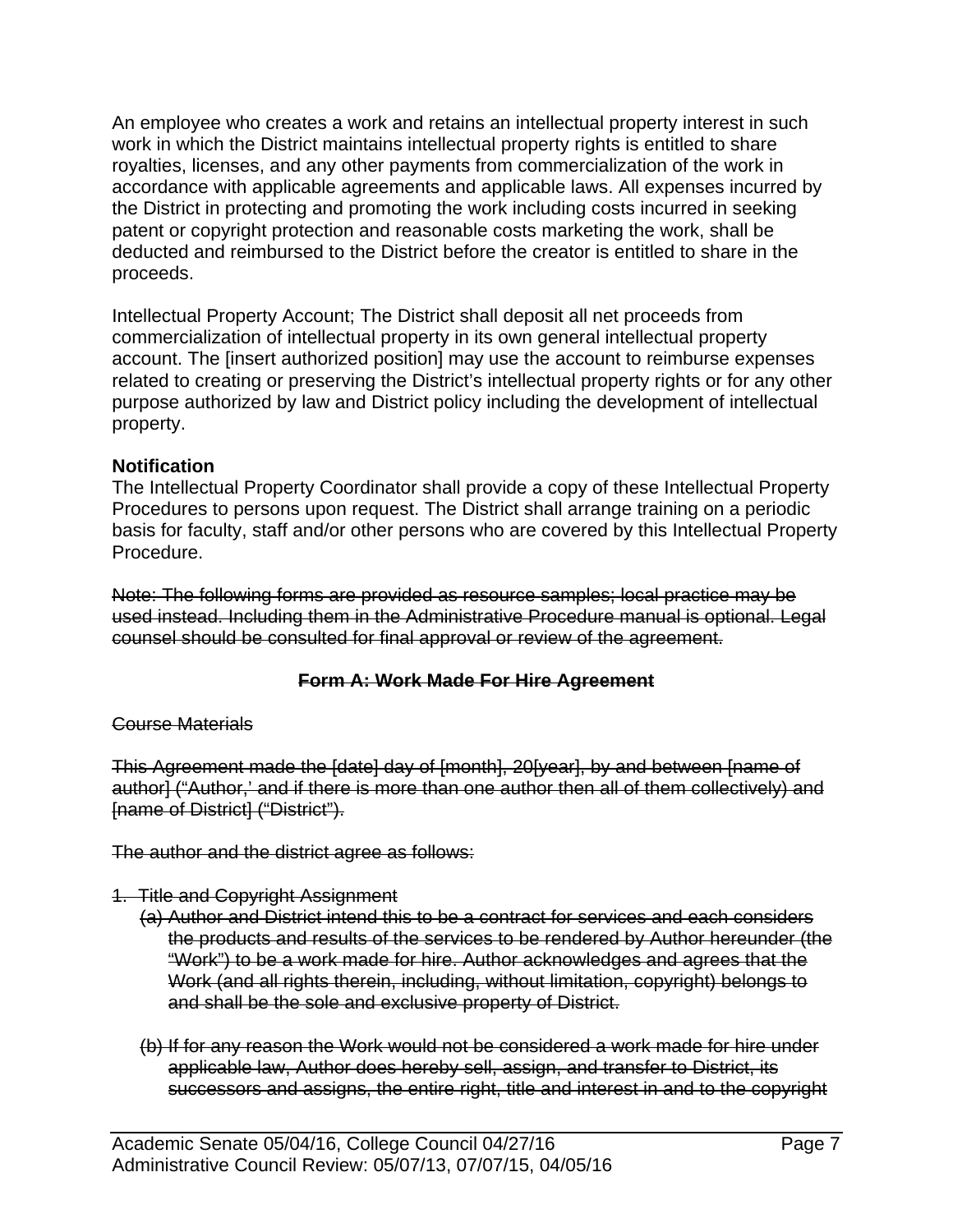in the work and any registrations and copyright applications relating thereto and any renewals and extensions thereof, and in and to all works based upon, derived from, or incorporating the work, and in an to all income, royalties, damages, claims and payments now or hereafter due or payable with respect thereto, and in and to all causes of action, either in law or in equity for past, present, or future infringement based on the copyrights, and in and to all rights corresponding to the foregoing throughout the world.

- (c) If the work is one to which the provisions of 17 U.S.C. § 106A apply, the Author hereby waives and appoints District to assert on the Author's behalf the Author's moral rights or any equivalent rights regarding the form or extent of any alteration to the work (including, without limitation, removal or destruction) or the making of any derivate works based on the work, including, without limitation, photographs, drawings or other visual reproductions or the work, in any medium , for District purposes.
- (d) Author agrees to execute all papers and to perform such other proper acts as District may deem necessary to secure for District or its designee the rights herein assigned.
- 2. Delivery of the Work
	- (a) The Author will deliver to the District on or before [date] the completed work (with all illustrations, charts, graphs, and other material, including syllabi, handouts, reference lists, etc., in the medium mutually agreed upon for the work) in form and content satisfactory to the District.
	- (b) If the Author fails to deliver the work on time, the District will have the right to terminate this agreement and to recover the Author any sums advanced in connection with the work. Upon such termination, the Author may not have the work published elsewhere until such advances have been repaid.

## 3. Quoted Material

With the exception of short excerpts from others' works, which constitute fair use, the work will contain no material from other copyrighted works without a written consent of the copyright holder. The Author will obtain such consents at his or her own expense after consolation with the District and will file them with the District at the time the work is delivered. Any obligations associated with permissions will be the responsibility of the Author.

## 4. Author's Warranty

The Author warrants that he or she is the sole owner of the work and has full power and authority to make this agreement; that the work does not infringe any copyright, violate any property rights, or contain any scandalous, libelous, or unlawful matter. The Author will defend, indemnify, and hold harmless the District and/or its licensees against all claims, suits, costs, damages, and expenses that the District and/or its licensees may sustain by reason of any scandalous, libelous, or unlawful matter contained or alleged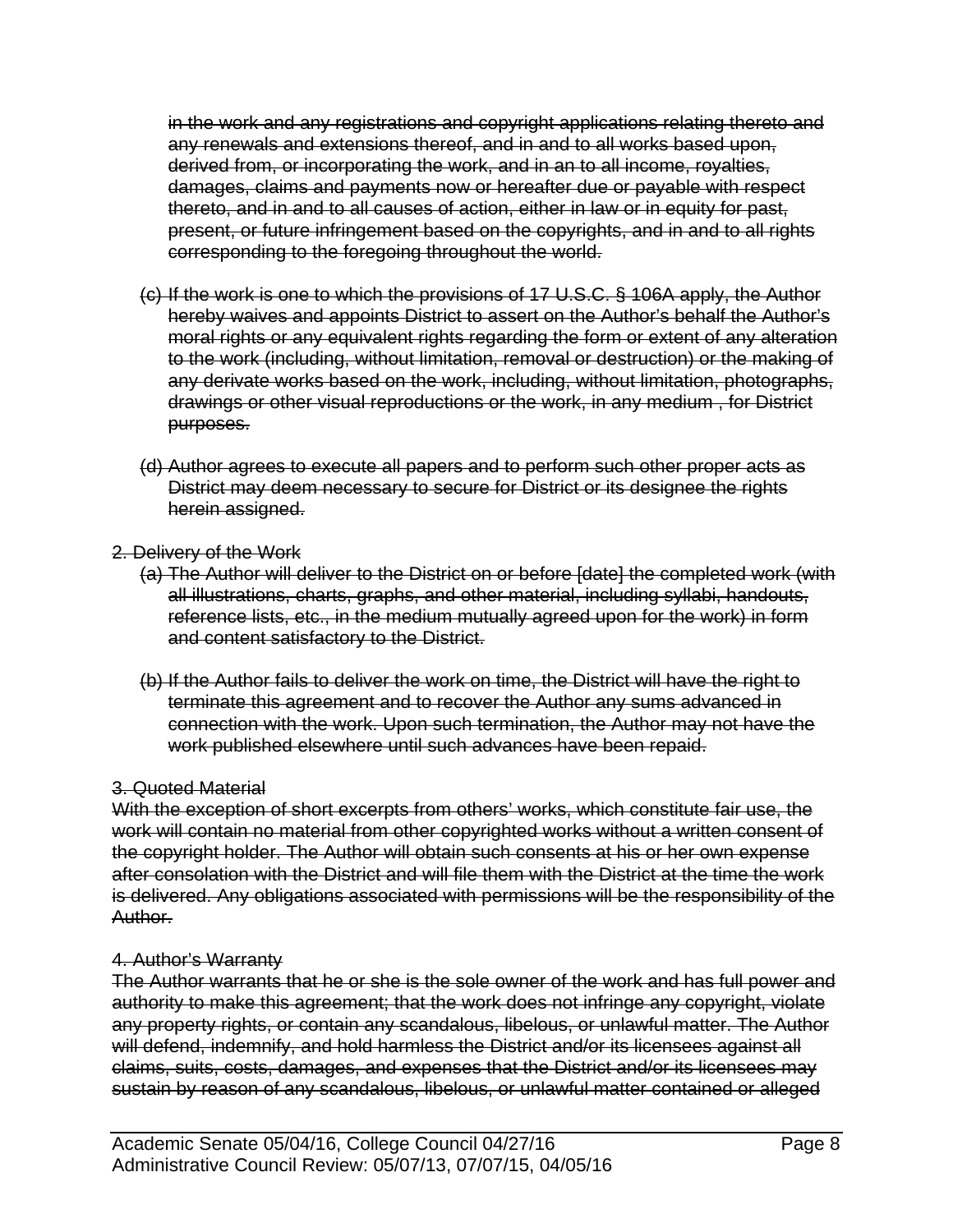to be contained in the work or any infringement or violation by the work of any copyright or property right; and until such claim or suit has been settled or withdrawn, the District may withhold any sums due the Author under this agreement.

#### 5. Consideration

In consideration for delivery of the work in accordance with the provisions of this Agreement, District shall pay Author [amount].

#### 6. Revisions

#### [Choose one paragraph.]

The Author shall retain the right to revise the work [insert time, such as at one year intervals] during the term of this agreement in accordance with academic standards. The Author further agrees to update the work within [insert length of time, such as 90] days upon the receipt of a written request from the District. The provisions of this agreement shall apply to each revision of the work by the Author as though that revision were the work being published for the first time under this agreement. In the event that the Author is unable or unwilling to provide a revision within [insert length of time, such as 90] days after the District has requested it, or should the Author be deceased, the District may have the revision made and charge the cost against sums due the Author under Section 5 above, if any, and may display, in the revised work and in advertising, the name of the person or persons who perform the revision. Or;

This paragraph has been deleted because the Author's contribution is not a work expressing academic expertise requiring periodic review and revision.

#### 7. Term and Termination

(a) This agreement shall remain in effect for [insert the length of time, such as three (3)] years unless terminated earlier in accordance with this Section 7.

(b) In the event that either party shall be in default of its material obligations under this agreement and shall fail to remedy such default within [insert length of time, such as sixty] days after receipt of written notice thereof, this agreement shall terminate upon expiration of the finsert length of time, such as sixty] day period.

(c) Upon the expiration of the term of this agreement, the parties may agree to renew this agreement for an additional [insert length of time, such as three] year term, upon the same terms and conditions as set forth herein.

#### 8. Options/ Contracts with Third Parties

Nothing contained in Section 7 shall affect any license or other grant of rights, options, or agreements made with third parties prior to the termination date or the rights of the District in the income resulting from such agreements.

#### 9. Amendments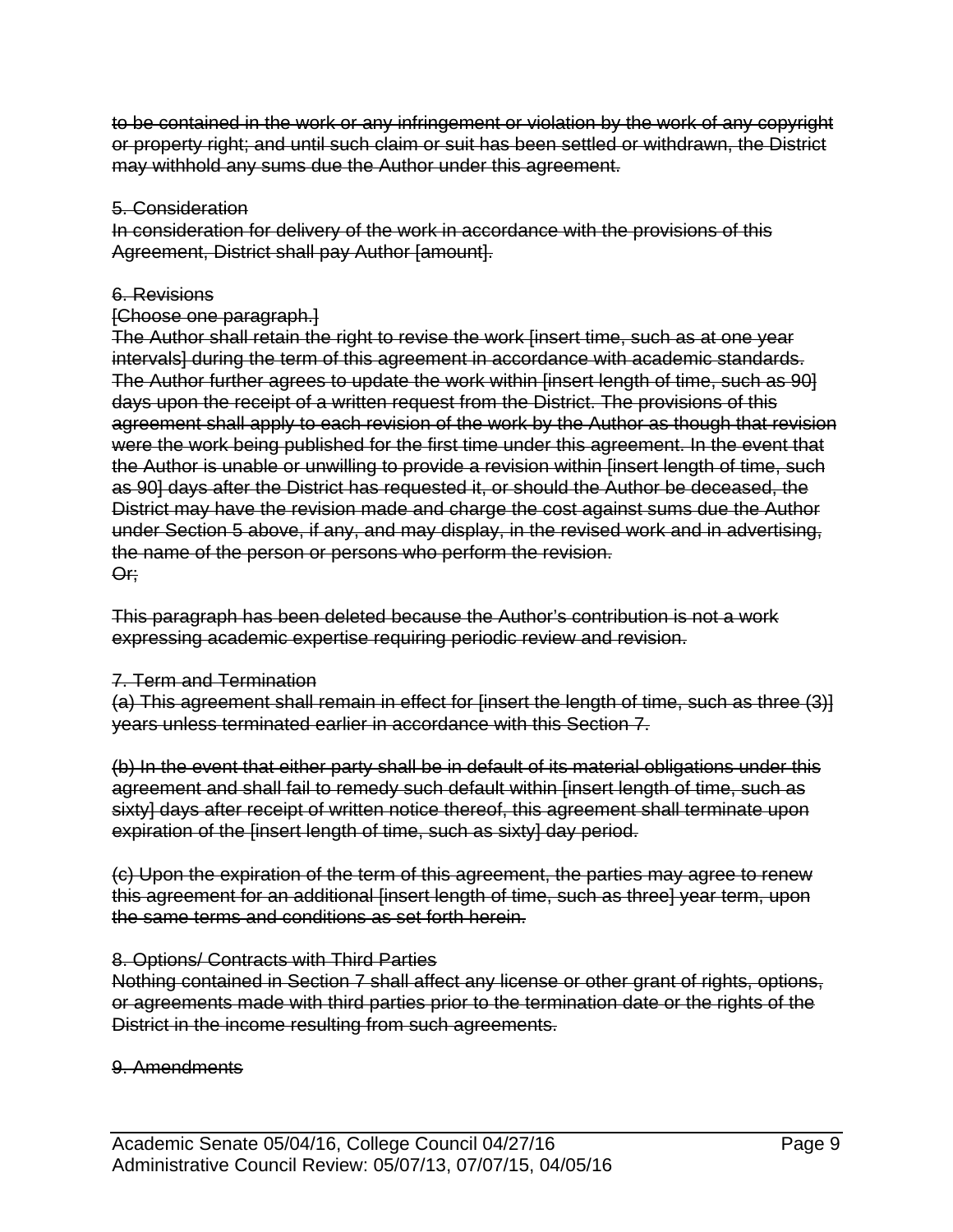The written provisions contained in this agreement constitute the sole and entire agreement made between the Author and the District concerning this work, and any amendments to this agreement shall not be valid unless made in writing and signed by both parties.

# 10. Construction, Binding Effect, and Assignment

This agreement shall be construed and interpreted according to the laws of the State of California and shall be binding upon the parties hereto, their heirs, successors, assigns, and personal representatives; and references to the Author and to the District shall include their heirs, successors, assigns, and personal representatives.

IN WITNESS WHEREOF, the parties have duly executed this agreement as of the date first written above.

[Insert signature lines for author and district designee]

# **Form B: Contract under which Employee Keeps Copyright of the Work and Gives District a License to Use/Exploit Work**

## Course Materials

This Agreement made the [date] day of [month], 20[year], by and between [name of author] ('Author," and if there is more than one author then all of them collectively) and [name of District] ("District").

## Recitals

The Author will be the sole contributor of copyrightable expression to the educational course materials anticipated to result from this project. The District will be contributing significant kinds and/or amounts of District resources. The Parties recognize that under law, the District is obligated to obtain appropriate consideration for the transfer of state resources. In furtherance of their mutual objectives, the Parties agree to allocate certain of their rights and responsibilities as set forth in this agreement.

The author and the District agree as follows:

## 1. Rights Granted

[Choose one of the following paragraphs.]

Nonprofit Educational Uses; The Author hereby grants to the District for the full term of this agreement the non-exclusive right to copy, distribute, display, perform, transmit, and publish for nonprofit educational purposes the educational course materials entitled: [name of work] (hereinafter called "Work").

Or

Non-exclusive Commercial License; The Author hereby grants to the District for the full term of this agreement the non-exclusive right to copy, distribute, display, perform,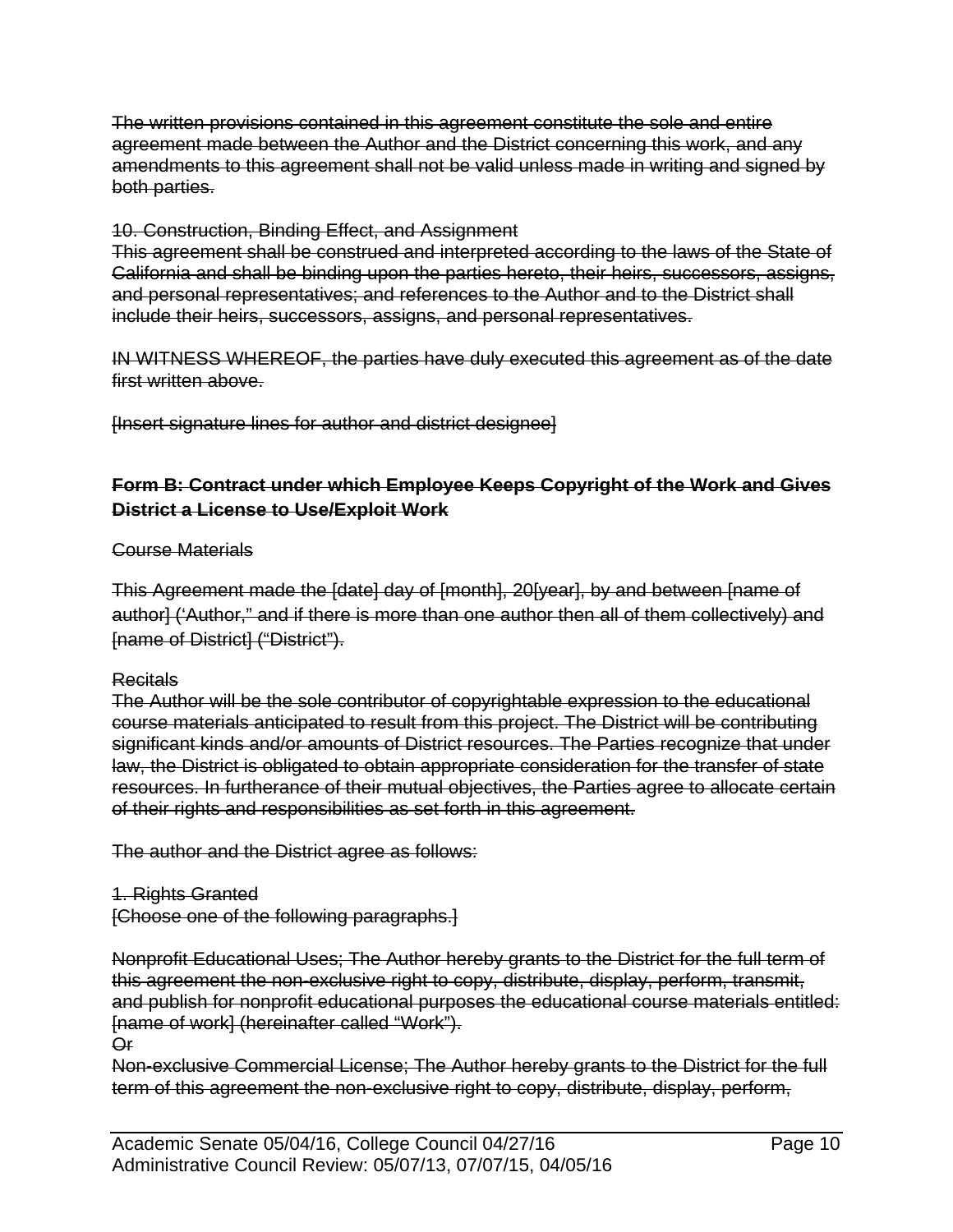transmit, publish and sell throughout the world the educational course materials entitled: [name of work] (hereinafter called "Work"). This license grant also includes, without limitation, the rights to the Work listed in Paragraph 8 below, with authority to license those rights in all countries and in all languages.

## Or

Exclusive Commercial License; The Author hereby grants to the District for the full term of this agreement the exclusive right to copy, distribute, display, perform, transmit, publish and sell throughout the world the educational course materials entitled: [name of work] (hereinafter called "Work"). This license grant also includes, without limitation, the rights to the Work listed in Paragraph 8 below, with authority to license those rights in all countries and in all languages.

#### 2. Delivery of the Work

(a) The Author will prepare and deliver to the District on or before [date] the completed work (with all illustrations, charts, graphs, and other material, including syllabi, handouts, reference lists, etc., in the medium mutually agreed upon for the work) in form and content satisfactory to the District.

(b) If the Author fails to deliver the work on time, the District will have the rights to terminate this agreement and to recover from the Author any sums or other resources advanced in connection with the work. Upon such termination, the Author may not have the work published elsewhere until such advances have been repaid.

#### 3. Quoted Material

With the exception of short excerpts from others' works, which constitute fair use, the work will contain no material from other copyrighted works without a written consent of the copyright holder. The Author will obtain such consents at his or her own expense after consultation with the District and will file them with the District at the time the work is delivered. Any obligations associated with permissions will be the responsibility of the Author.

#### 4. Publication of the Work

The work shall be distributed, transmitted or published by the [District/Author] as soon as circumstances permit after receipt, at its own expense, in such manner as the [District/Author] shall deem appropriate.

## 5. Copyright Registration

The Author authorizes the District to register copyright in the work in the Author's name in the United States and elsewhere as the District may elect.

## 6. Author's Warranty

(a) The Author warrants that he or she is the sole owner of the work and has full power and authority to make this agreement; that he or she has made a good faith effort to follow the District's Intellectual Property Policy and Procedures and that the work does not infringe any copyright, violate any property rights, or contain any scandalous, libelous, or unlawful matter.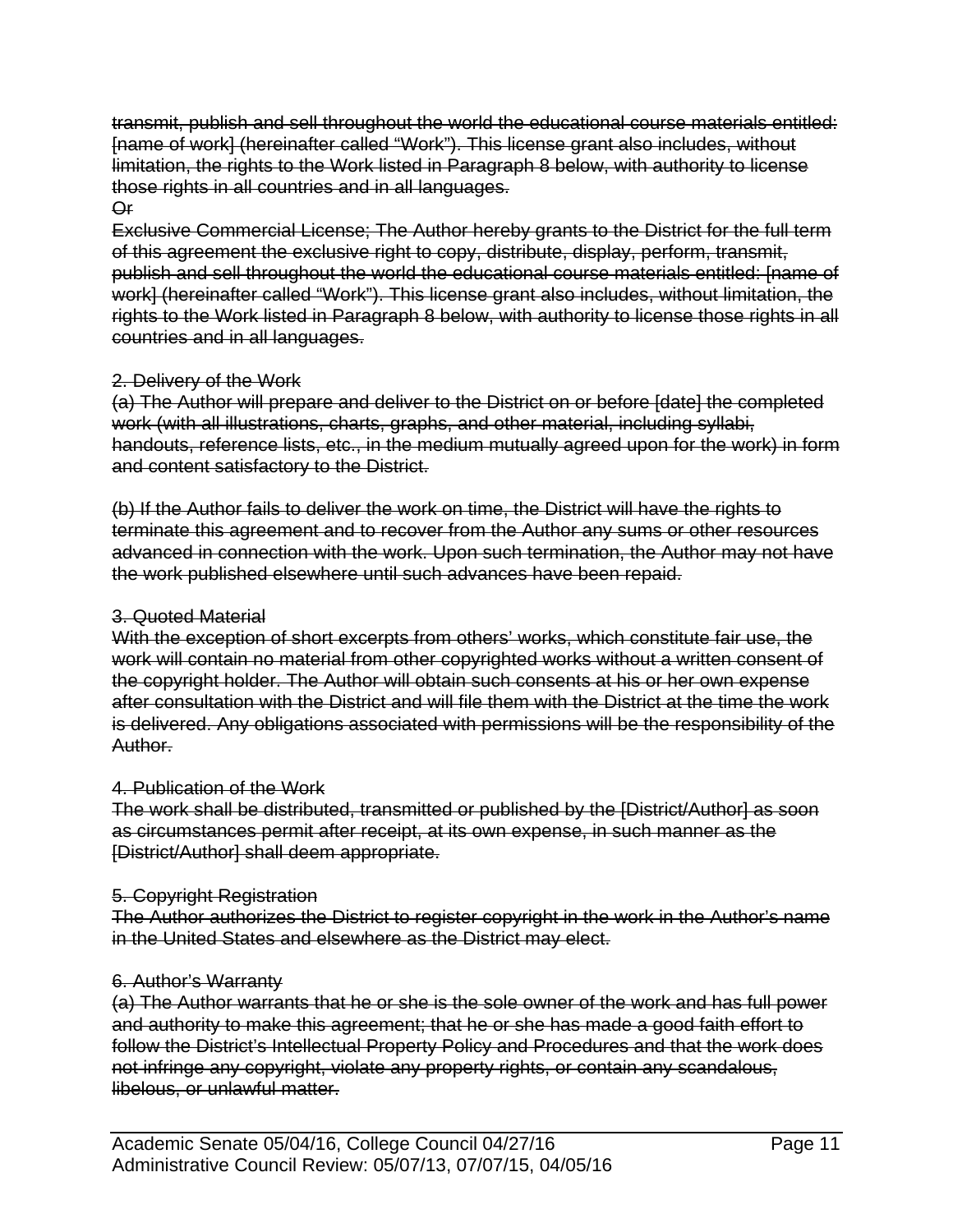(b) To the extent that an act of Author that results in a claim of copyright infringement was authorized by the District's Intellectual Property Policy and Procedures, in accordance with that Policy and to the extent authorized by the Constitution and laws of the State of California, the District, will defend, indemnify and hold harmless the Author against all claims, suits, costs, damages and expenses that the Author may sustain by reason of such infringement or violation by the work of any copyright.

(c) In all other cases, the Author will defend, indemnify, and hold harmless the District and/or its licensees against all claims, suits, costs, damages and expenses that the District and/or its licensees may sustain scandalous, libelous, or unlawful matter contained or alleged to be contained in the work of any infringement or violation by the work of any copyright or property rights; and until such claim or suit has been settled or withdrawn, the District may withhold any sums due the Author under this agreement.

#### 7. Consideration

(a) District will contribute the following resources to the creation of the work:

[List: Materials, Hardware, Software, Technical Assistance, Other Assistance, Videotaping, Programming, Teaching Load Credit, or Funding.] [Choose one of the following paragraphs.]

(b) The parties shall share in any revenues from the commercialization of the work as follows: District will first recover its resource contribution in the amount of \$ then the Parties shall share profits 50% to the District and 50% to all Authors (to be shared evenly among the Authors if more than one.) Or

(c) The parties shall share in any revenues from the commercialization of the work as follows: The Parties shall share profits 505 to the District and 50% to all Authors (to be shared evenly among the Authors if more than one.)

(d) The Parties do not anticipate commercial exploitation of the work and so have not addressed District's recovery of its contribution or allocated royalty percentages to either Party.

#### 8. Subsidiary Rights

[Choose the paragraph below that corresponds to the paragraph chosen for Section 1.]

Nonprofit Educational Uses; The District has been granted a limited right to use the work for nonprofit educational purposes only and therefore does not need subsidiary rights and all such rights are retained by the Author. Or

Non-exclusive Commercial License; The District shall have the right to license, sell, or otherwise dispose of the following rights in the work; Publication or sale by book clubs; reprint rights; foreign rights; translation rights; publication in anthologies, compilations,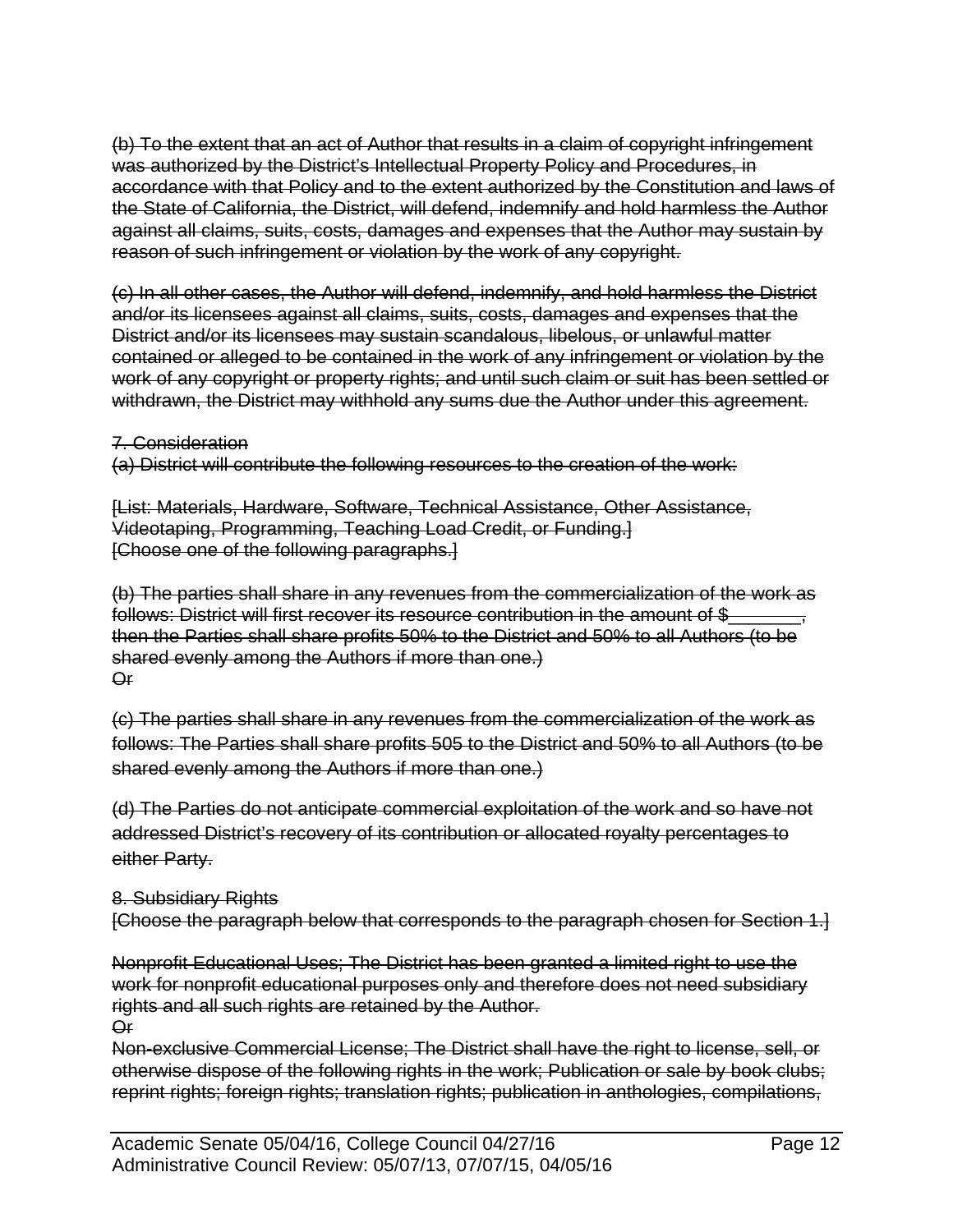digests, condensations; first and second serial rights (in one or more installments); dramatic, motion picture, and television rights; broadcast by radio; recordings; electronic, mechanical, and visual reproduction; computer programs; microprint, microfiche, and microfilm editions; syndication rights; permission rights (quotations, excerpts, illustrations, etc.); any other rights to the work not specifically enumerated; and otherwise utilize the work and material based on the work. Or

Exclusive Commercial License; The District shall have the sole right to license, sell, or otherwise dispose of the following rights in the work: Publication or sale by book clubs; reprint rights; foreign rights; translation rights; publication in anthologies, compilations, digests, condensations; first and second serial rights (in one or more installments); dramatic, motion picture, and television rights; broadcast by radio; recordings; electronic, mechanical, and visual reproduction; computer programs; microprint, microfiche, and microfilm editions; syndication rights; permission rights (quotations, excerpts, illustrations, etc.); any other rights to the work not specifically enumerated; and otherwise utilize the work and material based on the work.

#### 9. Revisions

The Author shall retain the right to revise the work [at one year intervals] during the term of this agreement in accordance with academic standards. The Author further agrees to update the work within ninety (90) days upon the receipt of a written request from the District. The provisions of this agreement shall apply to each revision of the work by the Author as though that revision were the work being published for the first time under this agreement. In the event that the Author is unable or unwilling to provide a revision within ninety (90) days after the District has requested it, or should the Author be deceased, the District may have the revision made and charge the cost against the Author's royalties and may display, in the revised work and in advertising, the name of the person or persons who perform the revision.

#### 10. Term and Termination

[Choose this first set of paragraphs if the District was granted an Exclusive Commercial License in Section 1.]

(a) This agreement shall remain in effect for [insert length of time, such as three (3)] years unless terminated earlier in accordance with this Section 10. Upon expiration of the term and any renewal term[s] agreed upon pursuant to Section 10(d), or upon earlier termination in accordance with Sections 10(b) or

(b) ,The rights granted in the work shall revert to the Author, subject to retention by the District of the non-exclusive, perpetual right and license to use the work for internal nonprofit educational purposes and to use the structure and organization of the work as a guide for the creation of a new course.

(c) In the event that either party shall be in default of its material obligations under this agreement and shall fail to remedy such default within [insert length of time, such as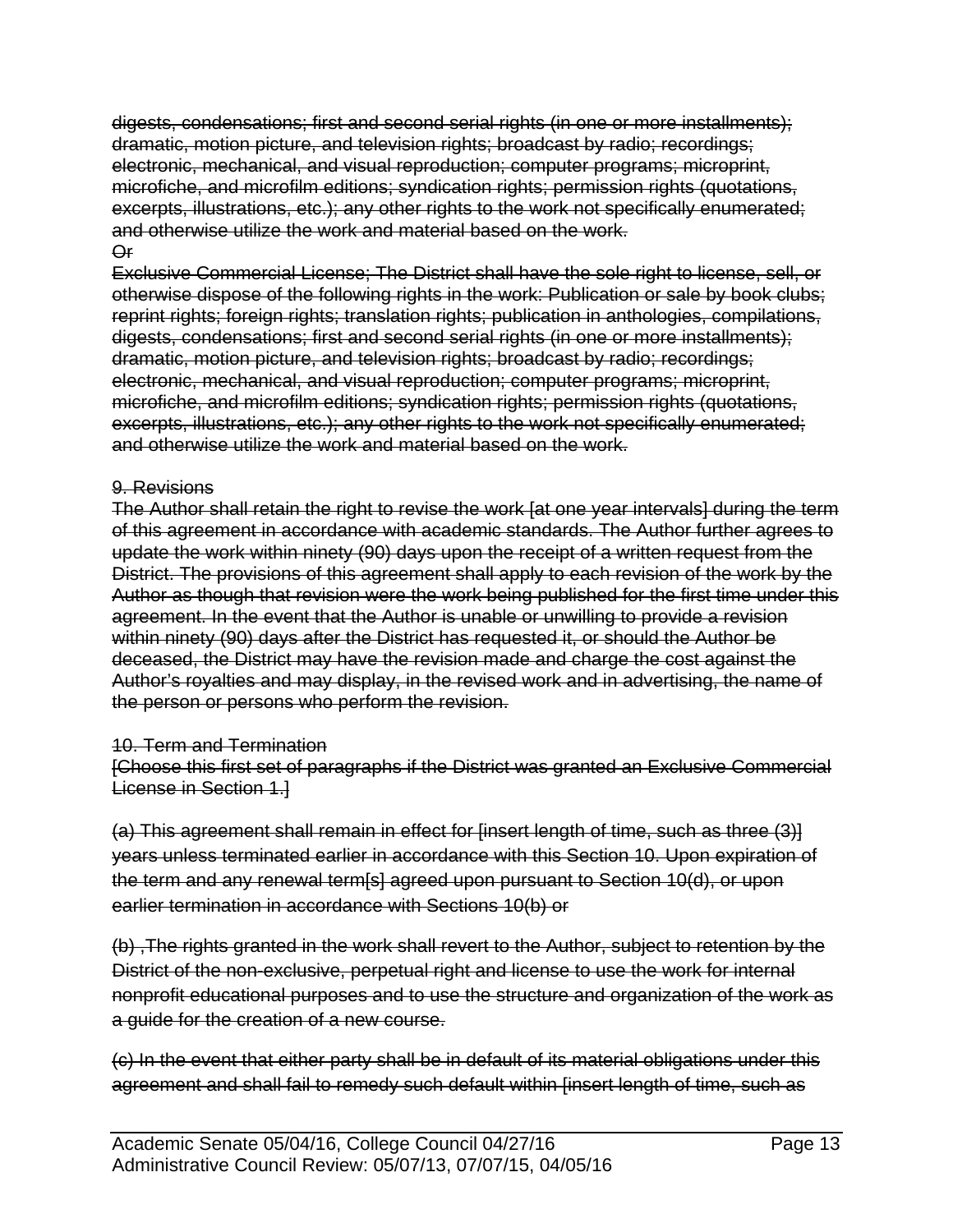sixty] days after receipt of written notice thereof, this agreement shall terminate upon expiration of the [insert length of time, such as sixty] day period.

(d) The work shall be considered to be "in use" if it is made available by District for distribution or transmission, offered for sale or licensed for distribution, transmission or sale during the term of this agreement. If the District fails to keep the work in use and the Author makes a written request of the District to terminate this agreement, the District shall notify the Author in writing of the District's decision in the matter within [insert length of time, such as sixty] days after receipt of the written request. If the District elects to keep the work in use, it shall have finsert length of time, such as six] months thereafter to comply. If the District elects not to keep the work in use or fails to comply with the [insert length of time, such as six] months deadline (unless the failure is due to circumstances beyond its control), then this agreement shall terminate.

(e) Upon the expiration of the term of this agreement, the parties may agree to renew this agreement for an additional [insert length of time, such as three (3)] year term, upon the same terms and conditions as set forth herein.

[Choose this second set of paragraphs if the District has either a Nonprofit Educational Use License or a Non-exclusive Commercial License in Section 1.]

(a) This Agreement shall remain in effect for [insert length of time, such as three (3)] year(s) unless terminated earlier in accordance with this Section 10. Upon expiration of the term and any renewal term(s) agreed upon pursuant to Section 10(c), or upon earlier termination in accordance with Section 10(b), the rights granted in the work shall revert to the Author, subject to retention by the District of the non-exclusive, perpetual right and license to use the work for internal nonprofit educational purposes and to use the structure and organization of the work as a guide for the creation of a new course.

(b) In the event that either Party shall be in default of its material obligations under this Agreement and shall fail to remedy such default within sixty (60) days after receipt of written notice thereof, this Agreement shall terminate upon expiration of the [insert length of time, such as sixtyl day period.

(c) Upon the expiration of the term of this Agreement, the parties may agree to renew this Agreement for an additional linsert the length of time, such as three] year term, upon the same terms and conditions as set forth herein.

## 11. Options/Contracts with Third Parties

Nothing contained in Section 10 shall affect any license or other grant of rights, options, or agreements made with third parties prior to the termination date or the rights of the District in the income resulting from such agreements.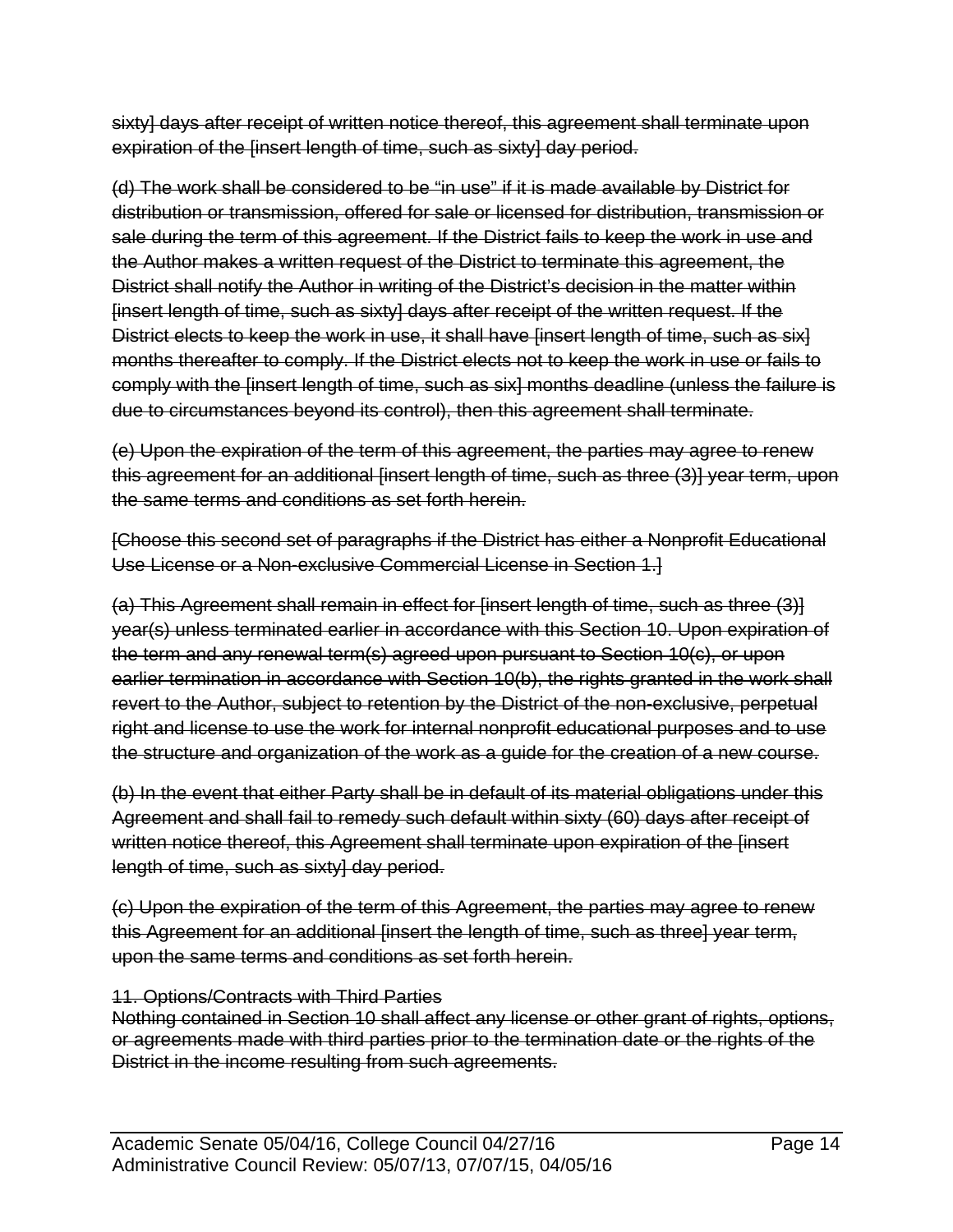#### 12. Amendments

The written provisions contained in this agreement constitute the sole and entire agreement made between the Author and the District concerning this work, and any amendments to this agreement shall not be valid unless made in writing and signed by both parties.

#### 13. Construction, Binding Effect, and Assignment

This agreement shall be construed and interpreted according to the laws of the State of California and shall be binding upon the parties hereto, their heirs, successors, assigns, and personal representatives; and references to the Author and to the District shall include their heirs, successors, assigns, and personal representatives.

IN WITNESS WHEREOF, the parties have duly executed this agreement as of the date first written above.

[Insert signature lines for author and district designee]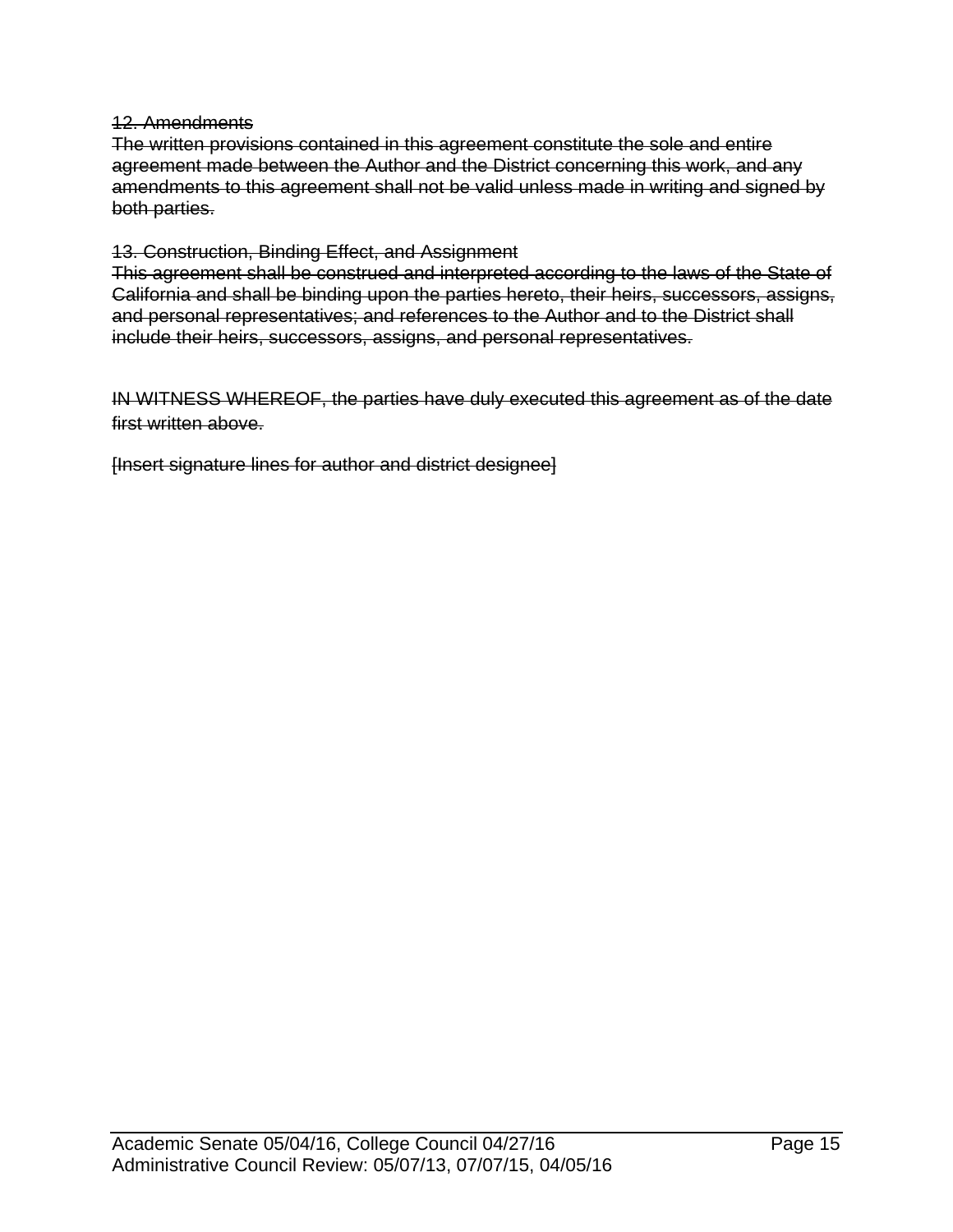# **IMPERIAL COMMUNITY COLLEGE DISTRICT AP 3720 Computer and Network Use**

Reference: Education Code Section 70902; 17 U.S. Code Sections 101 et seq.; Penal Code Section 502, Cal. Const., Art. 1 Section 1; Government Code Section 3543.1(b); Federal Rules of Civil Procedure, Rules 16, 26, 33, 34, 37, 45

#### The following is an illustrative example:

The District computer and network systems are the sole property of Imperial Community College District. They may not be used by any person without the proper authorization of the District. The Computer and Network systems are for District instructional and work related purposes only.

This procedure applies to all District students, faculty and staff and to others granted use of District information resources. This procedure refers to all District information resources whether individually controlled or shared, stand-alone or networked. It applies to all computer and computer communication facilities owned, leased, operated, or contracted by the District. This includes personal computers, workstations, mainframes, minicomputers, and associated peripherals, software and information resources, regardless of whether used for administration, research, teaching or other purposes.

#### **Conditions of Use**

Individual units within the District may define additional conditions of use for information resources under their control. These statements must be consistent with this overall procedure but may provide additional detail, guidelines and/or restrictions.

#### **Legal Process**

This procedure exists within the framework of the District Board Policy and state and federal laws. A user of District information resources who is found to have violated any of these policies will be subject to disciplinary action up to and including but not limited to loss of information resources privileges; disciplinary suspension or termination from employment or expulsion; and/or civil or criminal legal action.

#### **Copyrights and Licenses**

Computer users must respect copyrights and licenses to software and other on-line information.

**Copying** – Software protected by copyright may not be copied except as expressly permitted by the owner of the copyright or otherwise permitted by copyright law. Protected software may not be copied into, from, or by any District facility or system, except pursuant to a valid license or as otherwise permitted by copyright law.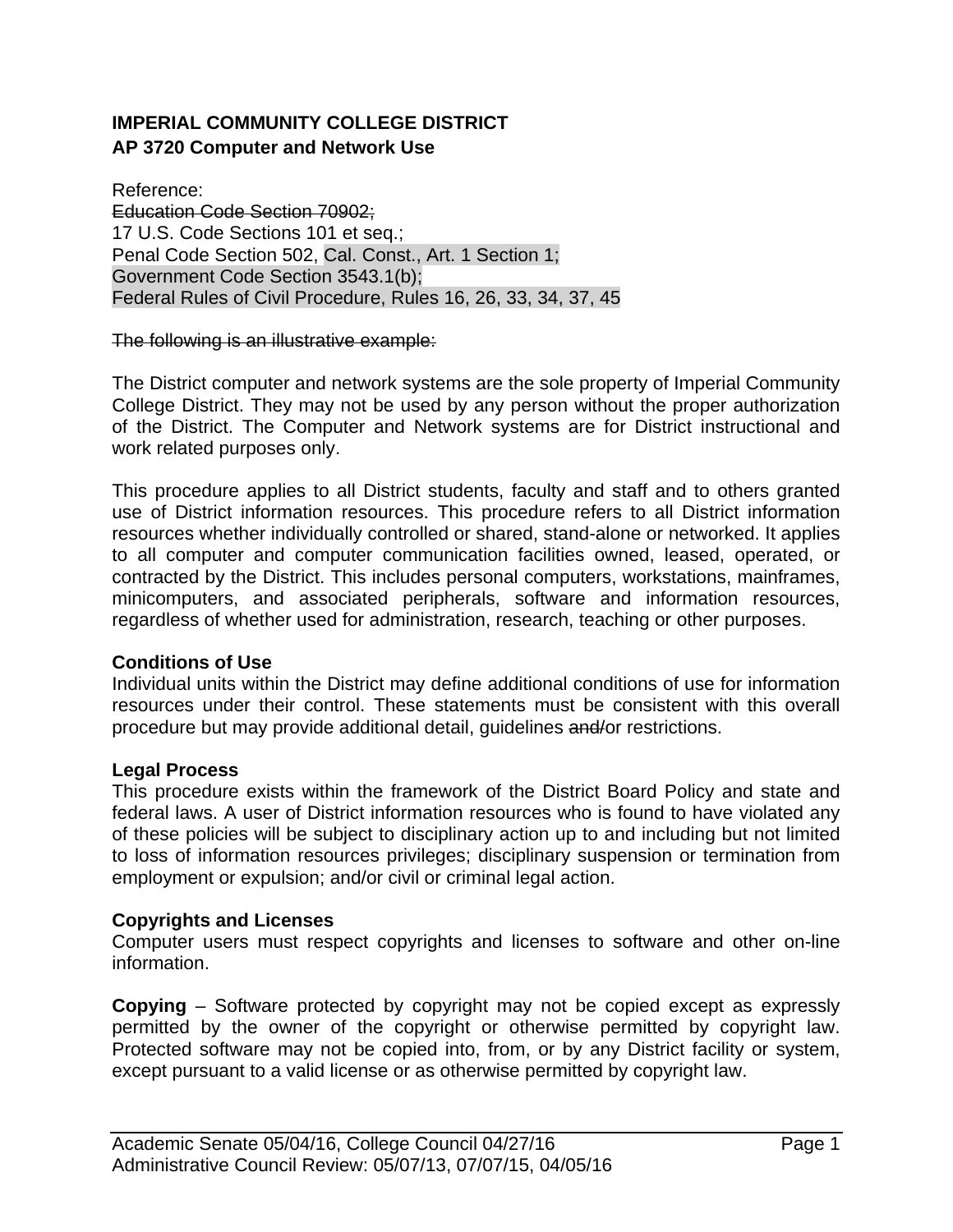**Number of Simultaneous Users** – The number and distribution of copies must be handled in such way that the number of simultaneous users in a department does not exceed the number of original copies purchased by that department, unless otherwise stipulated in the purchase contract.

**Copyrights** – In addition to software, all other copyrighted information (text, images, icons, programs, etc.) retrieved from computer or network resources must be used in conformance with applicable copyright and other law. Copied material must be properly attributed. Plagiarism of computer information is prohibited in the same way that plagiarism or any other protected work is prohibited.

## **Integrity of Information Resources**

Computer users must respect the integrity of computer-based information resources.

**Modification or Removal of Equipment** – Computer users must not attempt to modify or remove computer equipment, software, or peripherals that are owned by others without proper authorization.

**Unauthorized Use** – Computer users must not interfere with others access and use of the District computers. This includes but is not limited to: the sending of chain letters or excessive messages, wither locally or off-campus; printing excess copies of documents, files, data, or programs, running grossly inefficient programs when efficient alternatives are known by the user to be available; unauthorized modification of system facilities, operating systems, or disk partitions; attempting to crash or tie up a District computer or network; and damaging or vandalizing District computing facilities, equipment, software or computer files.

**Unauthorized Programs** - Computer users must not intentionally develop or use programs which disrupt other computer users or which access private or restricted portions of the system, or which damage the software or hardware components of the system. Computer users must ensure that they do not use programs or utilities that interfere with other computer users or that modify normally protected or restricted portions of the system or user accounts. The use of any unauthorized or destructive program will result in disciplinary action as provided in this procedure, and may further lead to civil or criminal legal proceedings.

## **Unauthorized Access**

Computer users must not seek to gain unauthorized access to information resources and must not assist any other persons to gain unauthorized access.

**Abuse of Computing Privileges** – Users of District information resources must not access computers, computer software, computer data or information, or networks without proper authorization, or intentionally enable others to do so, regardless of whether the computer, software, data, information, or network in question is owned by the District. For example, abuse of the networks to which the District belongs or the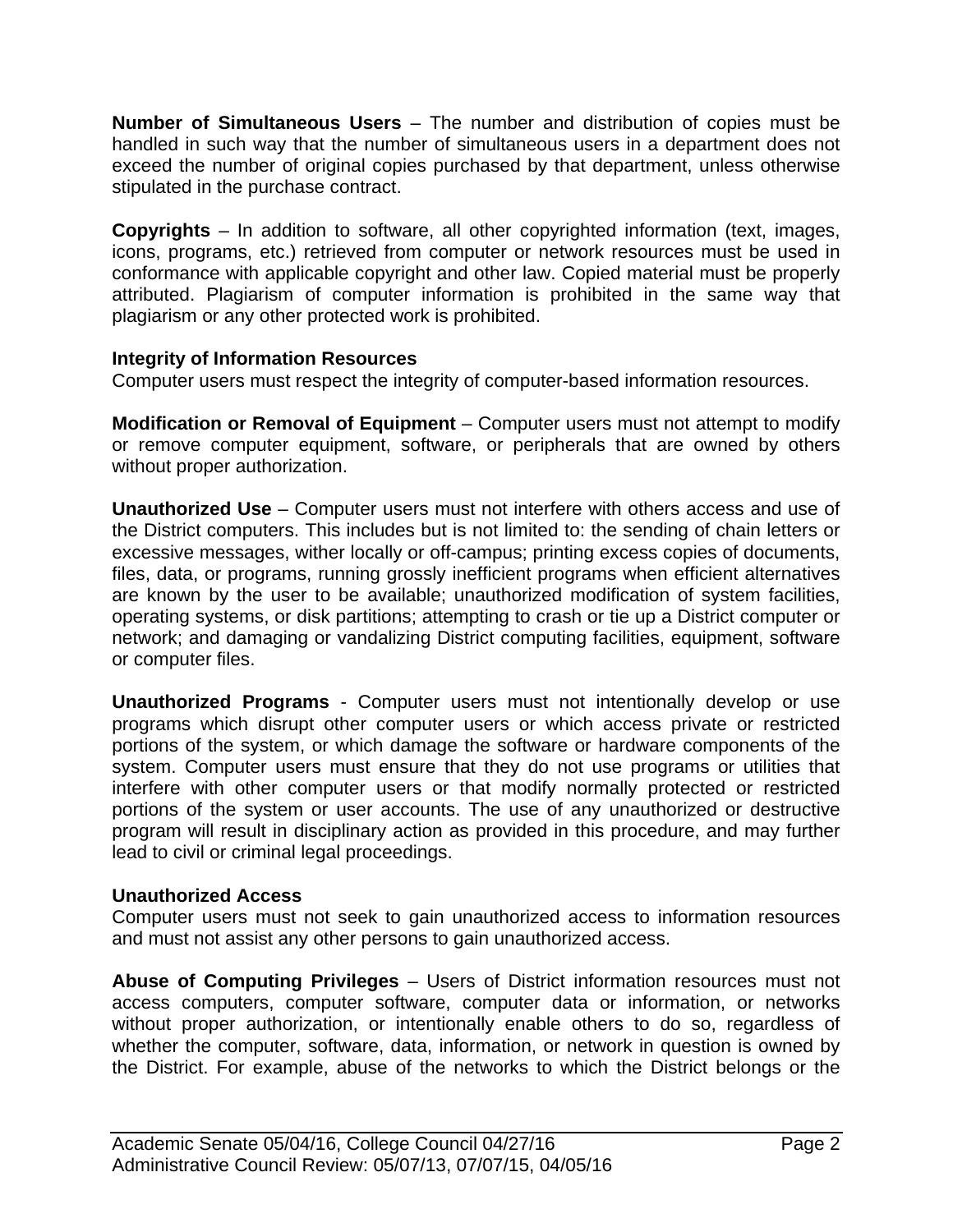computers at other sites connected to those networks will be treated as an abuse of District computing privileges.

**Reporting Problems** – Any defects discovered in system accounting or system security must be reported promptly to the appropriate system administrator so that steps can be taken to investigate and solve the problem.

**Password Protection** – A computer user who has been authorized to use a passwordprotected account may be subject to both civil and criminal liability if the user discloses the password or otherwise makes the account available to others without permission of the system administrator.

#### **Usage**

Computer users must respect the rights of other computer users. Attempts to circumvent these mechanisms in order to gain unauthorized access to the system or to another person's information are a violation of the District procedure and may violate applicable law.

**Unlawful Messages** – Users may not use electronic communication facilities to send defamatory, fraudulent, harassing, obscene, threatening, or other messages that violate applicable federal, state or other law or District policy, or which constitute the unauthorized release of confidential information.

**Commercial Usage** – Electronic communication facilities may not be used to transmit commercial or personal advertisements, solicitations or promotions (see Commercial Use, below). Some public discussion groups have been designated for selling items by [insert names of groups, if any] and may be used appropriately, according to the stated purpose of the group(s).

**Information Belonging to Others** – Users must not intentionally seek or provide information on, obtain copies of, or modify data files, programs, or passwords belonging to other users, without the permission of those other users.

**Rights of Individuals** – Users must not release any individual's (student, faculty, and or staff) personal information to anyone without proper authorization.

**User Identification** – Users shall not send communications or messages anonymously or without accurately identifying the originating account or station.

**Political, Personal and Commercial Use** – The District is a non-profit, tax-exempt organization and, as such, is subject to specific federal, state and local laws regarding sources of income, political activities, use of property and similar matters.

**Political Use** – District information resources must not be used for partisan political activities where prohibited by federal, state or other applicable laws.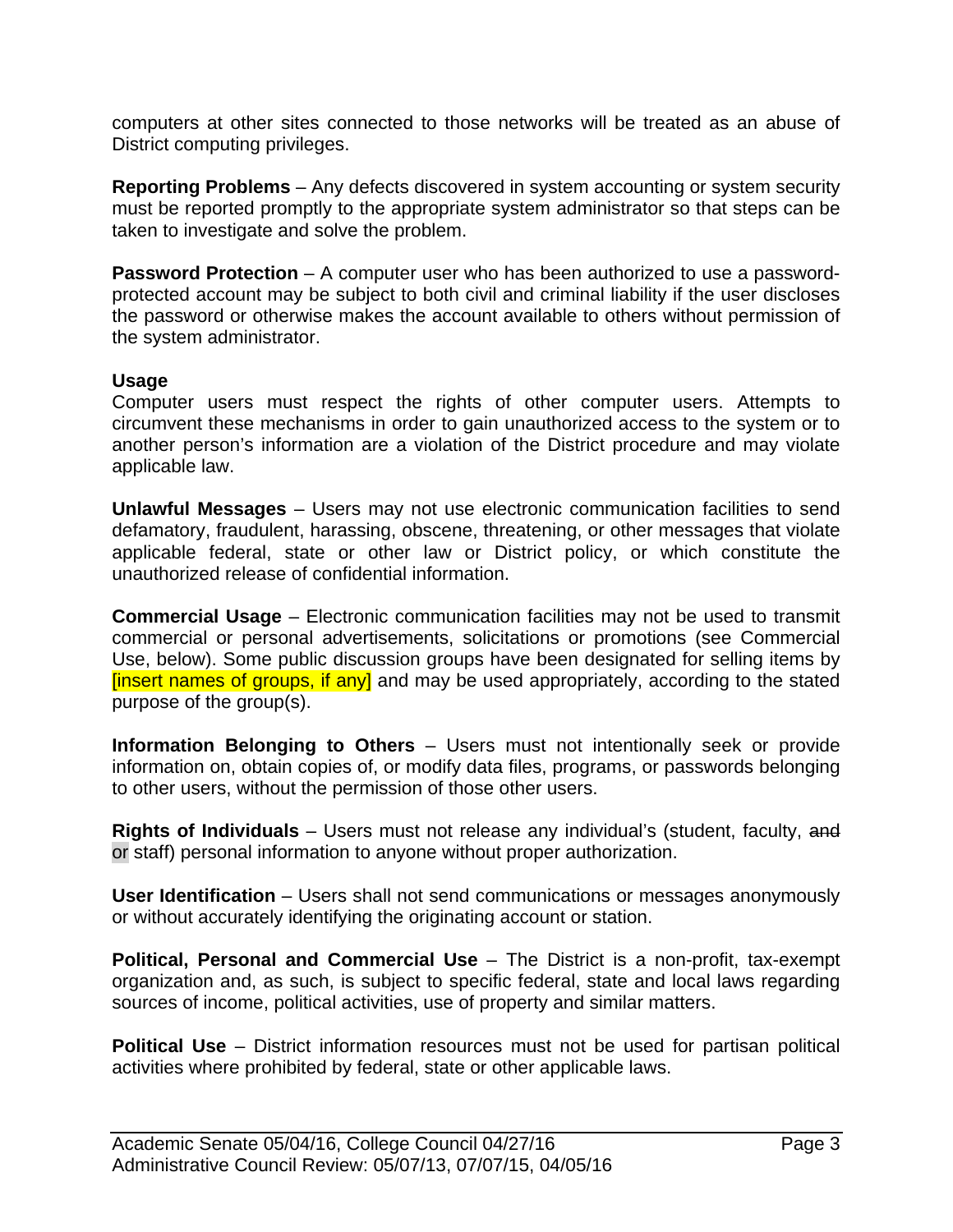**Personal Use** – District information resources should not be used for commercial purposes. Users also are reminded that the ".cc" and ".edu" domains on the internet have rules restricting or prohibiting commercial use, and users may not conduct activities not appropriately within those domains. personal activities not related to District functions, except in a purely incidental manner. If the District otherwise grants access to the District's email system for personal use, employees may use the District's email system to engage in protected concerted activity during non-work time.

**Commercial Use** - District information resources should not be used for commercial purposes. Users also are reminded that the ".cc" and ".edu" domains on the Internet have rules restricting or prohibiting commercial use, and users may not conduct activities not authorized within those domains.

#### **Nondiscrimination**

All users have the right to be free from any conduct connected with the use of Frame of district] Imperial Community College District network and computer resources which discriminates against any person on the basis of **[insert list from Board Policy on nondiscrimination].** No user shall use the District network and computer resources to transmit any message, create any communication of any kind, or store information which violates any District procedure regarding discrimination or harassment, or which is defamatory or obscene, or which constitutes the unauthorized release of confidential information.

#### **Disclosure**

**No Expectation of Privacy** – The District reserves the right to monitor all use of the District network and computer to assure compliance with these policies. Users should be aware that they have no expectation of privacy in the use of the District network and computer resources. The District will exercise this right only for legitimate District purposes, including but not limited to ensuring compliance with this procedure and the integrity and security of the system.

**Possibility of Disclosure** – Users must be aware of the possibility of unintended disclosure of communications.

**Retrieval** - It is possible for information entered on or transmitted via computer and communications systems to be retrieved, even if a user has deleted such information.

**Public Records** –The California Public Records Act (Government Code Sections 6250 et seq.) includes computer transmissions in the definition of "public record" and nonexempt communications made on the District network and computer must be disclosed if requested by a member of the public.

**Litigation** – Computer transmissions and electronically stored information may be discoverable in litigation.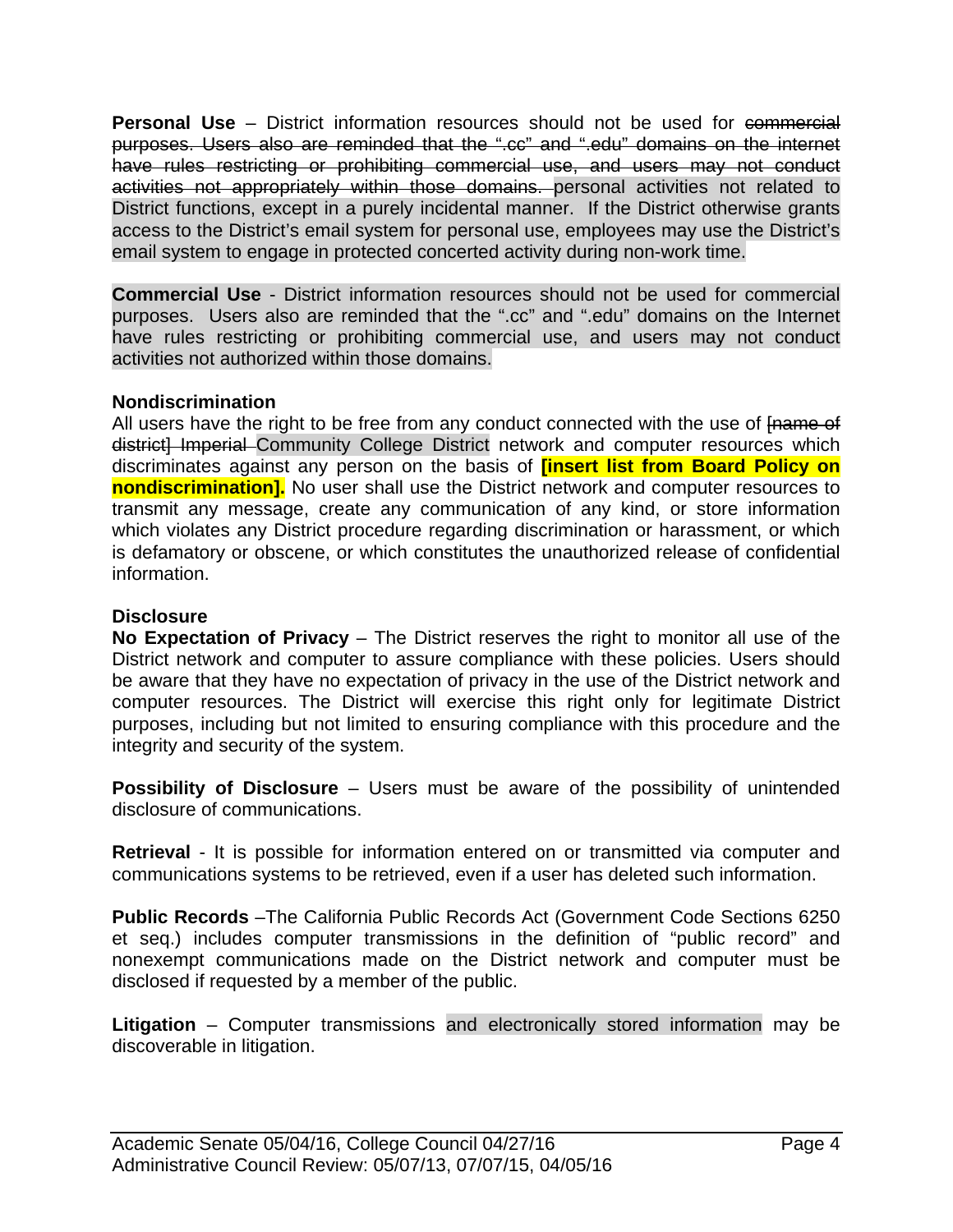#### **Dissemination and User Acknowledgment**

All users shall be provided copies of these procedures and be directed to familiarize themselves with them.

A "pop-up" screen addressing the e-mail portions of these procedures shall be installed on all e-mail systems. The "pop-up" screen shall appear prior to accessing the e-mail network. Users shall sign and date the acknowledgement and waiver included in this procedure stating that they have read and understand this procedure, and will comply with it. This acknowledgement and waiver shall be in the form as follows:

#### Computer and Network Use Agreement (Sample Language)

I have received and read a copy of the District Computer and Network Use Procedures and this Agreement dated, \_\_\_\_\_\_\_\_\_\_\_\_\_\_\_\_\_\_\_\_\_\_\_, and recognize and understand the guidelines. I agree to abide by the standards set in the Procedures for the duration of my employment and/or enrollment. I am aware that violations of this Computer and Network Usage Procedure may subject me to disciplinary action, including but not limited to revocation of my network account up to and including prosecution for violation of State and/or Federal law.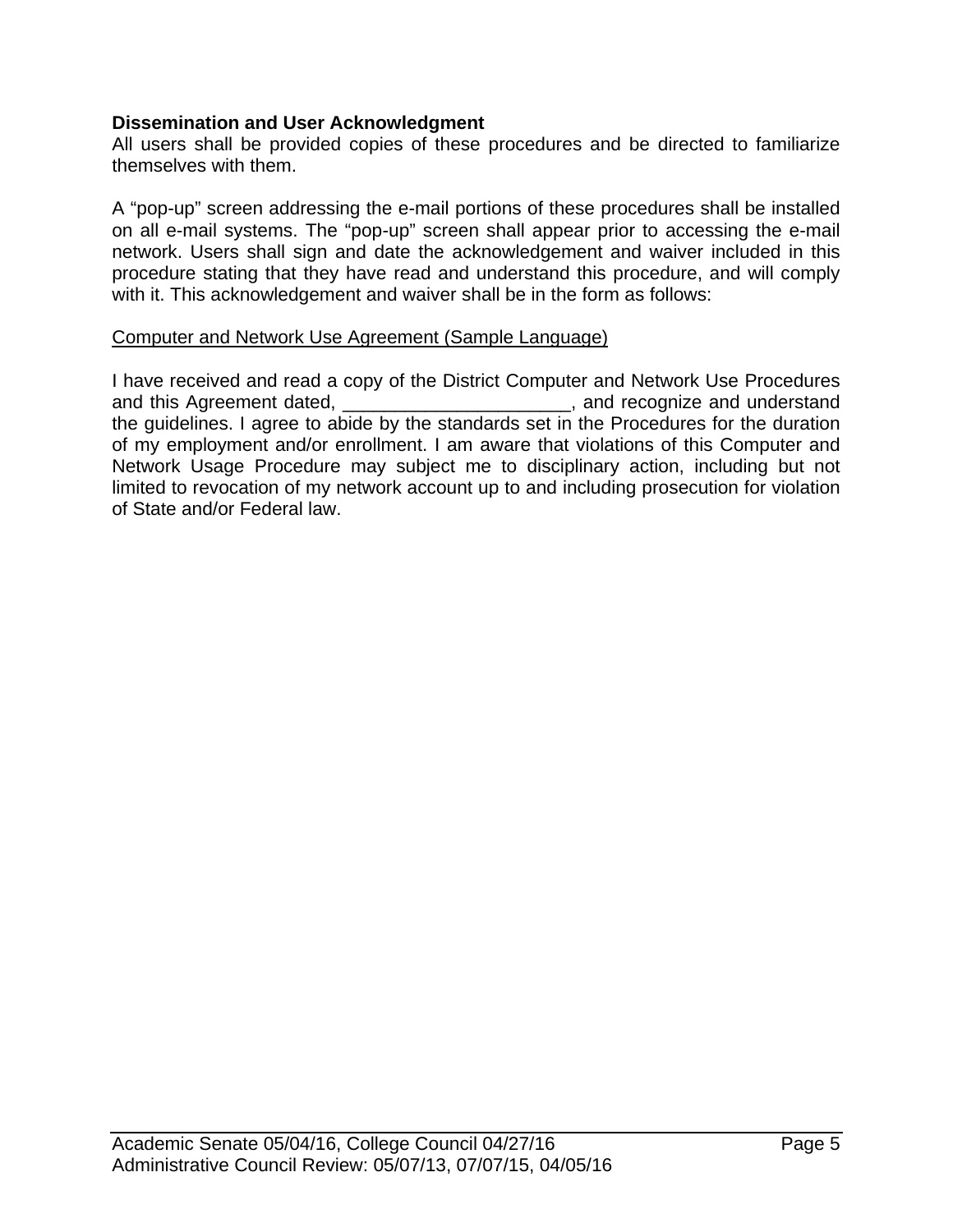## **IMPERIAL COMMUNITY COLLEGE DISTRICT AP 3725 Social Media Participation Protocols**

By using any Imperial Valley College Social Media site, persons posting are acknowledging they have read, understand and will abide by these protocols.

As an institution of higher learning, Imperial Valley College embraces the free and open exchange of ideas. To that end, the District is committed to free speech.

IVC believes in fostering a thriving online community, We support the various channels of social networking – Facebook, Instagram, Twitter, YouTube, etc. – as valuable tools for engaging students, staff, faculty, alumni, friends and supporters in a constructive two-way dialogue about the District and its mission.

At the same time, the long-term value, vibrancy and success of any social media community depends upon a shared philosophy of how to behave. It's important that members of the IVC community become familiar with regulations on all social media sites IVC uses as well as student conduct policies that may apply. The emphasis for all participants – including site administrators – should always be transparency, honesty, respect and civility.

**Safety is a top priority on the Imperial Valley College campus. All of IVC's social media platforms are monitored. Any social media post that is perceived as a threat… direct, indirect or veiled threats directed towards the IVC campus, its students, faculty or staff will be dealt with quickly and local law enforcement officials will be notified. This includes the threat of harm, violence, or any other form of communication that sends fear and panic to the IVC community.** 

All content, information and views expressed on social media belong to the individuals posting the content, and do not necessarily reflect the official policies or positions of the Imperial Community College District or its Board of Trustees. The District is not responsible for unanswered posts or inaccurate information posted by others.

Here are guidelines for engaging in IVC social media platforms:

• Be respectful of the rights and opinions of others. Be willing to agree to disagree and move on.

Stay on topic. IVC social media sites are established as forums for the open and honest discussion of matters and developments related to – and limited to – the District's mission: "… *to foster excellence in education that challenges students of every background to develop their intellect, character, and abilities; to assist students in achieving their educational and career goals; and to be responsive to the greater community."* 

- Be transparent and honest.
- Add value: Be part of the conversation but don't take it over.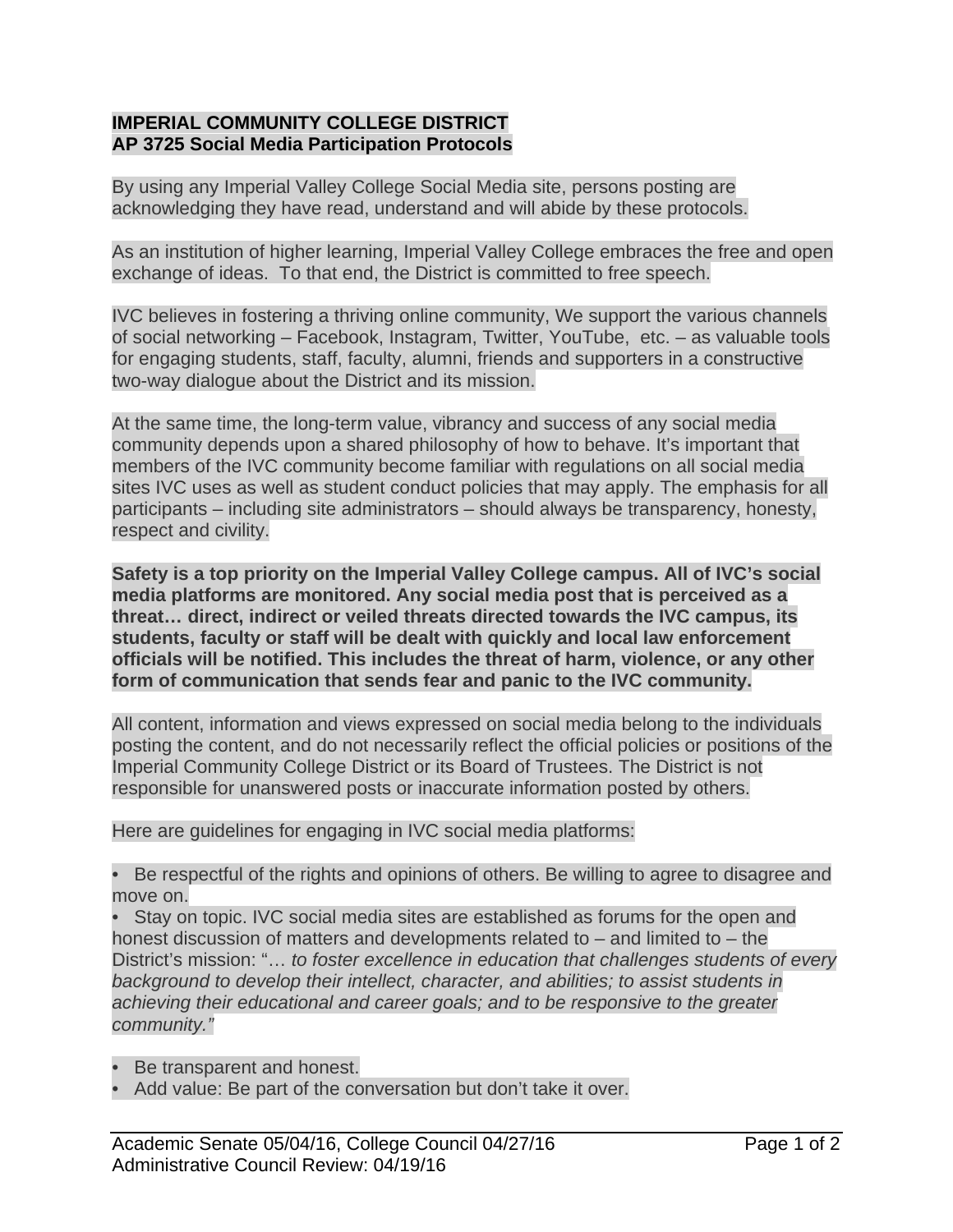• Avoid hateful speech, personal attacks, "flaming," profanity, vulgarity, pornography, nudity and abusive language.

• Keep personal information (e.g. your phone number and address) out of your posts.

• Think before you write/post: Everything you write or post to a social media site – words, pictures, video – is public or can be discovered. If you post anything on any IVC site, you consent that it can be published and waive any expectation of privacy regarding the post. What you choose to add to the conversation today will live on long after the subject matter has come and gone as a topic of conversation.

• We encourage you to post comments and "like" articles, photos and videos you enjoy.

On our Facebook and other social media platforms, our goal is to post interesting, entertaining and educational content; we welcome your comments and suggestions. We encourage conversation and dialogue, but we want to ensure a respectful online environment and invigorating conversation for the broader IVC community. IVC page administrators review posts and comments regularly to ensure any issues or concerns are addressed in a timely manner.

We may or may not reply to comments, but if it's provocative, fair and insightful, chances are others will engage in the conversation.

## **We reserve the right to determine and remove from IVC social media sites any of the following:**

- **Comments, links, images or videos that are illegal or encourage illegal activity, or are obscene, defamatory/libelous/slanderous, indecent, lewd, lascivious, sexually harassing or explicit in nature, or pose risks to the health or safety of individuals;**
- **Comments that personally attack or threaten any person;**
- **For students, anything that would violate District policies regarding student regulations**
- **For staff and faculty, anything that would violate District policies regarding staff and faculty regulations**
- **Successive off-topic posts by one or more individuals or groups;**
- **Repetitive posts copied and pasted or duplicated by one or more individuals or groups;**
- **Solicitations or advertisements; and**
- **Any materials that infringe upon the intellectual property or other rights of any third party.**

If you have a concern about any posted content, or about any content that has been removed by a site administrator, please email socialmedia@imperial.edu.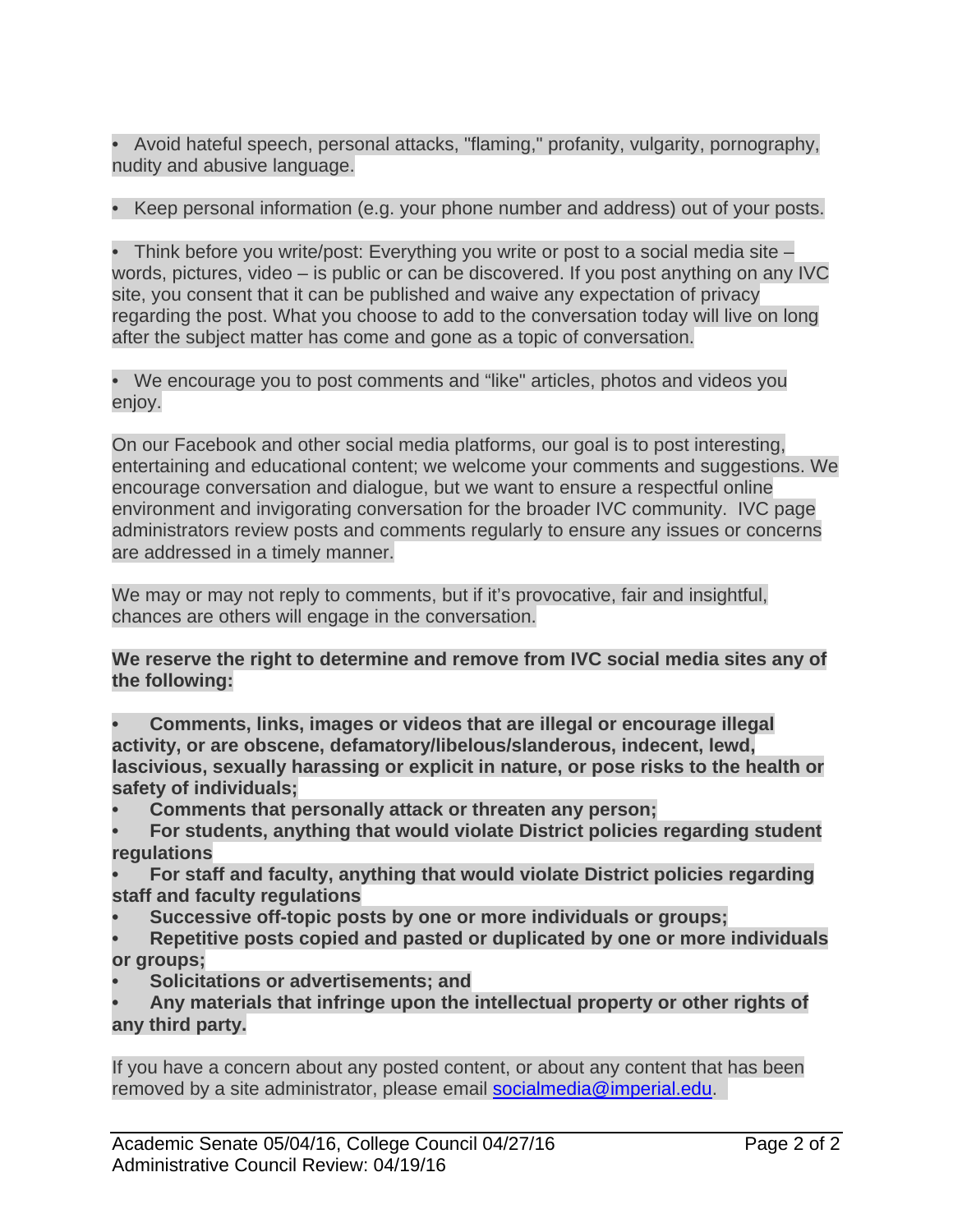#### **IMPERIAL COMMUNITY COLLEGE DISTRICT AP 3750 Use of Copyrighted Material**

References: Education Code Sections 32360 and 67302; U.S. Code Title 17, Copyright Act of 1976;

Employees and students shall not reproduce copyrighted materials without prior permission of the copyright owner, except as allowed by the "fair use" doctrine.

# **Fair Use**

Reference:

Copyright Act, Section 107

The "fair use" doctrine permits limited use of copyrighted materials in certain situations, including teaching and scholarship. In some instances, copyright may be required for works that fall within "fair use."

I. Single Copying for Teachers

A single copy may be made of any of the following by or for a teacher at his/her individual request for his or her scholarly research or use in teaching or preparation to teach a class:

- A. A chapter from a book
- B. An article from a periodical or newspaper
- C. A short story, short essay or short poem, whether or not from a collective work
- D. A chart, graph, diagram, drawing, cartoon or picture from a book, periodical, or newspaper
- II. Multiple Copies for Classroom Use

Multiple copies (not to exceed in any event more than one copy per pupil in a course) may be made by or for the teacher giving the course for classroom use or discussion, provided that:

- A. The copying meets the tests of brevity and spontaneity as defined below; and
- B. Meets the cumulative effect test as defined below; and
- C. Each copy includes a notice of copyright

Definitions:

Brevity:

- i. Poetry: (a) A complete poem if less than 250 words and if printed on not more than two pages or (b) from a longer poem, an excerpt of not more than 250 words.
- ii. Prose: (a) Either a complete article, story or essay of less than 2,500 words, or (b) an excerpt from any prose work of not more than 1,000 words or 10% of the work, whichever is less, but in any event a minimum of 500 words. (Each of the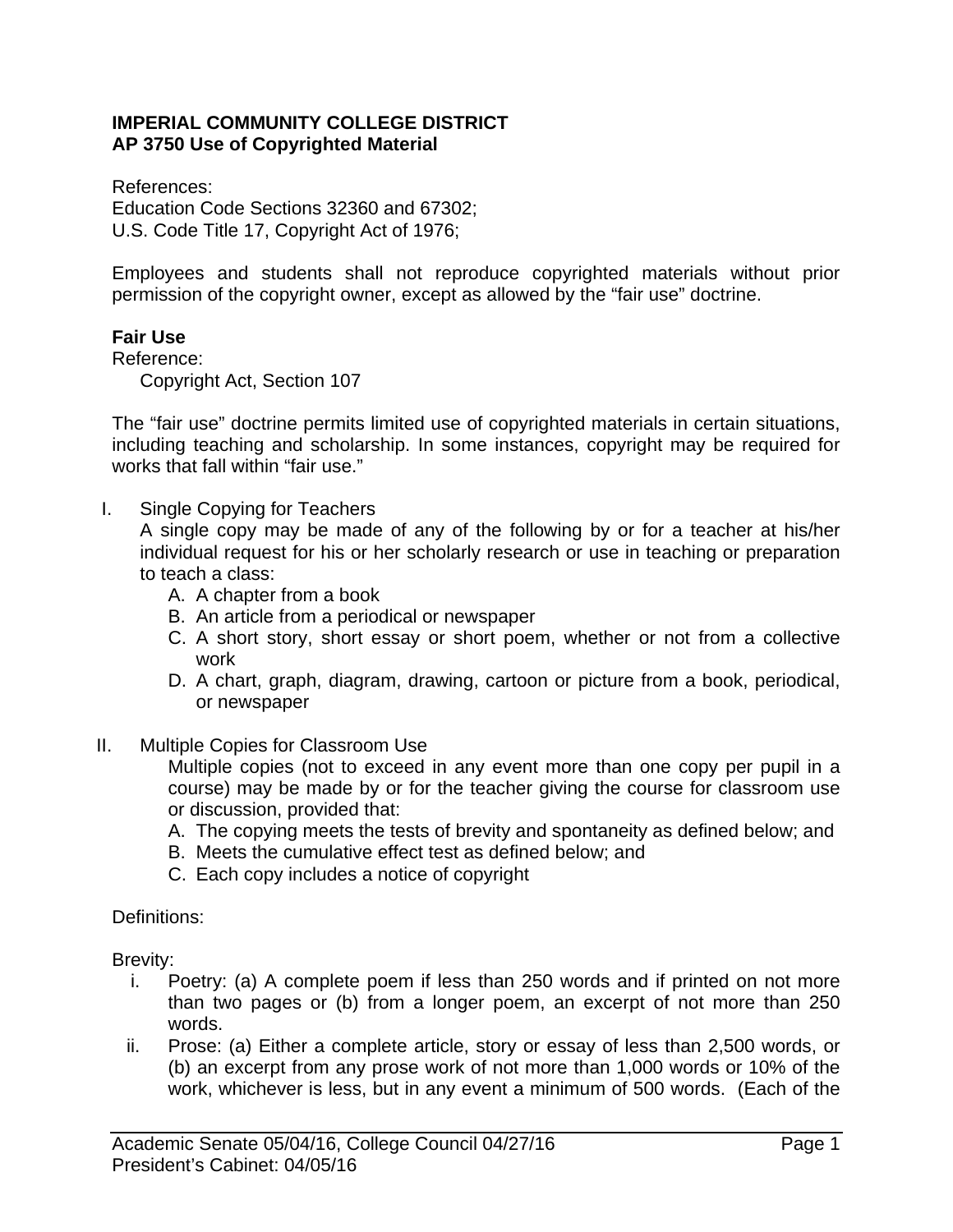numerical limits stated in "i" and "ii" above may be expanded to permit the completion of an unfinished line of a poem or of an unfinished prose paragraph.)

- iii. Illustration: One chart, graph, diagram, drawing, cartoon or picture per book or per periodical issue.
- iv. "Special" works: Certain works in poetry, prose, or in "poetic prose" which often combine language with illustrations and which are intended sometimes for children and at other times for a more general audience fall short of 2,500 words in their entirety. Paragraph "i" above notwithstanding such "special works" may not be reproduced in their entirety; however, an excerpt comprising not more than two of the published pages of such special work and containing not more than 10% of the words found in the text thereof may be reproduced.

# Spontaneity:

- The copying is at the instance and inspiration of the individual teacher; and
- ii. The inspiration and decision to use the work and the moment of its use for maximum teaching effectiveness are so close in time that it would be unreasonable to expect a timely reply to a request for permission.

Cumulative Effect:

- i. The copying of the material is for only one course in the school in which the copies are made.
- ii. Not more than one short poem, article, story, essay or two excerpts may be copied from the same author, nor more than three from the same collective work or periodical volume during one class term.
- iii. There shall not be more than nine instances of such multiple copying for one course during one class term. (The limitations stated in "ii" and "iii" above shall not apply to current news periodicals and newspapers and current news sections of other periodicals.)

# III. Prohibitions

Notwithstanding any of the above, the following shall be prohibited:

- A. Copying shall not be used to create or to replace or substitute for anthologies, compilations, or collective works. Such replacement or substitution may occur whether copies of various works or excerpts therefrom are accumulated or are reproduced and used separately.
- B. There shall be no copying of or from works intended to be "consumable" in the course of study or teaching. These include workbooks, exercises, standardized tests and test booklets and answer sheets and like consumable material.
- C. Copying shall not:
	- i. substitute for the purchase of books, publisher's reprints or periodicals
	- ii. be directed by higher authority
	- iii. be repeated with respect to the same item by the same teacher from term to term.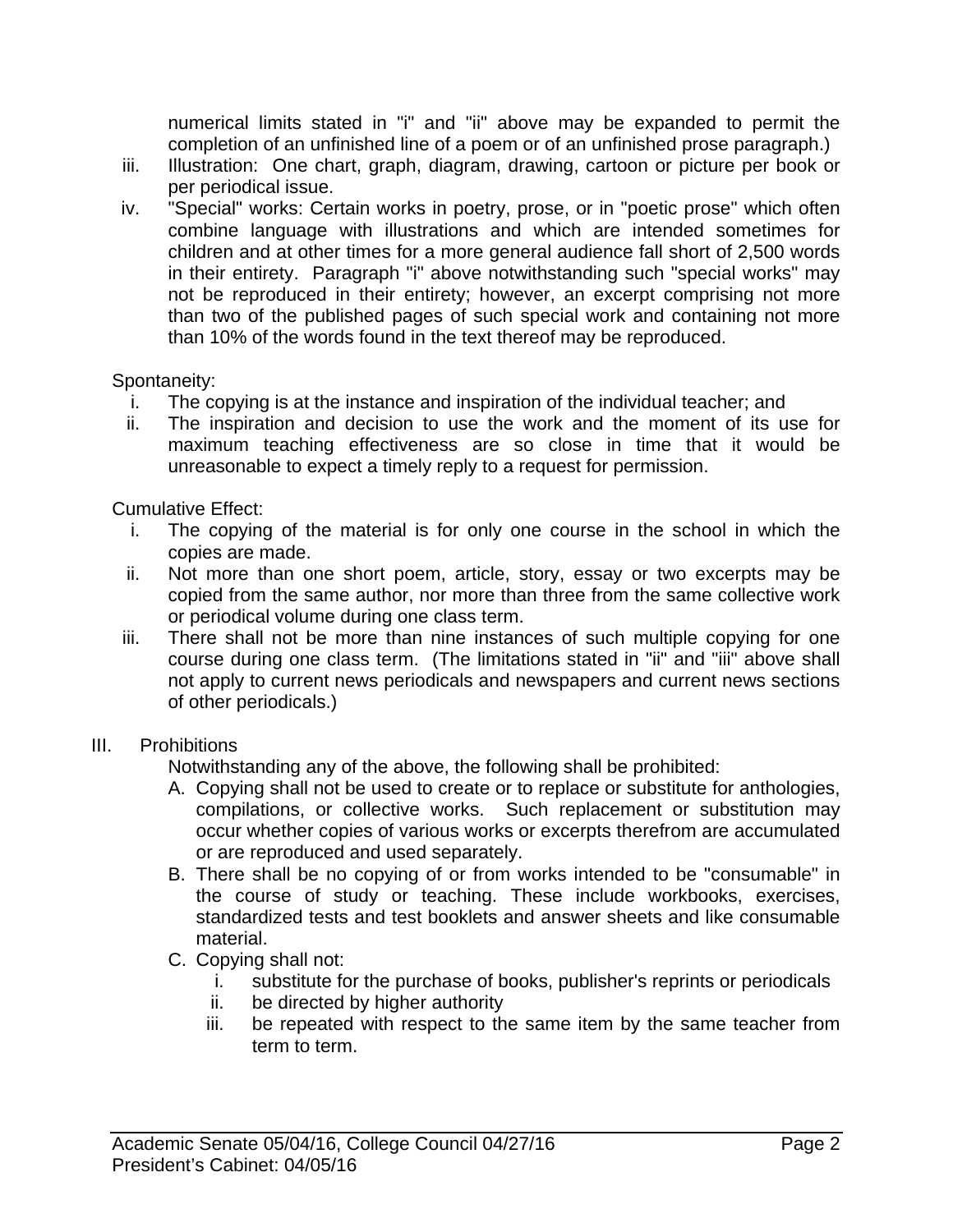D. No charge shall be made to the student beyond the actual cost of the photocopying.

#### **Compilations**

References:

Basic Books, Inc. v. Kinko's Graphics Corp. (S.D.N.Y. 1991) 758 F.Supp. 1522; and Princeton University Press v. Michigan Document Services, Inc. (6th Cir. 1996) F.3d 1381

Permission from the copyright owner should be obtained when using excerpts of copyrighted work to create anthologies or "course packs," even if the excerpts fall under the definitions in the "fair use" doctrine.

## **Online Courses**

References:

- The TEACH (Technology, Education and Copyright Harmonization) Act;
- U.S. Code 17, Copyright Act, Sections 110(2) and 112

The Teach Act provides instructors greater flexibility to use third party copyrighted works in online courses. An individual assessment will be required to determine whether a given use is protected under the Act. The following criteria are generally required:

- The online instruction is mediated by an instructor.
- The transmission of the material is limited to receipt by students enrolled in the course.
- Technical safeguards are used to prevent retention of the transmission for longer than the class session.
- The performance is either of a non-dramatic work or a "reasonable and limited portion" of any other work that is comparable to that displayed in a live classroom session.
- The work is not a textbook, course pack, or other material typically purchased or acquired by students for their independent use and retention, including commercial works that are sold or licensed for the purposes of digital distance education.
- The District does not know, or have reason to know, that the copy of the work was not lawfully made or acquired.
- The District notifies students that the works may be subject to copyright protection and that they may not violate the legal rights of the copyright holder.

#### Obtaining Permission to Use Copyrighted Material

**Note:** *Insert local procedures that describe the process faculty and others shall use to obtain permission to use copyrighted material.*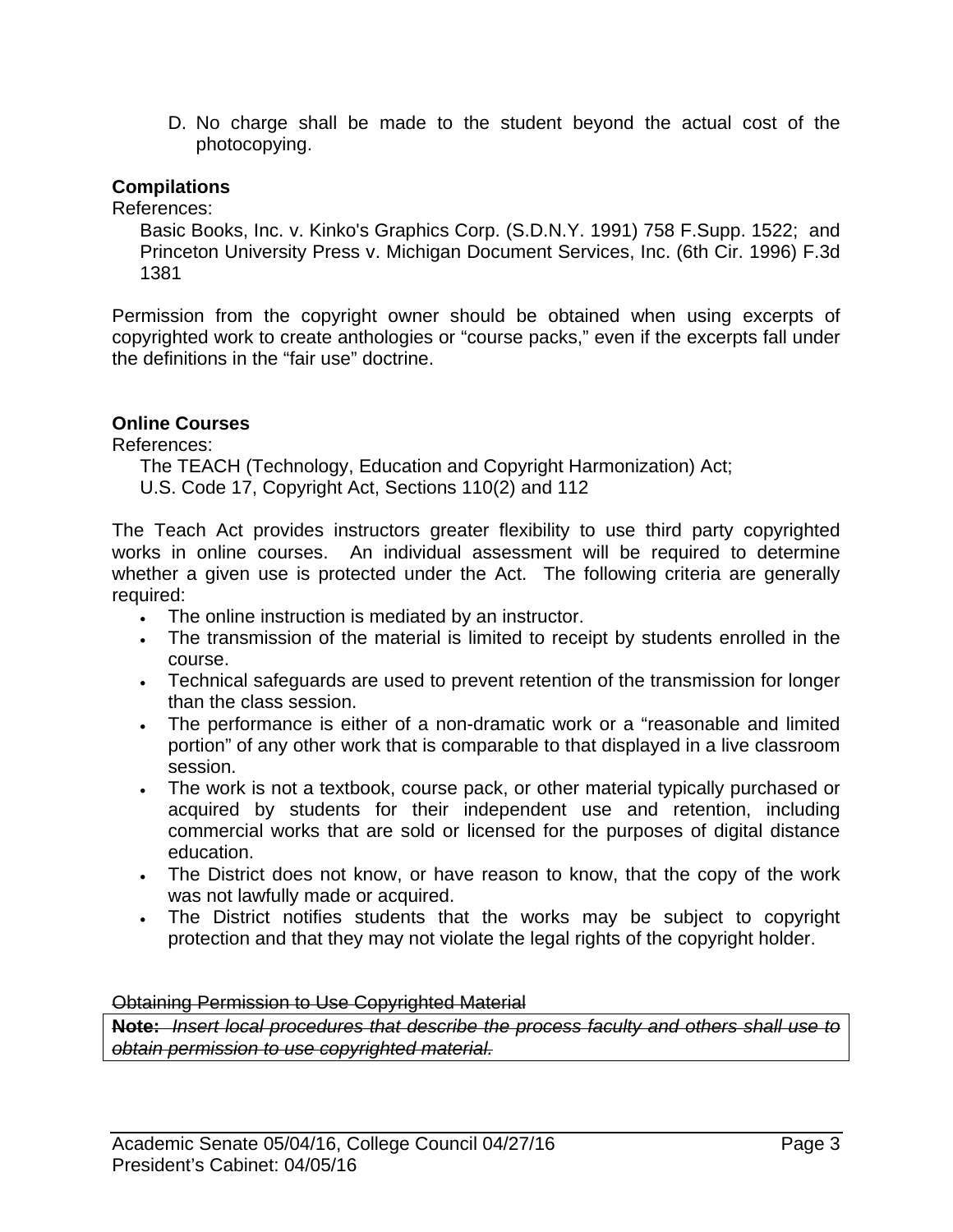# **IMPERIAL COMMUNITY COLLEGE DISTRICT AP 3810 Claims for Damages**

Reference: Education Code Section 72502; Government Code Sections 900 et seq. and 910 et seq.

## **Claims Required**

All claims against the District for money or damages not otherwise governed by the Tort Claims Act, California Government Code Sections 900 et seq., or another state law (hereinafter in this procedure, "claims") shall be presented within the time and in the manner prescribed by Part 3 of Division 3.6 of Title 1 of the California Government Code (commencing with Section 900 thereof) for the claims to which that part applies by its own terms, as those provisions now exist or shall hereafter be amended, and as further provided by this administrative procedure.

#### **Form of Claim**

All claims shall be made in writing and signed by the claimant or by his or her guardian, conservator, executor or administrator. No claim may be presented on behalf of a class of persons unless verified by every member of that class as required by this selection. In addition, all claims shall contain the information required by California Government Code Section 910.

#### **Claim Prerequisite to Suit**

In accordance with California Government Code sections 935(b) and 945.6, all claims shall be presented as provided in this section and acted upon by the district prior to the filing of any suit on such claims, and no such suit may be maintained by a person who has not complied with the requirements of this administrative procedure.

#### **Suit**

Any action brought against the District upon any claim or demand shall conform to the requirements of Sections 940-949 of the California Government Code. Any action brought against any employee of the Imperial Community College District shall conform to the requirements of Section 950-951 of the California Government Code.

- **The forms to be used to submit claims;**
- **.** That claims must be submitted using the designated forms;
- If a claim is not submitted on the designated form, it will be returned;
- Any claim returned may be resubmitted using the proper form;
- **Where claim forms can be obtained;**
- **Where they have to be turned in:**
- **.** Timelines that comply with Government Code; and
- **EXECUTE THE INSTERNAL EXAMPLE AT A FEATH CONTRANT A FEATH CONTRANT A FEATH CONTRANT CONTRANT CONTRANT CONTRANT CONTRANT CONTRANT CONTRANT CONTRANT CONTRANT CONTRANT CONTRANT CONTRANT CONTRANT CONTRANT CONTRANT CONTRANT CO**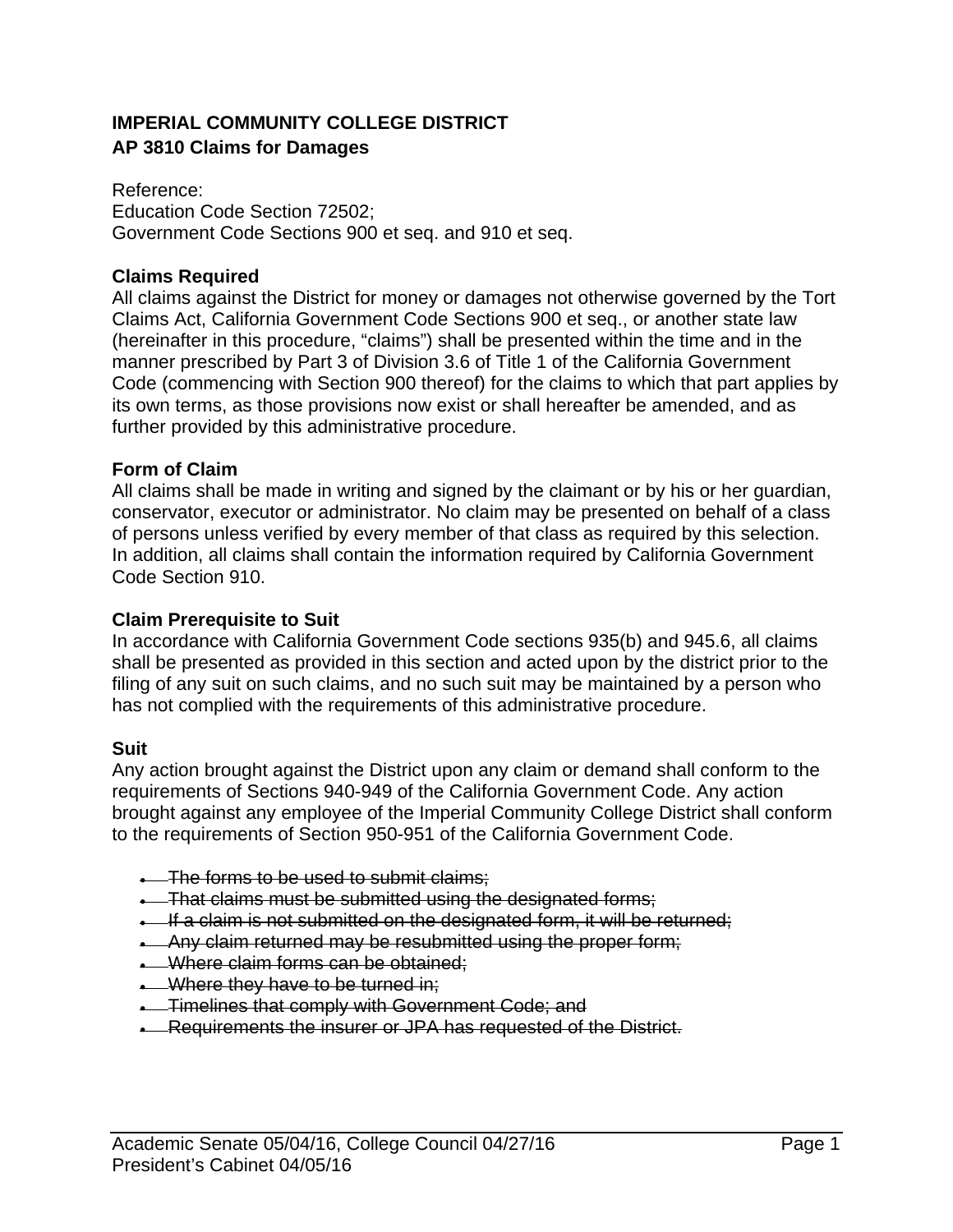#### **IMPERIAL COMMUNITY COLLEGE DISTRICT AP 3820 Gifts**

Reference: Education Code Section 72122

- **Responsible personnel or office**
- **.** Criteria for accepting donations or gifts
- **Eorms**, if any
- **-** How gifts are reported or submitted to board for acceptance

(Note: 11/14/07 Legal Counsel/Gifts Policy/Institution Gifts)

The Imperial Valley College Foundation Office has been designated by the CEO to be responsible for the acceptance, processing, and stewardship of gifts, as well as the coordination of all fundraising activities for the district.

Generating private support for Imperial Community College District is one of the major institutional priorities of the district. To be most effective and serve the best interests of the district, fundraising efforts must be related to the district purpose, mission, vision, and values; be carefully coordinated; and be aligned with the district's annual planning and evaluation processes.

#### **Gift Solicitation**

In order to ensure proper coordination, all gift solicitations of funds or property in the name of Imperial Valley College must be preapproved by the President's Office. This includes fundraising activities sponsored by the Associated Student Government or by other student groups. The purpose of coordinating all fundraising activities through the President's Office includes:

A. To avoid conflict and duplication of efforts in the fundraising programs.

B. To maximize the contributions from each donor.

C. To provide continuity for understanding of and support for funding needs throughout the district.

D. To ensure that all gifts are properly acknowledged.

E. To ensure that accurate records of all gifts are maintained.

F. To ensure that all contributions are received through a 501(c)3 nonprofit organization and comply with Internal Revenue Service (IRS) regulations.

Faculty, staff, and students are encouraged to undertake fundraising and solicitation activities. Anyone who seeks to engage in any fundraising activity in the name of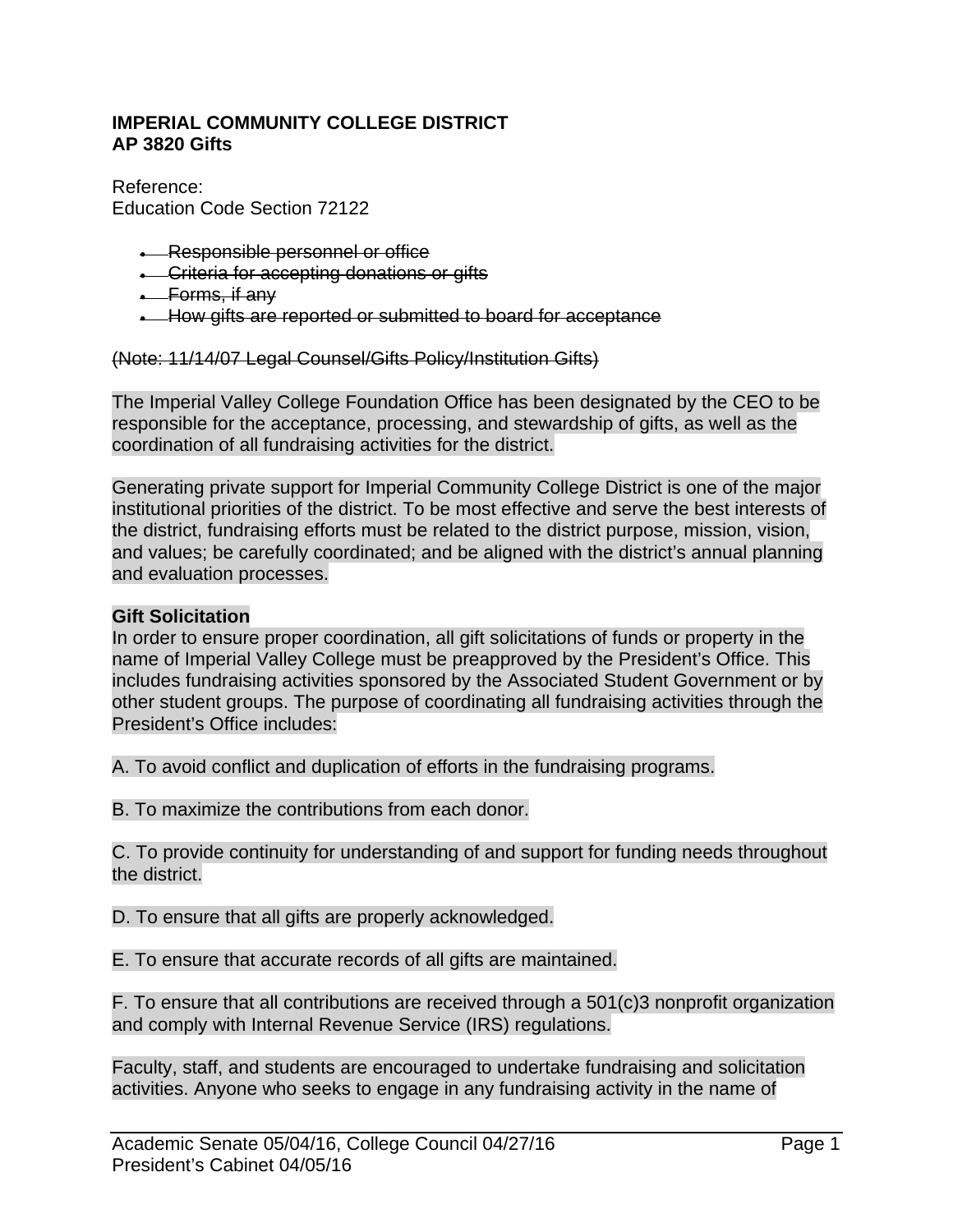Imperial Valley College from individuals, business, industry, foundations, community organizations, or others must follow the guidelines set forth in this policy.

Before pursuing formal discussions with any potential donor for support of Imperial Valey College, approval is required by the Foundation Office Executive Director. This includes approval of any written documents, mailing lists, and other related documents used for solicitation.

## **Gift Acceptance**

All gifts that the District accepts will be processed by the Foundation Office. Only in extremely unusual circumstances, with the approval of the CEO, will gifts be deposited in a District trust account. In that circumstance, the name, address, amount of gift, and purpose will be provided to the Foundation Office.

A. The purpose for which the gift is given must be consistent with the stated purpose, goals, objectives, and educational philosophy of Imperial Community College District.

B. All gifts must be within IRS regulations governing charitable contributions and cannot be restricted for the donor's direct benefit.

C. No gift shall be accepted with an intent that is so restrictive as to make the gift's use unnecessarily difficult.

D. The nature of the gift, the identity of the donor, and the kind of program that the gift is intended to support must be carefully evaluated in order to avoid placing the district or the foundation in an undesirable position.

E. The cost of accepting a noncash gift must be considered in advance (i.e. delivery, storage, permanent installation, operation, and maintenance). If foundation or general district funds are needed to secure, store and/or install, operate, or maintain the gift, these funds must be requested and obtained before accepting the gift.

F. Noncash donations (art, furniture, equipment, etc.) must be approved by the CBO before acceptance.

# **Board Notification of Gifts**

The Foundation Office will report to Imperial Community College District Board of Trustees annually the gifts accepted by the superintendent/president for the benefit of the District.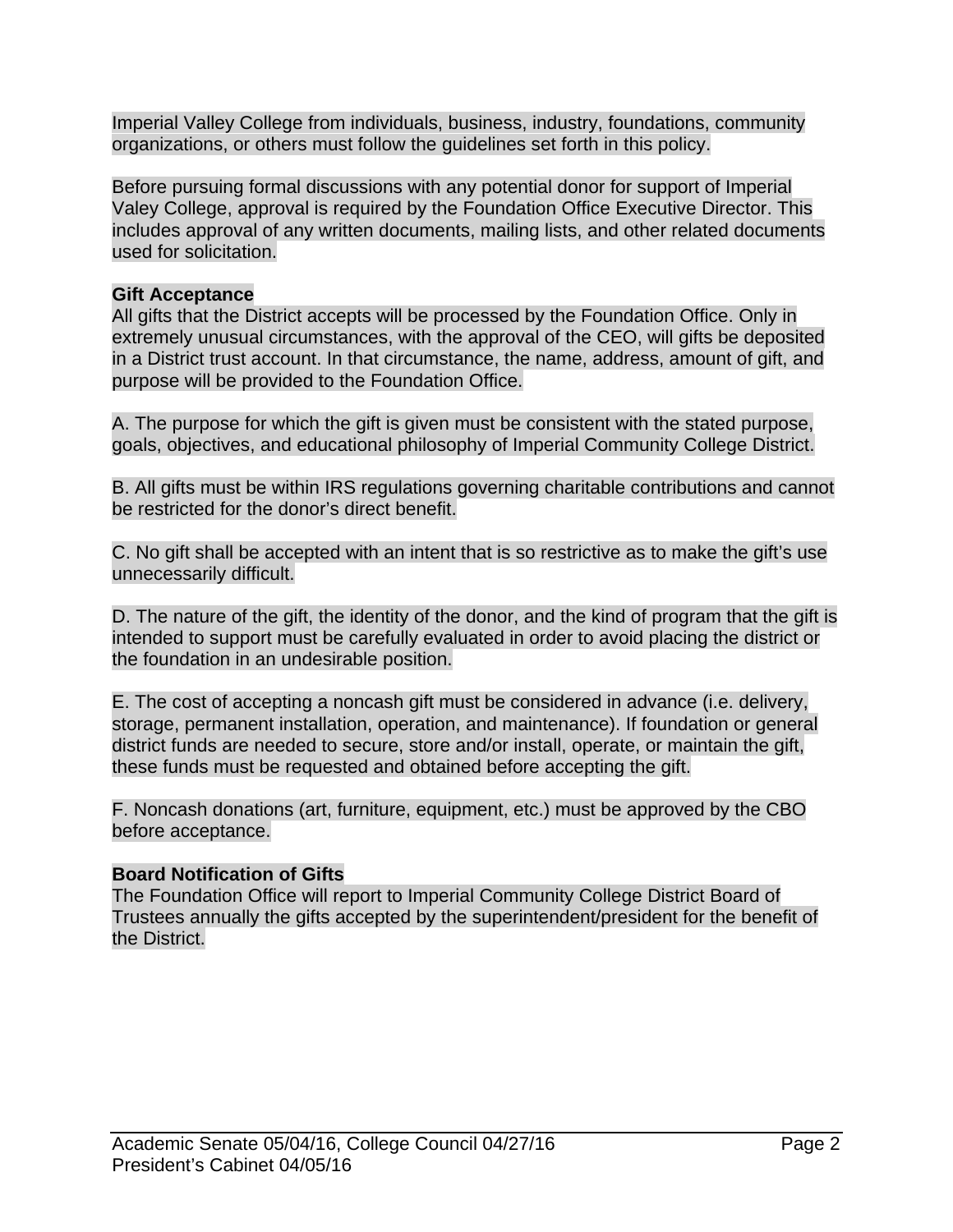## **IMPERIAL COMMUNITY COLLEGE DISTRICT AP 3900 Speech: Time, Place, and Manner (formerly numbered AP 5550)**

References: Education Code Sections 76120 and 66301

The students and employees of the District and members of the public shall be permitted to exercise their rights of free expression subject to the time, place, and manner policies and procedures contained in Board Policy 3900 and these procedures.

The college(s) of the District is/are a non-public forums, except for the following areas, which are reserved for expressive activities which do not violate District policy and which are lawful (the amphitheater). This area is chosen so as to provide visibility and allow communication to a large number of students, administrators, faculty, and others walking or traveling on campus but also so as not to disrupt educational and other activities of the District on behalf of students:

- These areas are designated public forums. The District reserves the right to revoke that designation and apply a non-public forum designation.
- The District reserves the right to designate areas as non-public forums as necessary to prevent the substantial disruption of the orderly operation of the college. Areas of the college that are non-public forums specifically include campus offices, classrooms, warehouses, maintenance yards, or locker rooms, and any other area not specified above.

The use of these areas reserved and open for expressive activities is subject to the following:

- Persons using and/or distributing material in the areas shall not impede the progress of passersby, nor shall they force passersby to take material.
- No person using the areas shall touch, strike or physically impede the progress of passersby, except for incidental or accidental contact or contact initiated by a passerby.
- Persons using areas shall not use any means of amplification that creates a noise or diversion that disturbs or tends to disturb the orderly conduct of the campus or classes taking place at that time.
- Persons using the areas reserved for expressive activities shall not disrupt the orderly operation of the college.

Non-student, community groups wishing to engage in speech or expressive activities on campus, in the areas designated as public forums, must provide notification to check in with the District through the CEO with at least *three* business days in advance of the activities and must describe the nature of the planned prior to engaging in the activities. No illegal activities will be permitted, no activities which violate District or campus rules, including rules and laws on illegal harassment and discrimination, and none that will